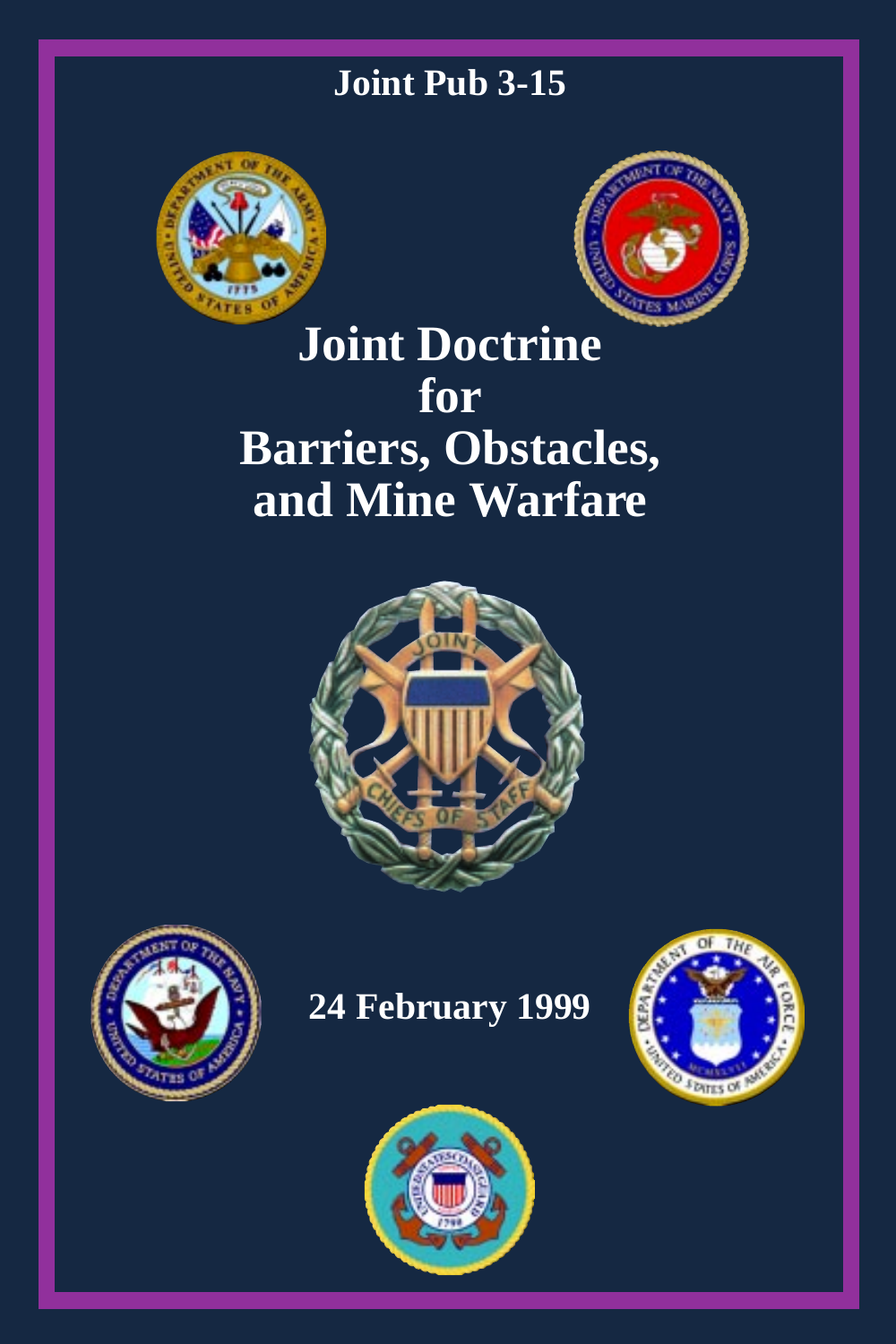## **PREFACE**

#### **1. Scope**

This publication provides barrier, obstacle, and mine warfare guidelines for the planning and execution of theater strategy, campaigns, and joint operations across the range of military operations. It focuses on national policy, international law, and operational and logistic considerations peculiar to the preparation and conduct of joint military operations involving barriers, obstacles, and mine warfare.

#### **2. Purpose**

This publication has been prepared under the direction of the Chairman of the Joint Chiefs of Staff. It sets forth doctrine to govern the joint activities and performance of the Armed Forces of the United States in joint operations and provides the doctrinal basis for US military involvement in multinational and interagency operations. It provides military guidance for the exercise of authority by combatant commanders and other joint force commanders and prescribes doctrine for joint operations and training. It provides military guidance for use by the Armed Forces in preparing their appropriate plans. It is not the intent of this publication to restrict the authority of the joint force commander (JFC) from organizing the force and executing the mission in a manner the JFC deems most appropriate to ensure unity of effort in the accomplishment of the overall mission.

#### **3. Application**

a. Doctrine and guidance established in this publication apply to the commanders of combatant commands, subunified commands, joint task forces, and subordinate components of these commands. These principles and guidance also may apply when significant forces of one Service are attached to forces of another Service or when significant forces of one Service support forces of another Service.

b. The guidance in this publication is authoritative; as such, this doctrine (or JTTP) will be followed except when, in the judgment of the commander, exceptional circumstances dictate otherwise. If conflicts arise between the contents of this publication and the contents of Service publications, this publication will take precedence for the activities of joint forces unless the Chairman of the Joint Chiefs of Staff, normally in coordination with the other members of the Joint Chiefs of Staff, has provided more current and specific guidance. Commanders of forces operating as part of a multinational (alliance or coalition) military command should follow multinational doctrine and procedures ratified by the United States. For doctrine and procedures not ratified by the United States, commanders should evaluate and follow the multinational command's doctrine and procedures, where applicable.

For the Chairman of the Joint Chiefs of Staff:

V. E. CLARK Vice Admiral, US Navy Director, Joint Staff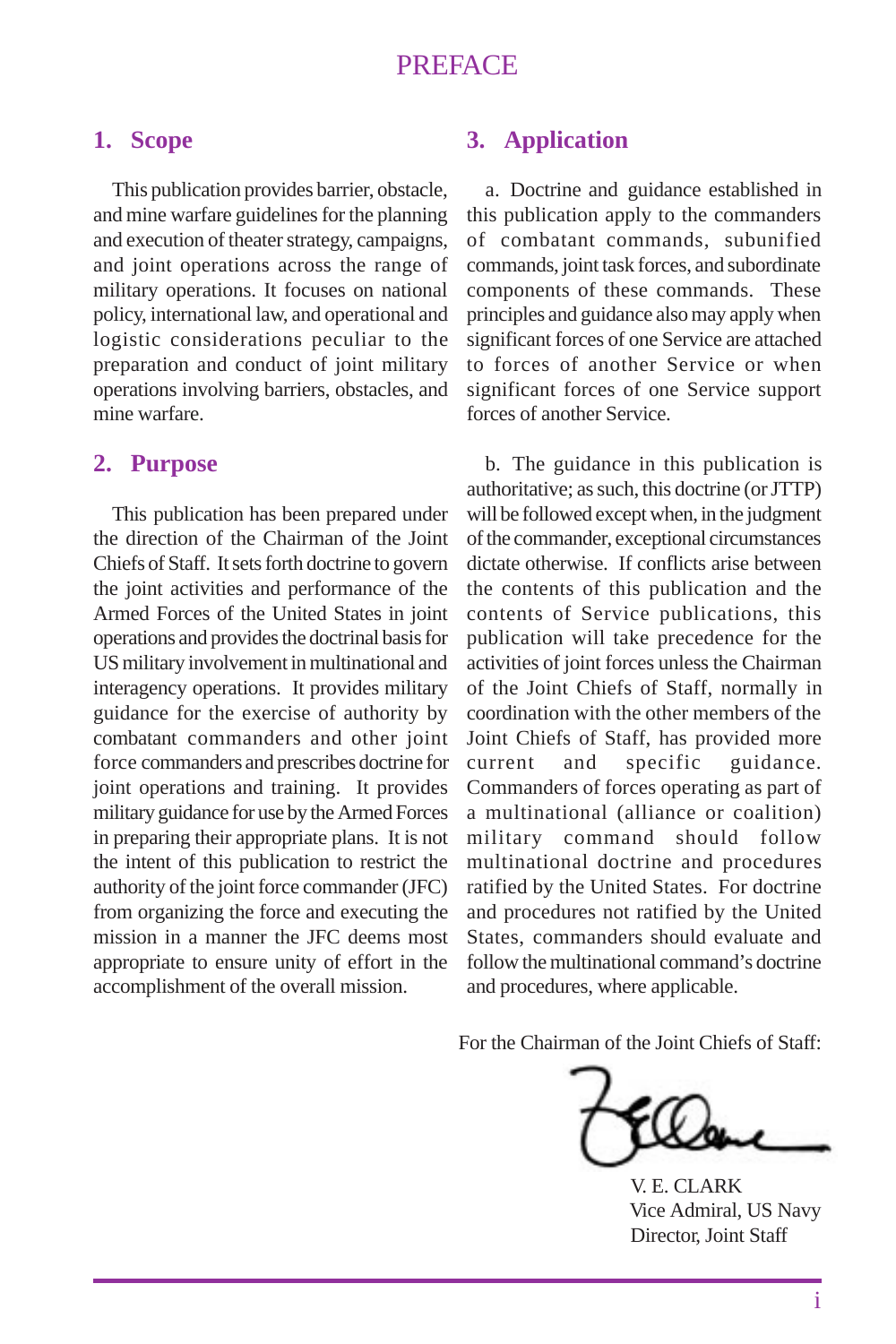Intentionally Blank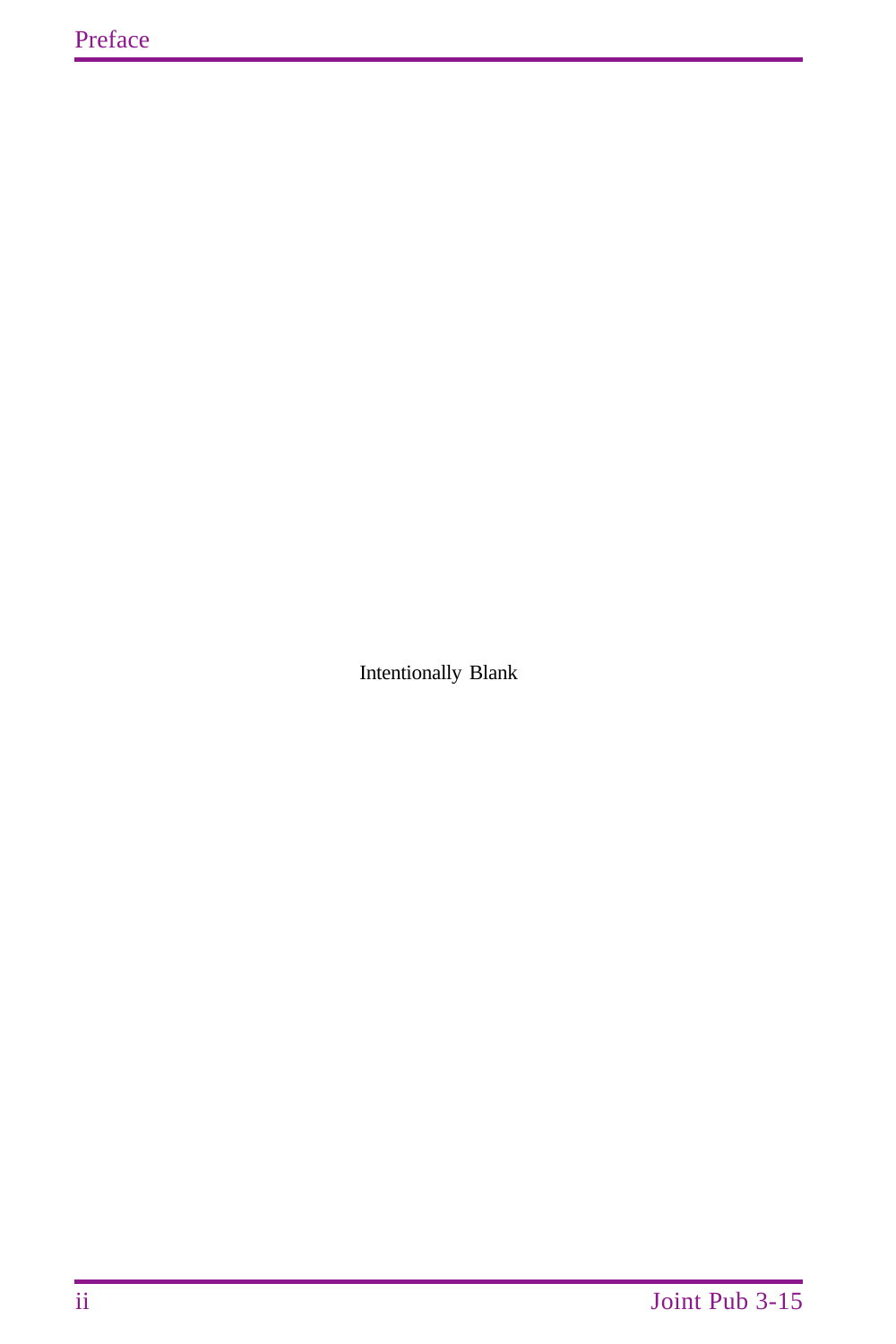## **TABLE OF CONTENTS**

#### PAGE

#### **CHAPTER I INTRODUCTION**

#### **CHAPTER II**

JOINT COMMAND, CONTROL, AND PLANNING

## **CHAPTER III**

#### **EMPLOYMENT**

#### **CHAPTER IV**

#### COUNTERING ENEMY EMPLOYMENT

#### **APPENDIX**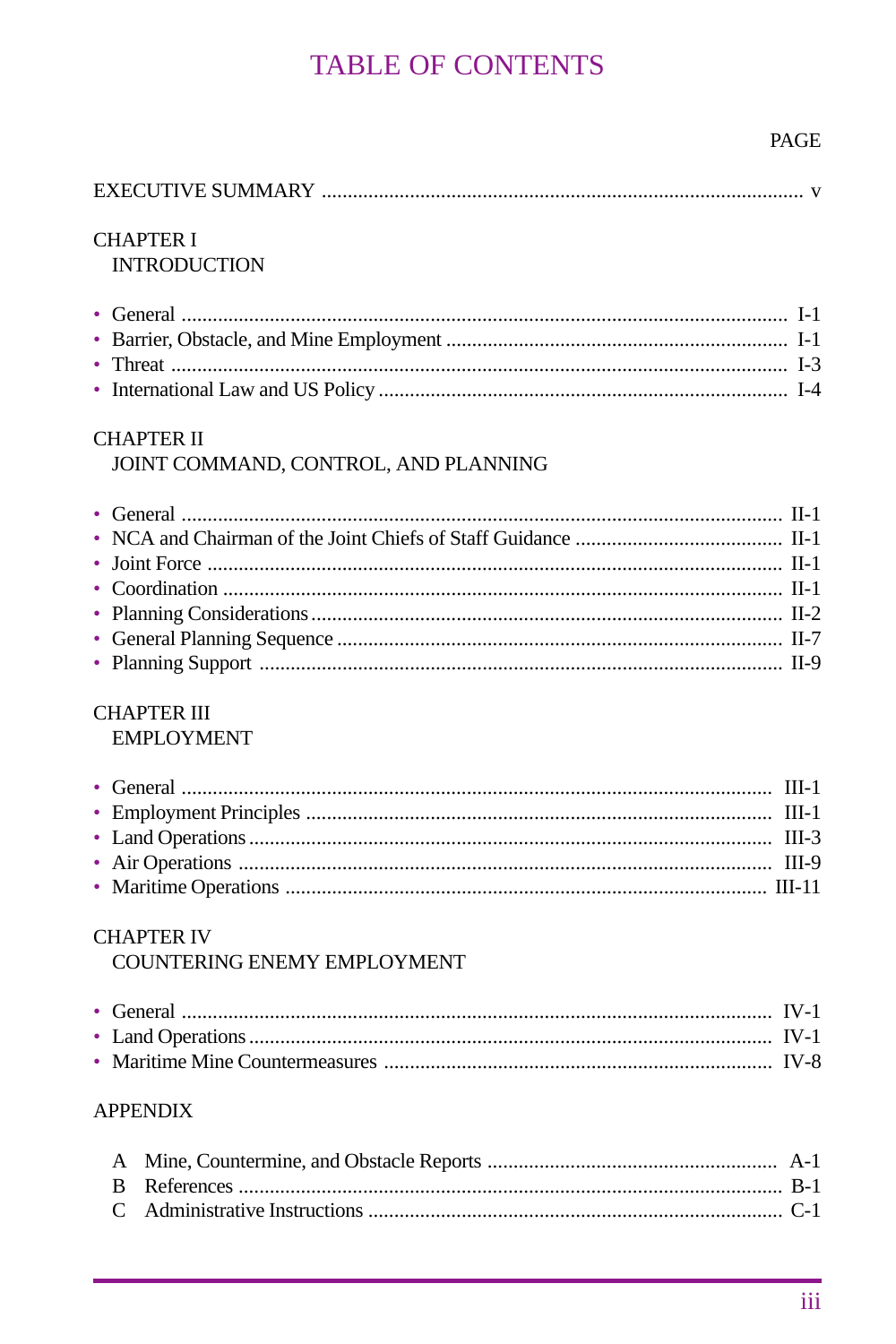## [GLOSSARY](#page-89-0)

## [FIGURE](#page-12-0)

| $I-1$  |  |
|--------|--|
| $I-2$  |  |
| $II-1$ |  |
| $II-2$ |  |
|        |  |
|        |  |
|        |  |
|        |  |
|        |  |
|        |  |
|        |  |
|        |  |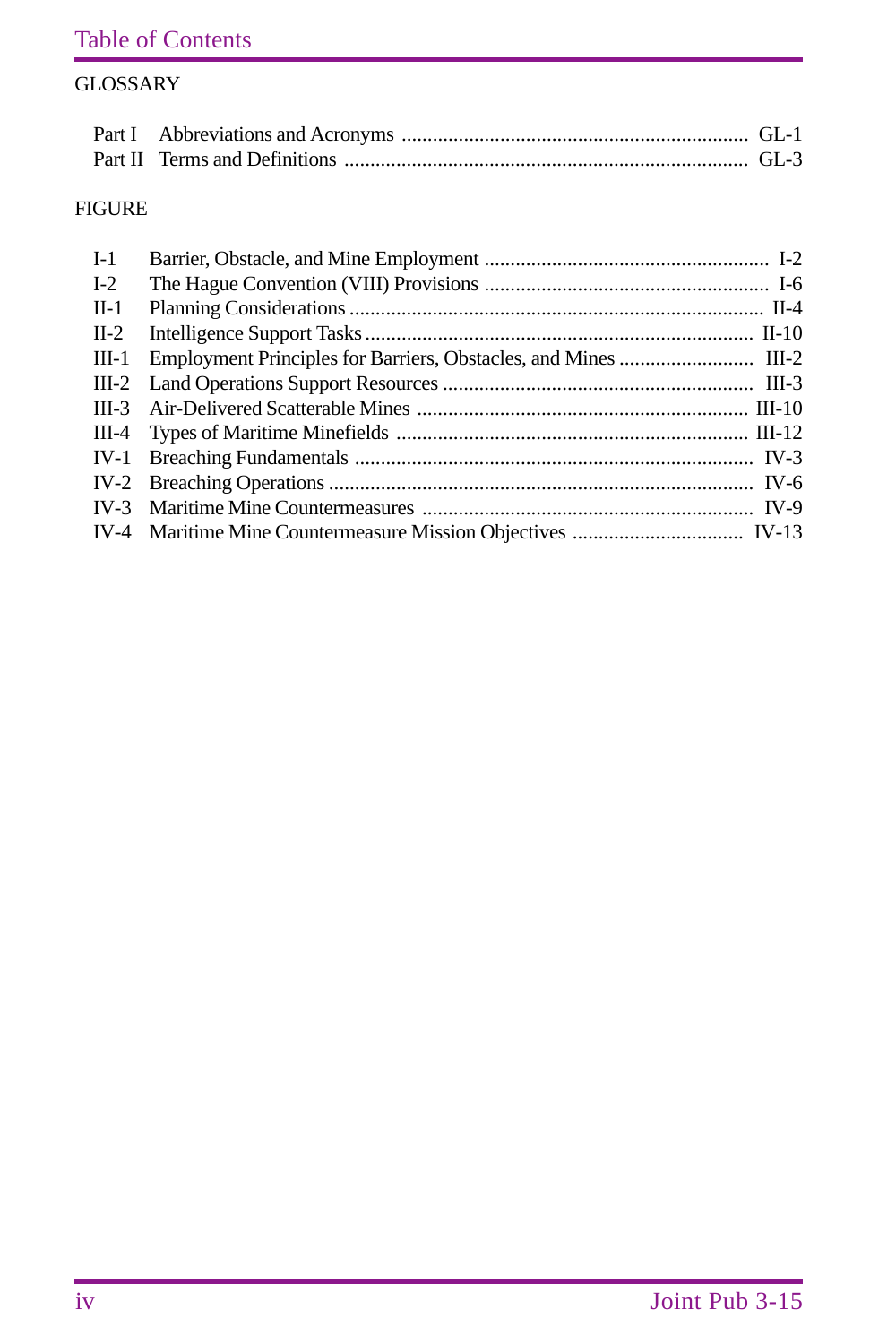## **EXECUTIVE SUMMARY COMMANDER'S OVERVIEW**

- <span id="page-5-0"></span>**• Provides Basic Concepts Regarding Barriers, Obstacles, and Mines**
- **• Covers Joint Command, Control, and Planning**
- **• Discusses Friendly Employment of Barriers, Obstacles, and Mines**
- **• Covers Countering Enemy Employment of Barriers, Obstacles, and Mines**

#### **General**

*Employment of barriers, obstacles, and mine warfare can enhance a commander's ability to mass combat power, sustain the force, conduct offensive or defensive operations, achieve surprise, and use or restrict key terrain, airfields, or sea routes.*

*There are three levels of employment of barriers, obstacles and mines: strategic, operational, and tactical.*

**Barrier, obstacle, and minefield employment** can have significant operational impact with minimal risk to friendly forces. Minefields can attrit enemy forces and destroy or neutralize their equipment. Use of barriers, obstacles, and minefields can also be used as a psychological tool to discern enemy intentions and create uncertainty for the enemy commander. In the defense, barriers, obstacles, and minefields can immobilize and canalize enemy forces by taking advantage of terrain by adding strength and depth to the battlefield. The major disadvantages of using barriers, obstacles, and minefields are the time, personnel, equipment, and materiel required to construct and eventually clear them. Additionally, they can be bypassed or cleared and may cause casualties to friendly forces and noncombatants, as well as limit friendly mobility.

## **Levels of Employment**

**Strategic employment** can enhance deterrence without posing an offensive threat. **Operational employment** can help protect friendly ports, lines of communications, and key facilities and free combat forces for offensive employment. **Tactical employment** is normally done to achieve tactical offensive or defensive objectives. Barrier, obstacle, and minefield employment can be used in **land**, **maritime**, and **air operations**. The **joint force commander** (JFC) is responsible for ensuring that employment of barriers, obstacles, and mines conforms with international law and US policy. To facilitate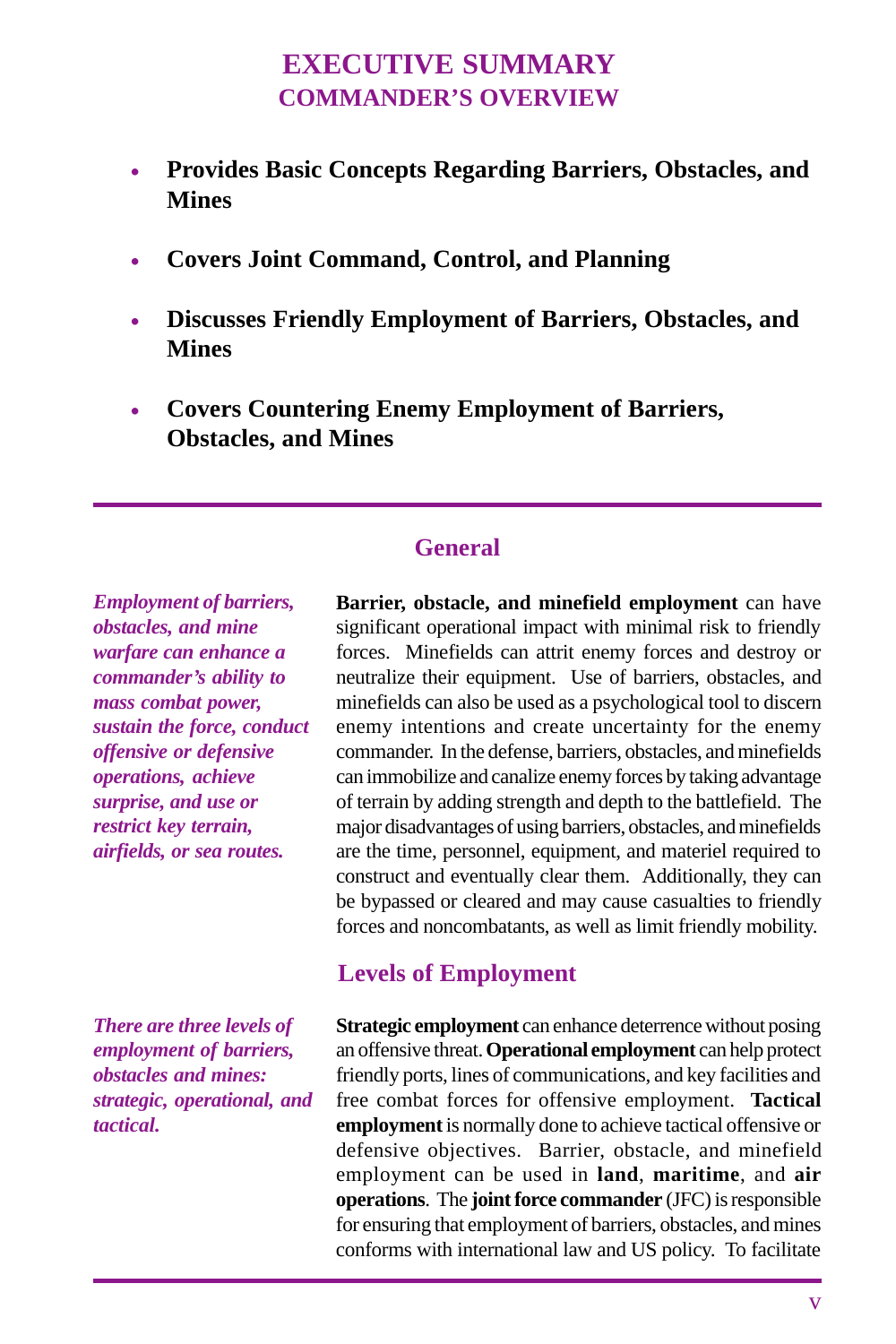compliance, **rules of engagement** (ROE) for employment of mines are normally included in operation plans and operation orders.

## **Command and Control Considerations**

*Joint force commanders are subject to definitive US policy and guidance promulgated by the National Command Authorities and the Chairman of the Joint Chiefs of Staff.*

*To achieve the maximum effect from an operational barrier, obstacle, or minefield, certain factors must be considered.*

The **National Command Authorities (NCA) decision making process evaluates the probable effects** of strategic barrier, obstacle, and mine warfare employment across the range of military operations. The employment of mines in international waters or foreign territories (including territorial seas) is generally a hostile act, thus requiring NCA authorization. **ROE are directives** that authorize and delineate the circumstances and limitations on the use of force. ROE are generally missionoriented and action-specific. Coordination must be achieved between political goals, multinational forces, and intertheater support.

## **Planning Considerations**

Barriers, obstacles, and minefields that have operational significance are **usually formed around an existing terrain feature** (e.g., mountain chain or a strait) or a manmade structure (e.g., air base, canal, highway, or bridge). The element of surprise is very important. In the **offense**, the priority of barrier, obstacle, and minefield employment is to **enhance and protect the friendly force's ability to maneuver**. This is achieved by controlling the movement of enemy ground and naval forces and degrading the operability of enemy air bases. In the **defense**, the priority for barrier, obstacle, and minefield emplacement is directed toward **degrading the enemy's ability to maneuver**, destroying or attriting the enemy force, supporting economy of force measures, and retaining key terrain or areas of significant political, strategic, operational, or tactical value — in other words, adding depth and time to the battlespace. The employment of **air-delivered scatterable mines** normally requires close coordination between other components during both the planning and employment of phases of the operation. Denial operations, deception tactics, and political and psychological considerations are also a large factor in using barriers, obstacles, and minefields.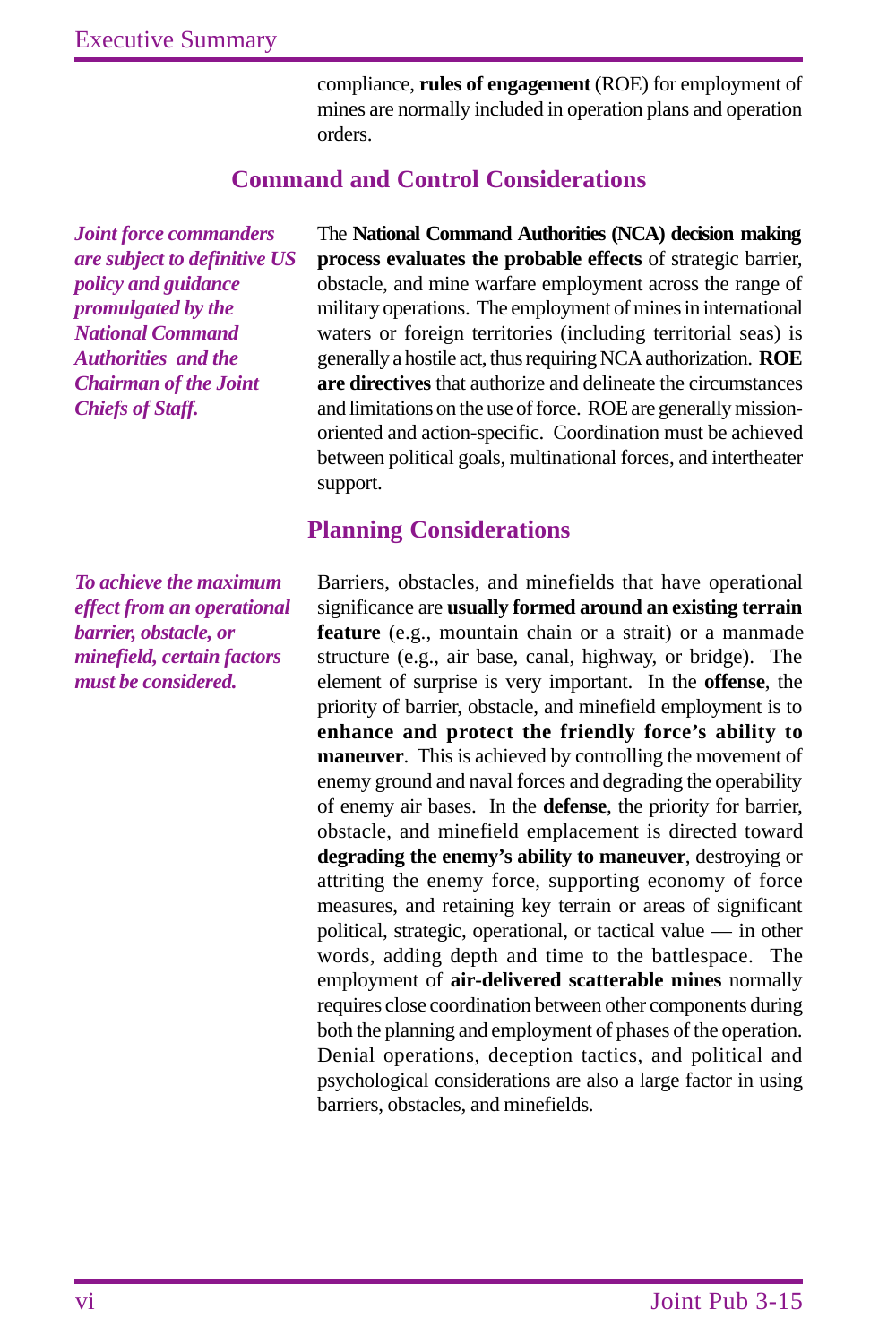## **General Planning Sequence**

*Barrier, obstacle, and minefield planning is a top-down procedure.*

*Barriers, obstacles, and minefields should be evaluated from both an offensive and a defensive posture.*

The commander's intent, intelligence preparation of the battlespace, concept of operations, and fire support plan at each level is part of the planning process. Barrier, obstacle, and mine warfare planning requires **timely and reliable allsource counterintelligence and intelligence support**. Planning for the use of barriers, obstacles, and mines involves the **acquisition, storage, maintenance, distribution, and security of the material** as well as **communication support** to facilitate command and control of joint and multinational operations.

#### **Employment Principles**

**Barriers, obstacles, and minefields should directly support the JFC's plan.** They should be carefully matched to the terrain with a maneuver concept that focuses on enemy forces as objectives. **Coverage by observation and, if necessary, fire is essential** in order to restrict enemy breaching efforts, maneuver, and massing of forces and to increase the destruction of the enemy. Barriers, obstacles, and minefields are more effective when employed in depth. The different types of resources range from **land mines** (conventional or scatterable), **sea mines**, **demolition obstacles** (created by the detonation of explosives), **constructed obstacles**, or **flame field expedients**. **Offensive employment** focuses on isolating the battlefield, facilitating economy of force, enhancing overall force security, and blocking or delaying an enemy's withdrawal. **Defensive employment** focuses on degrading enemy capabilities by disrupting combat formations and delaying their movement, interfering with command and control, and confusing enemy commanders. **Reporting, recording, and marking barriers, obstacles, and minefields is imperative to ensure the safety of friendly forces and noncombatants.**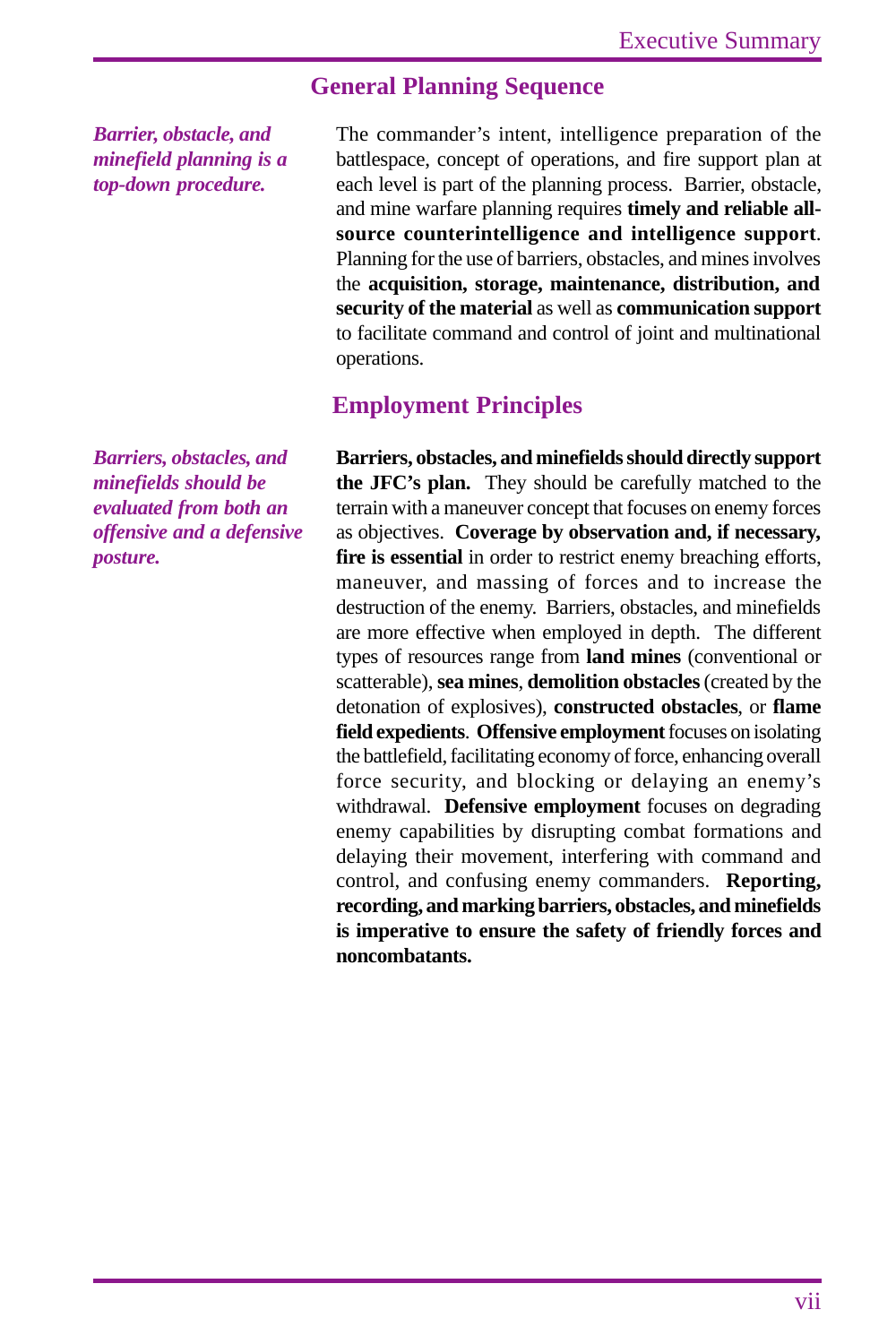*In conjunction with other maritime and air assets, the aim of maritime mining is control of the sea.*

*The basic types of minefields are characterized as offensive, defensive, or protective.*

## **Maritime Operations**

**The NCA has tasked the geographic combatant commanders with the responsibility for the conduct of maritime mine warfare within their areas of responsibility** and in support of other combatant commanders' maritime mine warfare requirements. The geographic combatant commanders have delegated the responsibility for planning maritime mine warfare operations to their Navy component commanders. **Mining can be used at all levels of war and across the range of military operations** to achieve the objectives of friendly forces. Mining can delay and attrit enemy maritime forces and can deny them the unrestricted use of sea areas of passage. Barriers, obstacles, and minefields can also protect friendly harbors, channels, and seaways as well as shorelines susceptible to enemy amphibious operations.

**Offensive minefields** (which include strategic fields) are those planted in enemy-controlled waters. **Defensive minefields** are those employed in contested waters to intercept the transit of enemy combatant forces. **Protective minefields** are those employed in friendly waters to protect friendly ports, harbors, or inshore sea lines of communications. A **minelaying operation** consists of planning the minefield, preparing the material and personnel to conduct the laying, planning the laying mission, laying the mines, conducting follow-on surveillance and, if required, replenishing the minefield.

#### **Countering Enemy Employment on Land**

*Successful land operations depend on the freedom to maneuver.*

Terrain conditions, enemy tactics, and integrated fires, barriers, obstacles, and minefields can limit friendly maneuver capability. **Operations to counter the use of natural and manmade barriers, obstacles, and minefields by enemy forces** may involve the employment of conventional, airmobile, airdropped, amphibious, or special operations forces. These operations are normally supported by combat engineer forces. **Intelligence collection plans**, an **element of deception**, and **logistic support** are important factors for planning and operational support. The following must be considered in countering enemy employment of barriers, obstacles, and minefields: preparation; detection of minefields; reconnaissance of enemy barriers, obstacles, and minefields; bypass considerations; and breaching (whether it be in-stride breaching, deliberate breaching, assault breaching, or clandestine breaching). **Recording, reporting, and marking** must be sent immediately through appropriate channels and incorporated in intelligence data.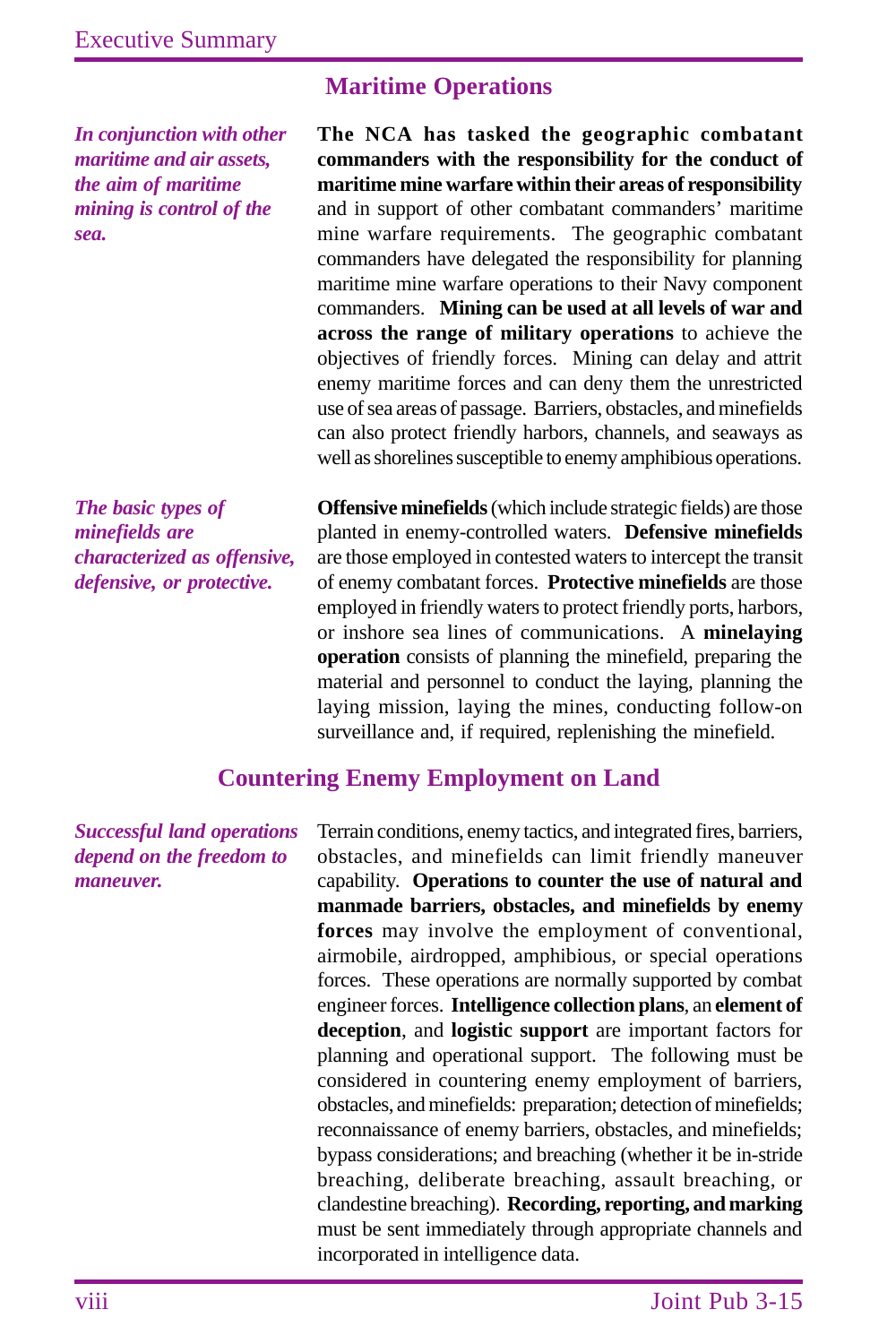## **Countering Enemy Employment at Sea**

*Maritime mine countermeasures include all actions undertaken to prevent enemy mines from altering friendly forces' maritime plans or operations.*

**Mine countermeasures (MCM) reduce the threat and effects of enemy-laid sea mines** on both friendly naval force and seaborne logistic force access to, and transit of, selected waterways. MCM are divided into two broad areas: **proactive MCM** destroy enemy mine manufacturing and storage facilities or mine laying platforms before the mines are laid; **enabling MCM** are designed to counter mines once they have been laid through passive or active MCM. Three primary **passive measures** are practiced: localization of the threat, detection and avoidance of the minefield, and risk reduction. **Active MCM** entail either physical interference with the explosive functioning of the mine or actually destroying it through minehunting or minesweeping. Before maritime MCM operations, **intelligence may indicate the types, quantities, or locations of mine storage sites**. A key to countering any mine is a detailed knowledge of the mine sensor and targeting circuitries. The **MCM planning process** begins with an estimate of the situation and a mission statement and results ultimately in production of an MCM tasking order.

#### **CONCLUSION**

This publication provides guidance for the planning and execution of barriers, obstacles, and mine warfare operations across the range of military operations. Barriers, obstacles, and mines can be employed during both offensive and defensive operations on land and at sea. The emplacement and/or construction of barriers, obstacles, and minefields requires extensive coordination within the joint force.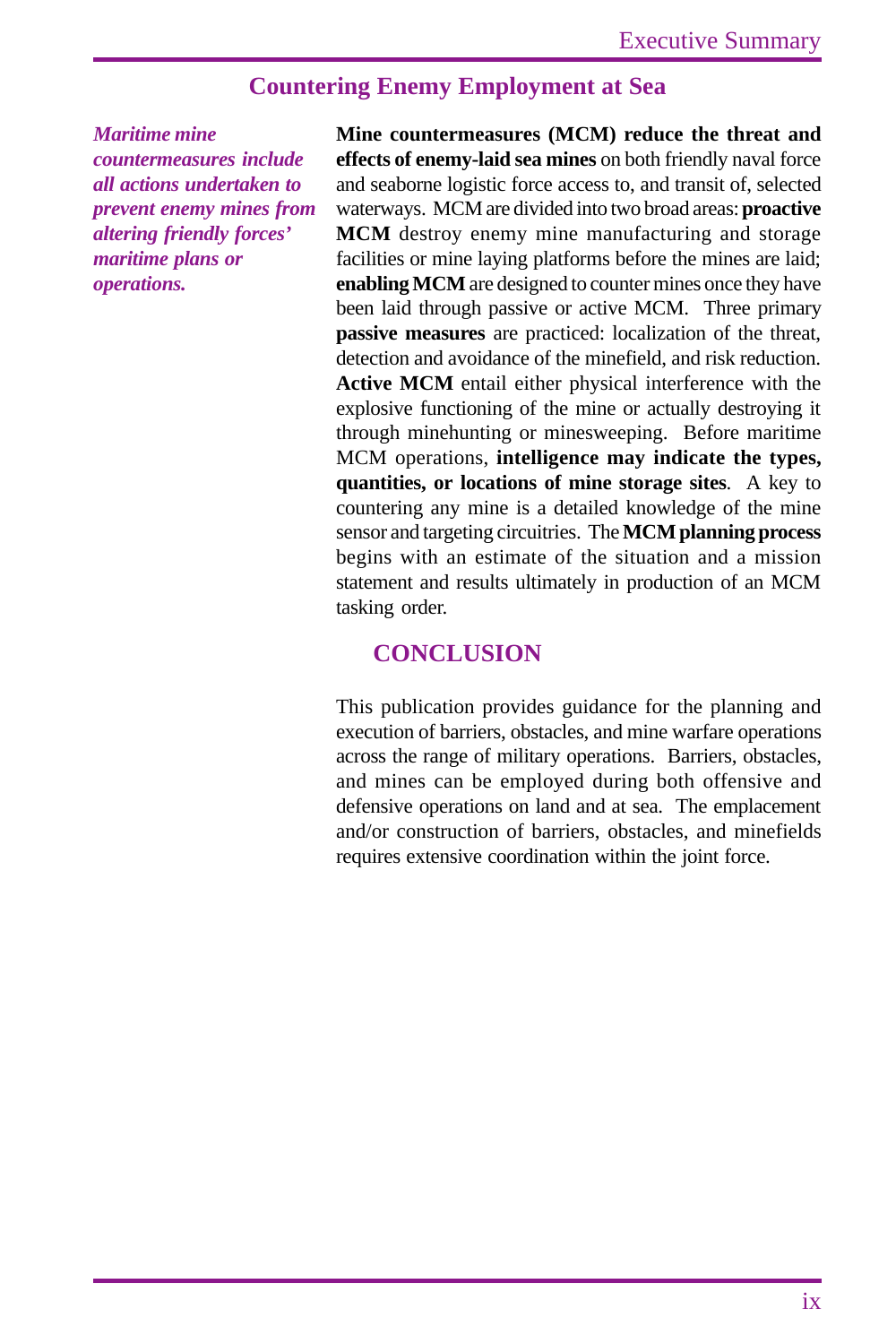Intentionally Blank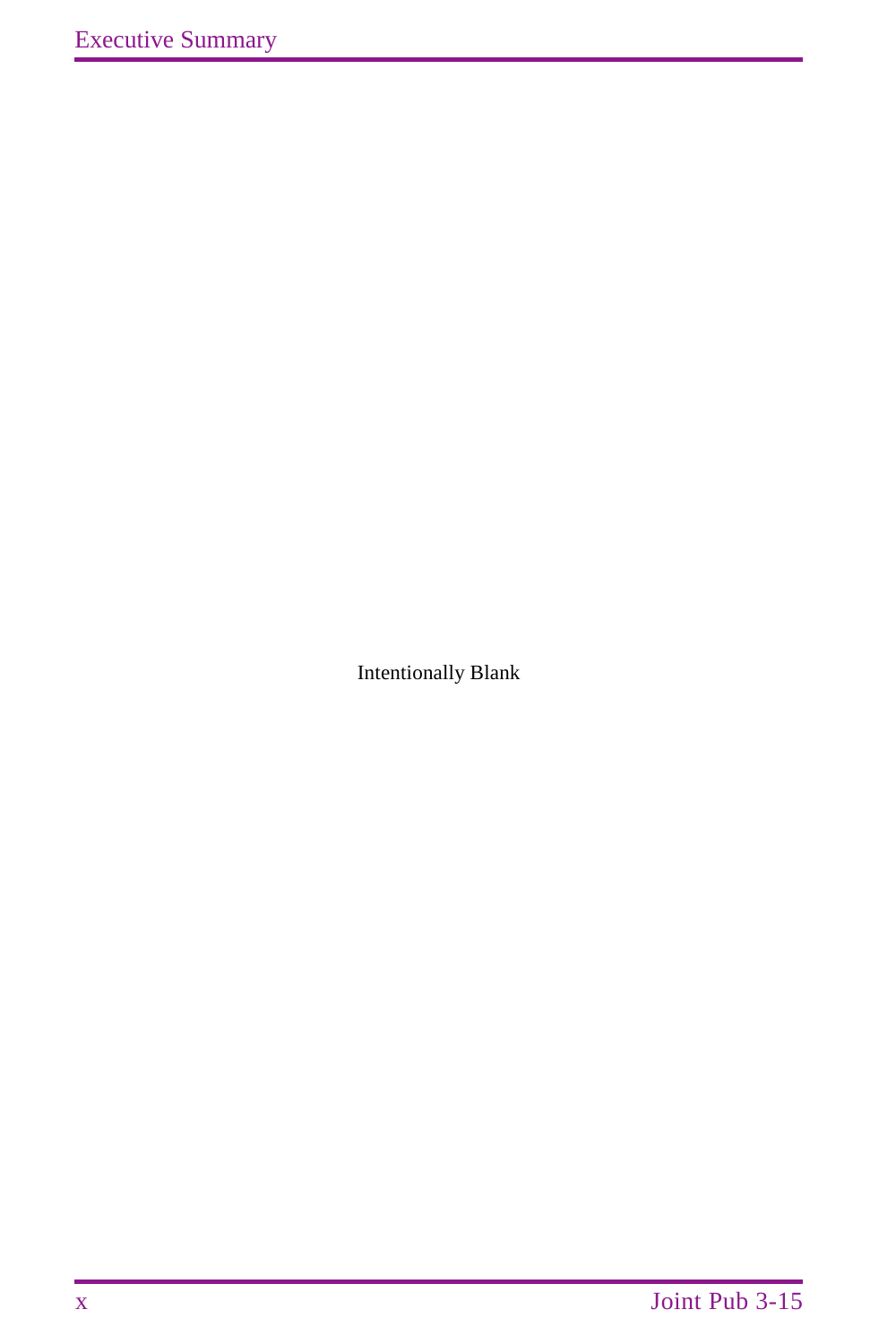## CHAPTER I **INTRODUCTION**

<span id="page-11-0"></span>"Everything that is shot or thrown at you or dropped on you in war is most unpleasant but of all horrible devices, the most terrifying. . . is the land mine."

**Sir William Slim, Unofficial History, 1959**

## **1. General**

Employment of barriers, obstacles, and mine warfare can, in concert with other capabilities, enhance a commander's ability to mass combat power, sustain the force, conduct offensive or defensive operations, achieve surprise, and use key terrain, airfields, or sea routes. A joint force commander (JFC) must consider both friendly and enemy employment of these capabilities in preparing plans and conducting operations.

### **2. Barrier, Obstacle, and Mine Employment**

a. **Advantages and disadvantages** of barrier, obstacle, and minefield employment are listed in Figure I-1.

#### b. **Levels of Employment**

• **Strategic Employment.** Before hostilities, barriers, obstacles, and minefields can enhance deterrence without posing an offensive threat. **Defensive employment** along a hostile land border can demonstrate friendly resolve. **Maritime defensive and protective mining** can help protect friendly ports and waters. **Pre-hostility employment** would be as directed by the National Command Authorities (NCA). NCA determination would be based, in part, on the political signals sent and on concurrence by affected friendly nations. Should deterrence fail, offensive maritime mining of enemy ports and waters can constrict enemy seaborne economic war sustainment efforts and

reduce enemy ability to safely deploy maritime forces. Similarly, **offensive employment** of air-delivered scatterable mines can deny or restrict enemy strategic mobility and sustainability efforts.

• **Operational Employment.** Defensive barrier, obstacle, and minefield employment can **help protect friendly ports, lines of communications (LOCs), and key facilities** and **free combat forces for offensive employment**. Offensive employment can protect friendly maneuver while disrupting enemy ability to concentrate or maneuver forces. **Barriers and obstacles having operational significance usually differ in scale from those having tactical significance.** However, size alone does not make an obstacle operationally significant. At the operational level, their primary use is the restriction of enemy maneuver options or the creation of friendly maneuver options. **Major natural terrain features** and a focus on the enemy **provide the foundation for the development of an obstacle or barrier plan**. Operational barriers and obstacles may be created by the composite effect of many closely coordinated tactical obstacles or by the reinforcement of natural obstacles to form large terrain or massive obstacles. An example of a massive obstacle is the temporary flooding caused by the destruction of a major dam on a river. This, however, is only temporary in nature. **Mines can also contribute to gaining air superiority.** Mines can delay efforts to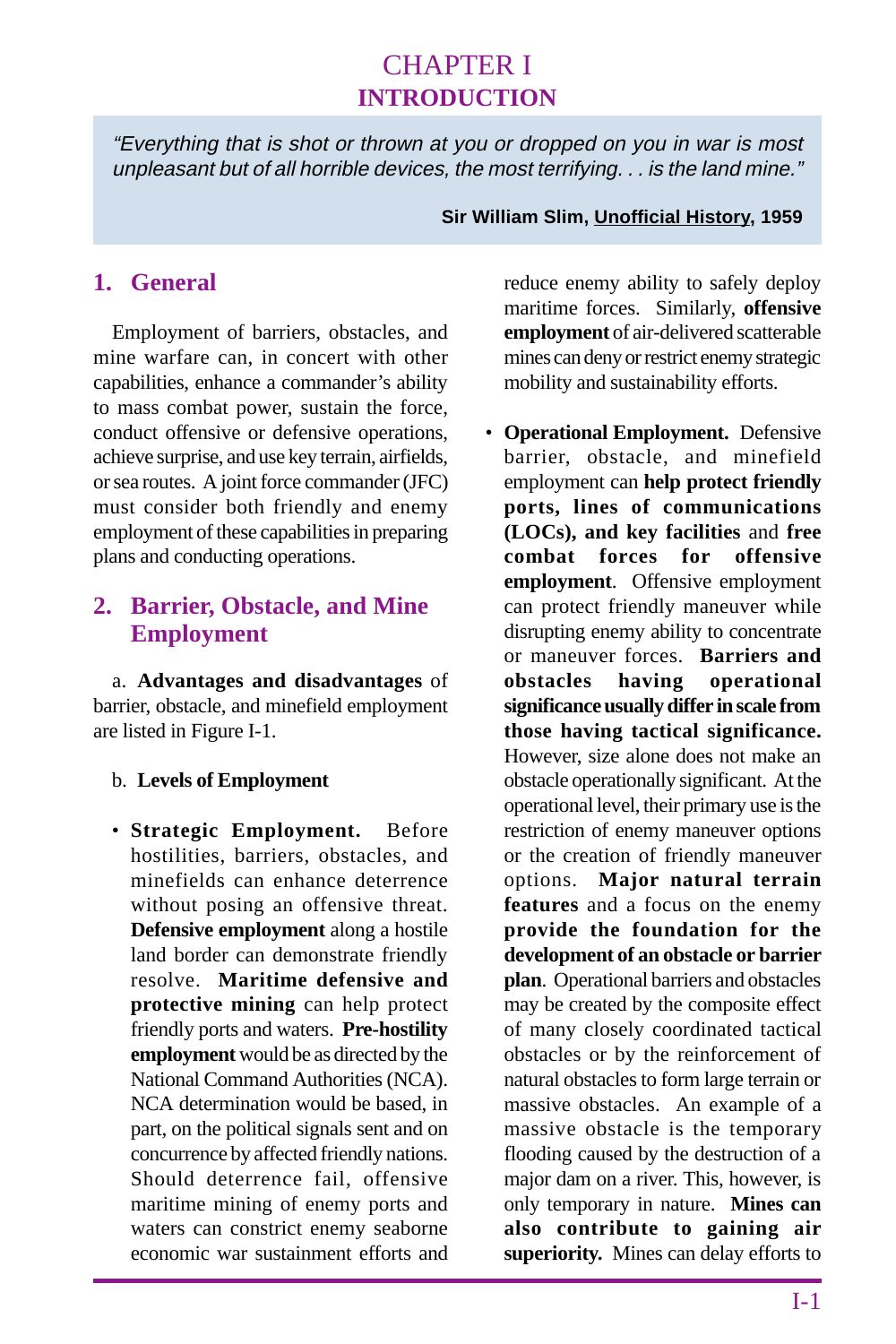<span id="page-12-0"></span>

#### **Figure I-1. Barrier, Obstacle, and Mine Employment**

repair damage to air bases caused by immediate effects munitions, thus degrading or denying the base's capability to launch or recover aircraft. Mines can also restrict the deployment of mobile, surface-based air defenses, as well as surface-to-surface systems, because rapid movement in a mined area increases the risk of a mine encounter. Mines can also disrupt logistic

sustainment operations being performed in the enemy's rear area.

• **Tactical Employment. Employment at the tactical level**, such as the creation or countering of barriers, obstacles, or minefields, **is normally done to achieve tactical offensive or defensive objectives**.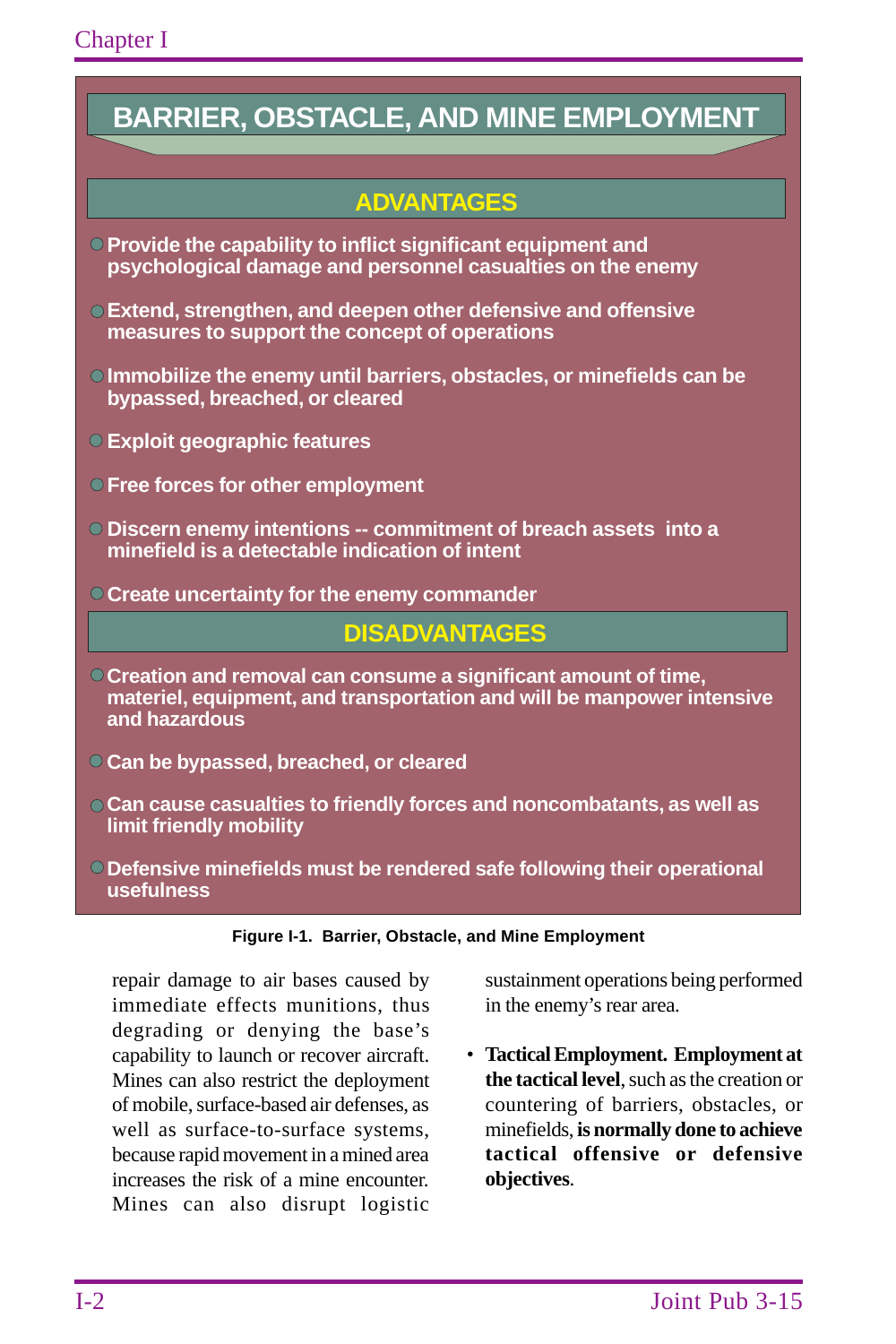#### <span id="page-13-0"></span>**3. Threat**

a. **Land. US forces may encounter barriers, obstacles, and minefields across the range of military operations.** This is especially true in areas with highly restrictive terrain such as mountains or jungles. US forces may be faced with highly mobile enemy forces supported by lethal air and ground fires. **Enemy surveillance capabilities may determine the effectiveness of employing friendly barriers, obstacles, and minefields.** The timing and methods of emplacement may be determined by the air situation. **Enemy forces may make extensive use of barriers, obstacles, and minefields**, including modern as well as technologically obsolete mines and booby traps, remotely scatterable mines, and a variety of countermeasures to defeat friendly barriers, obstacles, and minefields. Because of the relatively low cost of mines and their worldwide availability, **US forces must be prepared to counter their use throughout the range of military operations**. In addition, enemy use of nuclear munitions and chemical mines must be anticipated. The threat of terrorist employment of mines, explosives, and booby traps may necessitate defensive measures to reduce the vulnerability of US personnel, equipment, and facilities.

b. **Maritime.** Enemy mine laying operations may be conducted against **friendly ports**, **harbors**, and **sea lines of communications (SLOCs)**. Mines may also be used in other areas vital to US and multinational maritime forces such as amphibious objective, fire support, and carrier battle force operating areas. **The relatively low cost of mines makes them an ideal weapon for all nations with access to them.** The application of technology by industrially advanced countries has produced a sophisticated, effective form of maritime mine warfare. Nevertheless, older mine technologies remain effective. **The ease of laying mines by ship, aircraft, or submarine presents a valid threat** to a commander who



US forces must be prepared to encounter minefields throughout the range of military operations.

must rely on naval support or on seaborne reinforcement and resupply. Maritime power projection and resupply forces originate from friendly ports. During amphibious operations, assault and assault follow-on shipping must transit narrows and operate in shallow waters. The enemy can place these forces at risk, with little cost to its own forces, by laying only a few mines.

c. **Air.** Control of airspace is essential to effective surface operations. Enemy use of mines could pose a major threat to the ability to conduct effective air operations. The enemy might employ sea mines in an area where aircraft carriers would need to operate to be within effective range of the enemy. The enemy might also employ scatterable mines, along with immediate effects munitions, in attacks against friendly air bases ashore. Scatterable mines could seriously disrupt and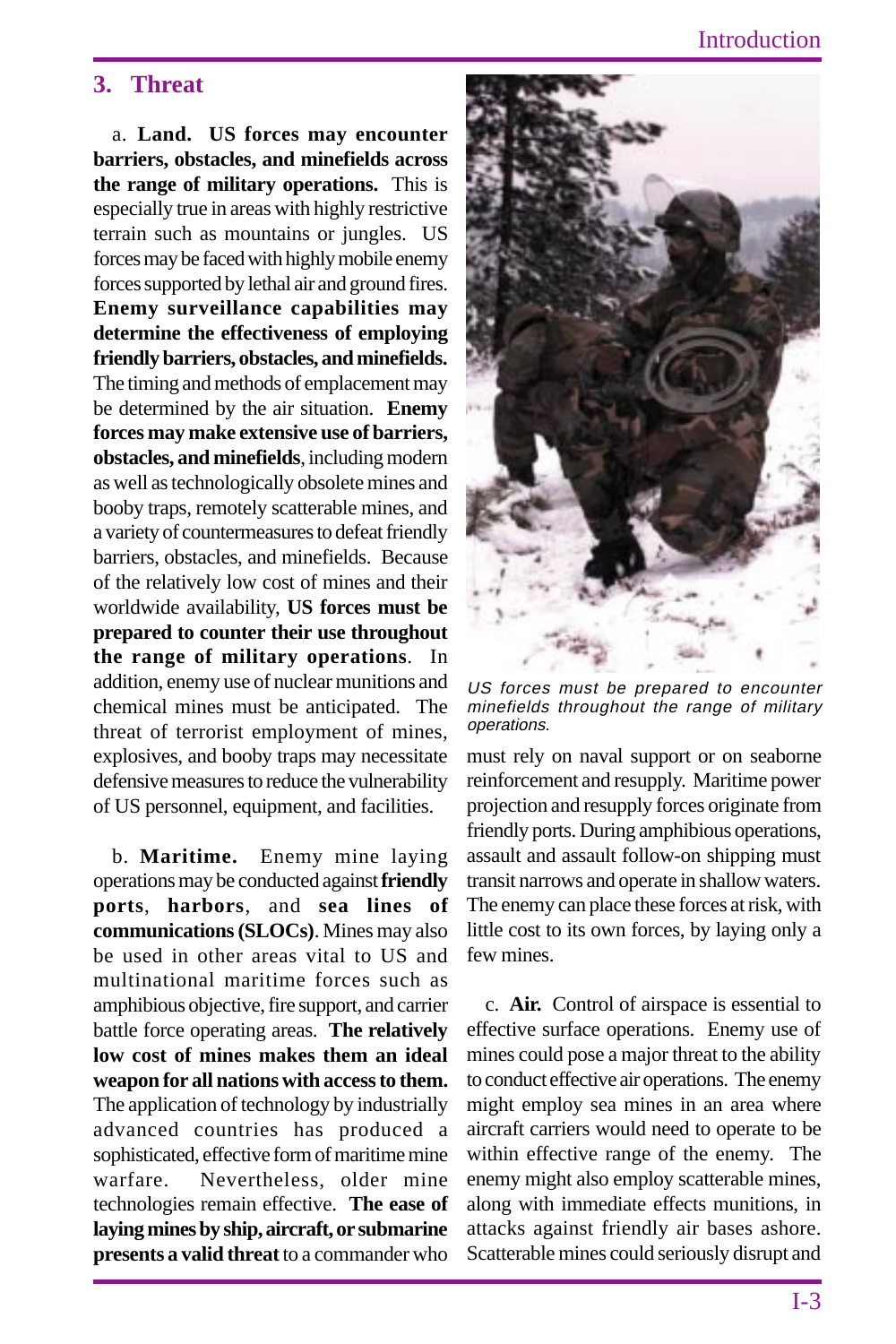#### **THE MINING OF HAIPHONG**

<span id="page-14-0"></span>**In a surprise operation at 0859 on 8 May 1972, Commander Roger Sheets led three Marine A-6 intruder and six Navy A-7 Corsair attack planes from Coral Sea (CVA 43) over the river approaches to Haiphong through which most of North Vietnam's imported war material and all of its fuel supply passed. The American planes took only two minutes to lay their strings of thirty-six 1000 pound, Mark 52 mines before heading back to their waiting carrier. In succeeding days and months, other carrier aircraft laid thousands of mines and 500-pound, Mark 36 Destructors in the seaways of secondary ports and "reseeded" the Haiphong approaches.**

**The results were dramatic. For the remainder of 1972, twenty-seven Sino-Soviet bloc merchant ships remained trapped in Haiphong. None of the nations trading with Hanoi elected to risk steaming their merchant ships through the activated American minefields. The mining campaign, in conjunction with US air attacks on North Vietnam's land lines of communication, severely curtailed the supply of vital munitions to Communist forces mounting the "Easter Offensive" in South Vietnam.**

**SOURCE: Dr. Edward J. Marolda, "Operation END SWEEP," Naval Historical Center, 1993**

delay air base launch and recovery operations, disrupt logistic sustainment operations to the air base, and thereby limit friendly air operations.

#### **4. International Law and US Policy**

**The JFC is responsible for ensuring that employment of barriers, obstacles, and mines conforms with international law and US policy.** To facilitate compliance, rules of engagement (ROE) for employment of mines are normally included in operation plans (OPLANs) and operation orders (OPORDs). Enemy or friendly employment of barriers, obstacles, and mines that does not comply with international law should be documented and reported. The **JFC staff judge advocate** and **political advisor** can assist by being actively involved with the JFC staff during the planning and execution of mine warfare.

a. **International Law.** International law and practice regulate the use of the seas, each nation's rights regarding its national territory

 $I-4$ 

and waters, the initiation and conduct of armed conflict, and limitations regarding employment and types of weapons.

• The law of armed conflict postulates two counterbalancing principles: **military necessity** and the avoidance of **unnecessary suffering**. The principle of **military necessity** authorizes the use of force required to accomplish the mission. It does not authorize acts otherwise prohibited by the law of war. The principle of avoiding **unnecessary suffering** (also referred to as **superfluous injury**) prohibits injury to persons or damage to objects that may be considered superfluous to achievement of the intended objective. It limits injury to combatants, collateral injury to civilians not taking a direct part in hostilities, and collateral damage to civilian objects if wanton or excessive. The law of war prohibition on unnecessary suffering constitutes acknowledgment that, in war, there is necessary suffering. A third principle, **proportionality**, may be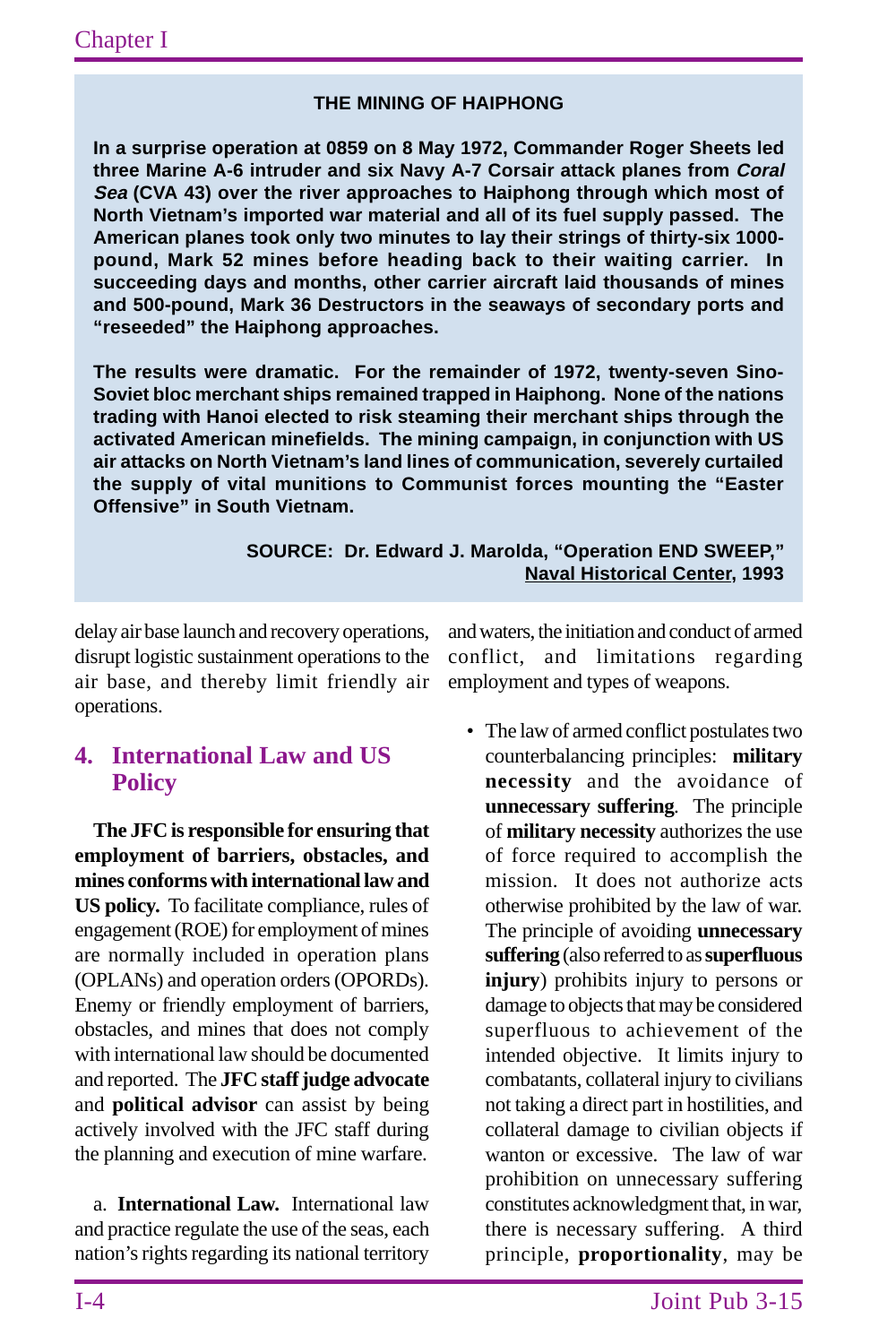viewed as a fulcrum for balancing **military necessity** and **unnecessary suffering**. Finally, **distinction** is the customary international law obligation of parties to a conflict to engage only in military operations in which the effects distinguish between the civilian population (or individual civilians not taking a direct part in hostilities), and combatant forces, directing the application of force solely against the latter. Each of these principles has been considered in the development of treaties relating to the employment of mines and in US doctrine.

- The United Nations (UN) Charter admonishes member states to refrain from the threat or use of force against the territorial integrity or political independence of any state, except in two situations: individual or collective self defense, and as authorized by the Security Council or other competent regional agency. The employment of mines in these situations must comply with all relevant treaties and customary law.
- **The Hague Convention (VIII) of 1907**, which addresses the use of sea mines, **has achieved almost universal acceptance by nations**. The relevant provisions of this convention are summarized in Figure I-2. No belligerent has as yet asserted that the laying of mines developed since 1907 (magnetic, acoustic pressure) is not governed by Hague VIII.
- The 1980 United Nations Convention on Prohibitions or Restrictions on the Use of Certain Conventional Weapons Which May be Deemed to be Excessively Injurious or to Have Indiscriminate Effects, commonly referred to as the Convention on Conventional Weapons (CCW) is a law of war treaty governing the use of certain conventional weapons

which may be deemed to be excessively injurious or to have indiscriminate effects. Restrictions include: (1) requirements to record minefield locations and disclosure of location at conclusion of hostilities; (2) requirements on use of mines or booby traps in areas containing concentrations of civilians; and (3) prohibition on types of booby traps; and (4) requirements to mark minefields.

Note: The CCW and its Protocols I and II entered into force for the United States on 24 September 1995. On 7 January 1997, the President transmitted an amended Protocol II (mines, booby traps, and other devices), as amended on 3 May 1996, 35 I.L.M. 1209 (1996), to the Senate for advice and consent to ratification. See 33 Weekly Comp. Pres. Doc 14 (Jan. 13, 1997).

- The Convention on the Prohibition of the Use, Stockpiling, Production and Transfer of Anti-personnel Mines and on their Destruction, among other things, prohibits the use, stockpiling, and transfer of all antipersonnel mines. It also prohibits assisting, encouraging, or inducing anyone else to do so. The United States is not party to and has not signed this treaty. However, many US allies have, and this fact must be considered in planning.
- There are **two international agreements** that bear indirectly on maritime mine warfare.

•• The **Seabed Arms Control Treaty of 1971** prohibits placing any nuclear or other weapons of mass destruction (WMD) on the seabed or subsoil thereof beyond a 12-mile coastal zone. WMD other than nuclear weapons are not defined in this or any other arms control treaty.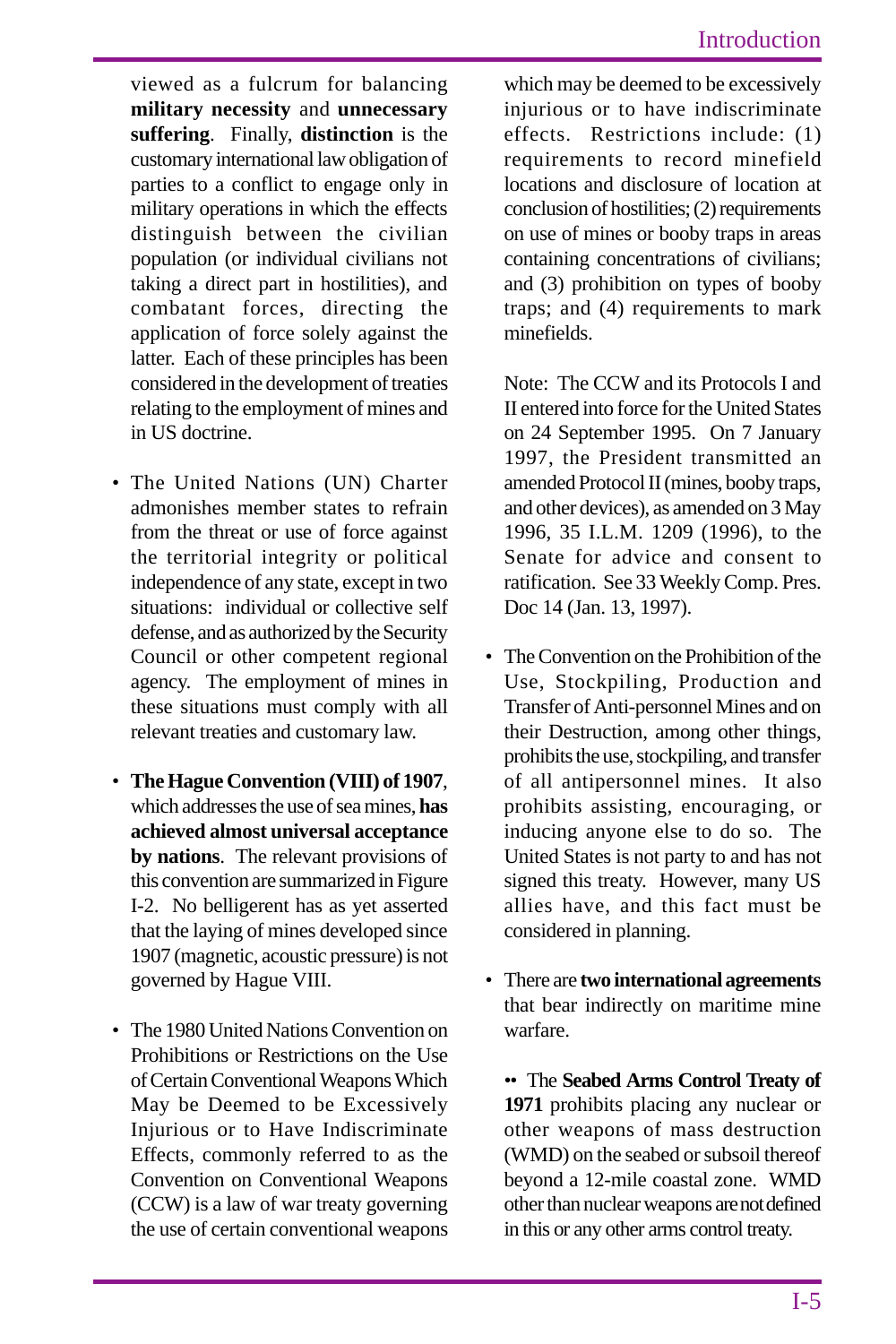## <span id="page-16-0"></span>**THE HAGUE CONVENTION (VIII) PROVISIONS**

**The provisions of this convention forbid...**

- **the laying of unanchored automatic contact mines that do not become harmless within 1 hour after whoever lays them loses control over them and of anchored automatic contact mines that do not become harmless immediately upon breaking free of their mooring**
- **the mining of enemy waters and ports for the sole purpose of intercepting commercial shipping**

**Moreover, the convention requires...**

- **belligerents to do their utmost to render anchored automatic contact mines harmless within a limited time**
- **when a belligerent can no longer maintain surveillance over such mines, it must notify other governments and ship owners of minefield locations as soon as military conditions permit**
- **at the close of war, parties to the Convention must do their utmost to remove mines they have laid and report the position of anchored automatic contact mines they laid off the coast of another**

#### **Figure I-2. The Hague Convention (VIII) Provisions**

•• The **navigation and overflight provisions of the 1982 UN Law of the Sea Convention** reflect customary international law and codify the rights and duties of nations with respect to various uses of the oceans. Mine-laying operations must consider the applicability of this Convention and the rights and freedoms enjoyed by all nations.

b. **US Policy.** US policy on barrier, obstacle, and mine employment is addressed in Army Field Manual (FM) 27-10, "Law of Land Warfare," Naval Warfare Publication (NWP) 3-15.3, "Mining Operations," and NWP 1-14M/MCWP 5-2.1, "Commander's Handbook on the Law of Naval Operations" (section 7.7 and 9.2). US forces do not use non self-destructing antipersonnel landmines except for demining training and countermine operations in the defense of US and allied forces in the Republic of Korea. US forces fully comply with the Protocol on Prohibition or Restrictions on the Use of Mines, Booby Traps and Other Devices, as amended on 3 May 1996, annexed to the Convention on the Prohibition or Restriction on the Use of Certain Conventional Weapons Which May be Deemed to be Excessively Injurious or to Have Indiscriminate Effects.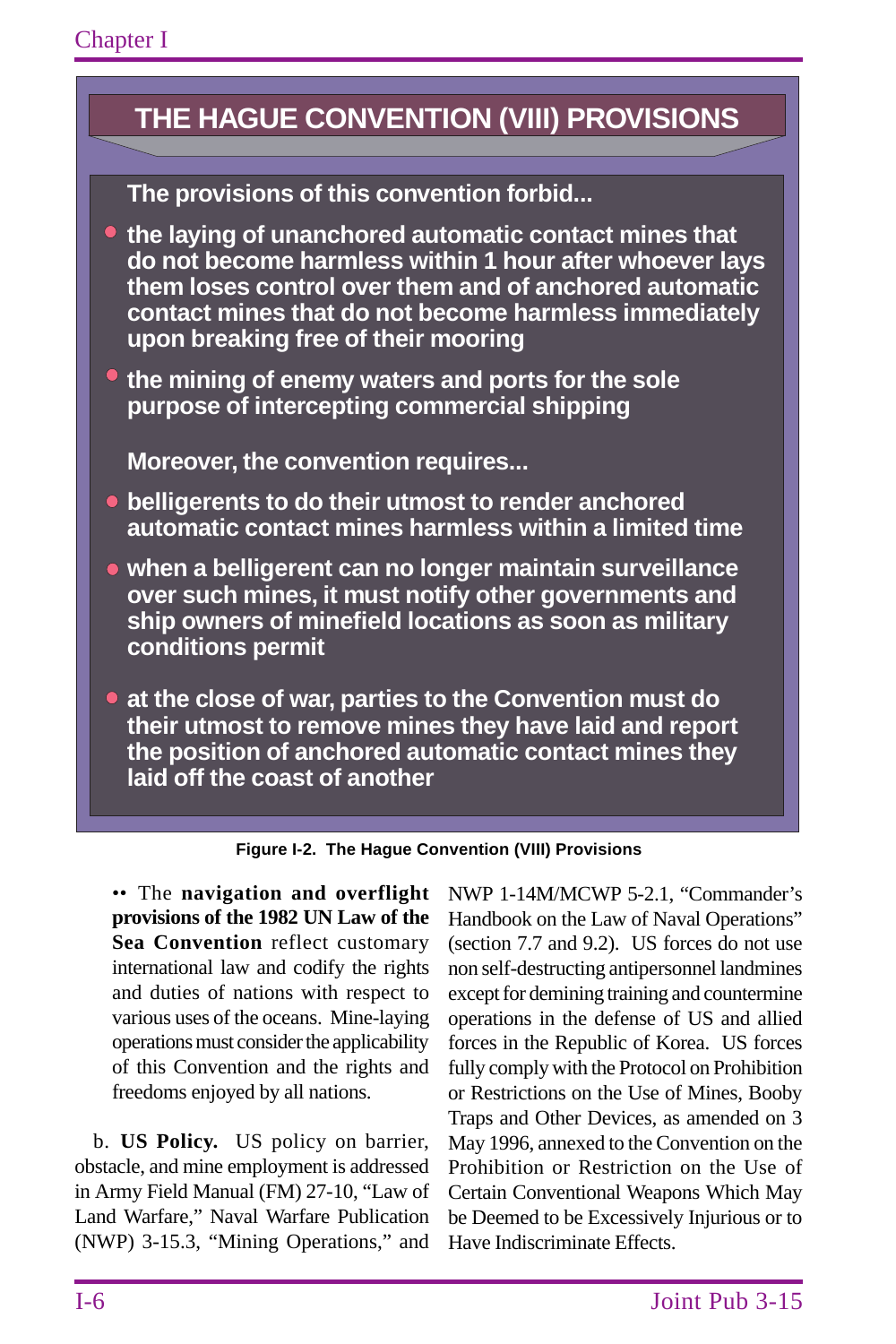## CHAPTER II **JOINT COMMAND, CONTROL, AND PLANNING**

<span id="page-17-0"></span>"The mine issues no official communiqués."

## **1. General**

There are no special command and control (C2) arrangements for employing or countering barriers, obstacles, and mines. There are, however, certain factors that should be considered during joint planning.

## **2. NCA and Chairman of the Joint Chiefs of Staff Guidance**

**JFCs are subject to definitive US policy and guidance** promulgated by the NCA through the Chairman of the Joint Chiefs of Staff (CJCS). The NCA decision making process evaluates the probable effects of strategic barrier, obstacle, and mine warfare employment across the range of military operations.

## **3. Joint Force**

a. **Joint Force Commander.** JFC authority to perform those functions of command that involve organizing, planning, employing, directing, and coordinating are discussed in Joint Pub 0-2, "Unified Action Armed Forces (UNAAF)," and Joint Pub 3-0, "Doctrine for Joint Operations."

b. **Mine Release Authority. The employment of mines** in international waters or foreign territories (including territorial seas) **is generally a hostile act, thus requiring NCA authorization**. The laying of mines in allied territory or waters is permissible during peacetime with host nation (HN) permission and NCA authorization. The JFC will ensure that employment conforms with both

**Admiral William V. Pratt, USN (In Newsweek magazine, 5 Oct 1942)**

international law and guidance and policy promulgated by the NCA.

c. **Rules of Engagement.** ROE are directives issued by competent military authority which delineate the circumstance and limitations under which US forces will initiate and/or continue combat engagement with other forces encountered. ROE are generally mission-oriented and actionspecific. **ROE promulgated by the geographic combatant commander are based on guidance provided by the NCA** through CJCS Instruction 3121.01, "Standing Rules of Engagement for US Forces." This guidance reflects political, legal, operational, and diplomatic factors that may restrict combat operations. ROE are required throughout the range of military operations to ensure compliance with the laws of war and NCA guidance. **Combatant commander pre- and post-hostility ROE and OPLAN ROE should address authority to emplace barriers, obstacles, and mines**, including scatterable mines and self destructing antipersonnel mines. Following NCA release of these elements for operations, ROE should address their employment by US forces and the prevention, denial, or countering of their employment by the enemy.

## **4. Coordination**

a. **Political. The US Ambassador to a foreign country is responsible, through the Department of State, to the President for directing and coordinating the activities of US Government personnel in that nation.** This authority does not apply to personnel under the command of combatant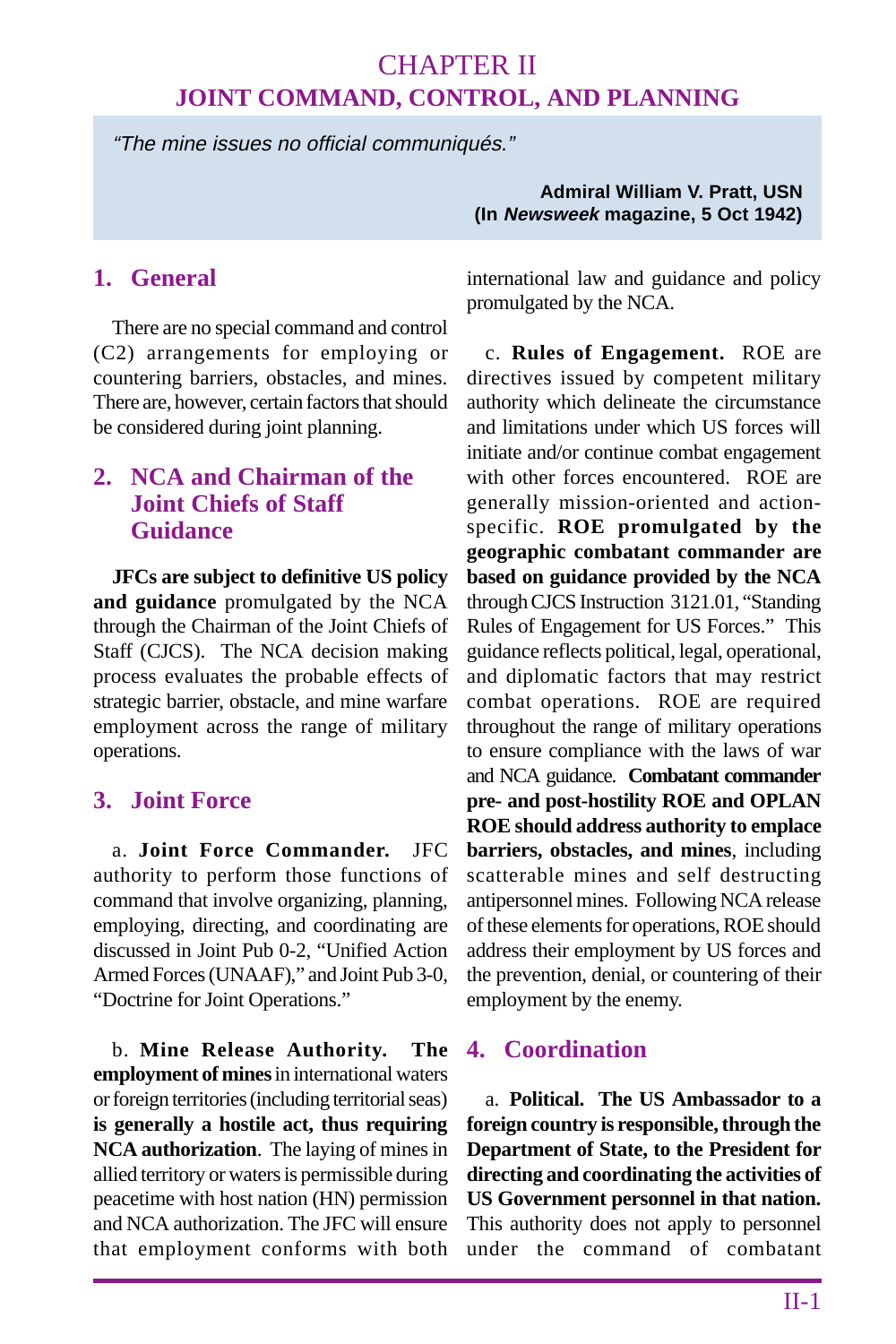<span id="page-18-0"></span>commanders whose responsibility is to the NCA. Nevertheless, the combatant commands and appropriate ambassadors' Country Teams are responsible for maintaining close coordination throughout the range of military operations. **This is particularly true for barrier, obstacle, and mine warfare employment before a conflict on the sovereign soil or in national waters of a friendly nation.** The US Ambassador's efforts can be invaluable in gaining a cooperative country's consent to such actions. The combatant commander's political advisor, who serves as the point of contact with the Department of State, may be used as the conduit for these coordination efforts.

b. **Multinational Forces.** US forces may conduct operations within the framework of an **alliance**, **coalition**, or **other international arrangement**. The coordination and planning for joint operations is applicable for multinational operations as well. **Planning for land and maritime barrier, obstacle, and mine warfare should be coordinated among multinational forces at all levels.** This will preclude limiting friendly operational maneuver; conflicting, duplicative, or divergent operations; and possible fratricide among multinational forces. Furthermore, information on both friendly and enemy barriers, obstacles, and minefields in the joint operations area must be exchanged in a timely manner, consistent with established security guidelines. Joint force commanders must consider limitations that the Convention on the Prohibition of the Use, Stockpiling, Production and Transfer of Anti-personnel Mines and on Their Destruction may place on US allies, since many of them may be proscribed from activities associated with mine warfare.

c. **Intertheater. Planning will develop locations, communications, and logistic support requirements** for potential strategic and operational barriers, obstacles, and minefields. **Plans that could impact on other theaters should be coordinated** to prevent potential mutual interference. This is particularly important for maritime mine laying that could affect strategic movement to or from other theaters. Information concerning the locations of enemy-laid maritime minefields that could affect strategic movement must also be exchanged among theaters.

#### **5. Planning Considerations**

a. **General.** To achieve the maximum effect from an operational barrier, obstacle, or minefield, certain factors must be considered.

- **Barriers, obstacles, and minefields are usually formed around an existing terrain feature** (e.g., mountain chain or a strait) or a manmade structure (e.g., air base, canal, highway, or bridge). Although there is little flexibility in positioning these large-scale obstructions, flexibility exists in selecting and designating those features that will be enhanced or reinforced. Operational barriers, obstacles, and minefields are placed to **manipulate the enemy in such a way that supports the commander's intent and scheme of maneuver** and should be observed and/or covered by fire.
- **The effects that these operational barriers, obstacles, and minefields will have** on both the friendly and enemy forces' ability to maneuver on land and sea or to conduct effective air operations **must be analyzed**. Operational barriers, obstacles, and minefields do more than just degrade the maneuver of enemy forces. Because of their size and the pattern of placement, they virtually dictate the maneuver options of both friendly and enemy forces.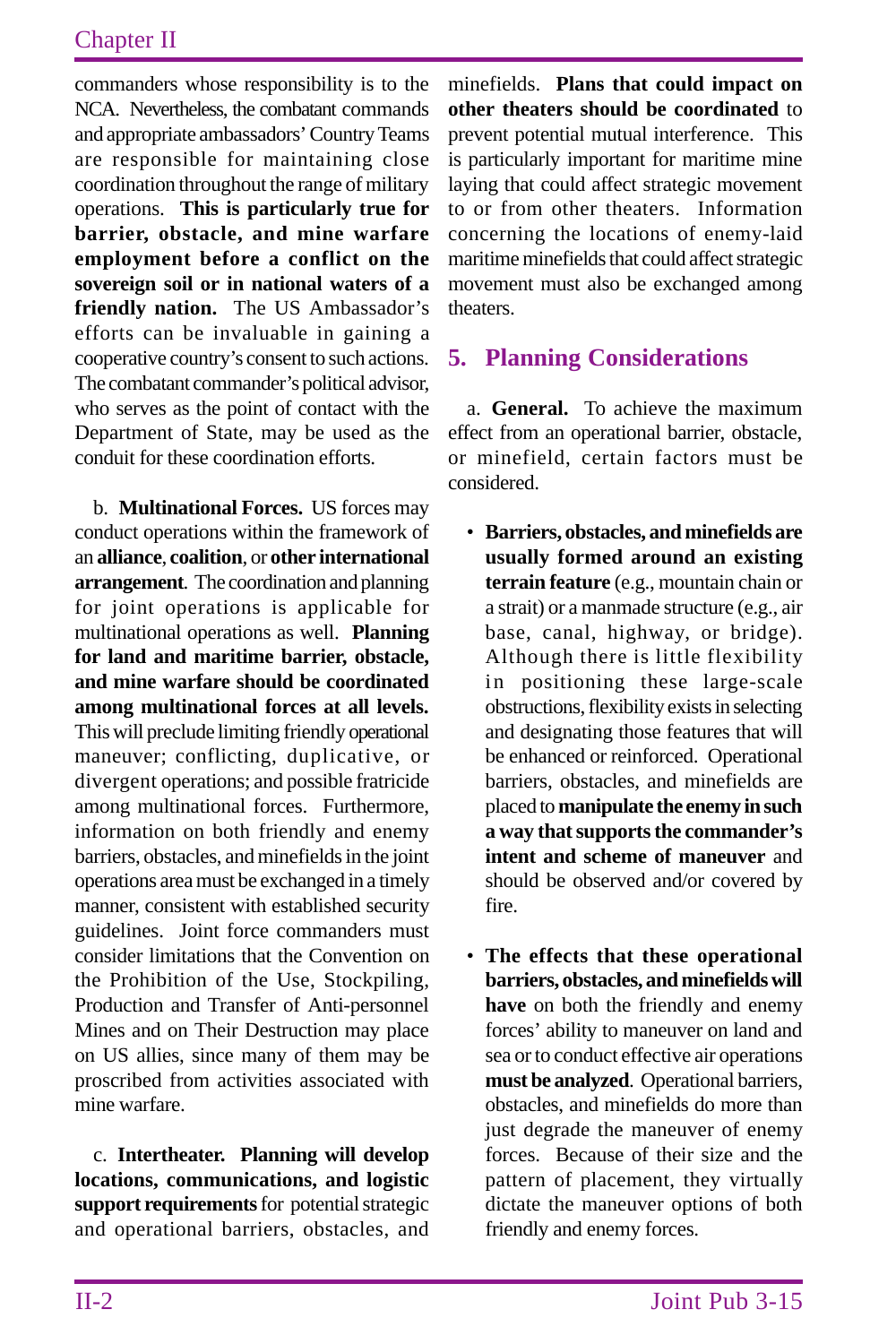• **The element of surprise is achieved in a different manner** through the employment of operational barriers, obstacles, and minefields. Because of their operational significance, both friendly and enemy forces usually know of their existence and location. **Surprise can result when a barrier, obstacle, or minefield perceived by one force as significant fails to effectively obstruct their opponent.** This implies that the operational significance of a barrier, obstacle, or minefield depends both on its physical obstruction capability and the way in which the opposing forces perceive it. **Joint forces can attain and enhance surprise through the use of rapid employment means** such as airor artillery-delivered scatterable mines that permit rapid mining anywhere in the operational area. These can confront the attacker with a completely new situation almost instantly. **The use of hard-todetect employment means such as submarines is another way to achieve surprise.** Surprise can be further gained through the use of lanes and gaps, phony minefields and obstacles, and selfdestructing and/or self-deactivating mines. Friendly forces should avoid readily discernible or repetitive employment and utilize deceptive measures. By varying the type, location, and design, the enemy's understanding and breaching of friendly barriers, obstacles, and minefields is made more difficult.

b. **Offensive.** In the offense, the priority of barrier, obstacle, and minefield employment (to include air-delivered scatterable mines) is to canalize or delay the enemy's movements and **enhance and protect the friendly force's ability to maneuver**. This is achieved by controlling the movement of enemy ground and naval forces and degrading the operability of enemy air bases. The enemy's ability to counterattack or reinforce is restricted and the operational area is isolated. Barriers, obstacles, and mines have **five main objectives in offensive operations** (See Figure II-1).

- **Prevent Enemy Reinforcement or Counterattack.** To prevent the enemy from reinforcing or counterattacking, critical routes are interdicted to hinder movement of reserves and logistics. Speed and depth are vital.
- **Facilitate Economy of Force.** Barriers, obstacles, and minefields allow fewer forces to defend selected sectors, allowing relieved maneuver units and other combat resources to be concentrated in other zones for attack. Similarly, they become a combat multiplier, amplifying the firepower effectiveness of the friendly forces defending them by creating optimum fields of fire. Easily defended chokepoints can be effectively reinforced with obstacles, supported by on-call fire support, and held by relatively small forces.
- **Provide Security.** Barriers, obstacles, and minefields can be used in critical areas along the flanks of advancing forces to restrict enemy attacks. At the operational level, river systems, mountain ranges, deserts, and snow- or ice-covered areas are natural barriers and obstacles that can enhance flank security. Shallows, reefs, and other maritime hazards can be used at sea. Existing barriers and obstacles can be strengthened with reinforcing obstacles and minefields to counter an enemy threat.
- **Degrade Enemy Air Capability.** Mines can pose a significant obstacle to the enemy's ability to recover and resume operations after an air base attack. Any delays can provide friendly forces with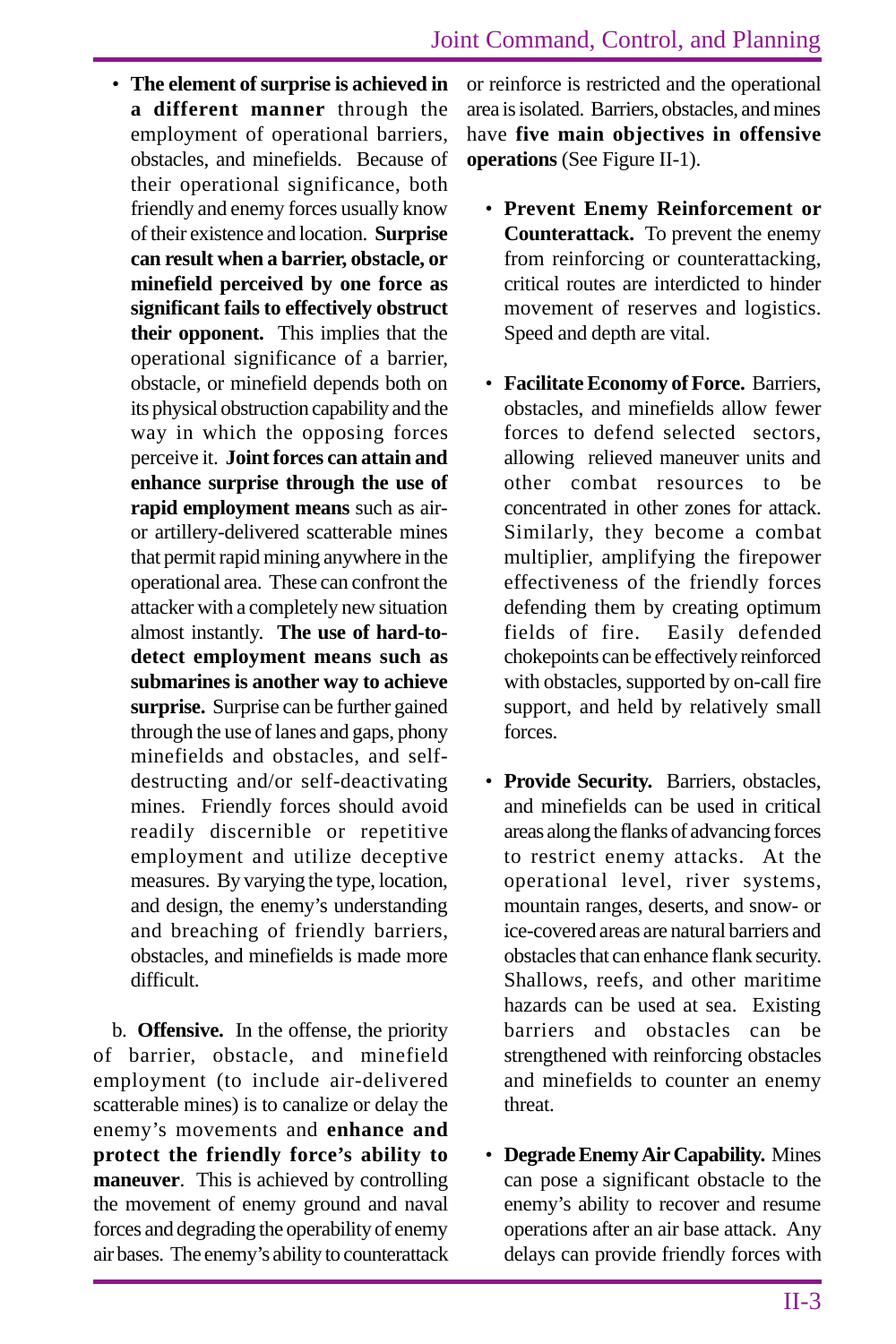## <span id="page-20-0"></span>Chapter II

## **PLANNING CONSIDERATIONS**

#### **OFFENSIVE**

**Enhances and protects the friendly force's ability to maneuver**

- **Prevent enemy reinforcement or counterattack**
- **Facilitate economy of force**
- **Provide security**
- **Degrade enemy air capabilities**
- **Fix the enemy**

### **DEFENSIVE**

**Directed toward degrading the enemy's ability to maneuver**

- **Integrate systems of barriers, obstacles, minefields, and fires**
- **Identify reinforcing obstacles and minefields early**
- **Identify assets to restore the integrity of a barrier, obstacle, or minefield if breached by the enemy**
- **Create massive obstacles in land operations**



an important opportunity to further suppress the enemy's ability to defend against follow-on attacks, leading to the enemy's loss of control of the air.

• **Fix the Enemy.** Air- and artillerydelivered scatterable mines and special operations forces (SOF) emplaced mines can disrupt and delay the enemy's retreat during pursuit and exploitation. They can also be used to disrupt the commitment of the enemy's reserve and follow-up forces.

c. **Defensive.** In the defense, the priority for barrier, obstacle, and minefield emplacement is directed toward **degrading the enemy's ability to maneuver**. A secondary objective is to **destroy or attrit the enemy force**. Other objectives include the support of economy of force measures and the retention of key terrain or areas of significant political, strategic, operational, or tactical value (See Figure II-1).

• **Integrate Systems.** Defensive reinforcement is achieved by integrating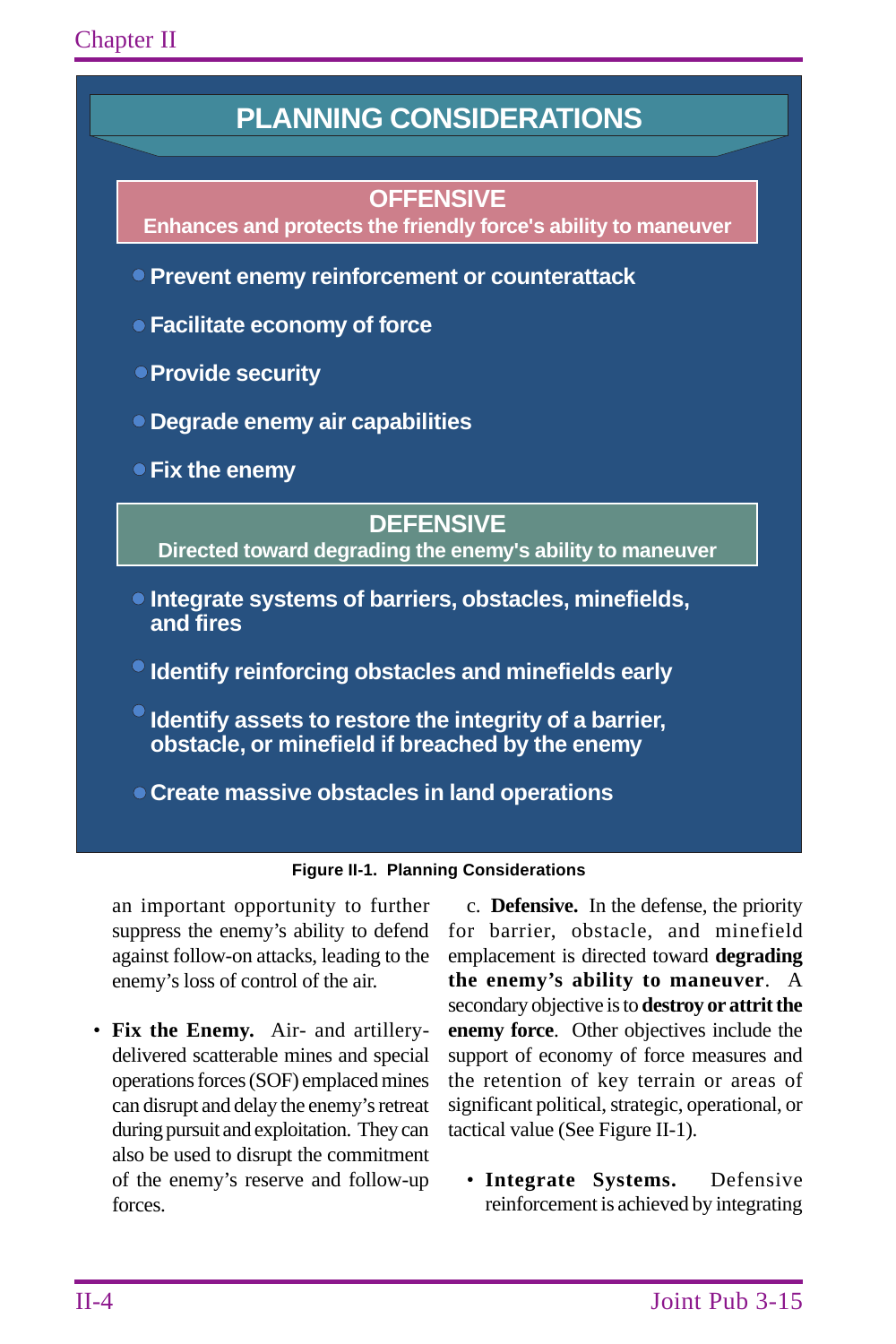

A main priority in defense is the degradation of enemy ability to maneuver.

systems of barriers, obstacles, minefields, and fires. The objective is to degrade enemy movement, assist counterattacks, and facilitate future friendly offensive operations.

- **Identify Obstacles and Minefields.** Reinforcing obstacles and minefields are identified as early as possible, because the development of a barrier, obstacle, or minefield system in depth requires time, the commitment of engineer or specialized resources, extensive logistic support, and/or other forces such as overwatching maneuver elements.
- **Identify Assets.** Plans include the identification of assets to restore the integrity of a barrier, obstacle, or minefield if breached by the enemy. This is especially important if the obstruction is critical to operational success.
- **Create Massive Obstacles.** In operations involving land forces, massive obstacle creation should be considered in situations where friendly forces control a major dam on a river. Control of the dam provides the option of limited, controlled flooding or destruction of the dam to create both a destructive flood

surge and flooded areas. However, the effect on friendly maneuver and future operations should be evaluated.

d. **Air-Delivered Scatterable Mines.** The employment of air-delivered scatterable mines **requires close coordination between components** during both the planning and employment phases of the operation. The coordination for the employment of airdelivered scatterable mines is a combined effort of the Joint Targeting Coordination Board (JTCB), the joint force engineer, and the joint force air component commander (JFACC). The JFACC is responsible for planning and delivery of the munition. The planning and integration of minefields into the barrier plan is the responsibility of the joint force engineer. The JTCB is responsible for facilitating joint forces targeting operations by establishing a forum to ensure support and synchronization of JFC objectives as well as integrating and deconflicting all joint force component operations. To ensure a coordinated effort, **a general concept of operations is developed** that includes such issues as identification of objectives, timing, minefield placement, and ingress or egress routes. Coordination must be effected if mines are deployed where friendly ground, SOF, or combat search and rescue forces may be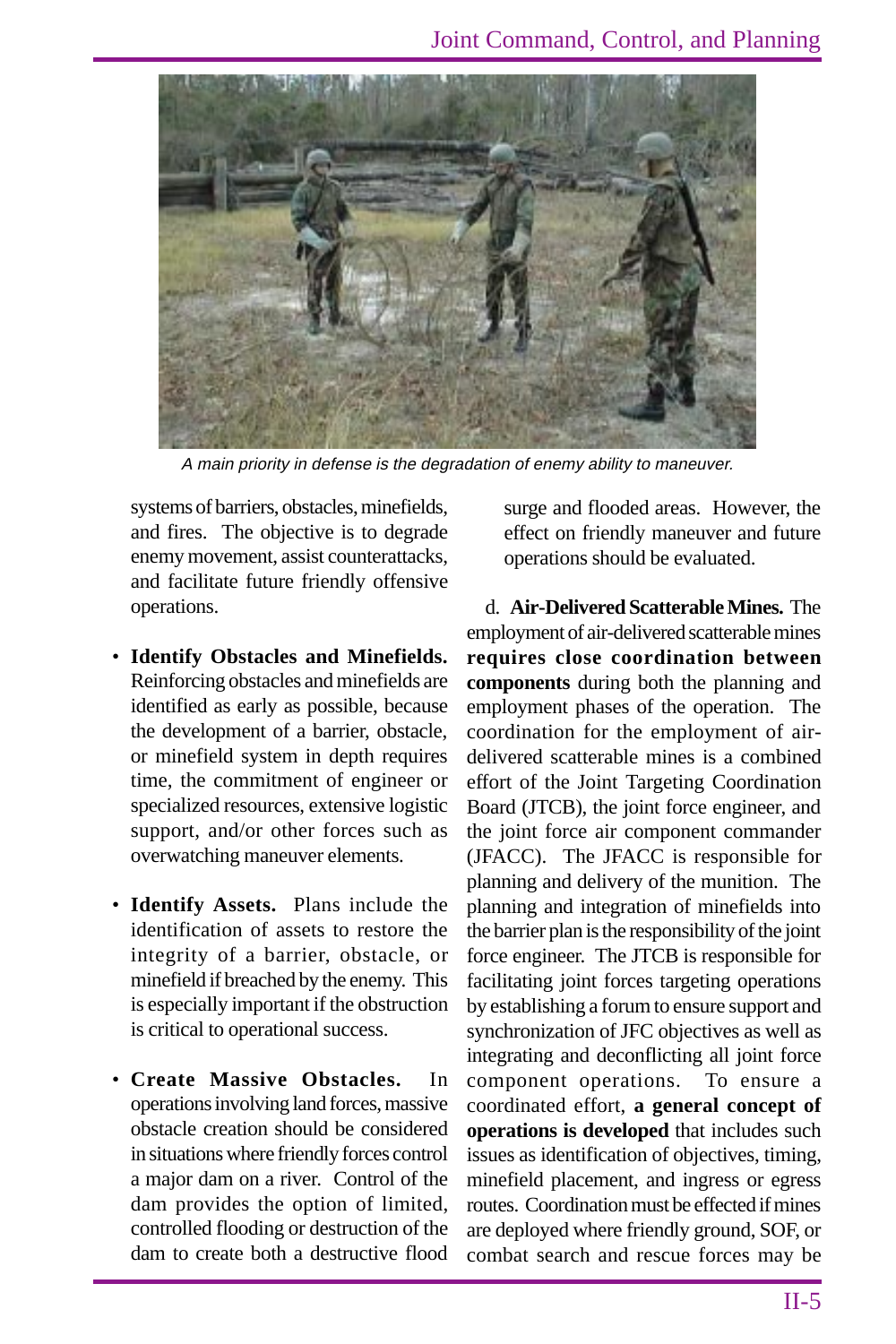## Chapter II

operating or in locations that lie within the ground force's boundaries. **Once emplaced, the mines remain active until detonated or until the mines self-destruct or self-disarm after a preset period of time.** Required selfdestruct or self-disarm times depend upon the operational or tactical situation and are not necessarily related to the proximity of friendly forces. US air-delivered scatterable mines are all designed to self-destruct. Air-delivered scatterable mines are selected when they are the optimum means available to support the JFC's concept of operations.

- Employing air-delivered scatterable mines **requires prior coordination with and approval from the commander within whose boundaries the mines are employed**. Specific coordination procedures should provide an optimum balance between requirements for control and flexibility in execution. In areas close to friendly forces or where friendly forces may operate before the mines selfdestruct, **detailed coordination is essential**. Upon approval, the location of employment will be reported by the employing force to the appropriate ground force commander.
- Air-delivered scatterable mines are **most effective when** combined with other weapons **to delay, disrupt, destroy, or turn enemy forces**. They can complement and extend mine emplacement capabilities and effects beyond the range of land or maritime forces' internal mine-delivery systems. For example, air-delivered scatterable mines can be used to secure flanks of ground units, close breaches in minefields and obstacles, or protect an amphibious objective area (AOA).
- In early stages of contingency operations or at extended ranges, air-deliverable scatterable mines **may be the only available mining capability**.
- Minefields employed in direct support of ground forces have **limited effectiveness if unobserved and not covered by some means of fire or fire support**.
- If air-delivered scatterable mines are the only type of ordnance that will satisfy the ground force commander's requirements, **their use should be specified in the ground force commander's request**. Similarly, if employment of air-delivered scatterable mines in a specified area is not acceptable (i.e., the desired effect) this should also be specified in the ground force plan.

e. **Denial Considerations.** A denial measure prohibits or restricts the enemy use of space, personnel, supplies, or facilities. Denial operations may include **destruction**, **removal**, or the **erection of obstructions**.

- **The combatant commander establishes the theater policies governing denial operations in coordination with allied or friendly governments.** Detailed planning and execution are subsequently delegated to subordinate commanders. In developing denial policies, **consideration must be given to those facilities and areas required to support life in the posthostility period** regardless of the outcome of the conflict. The long-range social, economic, political, and psychological effects of destruction of civil properties and material must be weighed against the military advantages achieved. The purpose of the law of war toward denial operations is **to ensure that the violence of hostilities is directed toward the enemy's forces** and is not used to cause purposeless, unnecessary human misery and physical destruction.
- Denial operations usually do not focus upon immediate enemy destruction, but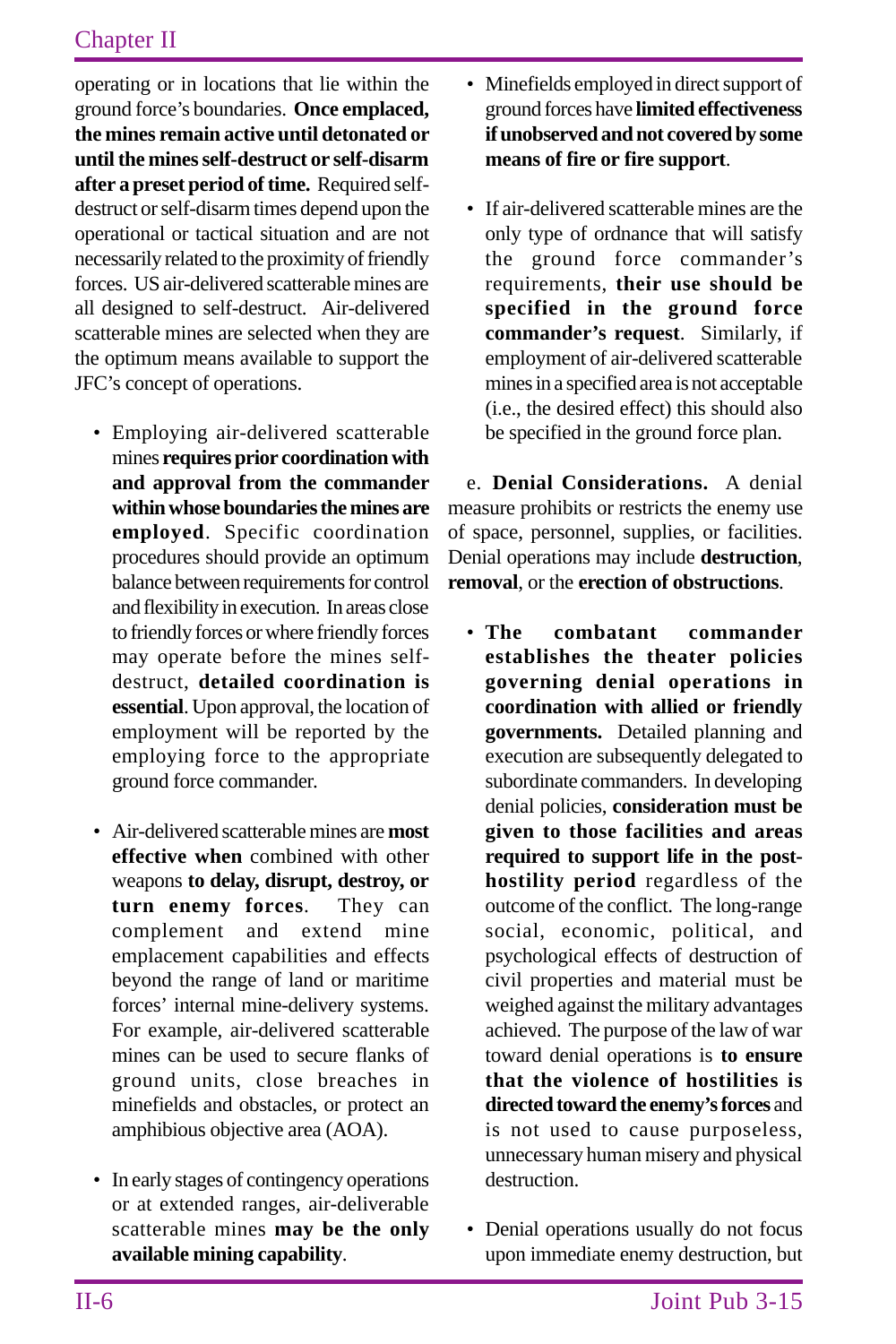<span id="page-23-0"></span>rather on **contributing to future friendly operations**. Denial operations may have a **major impact on the civilian population**. Denial targets frequently involve civil facilities and structures, such as electrical power generation facilities and ports, and require careful judgment regarding the military importance versus the impact on the civilian population.

f. **Deception.** Deception is defined as those measures designed to mislead the enemy by manipulation, distortion, or falsification of evidence to induce the enemy to react in a manner prejudicial to enemy interests. **There are two basic approaches to deception.** The first is to **increase uncertainty** in order to forestall the enemy's timely reaction. The second is to **misdirect the enemy** toward a line of action that favors friendly operations. **Barriers, obstacles, and minefields can support the aims of both approaches.** Time and enemy surveillance techniques will determine the best method of employing barriers, obstacles, and minefields in support of deception. Allowing the enemy to observe units or vessels engaged or preparing to engage in seemingly realistic employment or breaching operations transmits a specific message to the enemy. Operations must be planned so that their execution will not inadvertently reveal friendly plans. The employment of phony obstacles and minefields are deception techniques. Allowing the enemy access to manipulated or distorted friendly OPLANs that support observations of friendly activity may significantly enhance the believability of the deception.

g. **Political and Psychological.** The primary objective of employing barriers, obstacles, and minefields may be deterrence rather than physical destruction. Accordingly, **political and psychological considerations are key aspects that have far-reaching implications**. From a political perspective,

such measures will signal friendly resolve to take actions required to protect national interests. Psychological deterrence is also achieved. Although the degree of psychological deterrence cannot be quantified, the mere suspicion that mines have been laid can adversely affect enemy planning and operations in excess of the actual threat. The psychological impact of mines can be increased by news-media exposure of their existence and lack of a ready capability to implement countermeasures.

#### **6. General Planning Sequence**

**Barrier, obstacle, and minefield planning is integrated with operations and fire support planning.** It is integrated with the commander's intent, intelligence preparation of the battlespace, concept of operations, and fire support plans at each level. This provides for the synchronization and focusing of friendly forces' efforts before the plan is passed to the next subordinate level. **Continual coordination between all levels of command ensures the best utilization of natural barriers and obstacles** and minimizes requirements for reinforcing obstacles and minefields.

a. The planning sequence begins with the receipt of a mission or task and ends with the completion of a campaign or major operation.

b. During the **initiation phase**, the JFC may issue a **warning order** to subordinate commanders and allocate barrier, obstacle, and minefield **employment** and **support tasks** for planning.

c. During the **concept development phase**, the JFC conducts a detailed intelligence analysis of missions, enemy forces, friendly forces, terrain, and time available. From this analysis, **the JFC expresses the overall intent and issues planning guidance**. This guidance normally includes the identification of areas or zones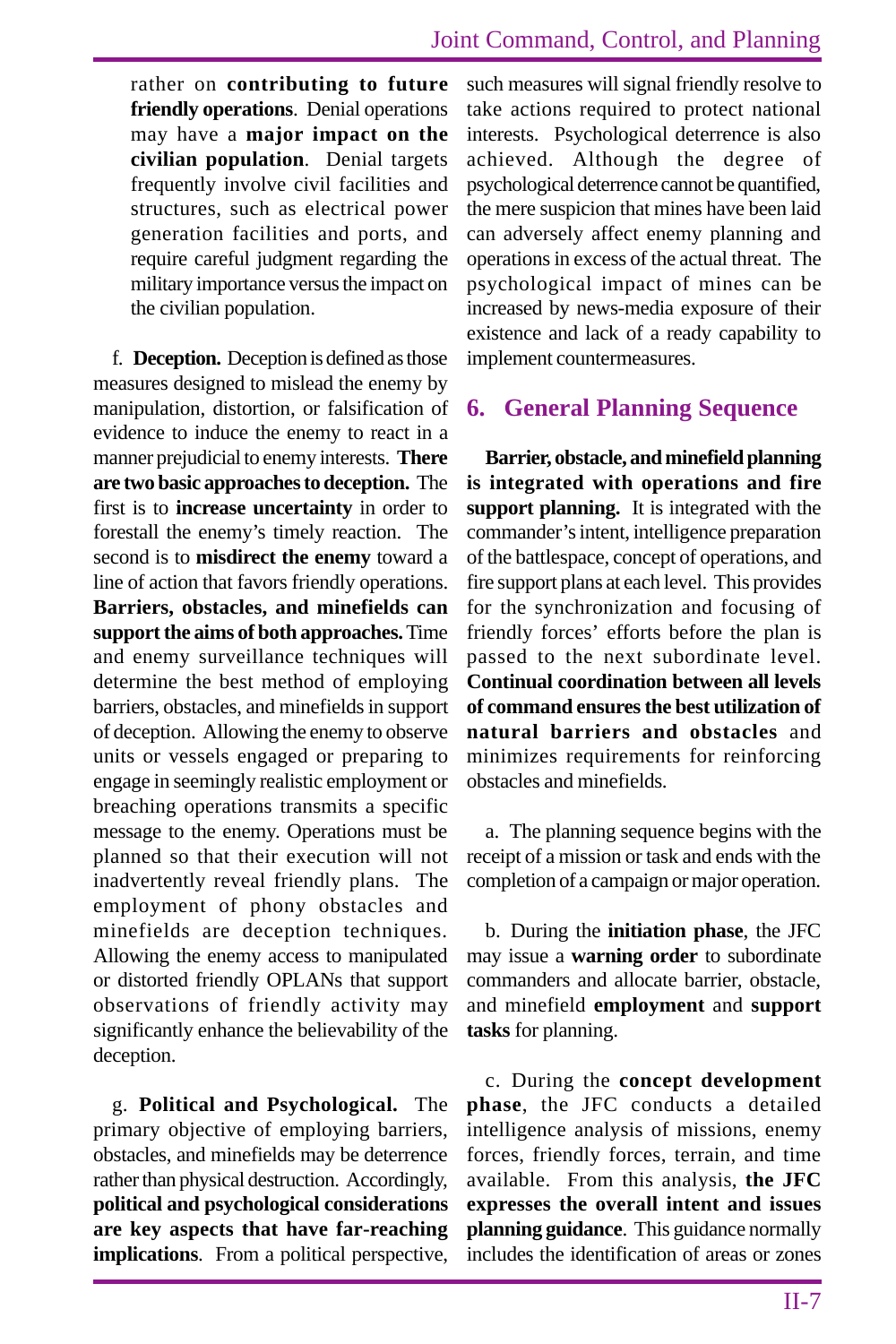that require operational-level barriers, obstacles, and/or minefields; critical targets or enemy functions for attack; sequencing of barrier, obstacle, and minefield employment and desired effects; logistic priorities; ROE; and the employment of obstacles and minefields to support denial operations.

d. During the **plan development phase**, the JFC's staff initially **assesses the terrain, weather, and climate** to identify existing operational-level barriers, obstacles, and limits imposed by expected weather. **The need for additional barriers, obstacles, and minefields is identified.** Areas suitable for enhancement and reinforcement are identified. Special attention is given to identifying areas that could be reinforced to form massive area obstacles. The terrain is evaluated from both friendly and enemy perspectives. The evaluation considers the enemy's ability and willingness to cross difficult terrain. Friendly capabilities should not be assumed to be the same as enemy capabilities. Both friendly and enemy perspectives and capabilities are evaluated to estimate options available to each side. The terrain and climate assessments during the initial stage of the plan development phase will enhance the integration of barriers, obstacles, and minefields into the overall plan.

e. Once the JFC's staff has determined what operational barriers and obstacles exist within the operational area, **formulation of the formal barrier and obstacle plan is initiated**. This may include the employment of reinforcing barriers, obstacles, and minefields. Emphasis is placed on **maximizing the effectiveness of existing barriers and obstacles**. Each barrier and obstacle plan requires an estimate of possible or probable enemy actions to identify opportunities for offensive and defensive action. When completed, **the plan should clearly delineate operational barriers, obstacles, and minefields and their**

**intended effect on the campaign or operation**.

- The JFC and JFC staff must **consider the various component weapons systems and delivery assets available** to deliver or emplace the selected reinforcing barriers, obstacles, and minefields. The delivery and/or emplacement assets must be identified and allocated accordingly. The JFC is also responsible for integrating this support into the overall campaign or operation.
- The barrier and obstacle plan formulation should also **identify areas that must remain free of obstacles or minefields to facilitate friendly maneuver.** Such areas are necessary to exploit the advantages gained from enemy reactions and vulnerabilities. At the tactical level in ground operations, this is achieved through the designation of obstacle zones and belts.
- Although sustainment is a Service component responsibility, **the JFC must consider the capabilities, vulnerabilities, and limitations of logistic systems in the planning and execution of the operation**. To achieve flexibility, the JFC must anticipate current and future requirements, the potential for degradation by enemy action, and the ability to sustain operations throughout an entire operation or campaign.
- The barrier, obstacle, and minefield guidance contained in the OPLAN should provide for the **necessary control of obstacle and/or minefield areas and obstacle and/or minefield restricted areas**. It may designate critical obstacles and reserve the execution of selected obstacles. However, restrictions placed on subordinate commanders should be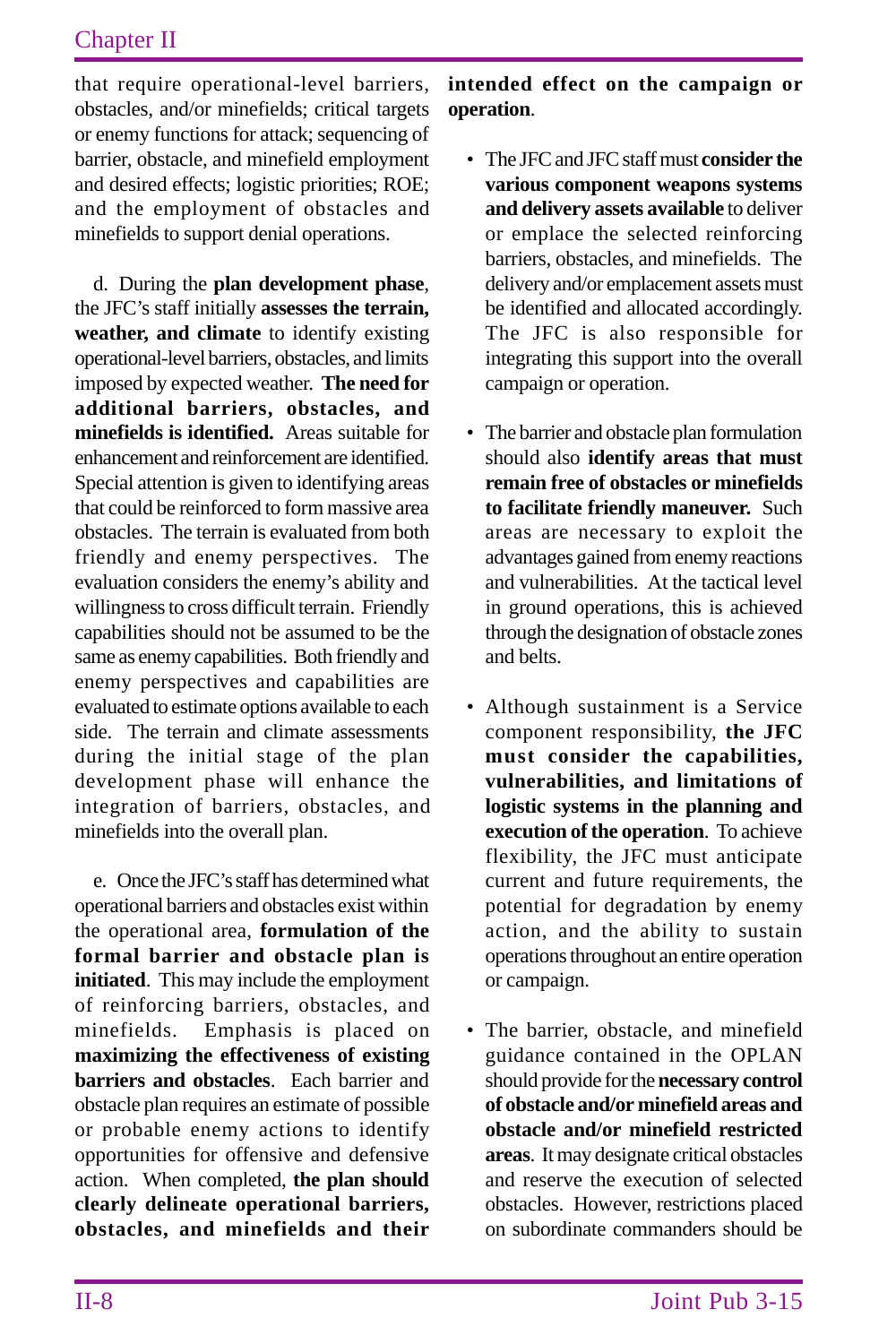<span id="page-25-0"></span>limited to those deemed necessary by the JFC. At a minimum, guidance should delineate any special reporting, recording, and marking responsibilities.

• The development of the joint campaign or OPLAN necessarily includes **estimates from the component commanders as to how their assets and capabilities can best support the JFC's objectives**.

f. **The JFC reviews and approves the concept of employment for operational barriers, obstacles, and minefields as well as the denial plan.** As part of this approval process, the JFC verifies that the concept of operations meets intent and guidance and facilitates synchronization to produce the most effective employment of operational barriers, obstacles, and mines.

g. Once formal approval of the OPLAN is obtained, **subordinate and supporting commanders develop their own plans**. In doing so, they can determine how existing and reinforcing barriers, obstacles, and minefields will affect maneuver, what conditions are imposed on battle plans, and how to employ supporting obstacles. Although this is addressed as a separate step, subordinate and supporting commanders develop plans concurrently with those of the JFC.

h. The barrier, obstacle, and mine warfare plan is **published**, if required, **as an appendix of an annex to the theater campaign plan, OPLAN, or OPORD**. In addition, the reporting of execution or employment of barriers, obstacles, and minefields should be addressed in OPLAN or OPORD annexes and appendixes (e.g., ROE and in unit standard operation procedures).

i. Although employment is addressed separately in this publication, **planning and employment are a continuous process**. As one operation is executed, the next one is

planned, coordinated, and executed. In addition, **planners must closely monitor execution and be prepared to adapt the plan, and future plans, in response to changing circumstances**. This may involve reapportioning and reallocating assets and reprioritizing support for barrier, obstacle, and minefield emplacement.

j. Plans for the removal or deactivation of mines, barriers, and obstacles may need to be formulated and employed during or after hostilities or other operations.

## **7. Planning Support**

a. **Intelligence.** Planning for operations involving barrier, obstacle, and mine warfare requires **timely, continuous, and reliable allsource counterintelligence and intelligence support** (See Figure II-2).

- **Collection, production, and dissemination of intelligence information must start during peacetime.** Tasks include identifying and evaluating worldwide mineproduction facilities and storage capabilities (to include on-hand quantities). For each potential operation, analysts must evaluate **types**, **quantities**, and **capabilities** of mines, barriers, and obstacles available to the adversary. The evaluation includes technical information on each type of mine (characteristics, description, capability, and vulnerabilities). This information should be posted on Intelink and Intelink-S and disseminated (hardcopy and electronically) to planning staffs.
- **During campaign or operation planning**, Joint Intelligence Preparation of the Battlespace is used to identify enemy mine, barrier, and obstacle storage locations; topographic, hydrographic, and oceanographic information; actual and potential locations for enemy mine,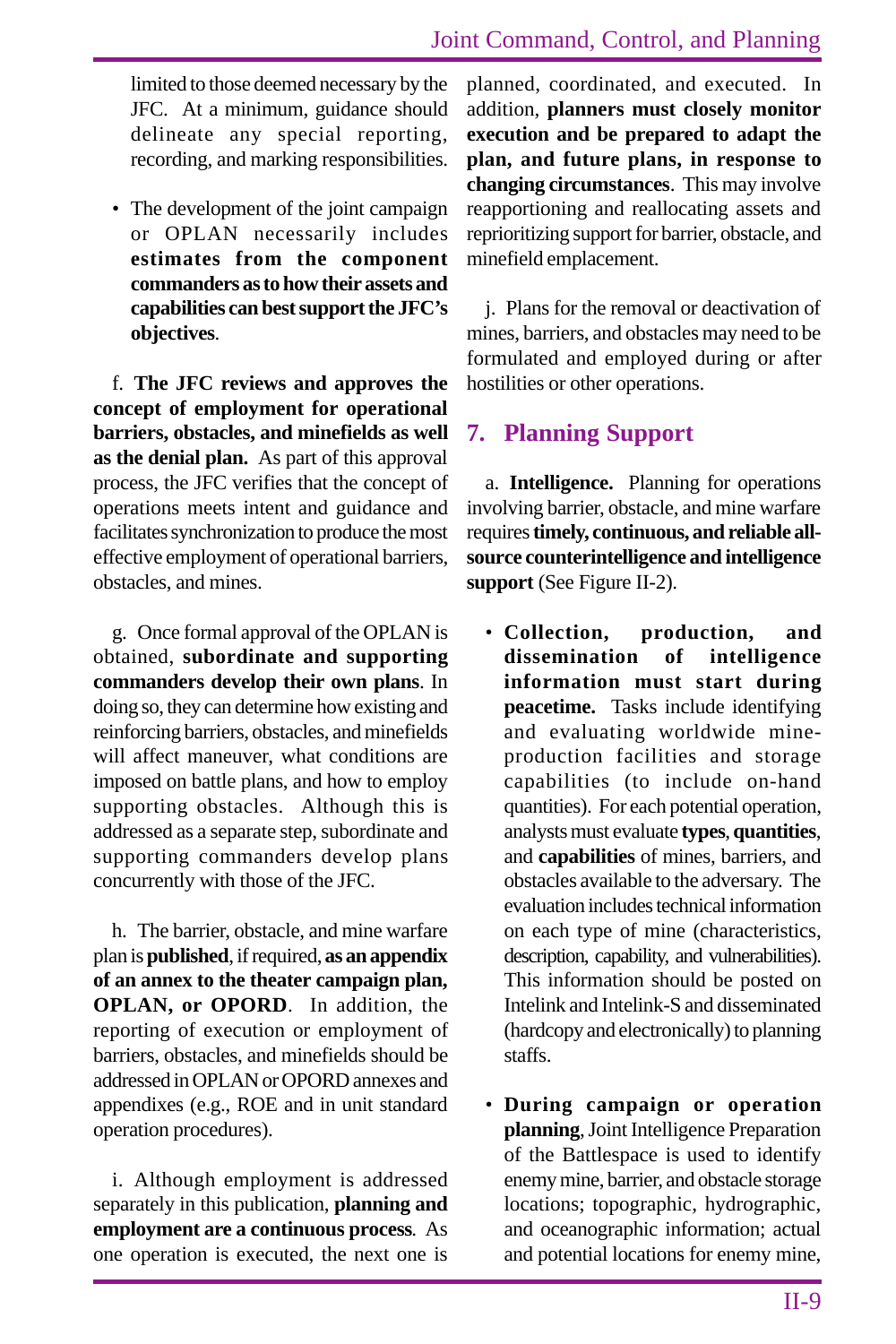## <span id="page-26-0"></span>Chapter II

## **INTELLIGENCE SUPPORTTASKS**

**Tasks include identifying and evaluating...**

- **worldwide mine-production capabilities and facilities**
- **types, quantities, and capabilities of mines, barriers, and obstacles available**
- **technical information on each type of mine (characteristics, description, capability, and vulnerabilities)**
- **enemy mine, barrier, and obstacle storage locations**
- **topographic, hydrographic, and oceanographic information**
- **actual and potential locations for enemy mine, barrier, and obstacle employment**
- **the enemy's doctrine, tactics, techniques, and procedures for employing mines, barriers, and obstacles**
- **enemy fire support for mines, barriers, and obstacles (doctrine, capabilities, unit locations)**
- **enemy breaching capabilities (assets, doctrine, and tactics, techniques, and procedures)**
- **o the enemy's current and future operational capabilities**

#### **Figure II-2. Intelligence Support Tasks**

barrier, and obstacle employment; the adversary's doctrine, tactics, techniques, and procedures for countering and employing them; fire support to support mine, barriers, and obstacles (doctrine, capabilities, unit locations); breaching capabilities (assets, doctrine and tactics, techniques, and procedures); and current and future operational capabilities (See Joint Pub 2-01.3, "Joint Tactics, Techniques, and Procedures for Joint

Intelligence Preparation of the Battlespace"). **Intelligence should provide and update this information to the JFC and staff** in time for the staff to include it in the planning process.

• **Once conflict begins, intelligence collection (including reconnaissance and combat units) must:** locate enemy barrier, mine, and obstacle locations; identify and locate enemy fire support;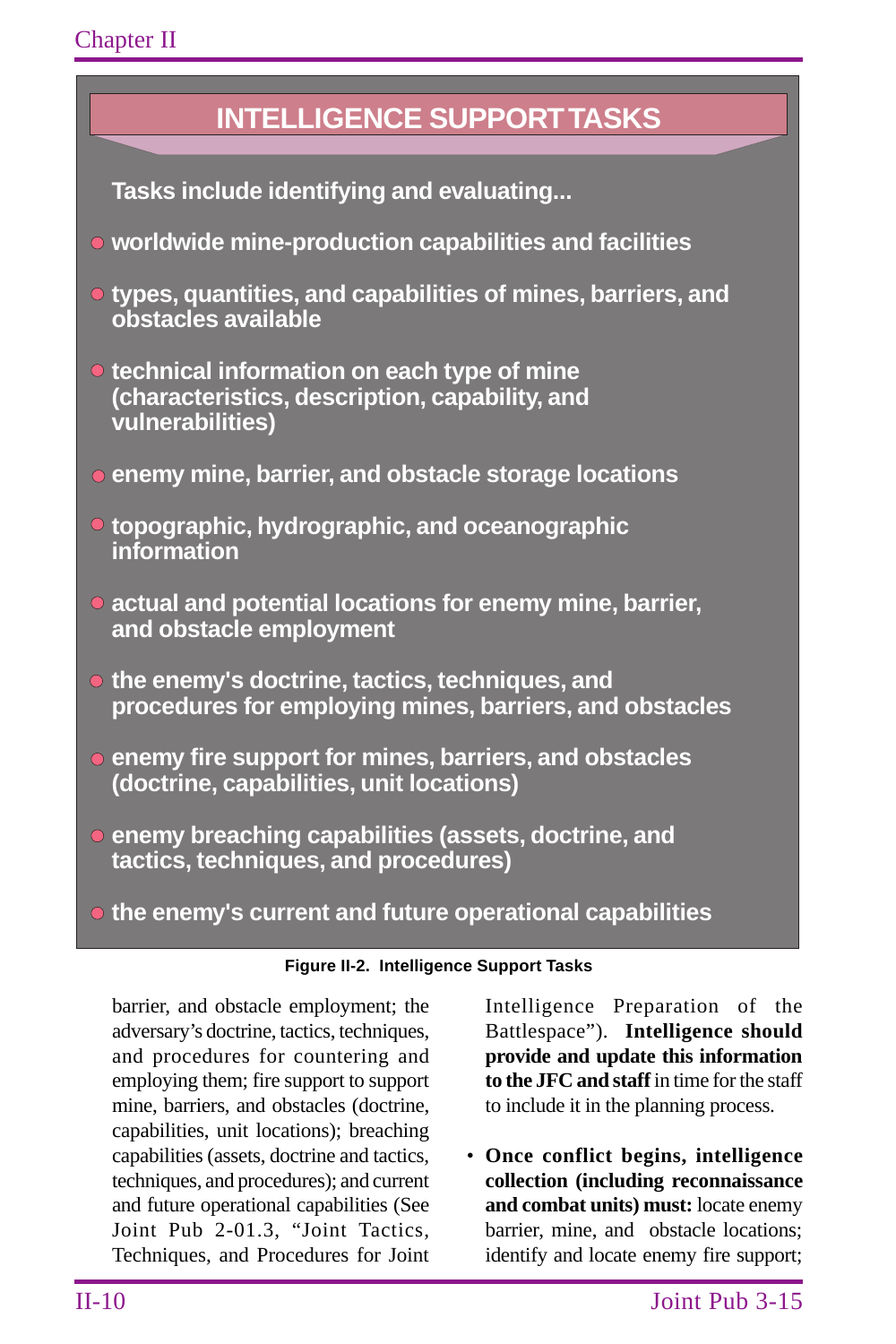identify remaining enemy employment capabilities; and locate enemy breaching assets. This information, particularly any updates, must be pushed down to tactical echelons. Given known enemy doctrine, tactics, techniques, and procedures, intelligence must advise the JFC as to how the enemy will react to friendly operations.

*Doctrine and responsibilities for intelligence support are addressed in JP 2-0, "Joint Doctrine for Intelligence Support to Operations."*

b. **Logistics.** Planning for the use of barriers, obstacles, and mines involves the **acquisition**, **storage**, **maintenance**, **distribution**, and **security** of the materiel. Logistic planners must be included early in the planning process to ensure proper coordination and timely acquisition of the resources that will be needed to execute the plan.

• **Acquisition and Storage.** Anticipation is key to a sound acquisition and storage plan. Planners must ensure that the proper mix of **mines** and **minefield**, **obstacle, and barrier emplacing materials** and **counterobstacle equipment and materiel** are made available in time to meet the demands of the OPLAN. Requirements at the operational level must be anticipated to prevent delays in delivery of the material to a theater. Unless they are special munitions, the storage of mines will

normally be handled like any other munitions.

- **Distribution.** The execution of this logistic function is crucial to the success of the OPLAN. It helps transform the OPLAN into tactical operations. Logistic planners must ensure the **availability of sufficient resources to transport barrier and/or obstacle material and mines** to the place of employment or deployment.
- **Legal Concerns.** Because the use, possession, transfer, and stockpiling of landmines are highly regulated under various international agreements, international movement and storage of mines must be fully coordinated to avoid legal and political problems.

c. **Communications.** Planning for and employment of barriers, obstacles, and mines require communication and emplacement to facilitate joint and multinational coordination and information flow to inform friendly forces (and, when necessary, civilians) of locations. **These activities require that secure, interoperable command, control, and communications systems are available to support the mission.** This includes developing an architecture and coordinating systems, personnel, automation, frequencies, and cryptographic support. To facilitate interoperability, ensure that the architecture developed is compliant with the standards set forth in Department of Defense Joint Technical Architecture.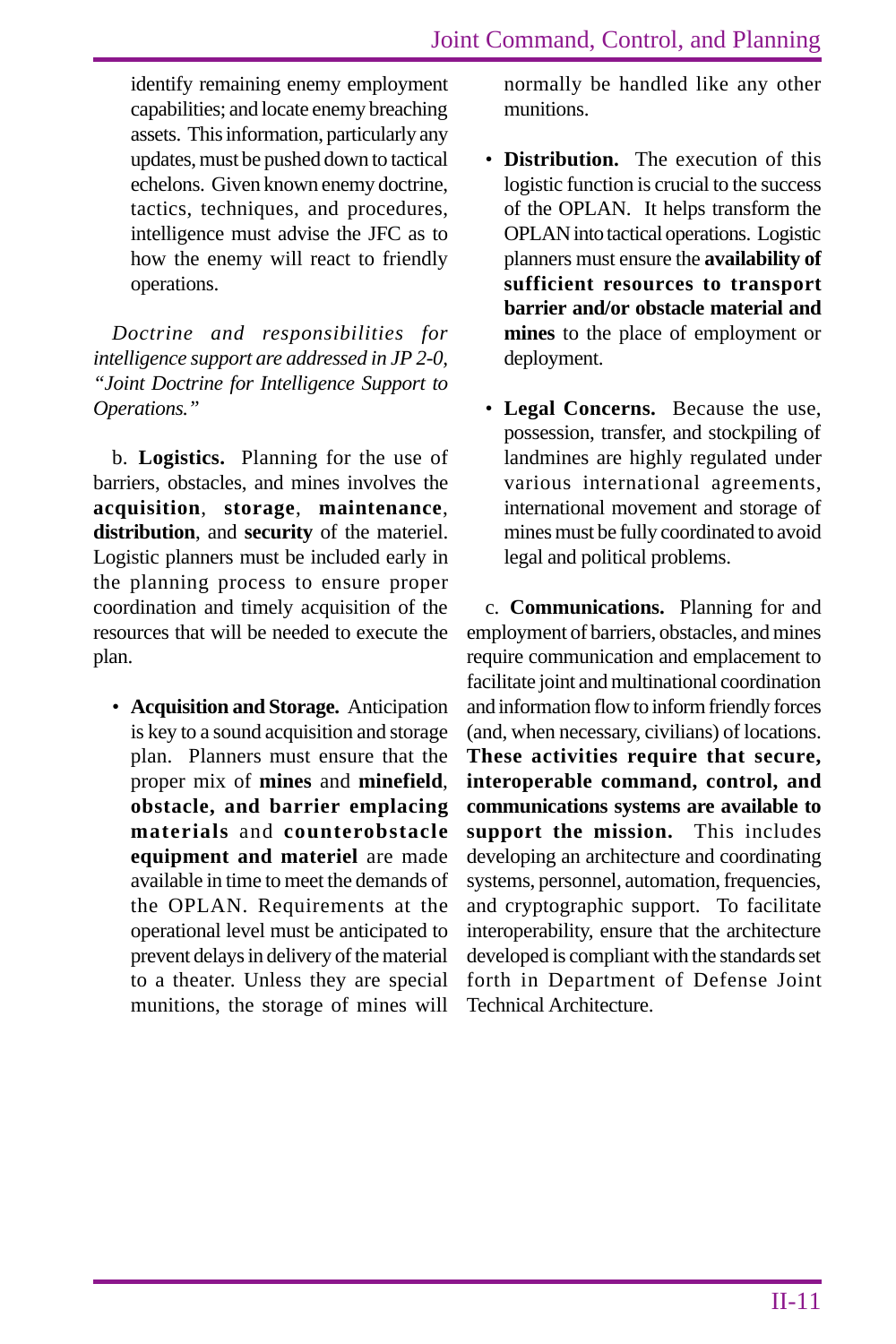Intentionally Blank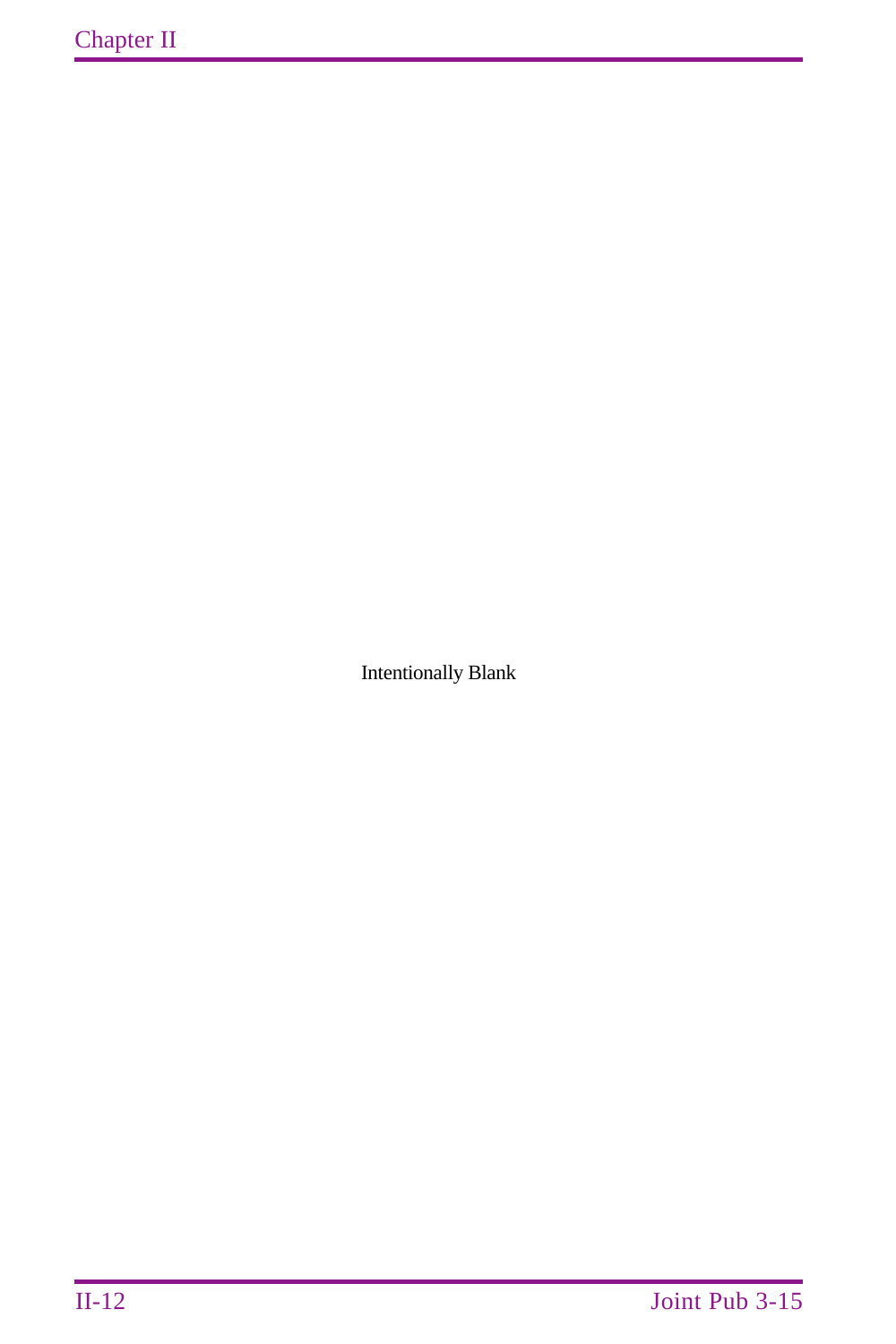## CHAPTER III **EMPLOYMENT**

<span id="page-29-0"></span>"Gentlemen, I don't know whether we will make history tomorrow, but we will certainly change geography."

> **Sir Herbert Plumer (To press conference the day before the blowing up of Messines Ridge, 6 June 1917)**

## **1. General**

The objective of barrier, obstacle, and mine warfare employment is to delay, disrupt, and attrit enemy forces and protect friendly forces. This employment is not an end in itself, but is an adjunct to other military capabilities. This chapter addresses responsibilities and considerations used to canalize, delay, disrupt, and/or attrit the enemy and protect friendly forces relative to employment of barriers, obstacles, and mines in support of land, maritime, and air operations.

### **2. Employment Principles**

Employment principles are listed in Figure III-1 and described below:

a. **Barriers, obstacles, and minefields should be evaluated from both an offensive and a defensive posture.** Current doctrine allows the JFC a range of offensive and defensive options. Typically, the option selected will combine elements of static and dynamic types of defense or a combination of defense along one sector and offense in another sector.

b. **Barriers, obstacles, and minefields should directly support the JFC's plan.** They should be carefully matched to the terrain with a maneuver concept that focuses on enemy forces as objectives.

c. **Reinforcing obstacles should be integrated with existing barriers and obstacles to support the JFC's intent and** **operational concept.** When possible, these reinforcing obstacles are used to close gaps or routes between existing barriers or obstacles. Reinforcing obstacles may also be employed on their own to support tactical objectives. The locations selected for these obstacles should be difficult to bypass, thereby delaying the enemy or requiring the enemy to change plans.

d. **Barriers, obstacles, and minefields are more effective when employed in depth.** A series of simple obstacles is often more effective than one large elaborate obstacle. Any barrier, obstacle, or minefield can be breached if the enemy is willing to expend the time, effort, and resources necessary. When employed in depth, the cumulative effect of successive barriers, obstacles, and/ or minefields exposes the enemy to friendly fires and disrupts the enemy's plan of action.

e. **By varying the type, design, and location of reinforcing obstacles, the enemy's breaching operation is made more difficult.** Scatterable mines permit rapid mining anywhere in the battle area, confronting the attacker with a completely new situation almost instantly. **The selfdestruct feature of the scatterable mine also provides surprise** by allowing unexpected friendly movement through a recently mined area where mines have just self-destructed. However, the locations of these recently mined areas must be furnished immediately to affected friendly forces, because a very small percentage of mines may not have selfdestructed as designed. **Surprise is also**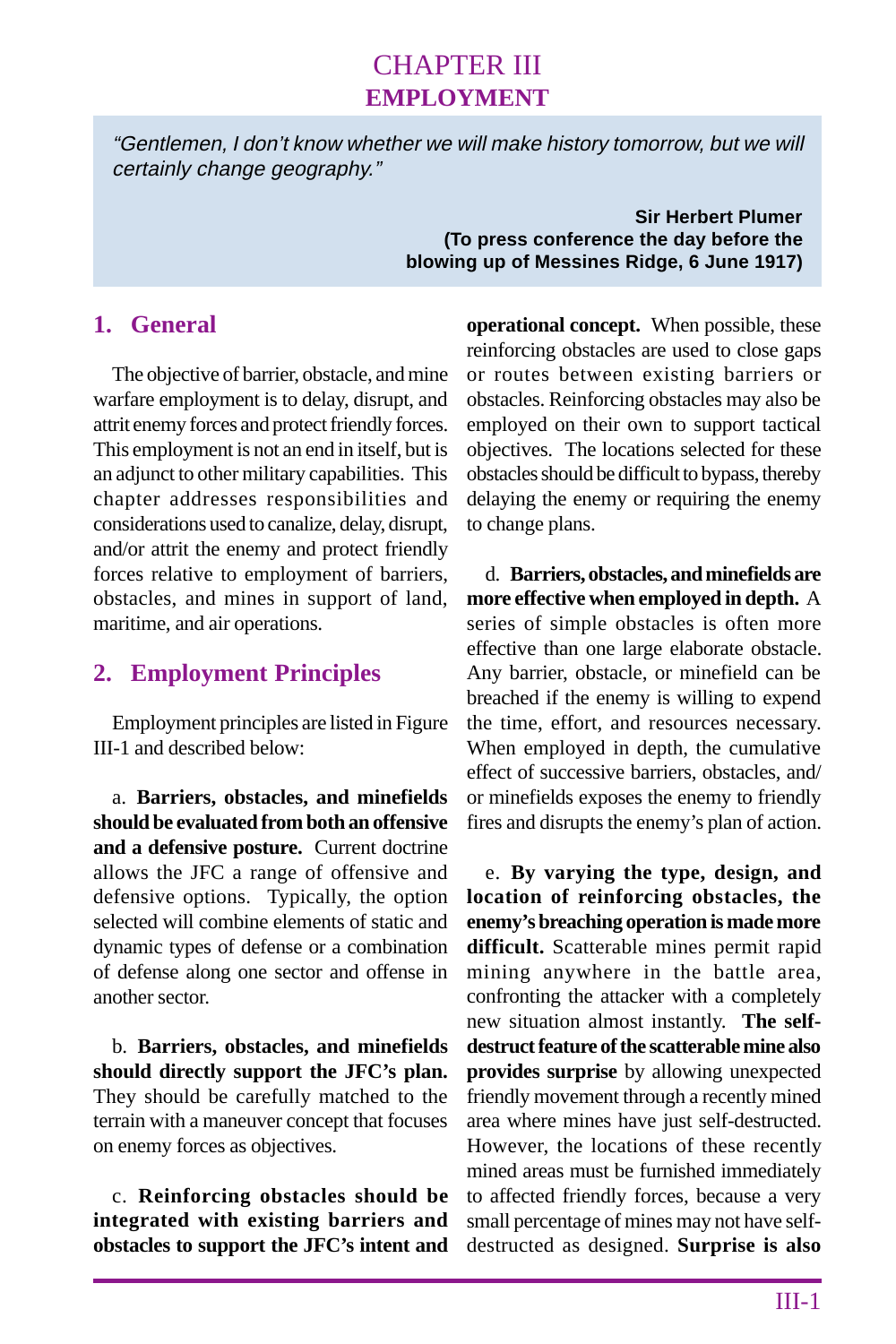<span id="page-30-0"></span>

| <b>EMPLOYMENT PRINCIPLES FOR BARRIERS,</b><br><b>OBSTACLES, AND MINES</b>                                                                     |
|-----------------------------------------------------------------------------------------------------------------------------------------------|
| Should be evaluated from both an offensive and a<br>defensive posture                                                                         |
| Should directly support the JFC's plan                                                                                                        |
| Reinforcing obstacles should be integrated with existing<br>barriers and obstacles to support the JFC's intent and<br>operational concept     |
| Should be employed in depth (a series of simple<br>obstacles is often more effective than one large<br>elaborate obstacle)                    |
| Reinforcing obstacles should vary in type, design, and<br>location (makes the enemy's breaching operation more<br>difficult)                  |
| Barrier, obstacle, and mine employment effectiveness<br>can be affected by the air situation                                                  |
| Should provide coverage by observation and, if<br>necessary, by fire<br>Figure III-1 Fmployment Principles for Barriers, Obstacles, and Mines |

**Figure III-1. Employment Principles for Barriers, Obstacles, and Mines**

**achieved by using phony obstacles that deceive the enemy** as to the extent, pattern, and density of the barrier, obstacle, or minefield system. Phony obstacles may produce greater results once the enemy has been sensitized to expect real obstacles and minefields.

f. **The effectiveness of barrier, obstacle, and mine employment can be affected by the air situation.** Forces possessing air superiority may undertake large-scale, timeconsuming barrier, obstacle, and/or minefield emplacement and/or countermine operations without extreme security measures. **Forces** **without air superiority may lose the advantages of concealment and surprise** and either have their barriers, obstacles, and minefields detected and exploited by the enemy or have their breaching operations impeded.

g. **Coverage by observation and by fire is essential** in order to restrict enemy breaching efforts, maneuver, and massing of forces and to increase the destruction of the enemy. Planned on-call fires are ideal for this purpose. Land barriers, obstacles, and minefields not covered by direct or indirect fire provide only minimal delays or diversions,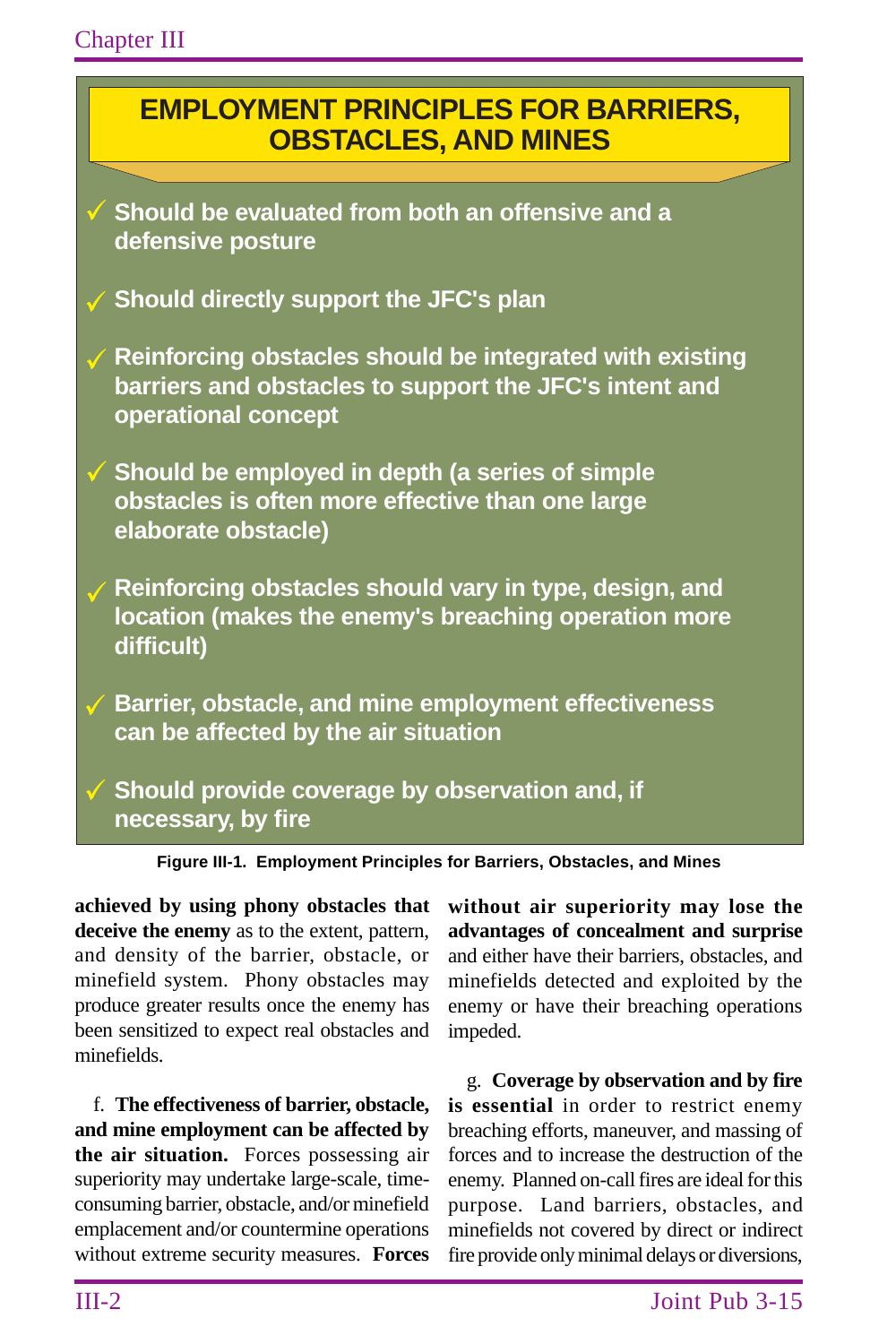<span id="page-31-0"></span>which may be all that is needed. An example of where minimal delay or diversion would support JFC objectives is the use of airdelivered scatterable mines in an interdiction role.

## **3. Land Operations**

Barriers, obstacles, and mine warfare support the theater campaign or major operation by assisting the JFC in accomplishing assigned missions.

a. **Resources.** Most manmade barriers and obstacles are designed to enhance friendly fires or facilitate the maneuver of friendly forces by extending or improving the effectiveness of existing barriers and obstacles. **Predominant resources to support ground operations** are listed in Figure III-2 and described below:

• **Land Mines.** Land mines are categorized as **conventional** or **scatterable**. Both categories provide antitank and antipersonnel capabilities. With the exception of the United States Forces,



**Support Resources**

Korea, US forces are limited to the use of self-destructing antipersonnel mines.

•• **Conventional mines are no longer the most commonly used** and are normally emplaced before the battle begins in friendly terrain to support the main battle area. Many of these mines are activated by pressure or contact. These mines are laid by hand or mechanical means, buried or surface laid, and **normally emplaced in a pattern to aid in recording**. Mechanical laying may be restricted by terrain conditions. The emplacement of conventional minefields is normally time-, manpower-, and logistic-intensive.

•• **Scatterable mines are the most commonly used and are emplaced without regard to classical patterns.** Although locations of each individual mine cannot be precisely recorded, scatterable minefields can be accurately recorded to within plus or minus 10 meters when emplaced. They are emplaced by ground mine dispensing systems, artillery, aircraft, or by hand. They are **designed to self-destruct** after a set period of time, ranging from 4 hours to 15 days. **Scatterable mines significantly reduce manpower requirements associated with mine warfare.** Smaller and lighter, these mines offer a reduction in logistic requirements because of their reduced bulk and weight. Scatterable mines also make it possible to **emplace minefields quickly** and, importantly, to do so deep in the enemy's rear area such as at an air base, LOCs, air defense site, or an assembly area. Airdelivered scatterable mines allow **greater flexibility to time-shift the available fixed- and rotary-wing aircraft and artillery** to interdict mobile enemy forces without the weapons system having to acquire enemy forces, as is the case with direct attack munitions. This makes it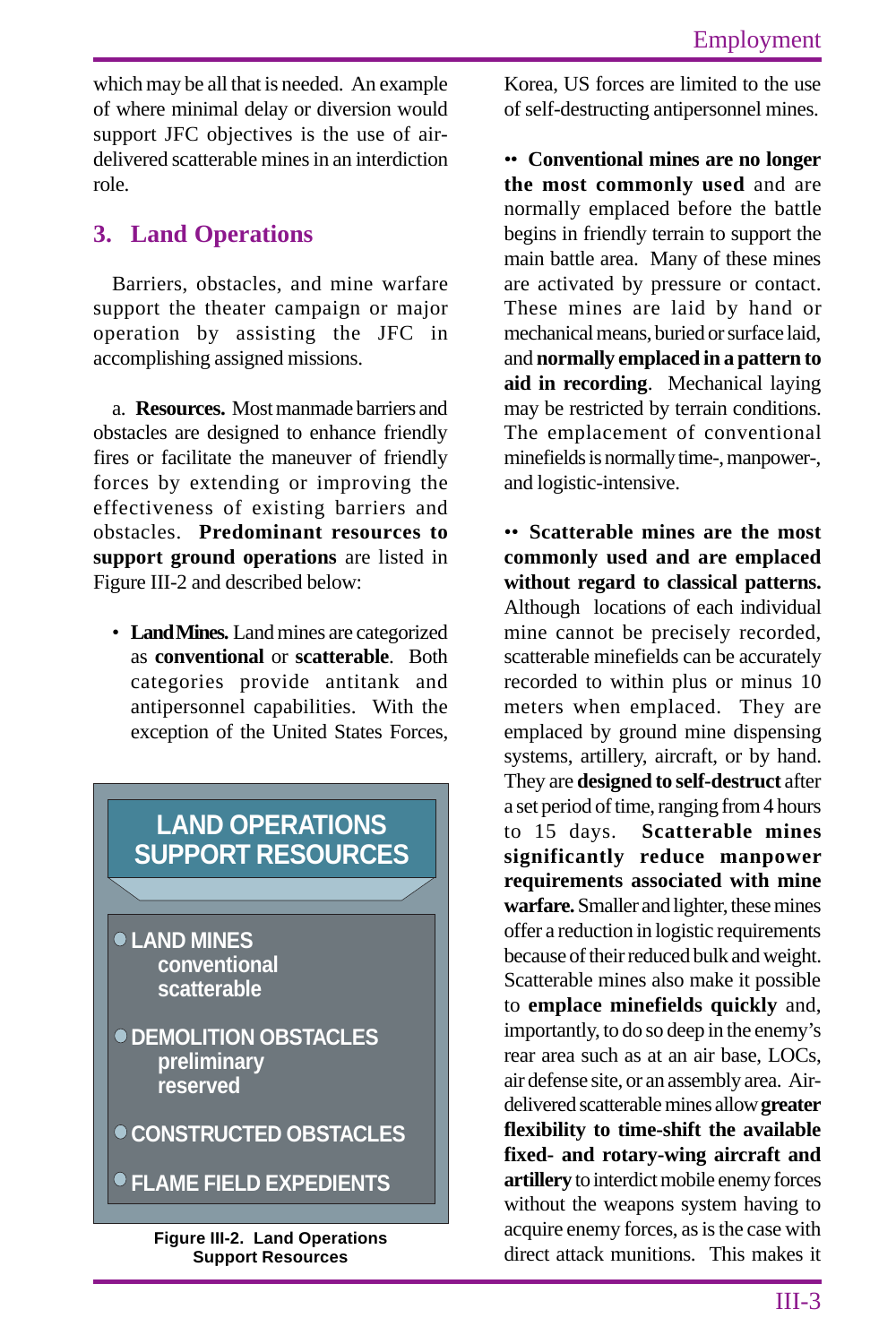possible to interdict enemy forces moving during darkness or poor weather without requiring sophisticated night and/or weather target acquisition capabilities. In certain circumstances, air-delivered scatterable mines also make it possible to **attack enemy units without the delivery aircraft or system being exposed to the enemy's point air defenses**, reducing the need for standoff munitions. These capabilities greatly enhance the ability to delay and confuse enemy forces, thereby creating the opportunity to destroy the enemy with other fires. **The main disadvantage** of scatterable mine employment **is that the most flexible and responsive means of delivery** — aircraft and artillery — **have additional and perhaps more critical roles on the battlefield**. Other disadvantages include the time and high number of artillery rounds or aircraft sorties required to emplace a minefield and increased exposure of emplacing artillery to counter battery fires and emplacing aircraft or helicopters to enemy air defenses. Planning scatterable mine obstacles must include detailed integration of the employment method with self-destruct times, observation of

"trigger points," and counterattack routes. Surface conditions also affect employment; i.e., scatterable mines are especially ineffective on snow cover. Planners must consider the possibility of unduly endangering civilians in the employment of scatterable mines and remain mindful of the commander's legal duty to prevent killing or injuring civilians. All scatterable minefield records are **essential to assist in clearing minefields after the termination of hostilities**.

• **Demolition Obstacles. Demolition obstacles are created by the detonation of explosives.** Demolition is generally used to create tactical level obstacles. However, it can also be used to create operational obstacles such as the destruction of major dams, bridges, and railways as well as highways through built-up areas or terrain chokepoints. **Demolition obstacles are classified as preliminary or reserved obstacles.** Operational-level demolition obstacles may require lengthy completion time and large quantities of demolition materials because of the size and characteristics of the target.



Demolition obstacles can also be used to create operational obstacles such as destruction of bridges.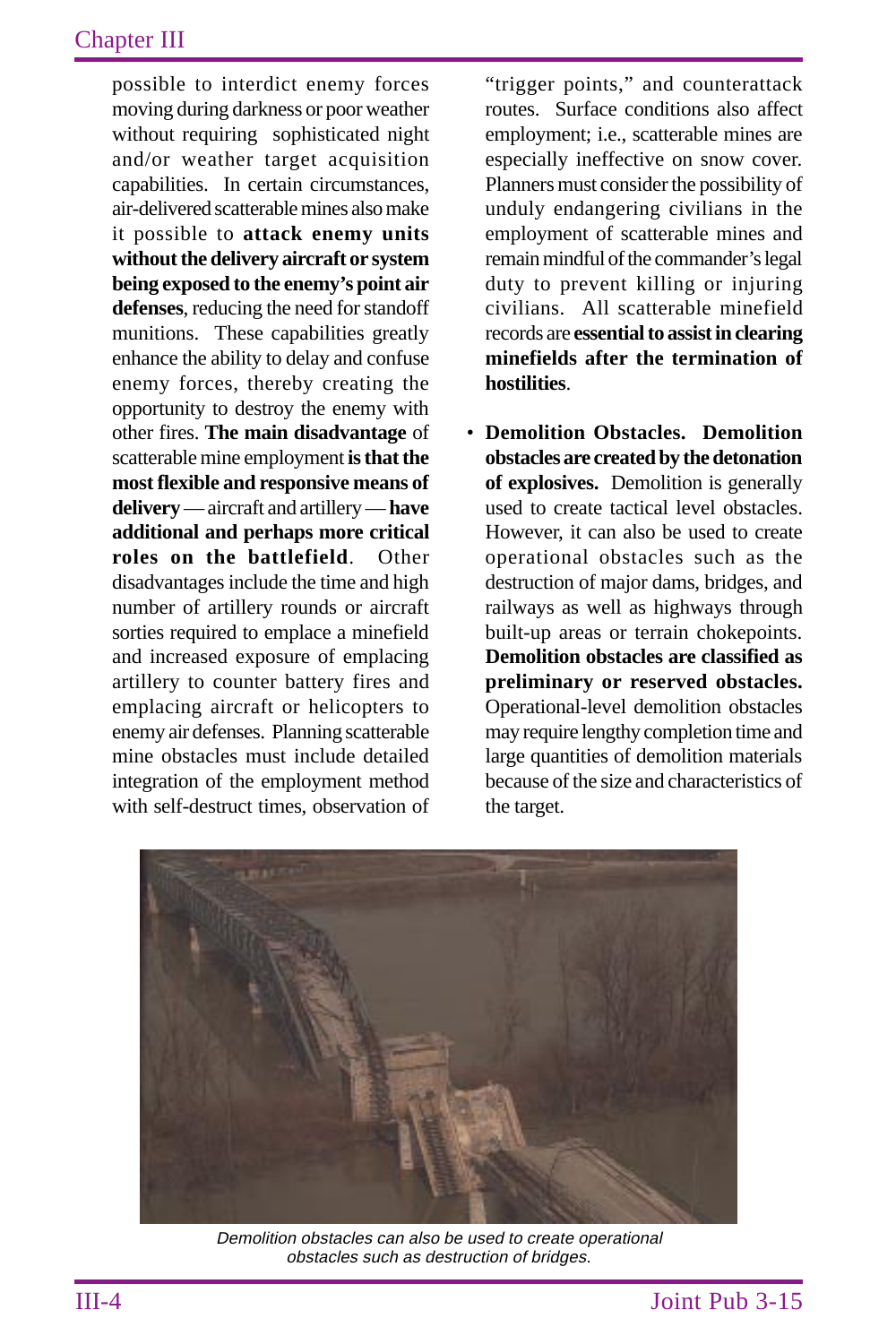•• **Preliminary demolition obstacles** are those planned by subordinate commanders, are not considered critical to the JFC's plan, and can be detonated as soon as they are prepared or as the situation dictates.

•• **Reserved obstacles** are those deemed critical to the JFC's or subordinate commander's plan and are detonated only when directed by the commander who designated them.

- **Constructed Obstacles. Constructed obstacles are manmade, usually without the use of explosives.** Typical tactical examples are barbed wire obstacles and tank ditches. Operational and strategic barriers and obstacles may also be constructed. Examples are fortified areas and lines. These largescale obstructions generally require extensive time, manpower, equipment, and material. **Constructed barriers and obstacles should be emplaced before hostilities or in areas not subject to observed fires**, because construction personnel can be exposed to all types of enemy fire.
- **Flame Field Expedients (FFE).** When mines, barrier materials, or engineer resources are not available or are in short supply, **the JFC may have to rely on field-expedient flame explosives for employment in place of obstacles and minefields**. FFE can be hastily constructed from materials found on the battlefield, such as containers, fuel, and explosive devices. FFE can provide a quick, effective means for providing a limited offensive and defensive obstacle capability, because the exploding fireballs of flame can stun dismounted troops and degrade armored vehicles.

b. **Offensive Employment.** In the offense **the JFC**, through the JFC staff, **identifies**

**priority locations and plans and coordinates the joint emplacement of barriers, obstacles, and minefields.** Under some circumstances, the JFC may designate the systems that subordinate commanders utilize for emplacement. These barriers, obstacles, and minefields generally focus on isolating the battlefield, facilitating economy of force, enhancing overall force security, and blocking or delaying an enemy's withdrawal. During planning and deployment, care must be taken to ensure that the mobility of the attacking force is not hindered. **Key factors for consideration in offensive employment are:**

- Current enemy situation, capabilities, intent, and probable courses of action (COAs);
- Accurate terrain analysis to determine where friendly forces are vulnerable to counterattack;
- Preplanning, deconfliction, and coordination with other components;
- C2 of obstacle and mine emplacement; and
- Information flow to inform friendly forces of friendly and enemy barrier, obstacle, and minefield locations using the standard report formats.

c. **Defensive Employment.** As in the offense, the JFC, through the JFC staff, identifies priority locations and plans and coordinates the joint emplacement of barriers, obstacles, and minefields. Under some circumstances, the JFC may designate the systems that subordinate commanders use for emplacement. **The primary intent of defensive barrier, obstacle, and mine warfare employment is to degrade enemy capabilities** by disrupting combat formations and delaying their movement, interfering with C2, and confusing enemy commanders. The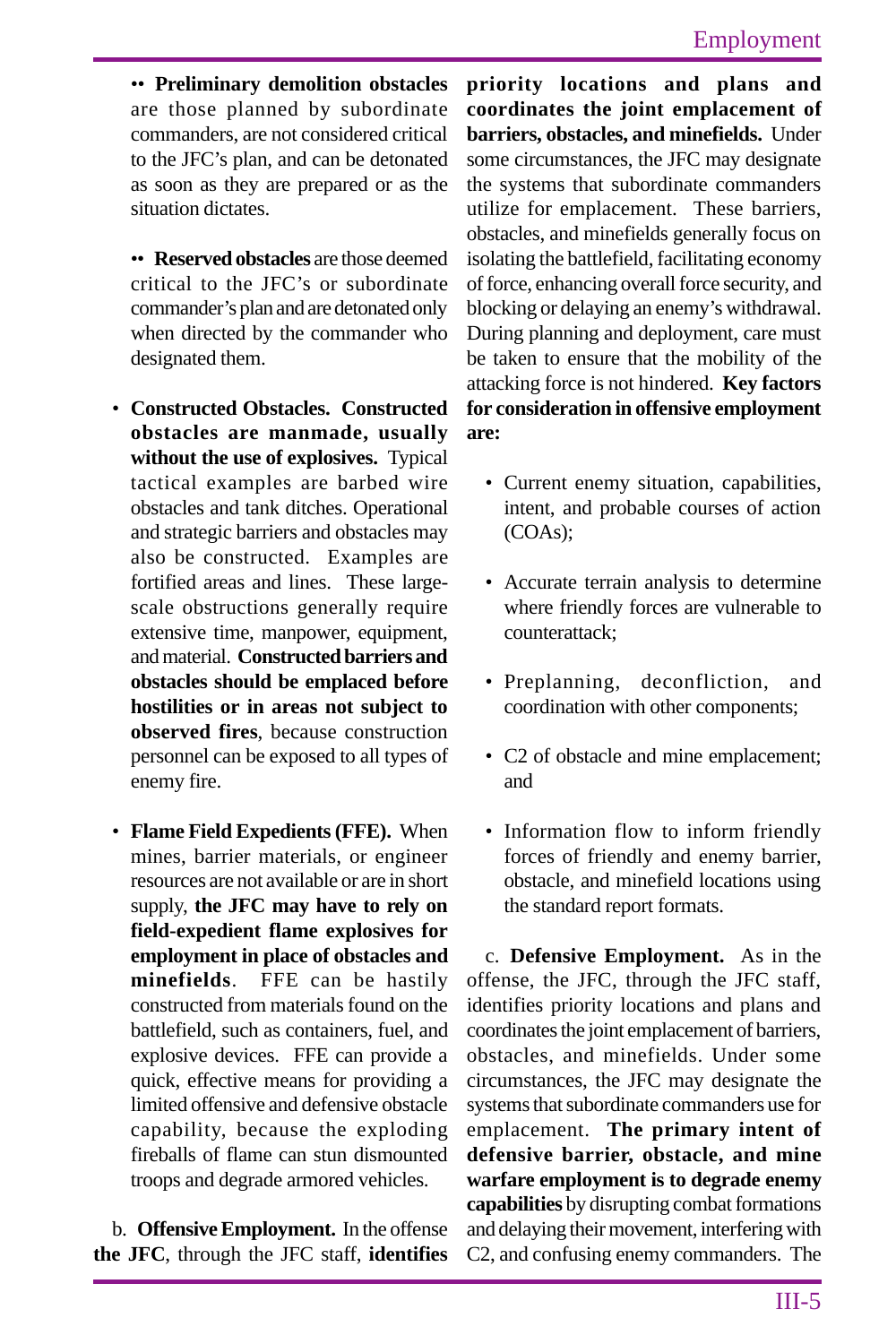## Chapter III

secondary intent is to destroy or attrit enemy forces. **Key factors for consideration in defensive employment are as follows:**

- Current enemy situation, capabilities, intent, and probable COAs.
- Accurate terrain analysis to determine where friendly forces are vulnerable to enemy attack.
- Preplanning, deconfliction, and coordination with other components.
- C2 of obstacle and mine emplacement.
- Information flow to inform friendly forces of friendly and enemy barrier, obstacle, and minefield locations using the standard report formats.
- Barrier, obstacle, and minefield emplacement which must be integrated to complement the plan for defense.
- Conventional minefields and other timeor labor-intensive obstacles that can be emplaced before the beginning of hostilities, reducing the exposure to enemy fire. (This also increases the time available to mass the large amount of supplies needed to construct the barriers, obstacles, and minefields.)
- Preplanned employment of scatterable minefields throughout the battlefield. The choice of scatterable systems is mission-dependent. Ground emplaced mine scattering systems are best for rapidly emplacing large minefields in friendly controlled areas. Artillery or aircraft-delivered systems are employed throughout the battlefield. The appropriateness of artillery or aircraft delivery systems varies depending on the threat conditions and other mission priorities; however, organic systems should be employed whenever possible.
- Analysis of the effects of scatterable mines in the defense with respect to selfdestruct times. The timetable for friendly operations may be upset or cause fratricide if the wrong self-destruct settings are used.
- Smoke, used as a limited obstacle to canalize or slow advancing enemy forces. When combined with barriers, obstacles, and/or minefields, smoke can enhance the vulnerability of enemy forces by limiting their visual, target-acquisition, and intelligence-gathering capabilities.

d. **Reporting, Recording, and Marking. The immediate reporting of friendly and enemy barriers, obstacles, unexploded ordnance hazards, and minefield locations to higher headquarters is essential.** Emplacing units are responsible for immediate reporting of each obstacle and minefield, intent (i.e., barrier or obstacle plan), initiation, completion, and recording completion of the obstacle. Positive control and a rapid flow of information on mine emplacement are necessary. Both friendly and enemy minefields are reported and marked because of their lethality to both friendly forces and noncombatants. Records and reports are critical to the immediate conflict and will become vital in facilitating posthostilities clearance. **Reporting, recording, and marking of all minefields must be accomplished in accordance with accepted procedures as listed below.**

• **Reports.** Once emplaced, minefields and unexploded ordnance hazards are lethal and unable to distinguish between friend and foe. For this reason, positive control and a rapid and continuous flow of information is necessary (See the Variable Message Format [VMF] Message Number K05.16, "Land Minefield Laying Report" established in the VMF "TIDP-TE, Volume III, Annex A").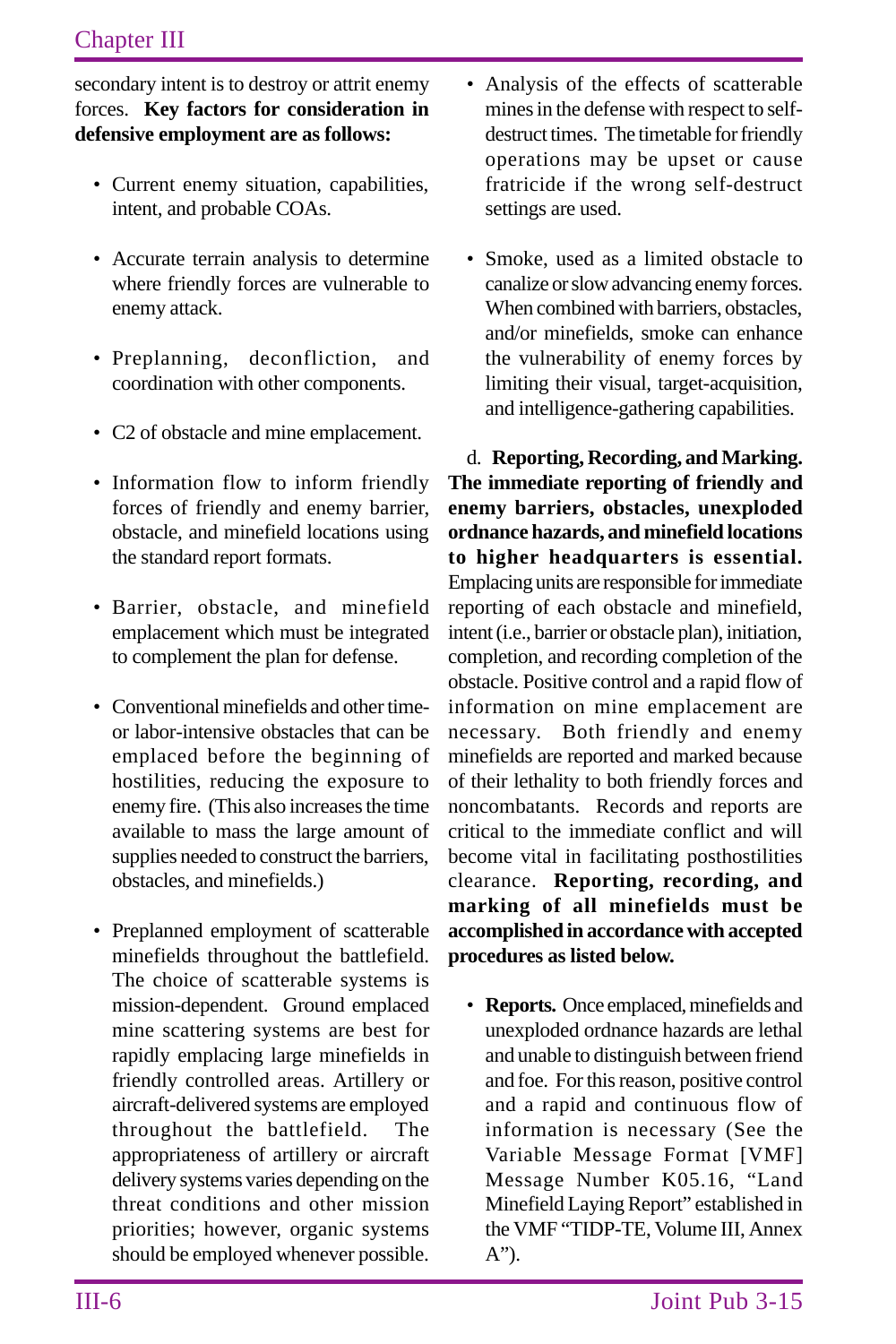•• **Conventional Minefields.** Three reports are required of tactical units emplacing conventional minefields: **Report of Intention**, **Report of Initiation**, and **Report of Completion**. The report formats are listed in Appendix A, "Mine, Countermine, and Obstacle Reports." These reports are transmitted to the authorizing headquarters. Their contents are integrated with terrain intelligence and disseminated through intelligence channels.

•• **Scatterable Minefields.** The speed and responsiveness of scatterable-mine employment require **accurate, uniform, and timely reports**. All information on scatterable-mine employment is immediately reported by the emplacing unit for dissemination to all affected units. To facilitate reporting and recording, a simple, uniform procedure is used that combines the report and record into one document. This is the **scatterable minefield record and report** listed in Appendix A, "Mine, Countermine, and Obstacle Reports." It is applicable to all Service delivery systems. In addition, if scatterable mines are to be emplaced within a land force commander's boundaries, regardless of fire support coordination line placement, the emplacing unit immediately disseminates a **scatterable minefield warning (SCATMINEWARN)** to all potentially affected units. The format for this warning message is listed in Appendix A, "Mine, Countermine, and Obstacle Reports." Timely warning is essential because of the potential for friendly fratricide and serious degradation of mobility. This warning is given during the planning phase of the operation and followed up with another warning giving the actual location immediately after emplacement.

•• **Enemy Minefields.** As specified in the OPLAN, **any detection, encounter, or knowledge of enemy minefields or mining activities by tactical units is reported to higher headquarters by the fastest means available**. The report format used is listed in Appendix A, "Mine, Countermine, and Obstacle Reports."

•• **Unexploded Explosive Ordnance (UXO).** Immediate reporting is essential. UXO hazard areas are lethal and unable to distinguish between friend and foe. Positive control and a rapid, continuous flow of information are necessary. **Land forces units send a UXO spot report** (Appendix A, "Mine, Countermine, and Obstacle Reports") relaying information on a confirmed UXO location and reporting locations where submunition ordnance has been employed. **The UXO Spot Report is a detailed, swift, two-way reporting system** that makes clear where the UXO hazard areas are, what the mission impact is, and who the affected units are. UXO hazard areas are treated as obstacles.

•• **Joint Minelaying Operations (MINEOPS).** The MINEOPS report is used to exchange information between all components and joint headquarters. **It provides the location, characteristics, and status of components' minelaying operations.** It is also used to request, task, modify, report, plan, and approve minelaying operations, as appropriate. The report format is specified by MIL-STD-6040, "U.S. Message Text Formatting Program," and listed in Appendix A, "Mine, Countermine, and Obstacle Reports."

•• **Obstacles Other Than Minefields. The sensitive information report is**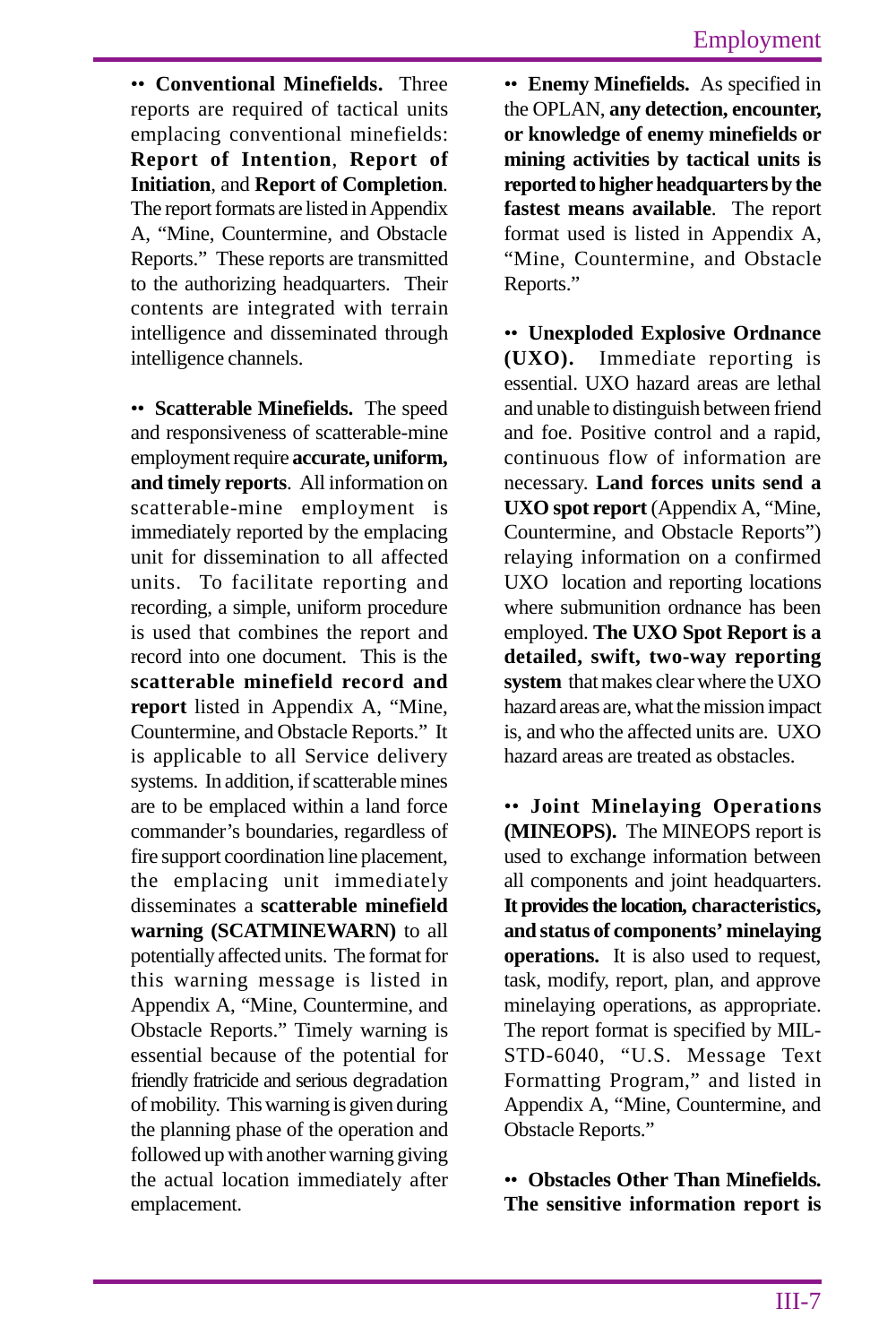**used to provide information on barriers and obstacles (other than minefields) that may have a significant impact on current planning or operations.** This report is used to exchange information between all joint force headquarters and components. The report format is specified by MIL-STD-6040, "U.S. Message Text Formatting Program," and as listed in Appendix A, "Mine, Countermine, and Obstacle Reports."

• **Records.** Minefield records must be prepared and **include all known information required in the specified formats.** The level of information will vary based on friendly versus enemy emplaced minefields and the type of emplacing systems utilized. These records facilitate troop safety, future operations, and clearing operations when the hostilities are concluded.

•• **Conventional Minefields.** As specified in the OPLAN, minefield records are prepared by the emplacing unit for each conventional minefield and forwarded to the appropriate staff proponent designated to maintain the records on file. All conventional minefields, except those emplaced as part of a unit's defensive perimeter, are recorded on Department of Army (DA) Form 1355 (Minefield Record). Those minefields that are part of a unit's defensive perimeter are recorded using DA Form 1355-1-R (Hasty Protective Minefield Record).

•• **Scatterable Minefields.** The record of scatterable minefields is submitted as part of the minefield report, as discussed above.

•• **Retention of Records.** A final repository for both friendly and enemy minefield reports must be designated in

the appropriate OPLAN or OPORD annex or appendix. If a Service component commander is designated as the joint force land component commander, then that commander becomes the command repository for all minefield reports and records. This becomes critical at cessation of hostilities, as the battlefield must be cleared. Clearance may be accomplished by several means: friendly forces, belligerent forces under the auspices of the UN Security Council, contractors, or any combination of these.

• **Marking.** The marking of minefields is accomplished using methods found in standardization agreement (STANAG) 203b, FM 20-32, and joint task force established standing operating procedures.

•• **Conventional minefields** and **unexploded ordnance hazard areas** are marked as necessary to protect friendly forces and civilians. The fencing of minefields, both friendly and enemy, in friendly controlled areas is required.

•• **Scatterable Minefields.** Minefields are marked as soon as they are employed or discovered to protect friendly troops and noncombatants. Ground-emplaced scatterable minefields are marked by land forces, and require highly accurate positioning or survey data from the emplacing unit. However, it is unrealistic to expect artillery- and aircraft-emplaced minefields to be marked in the same manner as ground-emplaced scatterable mines. **Scatterable minefield marking may be unnecessary or impossible in many cases.** Scatterable mines placed in enemy terrain are a prime example. For this reason, units operating in the vicinity of these scatterable minefields must know the time of emplacement, selfdestruction duration period set, and aim point or lateral boundaries of the safety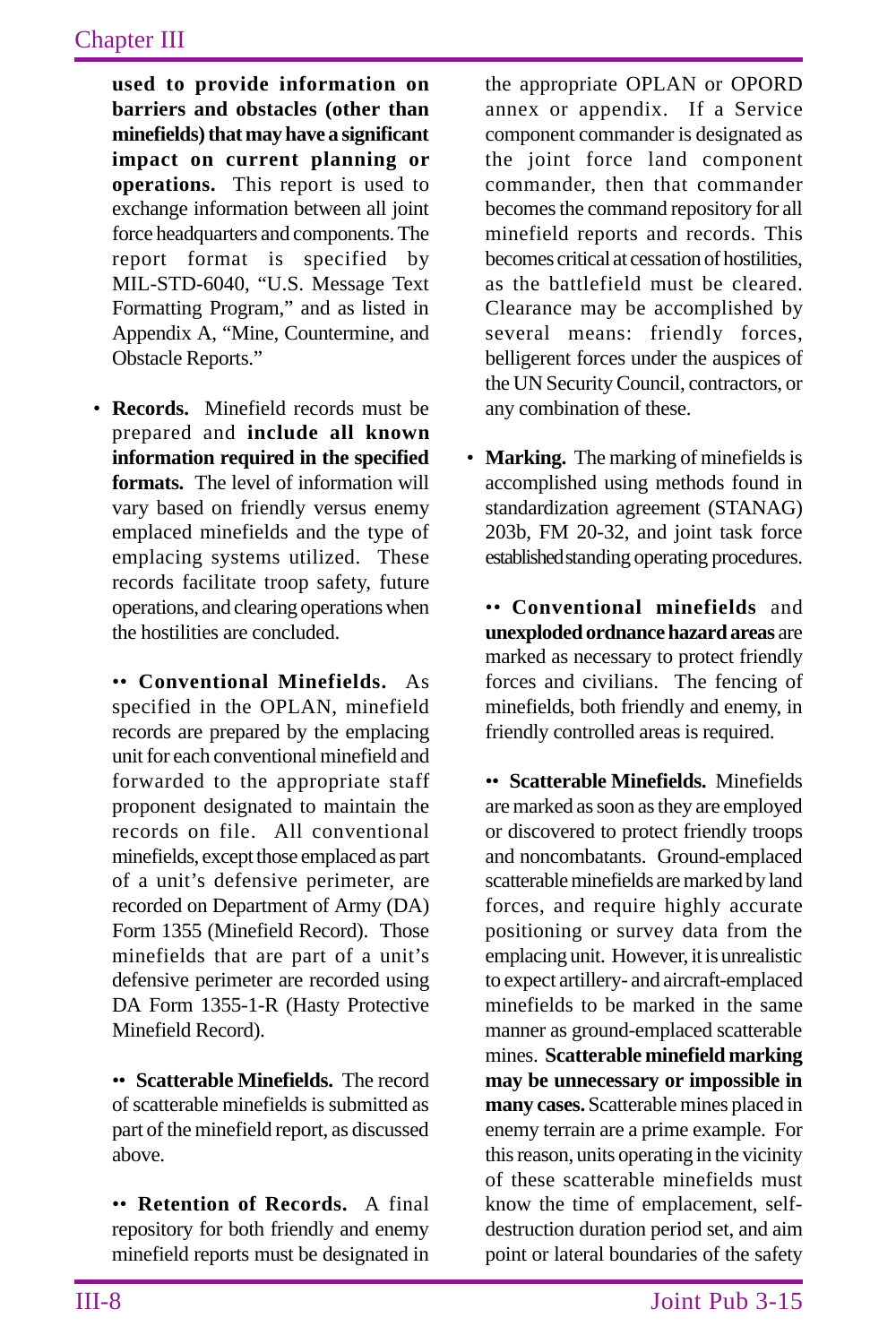zones, and must also use extreme caution. The unit that finds the minefield is responsible for marking and reporting it. Immediate warning is essential because of the potential impact on friendly mobility and potential fratricide.

•• **Enemy Minefields.** Minefields are marked and reported immediately when discovered to protect friendly troops and civilians.

## **4. Air Operations**

a. **Air-delivered scatterable mines can be used effectively in support of land operations.**

• Air-delivered scatterable mines can be used as part of a **synchronized** and **integrated plan** to support land requirements.

*Further guidance on air operations in support of land operations may be obtained from JP 3-03, "Doctrine for Joint Interdiction Operations," and JP 3-09, "Doctrine for Joint Fire Support."*

- Air-delivered scatterable mines can be used for the **purposes listed in Figure III-3**.
- Air-delivered scatterable mines may be used to **support friendly rear area operations**. They may be used to deny enemy airborne drop zones, air assault landing and pickup zones, or to augment the defenses of friendly facilities and LOCs.
- During the planning phase, coordination is required at the JFC level among the components to **ensure that the use of air-delivered scatterable mines will not negatively impact or restrict current or future ground operations**. The land force commander having the area of

operations in which air-delivered scatterable mines are to be employed is normally responsible for the coordination of their use with the scheme of maneuver to ensure unity of effort.

- During the execution phase, **recording and reporting of air-delivered scatterable mines are essential at all levels of command.** During the execution phase, the component commander tasked with delivering mines from aircraft is responsible to report the specifics of each air emplaced minefield to the JFC and other component commanders. This report provides the approving authority, target description, unit emplacing the mines, method of emplacement, actual (not the planned) location of emplaced mines, date and time of emplacement, self-destruct duration period, aim point or lateral boundaries of the safety zone, unit or title of person submitting the report, remarks, and date and time of the report. **Immediate reporting and warning messages before emplacement are essential.** These reports and warnings are necessary to warn friendly forces and reduce the potential for fratricide and serious degradation of ground force mobility.
- All scatterable minefield records are **essential to assist in clearing minefields after the termination of hostilities**.

b. Air-delivered scatterable mines can be used effectively for **counterair missions**, such as airfield attacks, suppression of enemy air defenses (SEAD), and theater missile defense (TMD) attack operations.

• **An objective of an attack on an enemy airfield is to delay or disrupt movements from that base.** Airdelivered scatterable mines will extend the effect of the air attack by restricting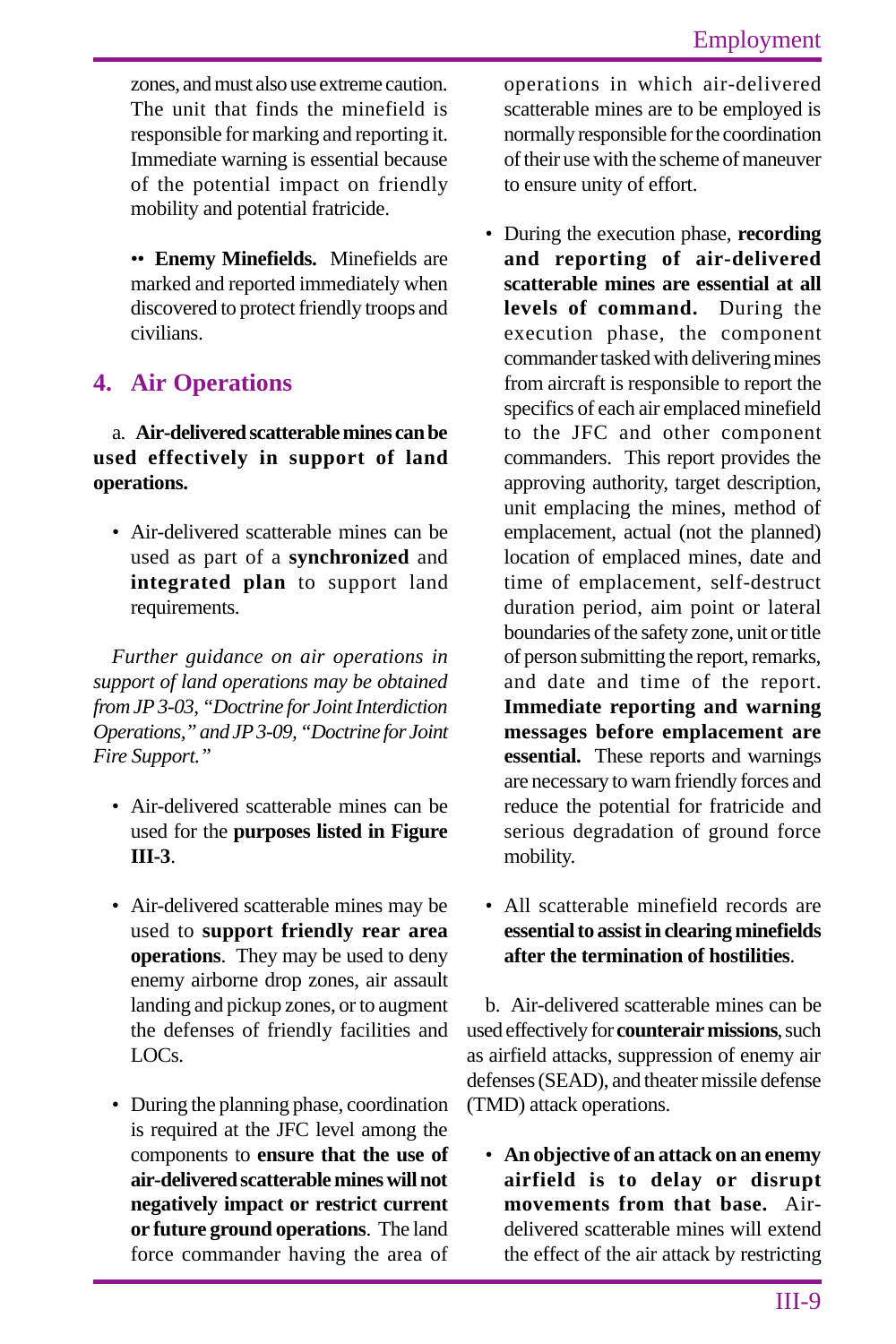## Chapter III



### **Figure III-3. Air-Delivered Scatterable Mines**

ground movements on the base. The initial impact will be to either stop or slow aircraft movement until the taxiways and runways are cleared or else force the enemy to risk aircraft damage by encountering the mines. Air-delivered scatterable mines are also effective in preventing or delaying repairs on the damaged portions of the airfield.

• Similarly, **the use of air-delivered scatterable mines during SEAD**

**attacks will delay the repair and return to operational status by elements of enemy air defense systems**. Actual destruction of entire portions of air defense systems may be difficult because of system redundancy and dispersed equipment. Use of mines will restrict access to those undestroyed portions of the system after an attack and prolong the loss of use of those portions destroyed and damaged. Mines will also cause repair personnel to expose themselves to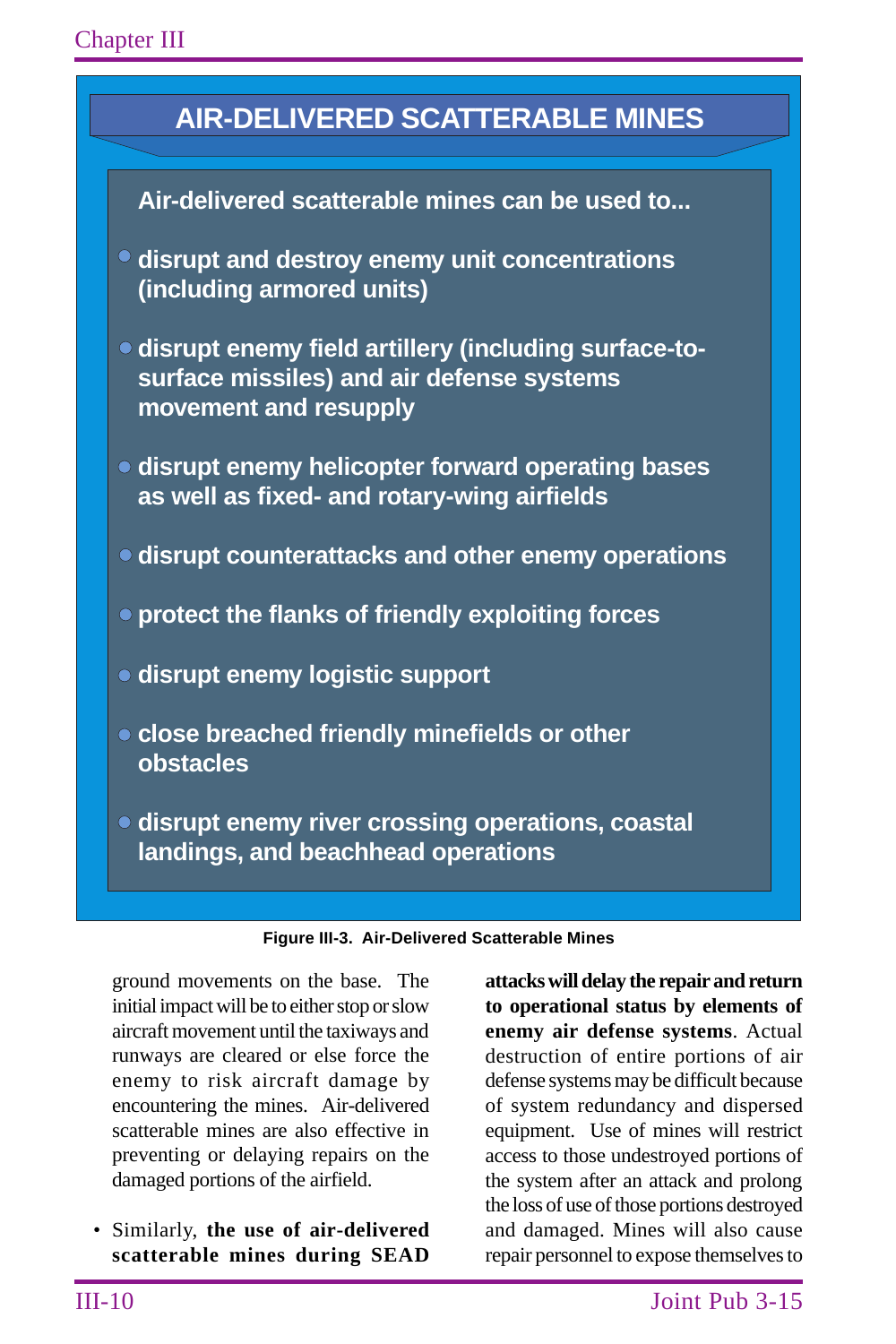additional attacks and risk essential electronic test and repair personnel and equipment.

• **Air-delivered scatterable mines can also contribute to TMD operations.** Such munitions can deny enemy forces access to preferred launch areas, inhibit movement, damage missile transporter, erector, and launchers, and curtail reload operations.

c. **Interdiction attacks** may include the employment of air-delivered scatterable mines. Scatterable mines not only delay repairs to interdiction targets, but also will damage any vehicles or personnel that attempt to use or transit the interdiction target area. Mines can deny and delay access to storage and manufacturing facilities, holding areas, transshipment points, and power generating and transmission stations. Typically, **the major damage on interdiction targets will come from weapons with an immediate effect**. However, mixing even a few mines with other munitions will create uncertainty and fear among the repair crews or users of the target areas.

## **5. Maritime Operations**

**The NCA has tasked the Commander in Chief, US Atlantic Command (USCINCACOM), Commander in Chief, US Central Command, Commander in Chief, US Pacific Command (USCINCPAC), Commander in Chief, US Southern Command, and the US Commander in Chief, Europe with the responsibility for the conduct of maritime mine warfare within their areas of responsibility** and in support of other combatant commanders' maritime mine warfare requirements. These commanders have delegated the responsibility for planning maritime mine warfare operations to their Navy component commanders. The Navy

component commander's mine warfare plan is integrated with the geographic combatant commander's concept of operations. The geographic combatant commander's intent and planning guidance provide direction on such matters as operational sequencing, critical targets, desired effects, priorities, and limitations. Using this information, the Navy component commander determines how best to use available assets and develops appropriate COAs to support the theater plan. When approved by the geographic combatant commander, the maritime mine warfare plan is implemented.

a. **Planning.Navy component commanders have three ways in which to execute minefield planning.** If time constraints are critical, Navy component staffs may conduct **planning for quick-reaction minefields**. If the **minefield plan** has been developed in advance and is appropriate for tasking, it may be used. If sufficient time is available, a **minefield plan may be developed to meet a specific need**.

• **Minefield plans are developed for specific fields by the Navy's Commander, Mine Warfare Command (COMINEWARCOM)**, in response to Navy component commander tasking. COMINEWARCOM planners work with the tasking commander to formulate mining scenarios consistent with OPLANs and intelligence estimates of anticipated enemy traffic and reaction capabilities. **For each intended minefield, a detailed design is prepared** for specified primary and secondary targets, using standardized formats, and submitted to the tasking commander for approval. Upon acceptance, all necessary documentation is assembled into a numbered **minefield planning folder (MFPF)** that is distributed to fleet users to be maintained for future implementation.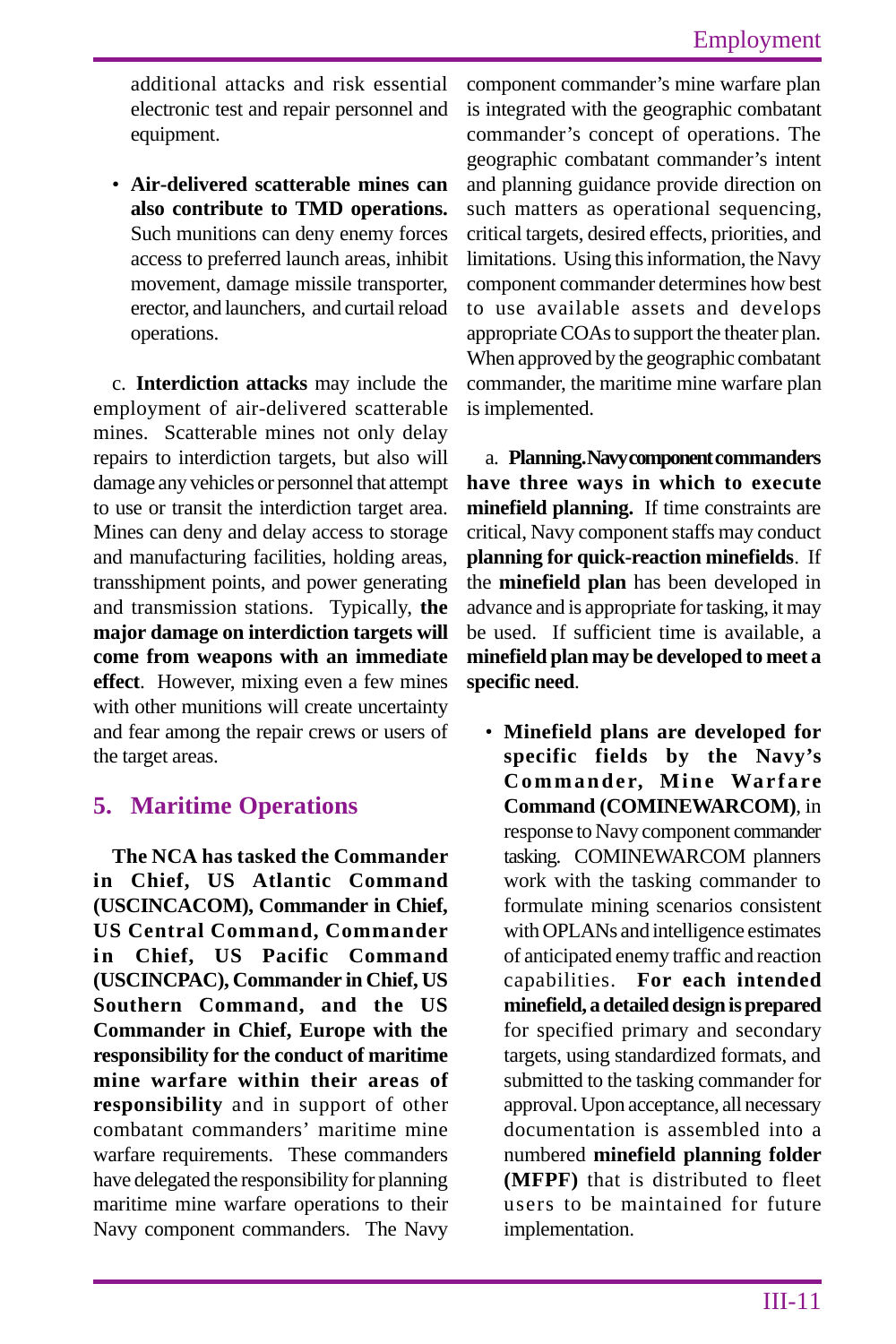## Chapter III

• **Once an MFPF is created, COMINEWARCOM continually evaluates and updates the plan as necessary.** Individual MFPFs include minefield plans, mine requirements, and mine settings. These MFPFs provide a definitive basis for inventory planning, stockpile pre-positioning, and logistic support capabilities. In the event of hostilities, the preplanned minefields can be executed without further planning.

b. **Objective. The aim of maritime mining is**, in conjunction with other maritime and air assets, **control of the sea**. **Mining can be used at all levels of war and across the range of military operations to achieve the objectives of friendly forces.** Mining can delay and attrit enemy maritime forces and can deny them the unrestricted use of sea areas of passage. Barriers, obstacles, and minefields can also protect friendly harbors, channels, and seaways, as well as shorelines susceptible to enemy amphibious operations. For planning purposes, the minefield rather than the mine should be regarded as the weapon. **The basic types of minefields are characterized as offensive, defensive, or protective** (See Figure III-4).

• **Offensive Mining.** Offensive minefields, which include strategic fields, are those **planted in enemy-controlled**



**Figure III-4. Types of Maritime Minefields**



Offensive minefields are laid by aircraft or submarines because of their close proximity to the enemy.

**waters**. These minefields pose the most direct threat to the enemy and, when completed, pose little threat to friendly forces. Offensive minefields are laid by aircraft or submarines because these minefields are usually in close proximity to the enemy. Offensive and strategic minefields consist of mines that have the most countermeasure resistance to complicate the enemy's mine countermeasures (MCM) problem. The use of phony mines or mine-like objects within a field can help this aim. Strategic minefields are long-term fields laid to deny enemy use of sea routes required to support and execute the enemy war effort. Strategic fields should be laid as soon as possible after commencement of hostilities and should be as heavily mined as assets permit, because replenishment may be extremely difficult.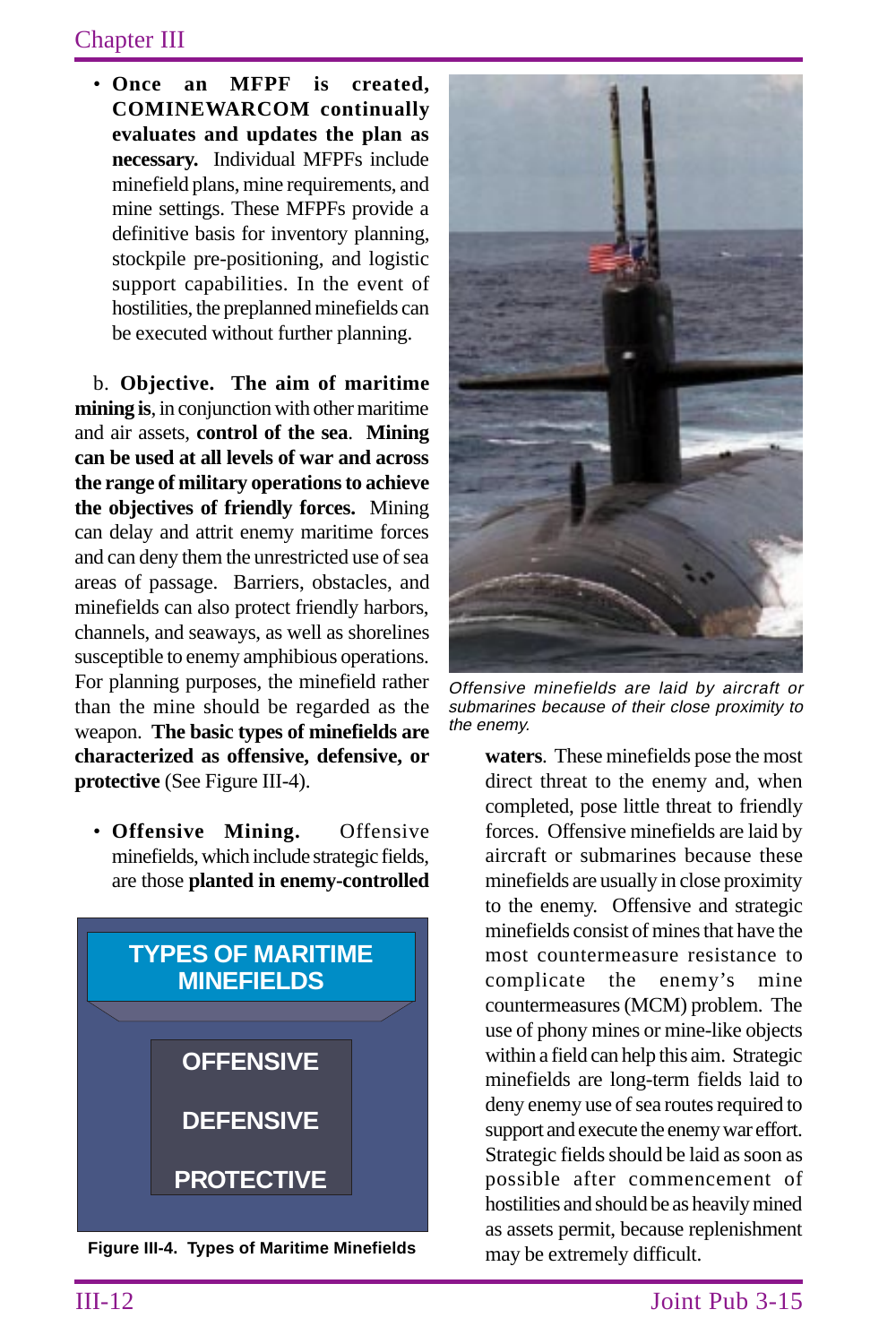- **Defensive Mining.** Defensive minefields are those **employed in contested waters to intercept the transit of enemy combatant forces**. Because of defensive minefield locations, employment planning must consider neutral and friendly force transits in addition to those of the enemy. Minefield lanes may be planned to facilitate friendly force passage, but keep in mind that the same waters may be mined by enemy forces as well. For these reasons, defensive minefields should be laid with the utmost navigational accuracy.
- **Protective Mining.** Protective minefields are those **employed in friendly waters to protect friendly ports, harbors, or inshore SLOCs**. Protective minefields are the easiest to plan and lay and can use almost any type of maritime mine. Navigational accuracy for laying the field is vital because friendly forces will use the transit channels on a regular basis. Protective fields require that all users, including neutrals, be aware of or be led through the safe routes.

#### c. **Resources**

• **Sea Mines. The sea mine is essentially an explosive charge in a casing that is laid underwater to destroy ships.** Mines can be positioned on the seabed, moored at a predetermined case depth, or floated. The bottom mine is laid on the seabed and held in place by its own weight. The **moored sea mine** has a buoyant case and is held in place at a predetermined depth by an anchor. **Floating sea mines** are not held in place and are subject to tides, currents, and winds. Their use represents, in most situations, a violation of international law. Therefore, US doctrine does not provide for employment of floating mines. **The three methods of activating mines are**

**contact, influence, and controlled.** Contact mines must be hit by a ship or submarine to be activated. Influence mines are activated by the acoustic, magnetic, seismic, electric potential, or pressure influences (singularly or in combination) from a ship or submarine. Controlled mines are activated from a remote control station when the target is within range.

• **Allocation.** Mines to support the mining plans are **allocated to the Navy component commanders**, who in turn prescribe which mines go to specific stockpiling sites. If the capacities of stockpile sites are insufficient, the residual mines are stocked in the continental United States. The Chief of Naval Operations has designated **COMINEWARCOM** as the mine warfare technical advisor to the Navy component commanders. COMINEWARCOM maintains and monitors the mine stockpile and makes recommendations concerning readiness. When directed, the stored mines are assembled and prepared for laying.

d. **US Air Force (USAF) Maritime Mining Support. USAF aircraft may be employed for maritime mining. Requirements are developed during the deliberate planning process.** Upon conflict initiation, a geographic combatant commander requiring USAF support above that available through the Air Force component commander will direct the request through the Chairman of the Joint Chiefs of Staff to the NCA. After approving the request, the NCA will task a geographic combatant commander to provide appropriate forces to the requesting combatant commander. **Command relationships over the transferred forces will be as specified in the establishing directive.** The JFC will apportion sorties to the mining role as required to support the concept of operations. Planning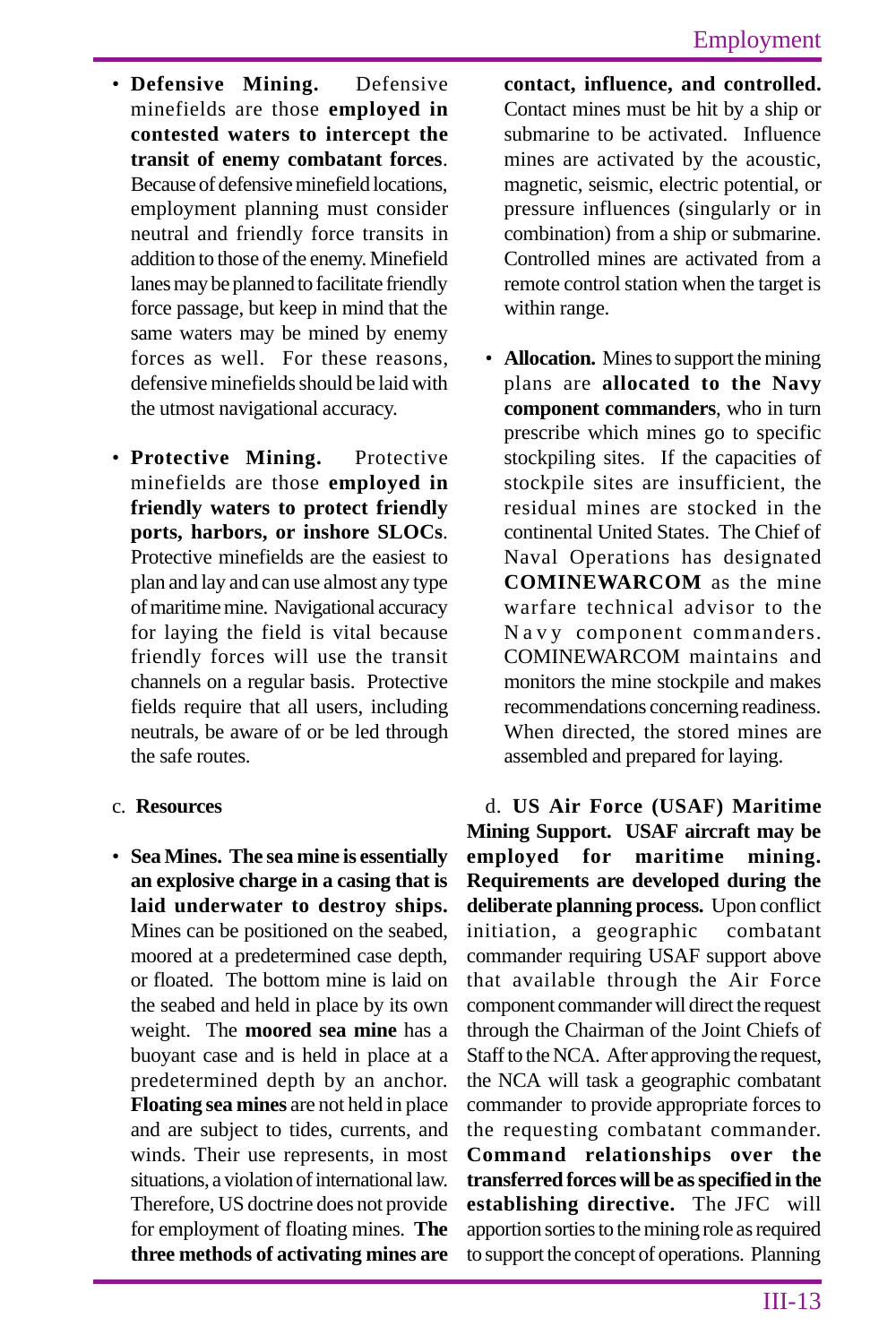support for mining missions will be coordinated by the supporting combatant commander with the theater planning staff, USAF and Navy component commanders, and COMINEWARCOM. Logistic support is provided in accordance with joint mining agreements between the US Air Force, US Navy, and the combatant commanders.

e. **Operations.** A **minelaying operation** consists of planning the minefield, preparing the material and personnel to conduct the laying, planning the laying mission, laying the mines, conducting follow-on surveillance and, if required, replenishing the minefield. The numbered fleet commanders **coordinate mission planning** and **conduct mining operations** as directed by the Navy component commander or JFC. COMINEWARCOM provides assistance to the numbered fleet commanders by providing planning, technical, and mine maintenance support personnel as required.

• **Platform Advantages and Disadvantages.** Aircraft, submarines, and ships are all capable of laying mines if properly equipped. Although US doctrine does not provide for US surface ship laying of mines, many allied surface ships possess this capability.

•• **Almost any aircraft capable of carrying bombs can carry sea mines.** The advantages of using aircraft are speed, flexibility, range, invulnerability to enemy mines, and the ability to lay mines in all water depths. Disadvantages include less accurate mine laying and vulnerability to enemy surface and air defenses. This vulnerability requires dedicated air combat and enemy suppression assets to support mine-laying mission ingress or egress. Loss of surprise resulting from overt mine delivery may also be a disadvantage. However, this should be weighed against the immediate and powerful

psychological impact that such an operation would be likely to produce.

•• **Submarines have the advantages of being able to conduct covert mining.** Disadvantages include limited mine capacity, vulnerability to enemy mines, and the inability to operate in relatively shallow water.

•• **Surface ships have the advantages of long-range, large mine capacity, and accuracy in laying.** Disadvantages are slow movement and vulnerability to enemy reaction. No surface ship in the US Navy is currently equipped to lay mines.

- **Mine and Minelayer Availability.** The criteria for selecting the platform for a mining operation are **probability of mission success**, the **importance of time**, **availability**, and **expected casualty rate**. If heavy enemy opposition is expected, the use of submarine or aircraft layers might be indicated. Distance from mine storage to loading area and numbers and types of mines required must also be considered. All these factors will influence the ability to meet operational time lines and will determine the number of laying platforms required.
- **Escort Requirements. The expected enemy reaction to the laying of a minefield, and the platforms to be used, will determine whether a covering force will be required.** The covert laying of a field in an area out of immediate enemy defense range may not require cover. However, the laying of minefields by aircraft or ship in all but friendly waters will, in most cases, require protective covering forces. As a result, in addition to the usual minelaying requirements, covering force requirements must be addressed.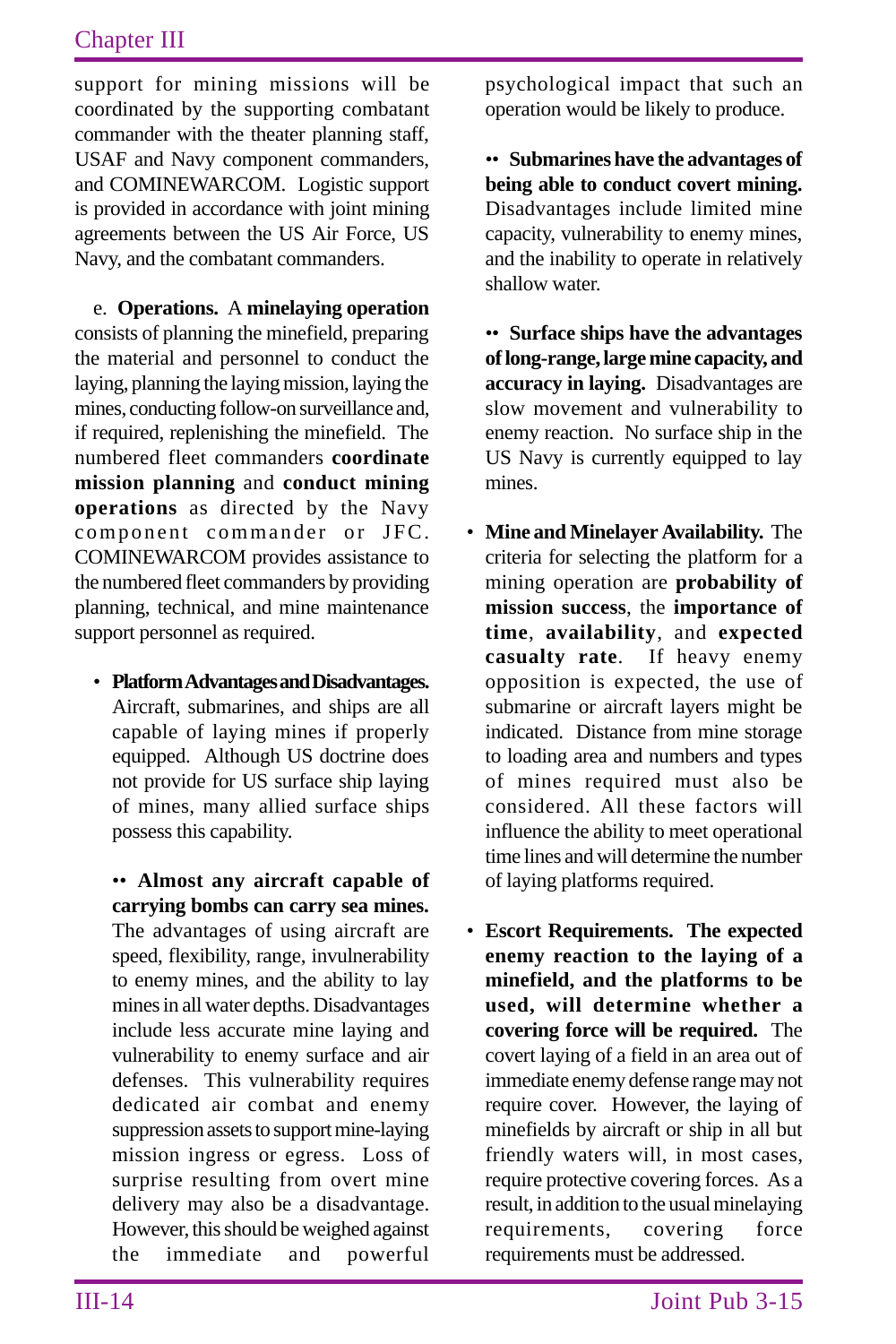- **Replenishment and Neutralization Requirements. Consideration must be given to the length of time a minefield is required to remain effective.** Enemy MCM or natural causes may reduce mine life expectancy and necessitate replenishment of the minefield. Conversely, operational needs may require the passage of friendly forces through a mined area at a given point in time. In this case, the mines may be set to neutralize themselves at a specific time to permit the passage.
- **Recording and Reporting Requirements.** Air-delivered minefield records are **essential to assist in clearing**

**minefields after the termination of hostilities.** For joint US missions, **the Joint MINEOPS report is used to exchange information between all components and joint headquarters**. It provides the location, characteristics, and status of component minelaying operations. It is also used to request, task, modify, report, plan, and approve minelaying operations, as appropriate. The report format is specified by MIL-STD-6040, "U.S. Message Text Formatting Program" (See Appendix A, "Mine, Countermine, and Obstacle Reports"). NWP 1-03.1, "Operational Reports," may be consulted for more specific information on required reports.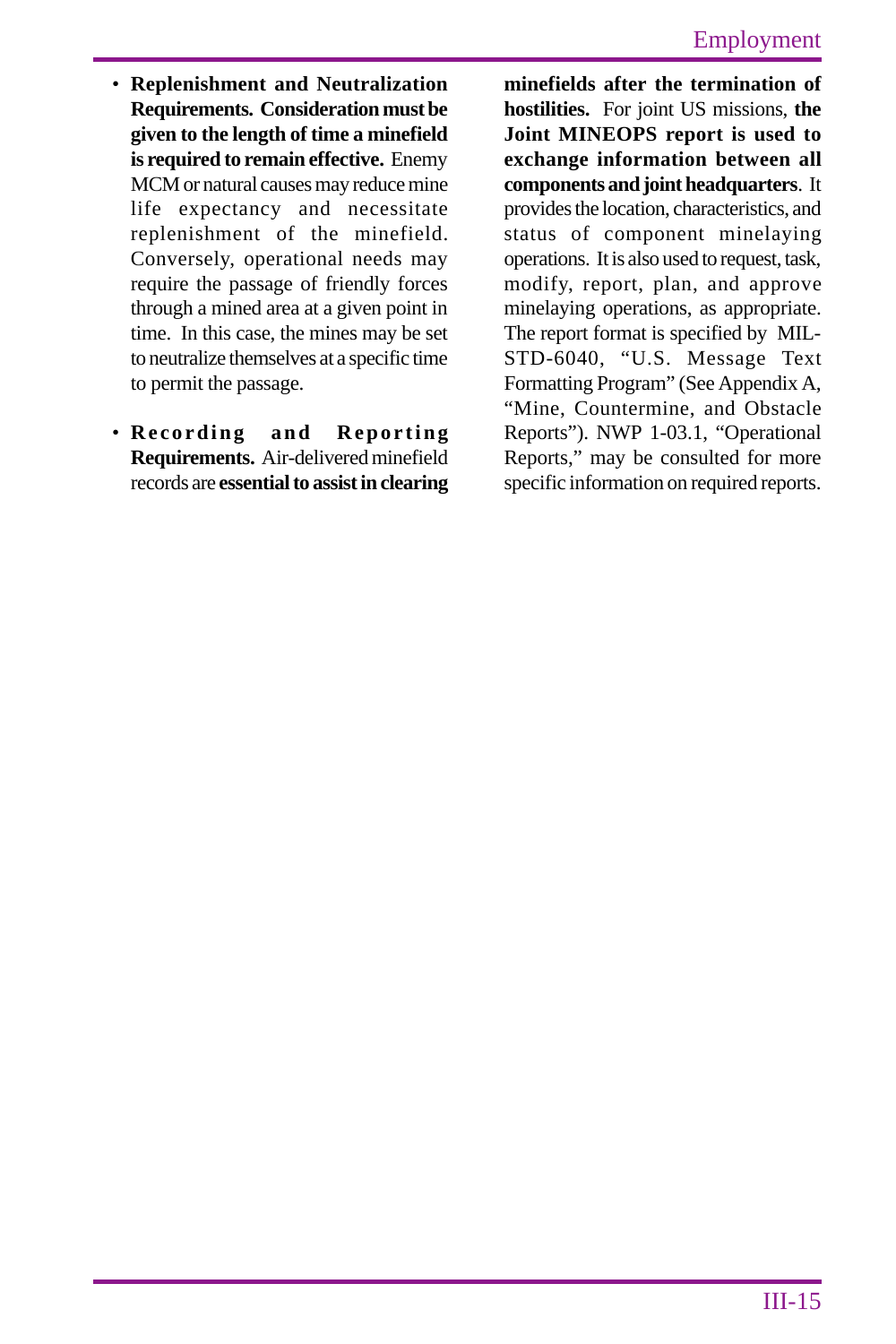Intentionally Blank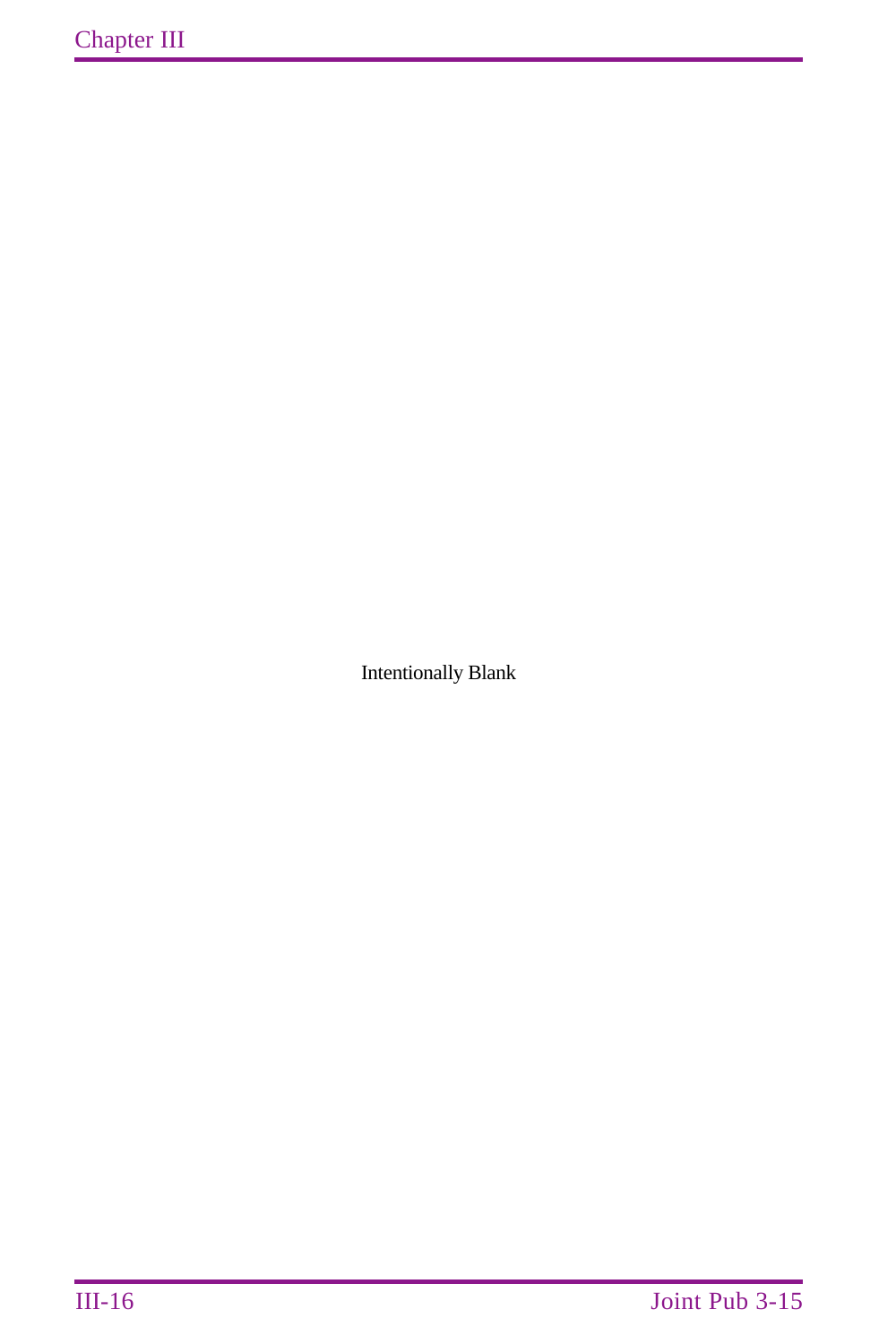# CHAPTER IV **COUNTERING ENEMY EMPLOYMENT**

"My first reaction was to notify someone else that we had struck a mine. We had to keep the ship from sinking. Another immediate reaction was that this was what we had been preparing for months. I had total confidence that my crew would do the right thing — that they would do what they had been trained to do."

> **Commanding Officer, USS Princeton (On striking an Iraqi mine in the Persian Gulf, 18 Feb 1991)**

## **1. General**

Enemy use of barriers, obstacles, and mines can affect the timing and strength of friendly operations. Success in countering enemy efforts is attained when friendly forces can maneuver with minimal damage or delay to reach the original objective beyond the obstruction. This chapter provides information and guidance on countering enemy barrier, obstacle, and mine employment in land and maritime environments.

## **2. Land Operations**

a. **General.** Successful land operations depend on the freedom to maneuver. Terrain conditions, enemy tactics, integrated fires, barriers, obstacles, and minefields can limit friendly maneuver capability. **Successful enemy operations use fire, existing terrain, manmade obstacles, and minefields to restrict friendly freedom of maneuver.** To counter this, friendly forces must be able to gain positional advantage and mass combat power at a critical time and place and to overcome any natural or manmade barriers, obstacles, and minefields.

b. **Resources.** Operations to counter the use of natural and manmade barriers, obstacles, and minefields by enemy forces may involve the **employment of conventional, airmobile, airdropped, amphibious, or special operations forces**.

These operations are normally supported by combat engineer forces. Military advisory personnel or US units may also be employed to assist a friendly nation to counter mines and booby traps or to enhance the mobility of HN forces. Specialized reduction assets include mine detection equipment; explosive devices and line charges; tank-mounted rollers, rakes, and plows; combat engineer vehicles; and various types of rafts and bridges for dry or wet gaps.

### c. **Planning and Operational Support**

• **Intelligence.** Operational success in countering enemy use of barriers, obstacles, and minefields depends largely on the ability of the JFC to "see" the operational area. **Intelligence-collection plans identify specifically tasked priority intelligence requirements (PIR).** In any operation where enemy barriers, obstacles, and minefields can interfere with friendly maneuver, information about them or areas expected to contain them become PIR.

•• **Intelligence collection by national and theater reconnaissance and surveillance** assets becomes the foundation for developing an analysis of the enemy's probable employment of barrier, obstacle, and minefield systems and fortifications. This information can verify enemy intentions, plans, and defensive strength and identify the mine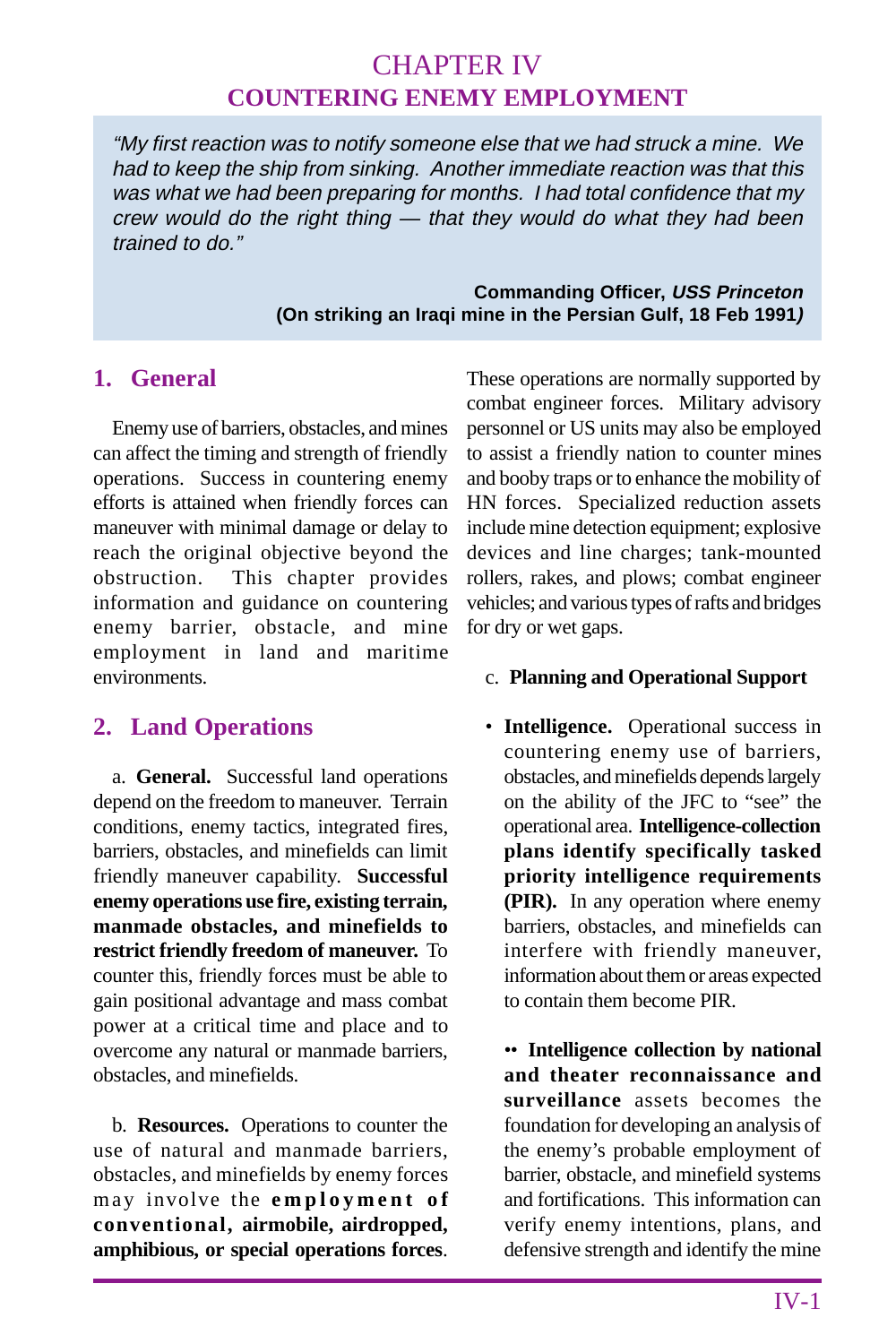types and fuses the enemy has employed. The timely availability of national and theater reconnaissance and surveillance will help the commander determine the best mix of reduction or clearing techniques, forces, and equipment that offer the best chances for success.

•• **Obtaining intelligence on the enemy's use** of barriers, obstacles, and minefields requires all available collection assets, ranging from national collection assets down to tactical unit information that locates and identifies fortifications and obstacle emplacements. When operations commence, intelligence is continually verified and updated from actual barrier, obstacle, and minefield encounters.

• **Deception. Deception is an important element in the successful reduction or bypassing of enemy barriers, obstacles, and minefields.** The use of feints and raids, manipulation of electronic signals, use of dummy equipment, staging of engineer equipment, and the employment of other operations security measures will afford the breaching forces an added measure

of security and enhance the probability of surprise. However, deception plans must be consistent with the theater deception themes.

• **Logistics.** Any operations to counter the enemy's use of barriers, obstacles, and minefields may result in equipment damage or loss. **Logistic support must be provided** for the replacement of tactical bridging, combat engineer equipment, line charges and explosives, lane-marking materials, and any other materials to conduct and maintain breaching operations. In addition, **stocks of artillery delivered and air-delivered scatterable mines must be maintained** to counter enemy attacks during friendly breaching operations. Logistic support must occur swiftly and not delay the continuing movement of forces or critical supplies. These conditions must be thoroughly anticipated in the planning phase.

#### d. **Planning Considerations**

• **General.** The JFC is concerned with identifying large scale natural and manmade barriers, obstacles, and



Logistic planning must provide for replacement of special equipment and materials to support breaching operations.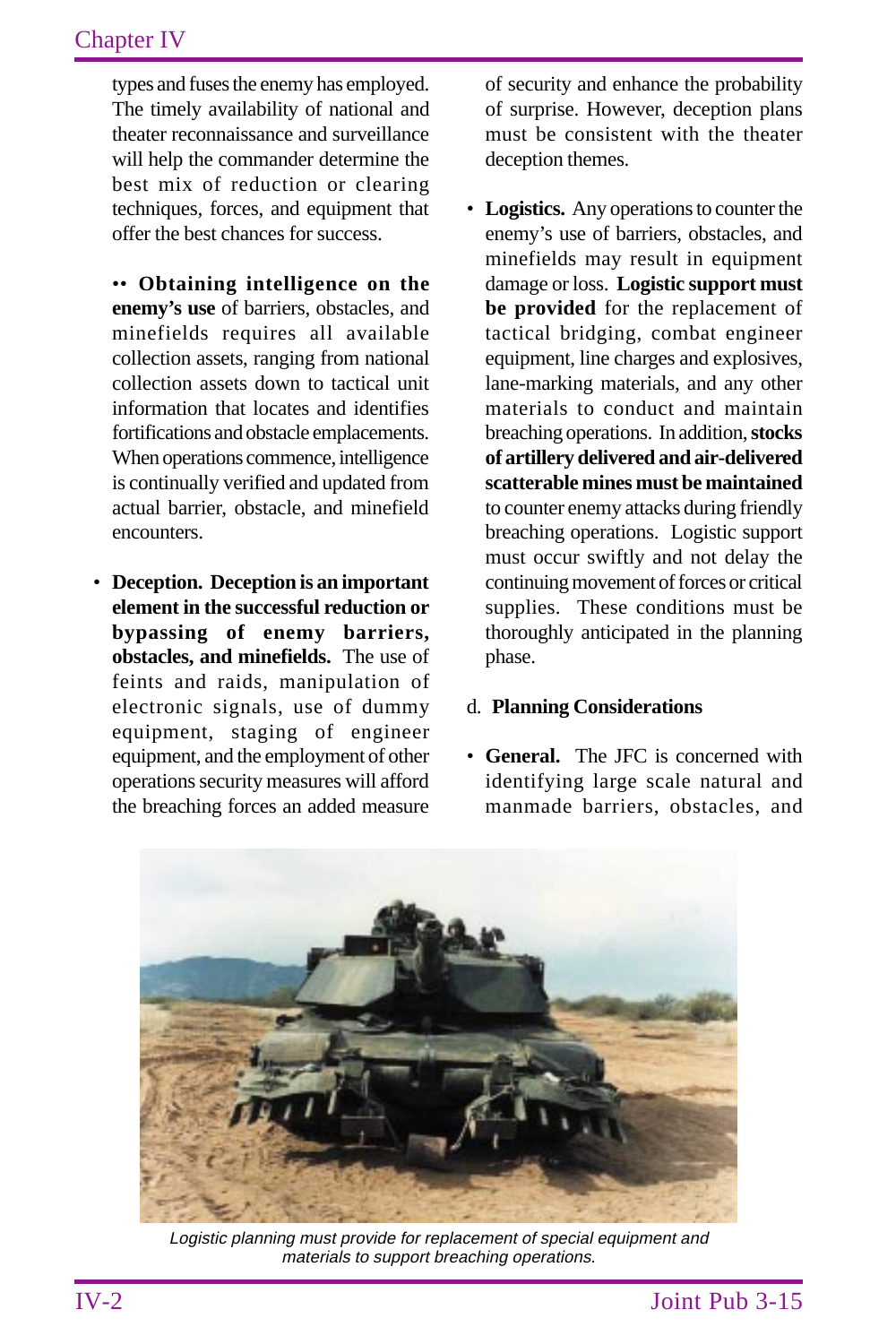#### **DESERT STORM BREACHING OPERATIONS**

**Coalition ground forces south of Kuwait faced a series of formidable defensive positions that the Iraqis had built during the five months before Operation DESERT STORM. Coalition air power was used in several ways to help disrupt these defenses. B-52s bombed the minefields with 750-lb M-117 and 500-lb MK-82 bombs; MC-130s dropped 15,000-lb BLU-82 bombs to create overpressure and detonate mines. A few days before G-day, USMC AV-8Bs dropped napalm on the Iraqi forces trenches and also were used against minefields. F-117s dropped 500-lb LGBs on oil pipes and distribution points in the fire trenches. In addition to this extensive bombing to reduce the size of the Iraqi minefields and obstacles, most ground units used their organic countermine and counterobstacle equipment to breach enemy minefields and obstacles.**

minefields that provide the enemy with a distinct operational advantage.

•• **Breaching major barriers, obstacles, and minefields requires long-range planning well in advance of encountering the obstruction.** An early decision on logistic support requirements is important to ensure availability of special equipment and material.

•• Major barriers, obstacles, and minefield systems can require a **significant expenditure of time if they are to be reduced.** Whenever it is operationally sound, barriers, obstacles, and minefields should be bypassed.

•• Continual emphasis is placed on **early detection and reporting** of barriers, obstacles, and minefields. It is also important to determine the **type and quality of mines employed** to ensure that suitable countermine measures are employed.

•• Successful breaching operations require the conduct of **special training and rehearsals**.

**SOURCE: Final Report to Congress Conduct of the Persian Gulf War, 1992**

> **•• Suppress, obscure, secure, and reduce are the breaching fundamentals that must be applied** to ensure success when breaching against a defending enemy (See Figure IV-1). **Suppression** is the focus of all available fires on enemy personnel, weapons, or equipment to prevent effective fires on friendly breaching, assault, and support forces. **Obscuration** hampers enemy observation and target acquisition and conceals friendly activities and movement. Friendly forces secure the breaching site to prevent the enemy from



**Figure IV-1. Breaching Fundamentals**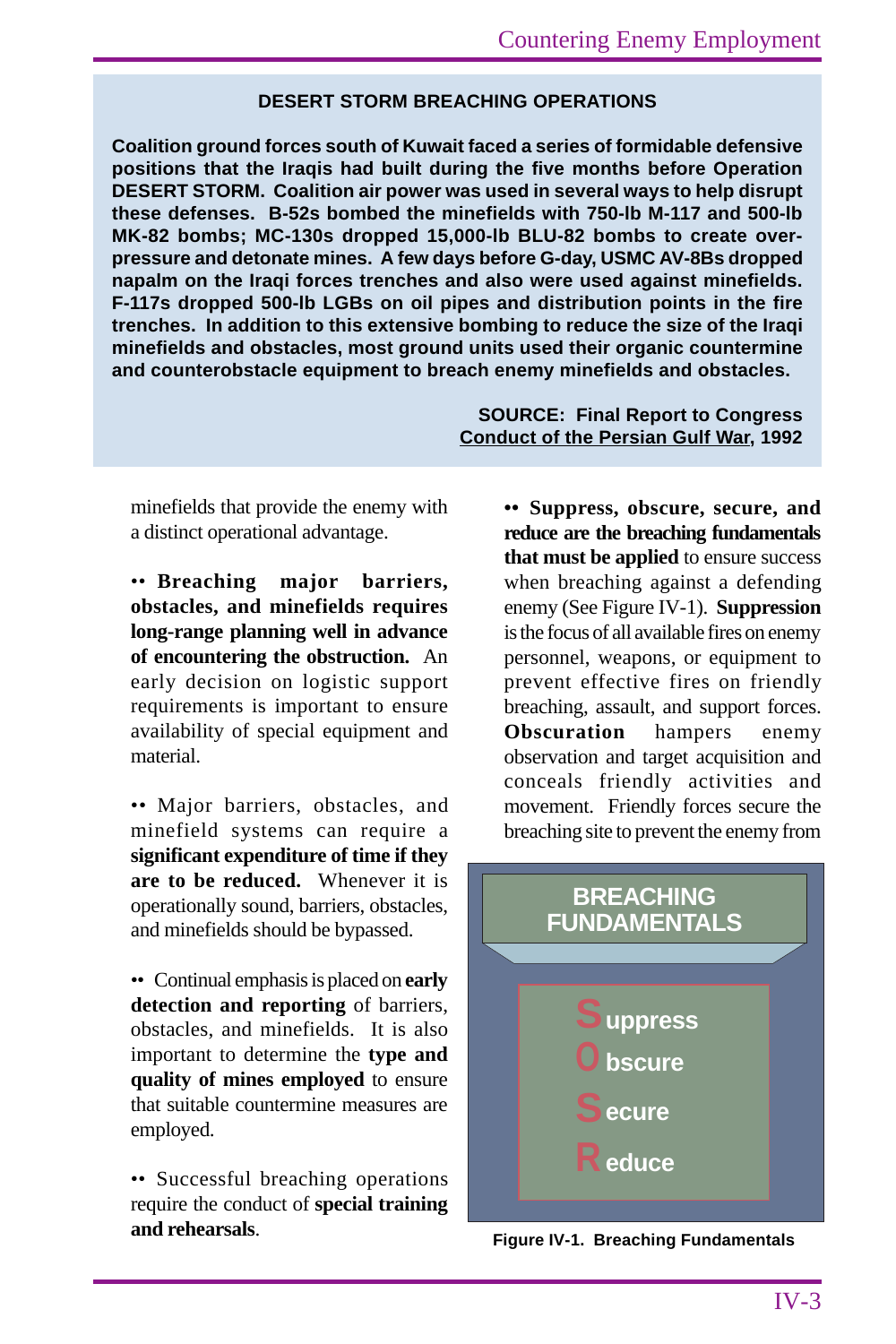interfering with the breaching and passage of the assault force through the lanes created. **Reduction** means creating lanes through or over the obstruction to allow the attacking force to pass.

•• **The JFC may designate the selection of breaching zones** for major barriers, obstacles, and minefield systems. This designation is based upon defensibility, ability to maneuver and deploy the force, and capability to continue the operation.

•• **Operational vulnerability may be reduced** through crossing on a wide front (limited only by the terrain and quantities of reduction assets available), crossing in as many places as possible, crossing by night or in poor visibility or using obscurants, and employing a deception plan.

• **Offensive Planning Considerations**

•• **Continuous intelligence collection is required** to verify and update the assessments provided by prior intelligence.

•• **Early identification of enemy and natural obstructions** may allow the JFC to avoid or minimize the number and severity of enemy barriers, obstacles, and minefield systems and to limit the number of friendly casualties.

•• **Emphasis is placed on maintaining the momentum of the attack through freedom of movement and maneuver.** The obstruction is seldom the objective but normally is an impediment to securing the true operational objective. **Maintaining momentum requires the attacking force to quickly pass through or around barriers, obstacles, and minefields**. Emphasis is placed on the capture of major roads, bridges, passes, and other terrain features essential for mobility to enhance future operations.

•• **Advance planning is necessary** to coordinate the transfer of information concerning barriers, obstacles, and minefields to follow-on engineer units as they are reduced. This planning is necessary to widen and mark assault force breaches and to clear and mark additional routes for follow-on forces.

•• **Planning must also address clearing and reduction operations** of friendly and enemy barriers, obstacles, and minefields to allow movement of combat support and combat service support elements.

•• **Successful breaching of enemy barriers, obstacles, and minefields requires special planning and support.** When possible, the breach will be made as a continuation of the attack, using multiple lanes, across a broad front to reduce congestion and vulnerability. However, the availability of reduction assets, crossing sites, and combat power may dictate crossing on a narrow front. If a deliberate breach is required, an early decision is mandatory to obtain the necessary logistic support and concentration of combat power. **Plans should anticipate the need to breach enemy barriers, obstacles, and minefields employed in depth.** Deceptive and covering smoke provide an added measure of security while breaching by denying intelligence to the enemy concerning where the breach will occur and by impeding enemy target acquisition.

•• **Logistic support** must facilitate both the continuation of the offense and the transition to the defense, if necessary.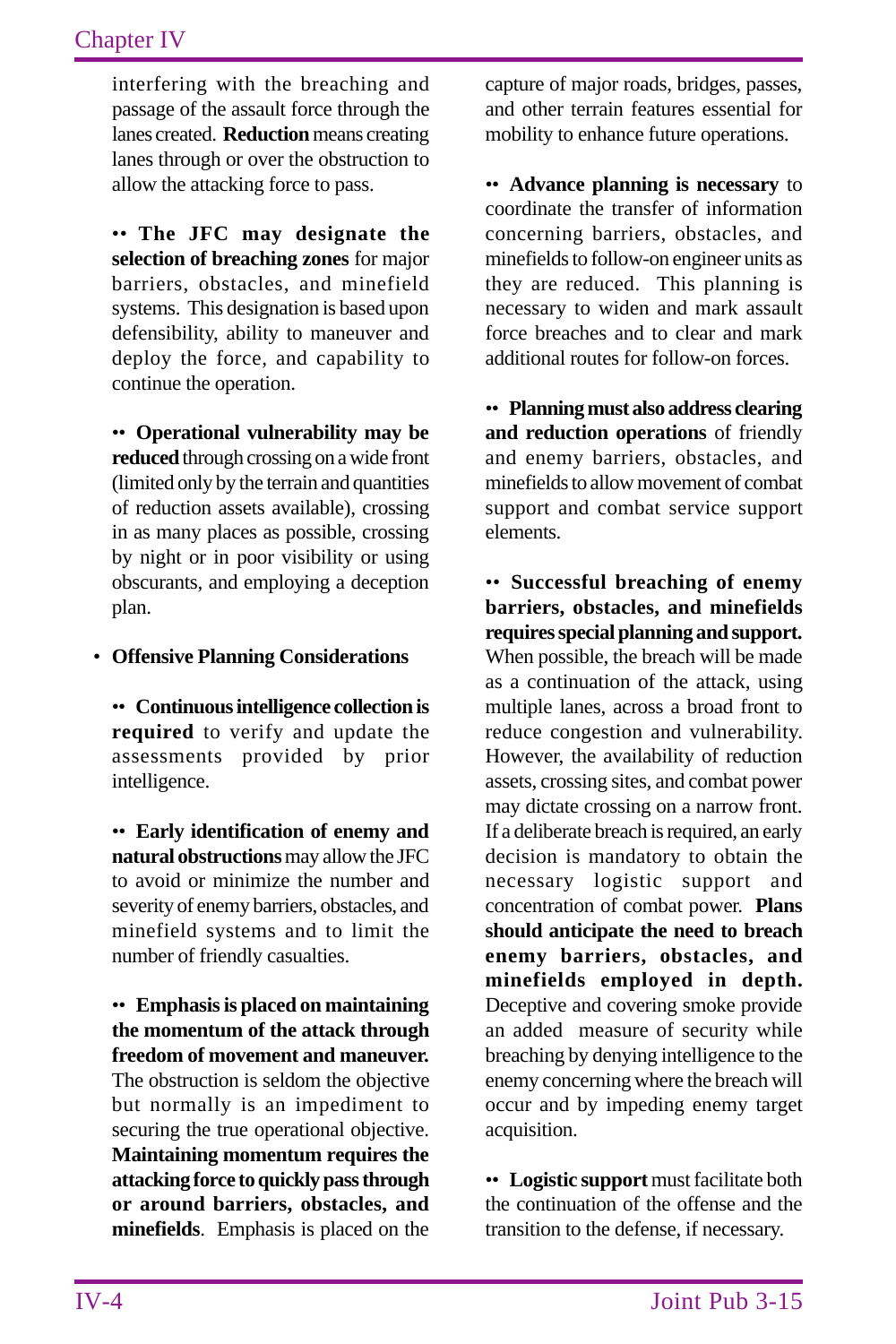- **Defensive Planning Considerations.** In the defense, **friendly counterattacks and spoiling attacks must not be impeded by barriers and obstacles** throughout the defensive area. Planning must take into consideration the need to maintain freedom of movement and maneuver of friendly forces.
- **Military Operations Other Than War.** In other military operations forces will be impeded by barriers, mines, and obstacles that are often controlled by several different factions.

•• **Advance planning and coordination must be done with former warring factions (FWF)** to obtain detailed information on known obstacles and mines. In addition, friendly forces also must coordinate movement and clearing operations with representatives from these factions.

•• **Planning must take into consideration the tremendous amount of time involved** in deliberate clearing of large mined areas and the accuracy of marking, recording, and disseminating minefield data.

e. **Planning Sequence.** The planning sequence begins with **JFC's detailed analysis of missions, forces available, terrain, enemy forces, and time**. Emphasis is placed on the integration of barrier, obstacle, and minefield planning with the development of OPLANs.

- Portions of the battlespace containing natural operational level barriers and obstacles suitable for reinforcement by the enemy are identified through **terrain analysis**.
- The terrain should be evaluated from both friendly and enemy perspectives. The results of the **terrain analysis** are

integrated into the development of the concept of operations.

- The **early analysis of operational barriers and obstacles** includes estimates from the component commanders on how best to support the JFC's concept of operations.
- The JFC issues **planning guidance** for countering enemy barriers, obstacles, and minefields. The guidance may include priority of engineer support, fire support, logistic support, C2 measures, and sequencing of breaching operations. Guidance provides the focus for intelligence and targeting and forms the basis for staff estimates and the development of COAs.
- During plan formulation, emphasis is placed on **minimizing the effectiveness of existing enemy barriers, obstacles, and minefields**. Emphasis is also placed on maximizing opportunities to achieve a bypass or an in-stride breach. For each barrier, obstacle, and minefield, a determination is made of the possible or probable enemy actions when they are encountered. This will assist in identifying friendly options for offensive action.
- Once the JFC plan is approved, **supporting and subordinate commanders finalize their plans**.
- f. **Operations**
- **Employment. Breaching a major barrier, obstacle, or minefield is a difficult and risky task.** Forces must execute breaching aggressively. Forces and supporting fires are synchronized to minimize losses and enhance rapid passage through the obstruction. Breaching operations are summarized in Figure IV-2 and described below.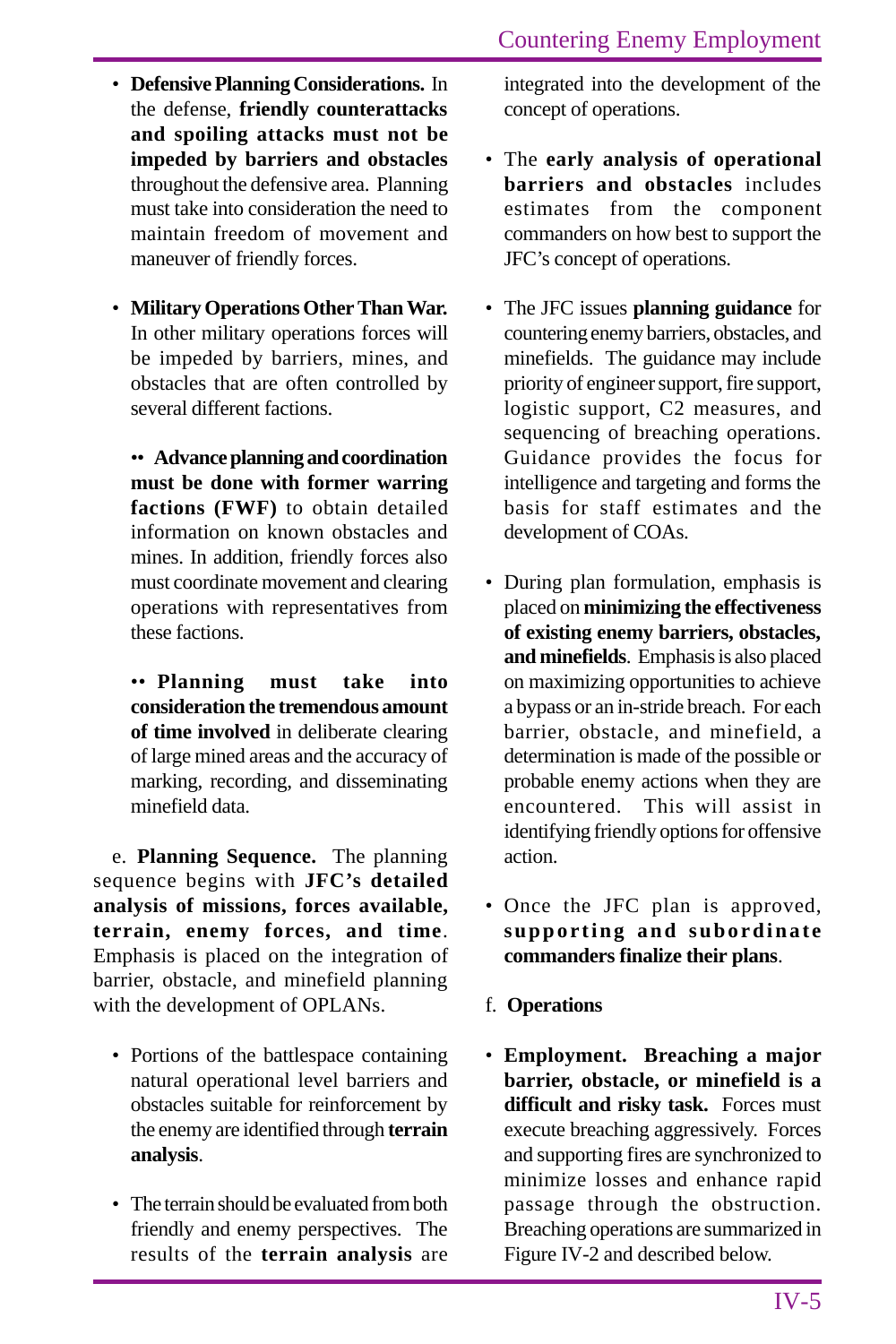## Chapter IV



**Figure IV-2. Breaching Operations**

•• **Preparation.** Before a major counterobstacle operation, units will require **training** and **rehearsals** in counterobstacle operations. Breaching operations require special equipment and material that may require time to obtain and prepare for employment.

•• **Detection.** Efforts must be made to **detect minefields and other major** **obstacles** using all available means. Common indicators include mines, minefield markers, locations of enemy defensive positions, evidence of terrain modification, major natural obstacles, and other manmade obstacles.

•• **Reconnaissance.** After detection, the **characteristics and limitation** of enemy barriers, obstacles, and minefields **must**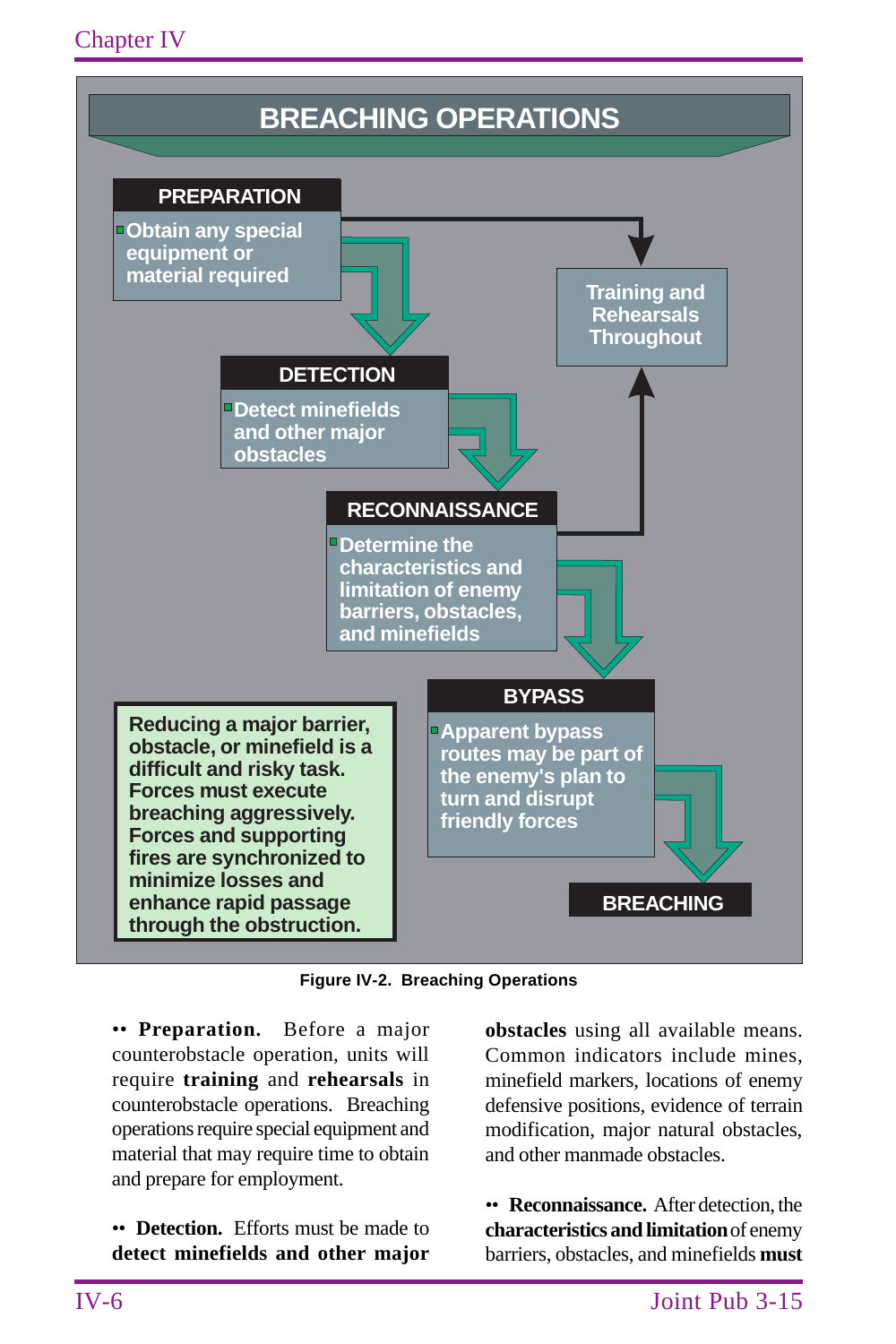**be determined** using both ground and aerial reconnaissance and remote imagery.

•• **Bypass.** Although bypass is an attractive option, **apparent bypass routes** around major obstacles and minefields **may be part of the enemy's plan** to turn and disrupt friendly forces.

•• **Breaching.** When the JFC decides that it is necessary to reduce a major obstacle or minefield, a combined arms **in-stride**, **deliberate**, **assault**, or **clandestine** breaching operation may be directed. (1) **In-Stride Breaching.** Instride breaching is a very rapid technique using standard actions on contact and normal movement techniques. It consists of preplanned, well-trained, and wellrehearsed breaching actions and reduction procedures by pre-designated combined arms elements. The in-stride breach takes advantage of surprise and initiative to get through the obstruction with minimal loss of momentum. It maintains the momentum of the attack by denying the enemy time to mass forces to cover the obstacle or minefield. A JFC conducts an in-stride breach against a weak defender; lightly defended or very simple barriers, obstacles, and minefields; or when an unclear situation makes it necessary for subordinate units to be capable of independent breaching operations to accomplish the mission. When conducting an in-stride breach, the commander uses all the resources at hand to maintain momentum through the obstacle and to the objective. (2) **Deliberate Breaching.** Deliberate breaching is a scheme of maneuver specifically designed to cross a heavily defended, extensive, or complex enemy barrier, obstacle, or minefield to continue the mission. A deliberate breaching operation may be required if an in-stride breach is not feasible or has failed.

Deliberate breaching operations are characterized by thorough reconnaissance, detailed planning, extensive preparation, and explicit rehearsal. C2, timing, and deception are critical. (3) **Assault Breaching.** Assault breaching is specifically designed to penetrate an enemy's protective barriers, obstacles, and minefields and destroy the defender in detail. (4) **Clandestine Breaching.** Clandestine breaching is used by dismounted forces during limited visibility. It is silently executed to achieve surprise and minimize casualties. It relies on stealth, manual reduction, and dismounted maneuver.

• **Recording and Reporting.** Any knowledge, detection, or encounter of enemy barriers, obstacles, or minefields is **reported immediately through appropriate channels** and incorporated in intelligence data.

•• **Spot reports** provide the tactical commander the initial source of barrier, obstacle, and minefield intelligence. This information is reported to higher headquarters by the fastest means available.

•• As specified in the OPLAN, **detailed information on enemy minefields is transmitted to the appropriate Service component or joint force headquarters**, where they are maintained on file. The format used for this information is listed in Appendix A, "Mine, Countermine, and Obstacle Reports."

•• **The Joint Mine Countermeasures Operations (MCMOPS) report is used to exchange tactical information between all components and joint headquarters.** It provides the location and status of component MCMOPS, including breaching and clearing. It is also used to request, task, plan, report,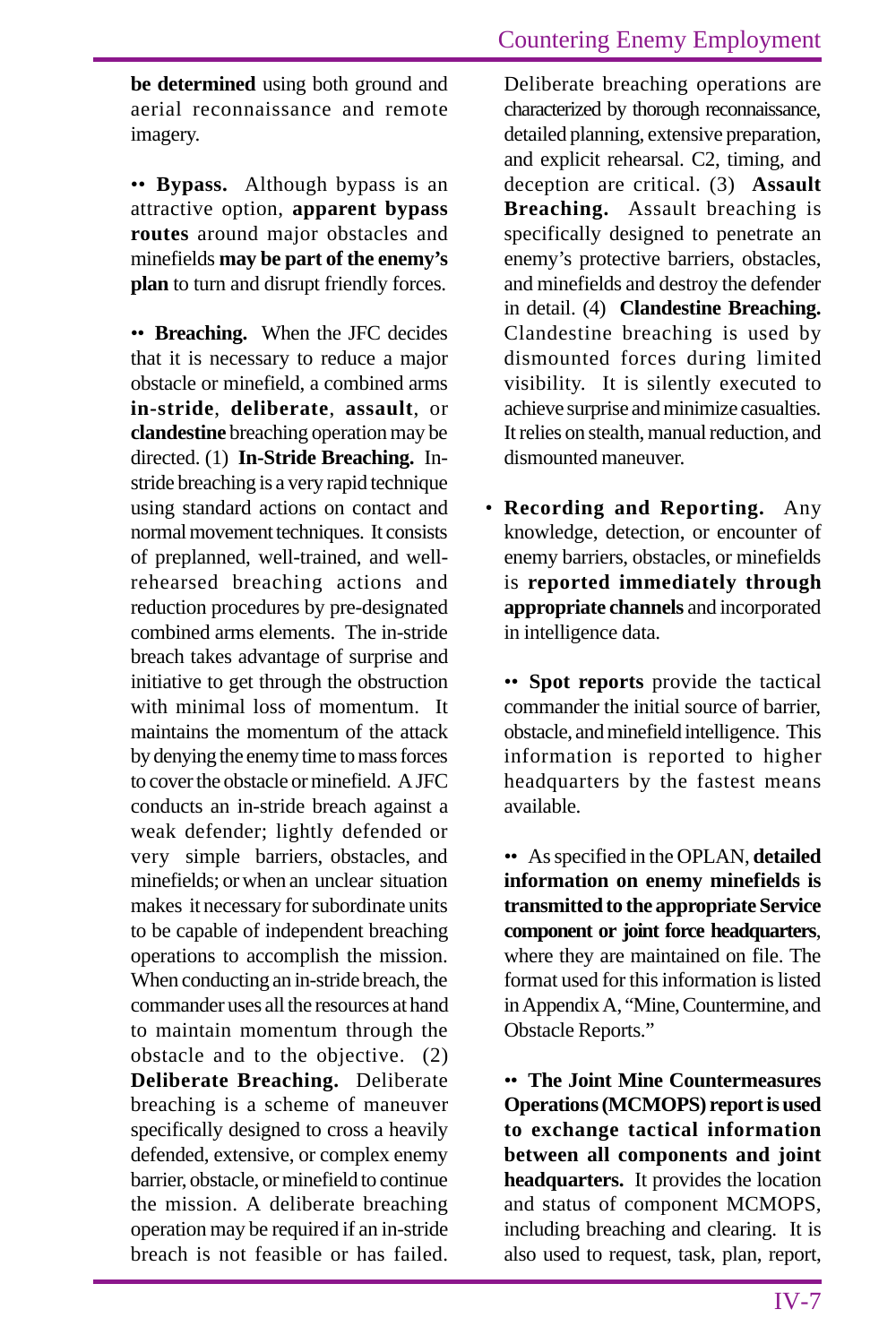modify, and approve MCMOPS, as appropriate. The report format is specified in MIL-STD-6040, "U.S. Message Text Formatting Program," and listed in Appendix A, "Mine, Countermine, and Obstacle Reports."

- **Marking.** Marking is necessary to **define the limits** of the breached path, lane, or gap and, eventually, the boundaries of the mined area. **Proper marking is critical** to the safe and swift movement of units and to protect friendly forces and civilians.
- **Minefield Clearing.** Minefield clearing is the **total elimination or neutralization** of mines from a defined area.

• Breaching operations are usually conducted under enemy fires. However, **clearing operations are not generally conducted under fire**.

•• **A limited clearing operation can be conducted by follow-on engineers and explosive ordnance disposal (EOD) detachments** after the force conducting the breaching operation has reduced the minefield and secured the area. It may also be tasked to eliminate all mines in a minefield previously identified, reported, and marked in a friendly area of operations that hinders mobility or is a hazard to friendly forces or civilians.

•• Before clearing operations commence, both **theater records** of friendly, enemy, and FWF minefields installed in the area **and appropriate intelligence reports should be provided to the clearing unit,** to include locations of suspected minefields.

•• **Minefields suspected of containing chemical mines are marked and bypassed, if possible.** All use or suspected use of chemical mines, whether enemy or friendly, must be reported as a suspected violation of international law and the law of war.

•• **Deliberate clearing operations should be conducted during daylight hours** when dealing with uncertain areas. Friendly forces should treat areas they have cleared as not suspect.

•• **Post-hostilities clearing operations in non-US emplaced minefields are not conducted by US units.** US units clear mines only as required for military operations. Clearance after cessation of hostilities may be provided by other friendly forces, belligerent forces under the auspices of the UN Security Council, civilian contract workers, forces from the country concerned, or a combination of any of these. US forces may provide technical advice, training, and other assistance, as appropriate.

## **3. Maritime Mine Countermeasures**

**Maritime MCM include all actions undertaken to prevent enemy mines from altering friendly forces' maritime plans or operations.** MCM reduce the threat and effects of enemy-laid sea mines on friendly naval force and seaborne logistic force access to and transit of selected waterways.

a. **General. MCM are divided into two broad areas:** proactive and enabling MCM (See Figure IV-3).

• **Proactive MCM.** The most effective means of countering a mine threat is to prevent the laying of mines. **Proactive MCM destroy enemy mine manufacturing and storage facilities or mine laying platforms before the mines are laid.** Although an adjunct of mine warfare, proactive MCMOPS are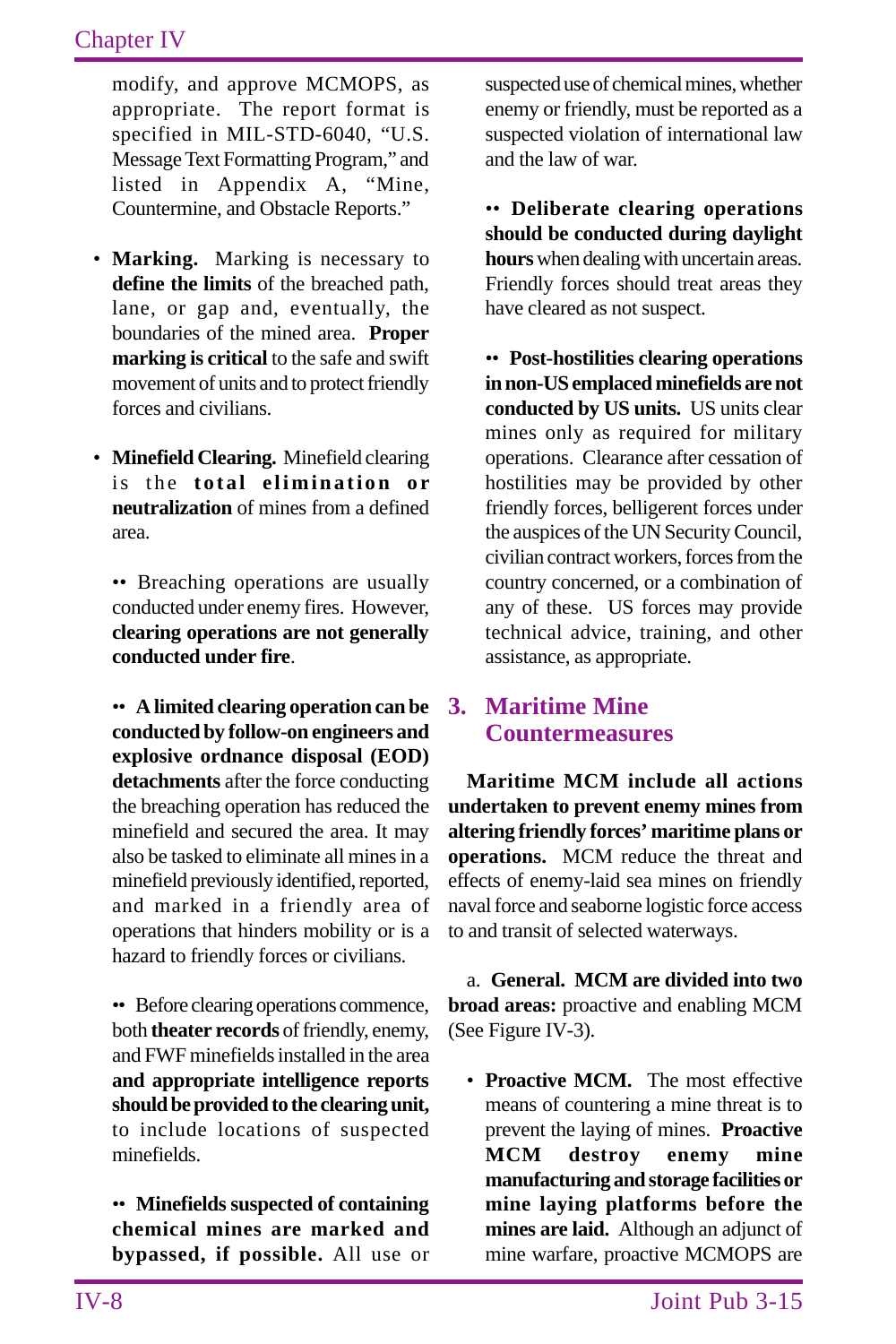# **MARITIME MINE COUNTERMEASURES**

## **PROACTIVE**

## **Prevent the laying of mines through...**

- **destroying enemy mine manufacturing facilities**
- **destroying enemy mine storage facilities**
- **destroying enemy mine laying platforms**

## **ENABLING**

## **Counter mines once they have been laid through...**

**Passive mine countermeasures**

- **localization of threat utilizing Q-routes**
- **Detection and avoidance of minefields**
- **risk reduction**

## **Active mine countermeasures**

- **minehunting**
- **minesweeping**

#### **Figure IV-3. Maritime Mine Countermeasures**

not normally conducted by mine warfare forces. Therefore, staff MCM planners must ensure that enemy mine layer, mine storage and, ultimately, mine production facilities and assets are considered for inclusion on joint target lists.

• **Enabling MCM. Enabling countermeasures are designed to counter mines once they have been laid**. Some enabling MCMOPS are undertaken following the termination of conflict solely to eliminate or reduce the threat to shipping posed by residual sea mines. However, most enabling MCMOPS are undertaken during conflict to permit (enable) other maritime operations, such as power projection, to be conducted. **Enabling MCM includes passive and active MCM.**

•• **Passive MCM reduce the threat from emplaced mines without physically attacking the mine itself.** Three primary passive measures are

practiced: localization of the threat, detection and avoidance of the minefield, and risk reduction. (1) **Localization of the threat** involves the establishment of a system of transit routes, referred to as Q-routes, which will be used by all ships in order to minimize exposure in potentially mined waters. Establishment of transit routes should be one of the first steps taken by MCM planners, if the routes have not been previously designated, to minimize exposure of shipping and permit concentration of active MCM efforts. (2) **Detection and avoidance of minefields** can be accomplished by employing intelligence information or organic MCM forces. When the location has been established, shipping may be routed around the area. (3) **Risk reduction** is primarily practiced by individual ships rather than planned and executed by MCM forces. Risk may be reduced by controlling the degree of potential interaction with a mine sensor. Against contact mines, a reduction in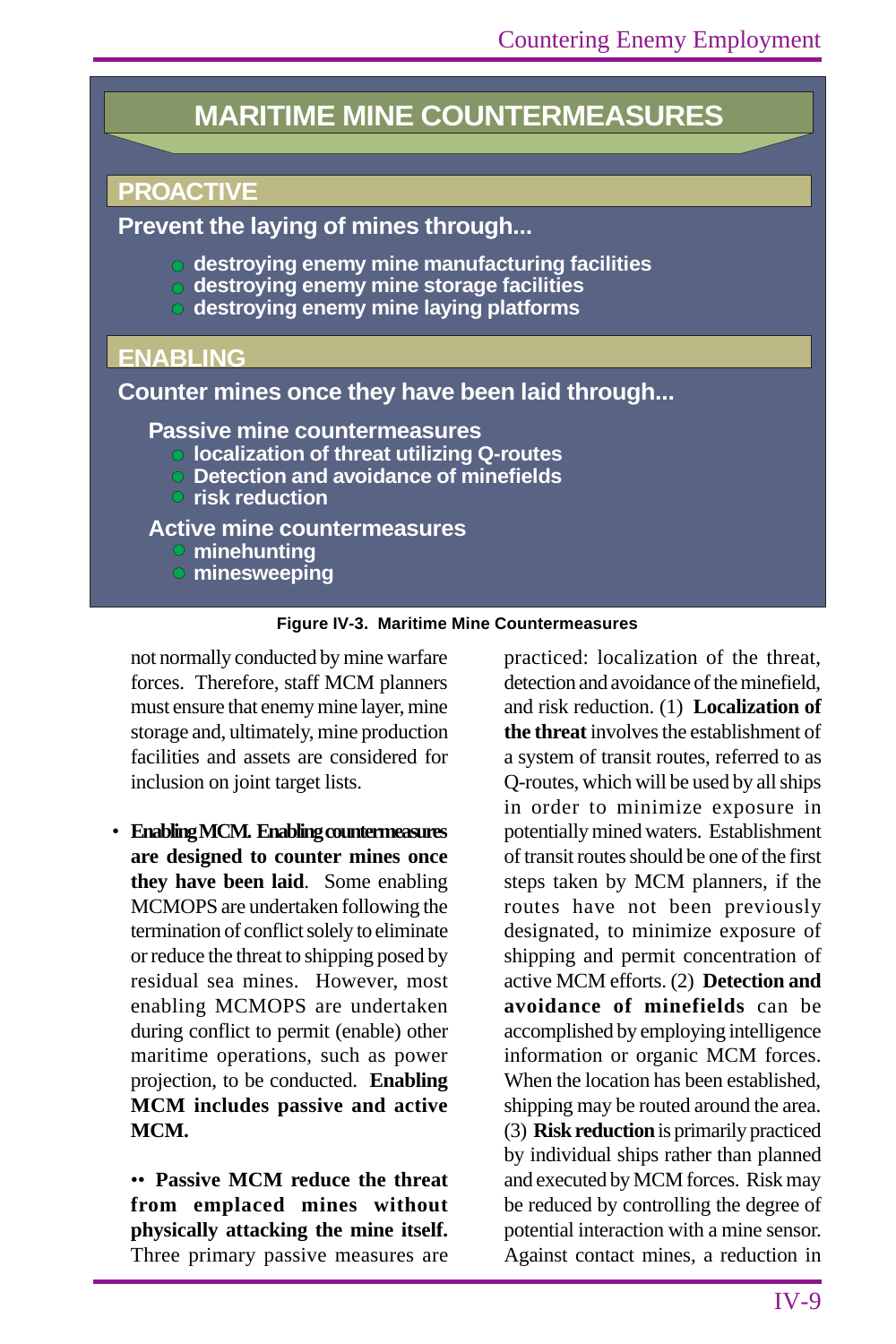

A primary method of protecting shipping from enemy mines is in detection and avoidance of minefields.

draft and posting additional lookouts can reduce the number of mines with which the ship's hull might make contact. Influence mines can be denied the required activation signals by controlling the ship's emissions. Using built-in magnetic field reduction equipment, silencing a ship to minimize radiated noise, or using minimum speeds to reduce the pressure signature of a ship are examples of operational risk reduction. Other types of risk reduction involve the enhancement of ship survivability in the event of mine detonation. Such measures can involve increased structural integrity and improved damage-control capability.

•• **Active MCM are applied when passive measures alone cannot protect traffic.** This entails physical interference with the explosive functioning of the mine or actually destroying it. **Minehunting and minesweeping are the primary techniques employed in active MCM.** Both require detailed intelligence and extensive planning by the MCM commander to counter the threat effectively. (1) **Minehunting.**

Minehunting involves the use of **mine detection and neutralization systems** to counter individual sea mines. Minehunting is preferred to minesweeping if time permits. Highresolution sensors are used to locate mines. When located, **remotecontrolled vehicles** or **EOD divers** visually identify the mines and plant charges to destroy them. Minehunting poses less risk to MCM forces, covers an area more thoroughly, and provides a higher probability of mine detection than minesweeping. (2) **Minesweeping.** Minesweeping is conducted by either **surface craft** or **aircraft** and involves the towing of mechanical, influence, or explosive sweep systems. **Mechanical sweeping** employs specially equipped cables to sever moored mine cables so that the mines float to the surface. The mines are then destroyed by explosive charge upon approval of the local commander. **Influence sweeping** involves the use of towed or streamed devices that emit acoustic, magnetic, or combination acoustic-magnetic signals to trigger influence-type mines. **Explosive sweeping** causes sympathetic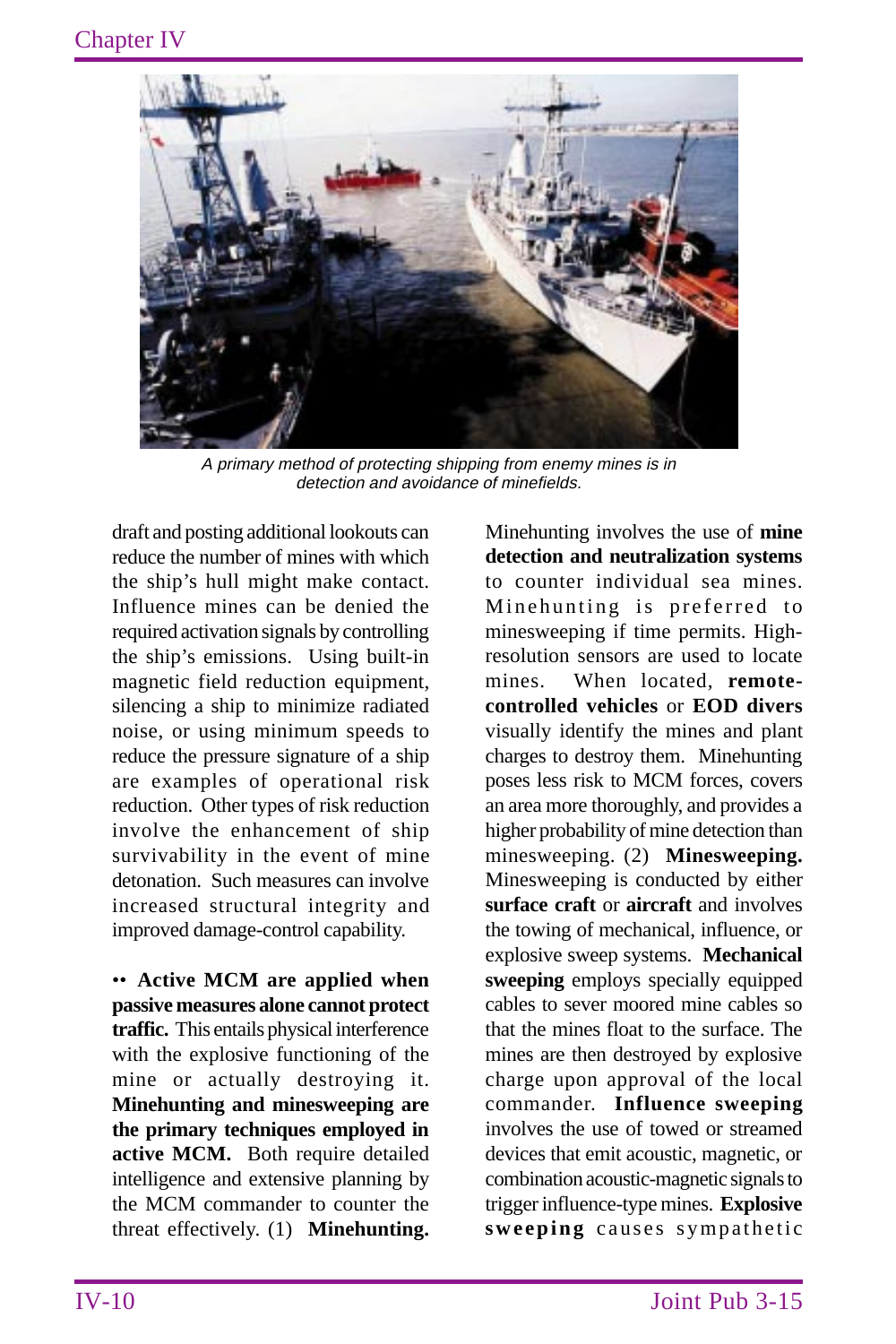#### **COALITION MINE COUNTERMEASURE OPERATIONS**

**The US mine warfare concept [during DESERT STORM] was designed around a European war scenario which relied on North Atlantic Treaty Organization allies to participate substantially in mine warfare operations, especially in mine countermeasures (MCM). The Navy's MCM capabilities in the Persian Gulf consisted of surface mine countermeasures (SMCM), aviation mine countermeasures (AMCM), and explosive ordnance disposal (EOD) teams. SMCM capabilities included the newly commissioned USS Avenger (MCM1) class MCM ship and two 30-year-old USS Aggressive and USS Acme (MSO 422 and 508) class minesweepers. The AMCM capability consisted of six MH-53E AMCM helicopters. More than 20 US EOD teams and a 23-man Australian team also were deployed to neutralize or destroy detected mines.**

**Before the start of Operation DESERT STORM, the US ability to gather intelligence on Iraqi minefield locations, or observe and counter Iraqi minelaying activity in international waters (generally considered a hostile act under international law), was degraded by restrictions on naval and air operations in the northern Persian Gulf. To avoid any possibility of provoking Iraqi military action before Coalition defensive and later offensive preparations were complete, CINCCENT restricted naval surface forces in the Gulf to operating south of the 27°30'N parallel (approximately 72 miles south of the Kuwaiti-Saudi border) until early January [1991]. Similar restrictions kept the flight paths of aircraft south of 27°45'N (approximately 55 miles south of the Kuwait-Saudi border) unless tactically required to exceed that limit. Those restrictions precluded gathering intelligence on Iraqi mining activity and also prevented NAVCENT from acting to deter or counter Iraqi forces from setting mines adrift in the Gulf.**

**After the Royal Saudi Naval Force discovered the first drifting mine in December [1990], the US Mine Countermeasures Group (USMCMG) found and destroyed six drifting mines before Operation DESERT STORM started. On 24 January, the USMCMG left Abu Dhabi and conducted training and maintenance while en route to its designated MCM operating area in the northern Persian Gulf. On 14 February, the oceanographic survey vessel HMS Herald and five Royal Navy mine hunters joined the USMCMG. This task force started its MCM operations on 16 February, 60 miles east of the Kuwaiti coast, working initially to clear a 15-mile long, 1,000 yard wide path to a 10-mile by 3.5-mile FSA south of Faylaka Island.**

detonations in, damages, or displaces the mine. At present, the only method capable of activating a sophisticated pressure mine is the use of an actual ship. This is not a practical routine sweep method.

**SOURCE: Final Report to Congress Conduct of the Persian Gulf War, 1992**

- b. **Intelligence Support**
- **Intelligence Gathering.** Before maritime MCMOPS, **intelligence may indicate the types, quantities, or locations of mine storage sites**. This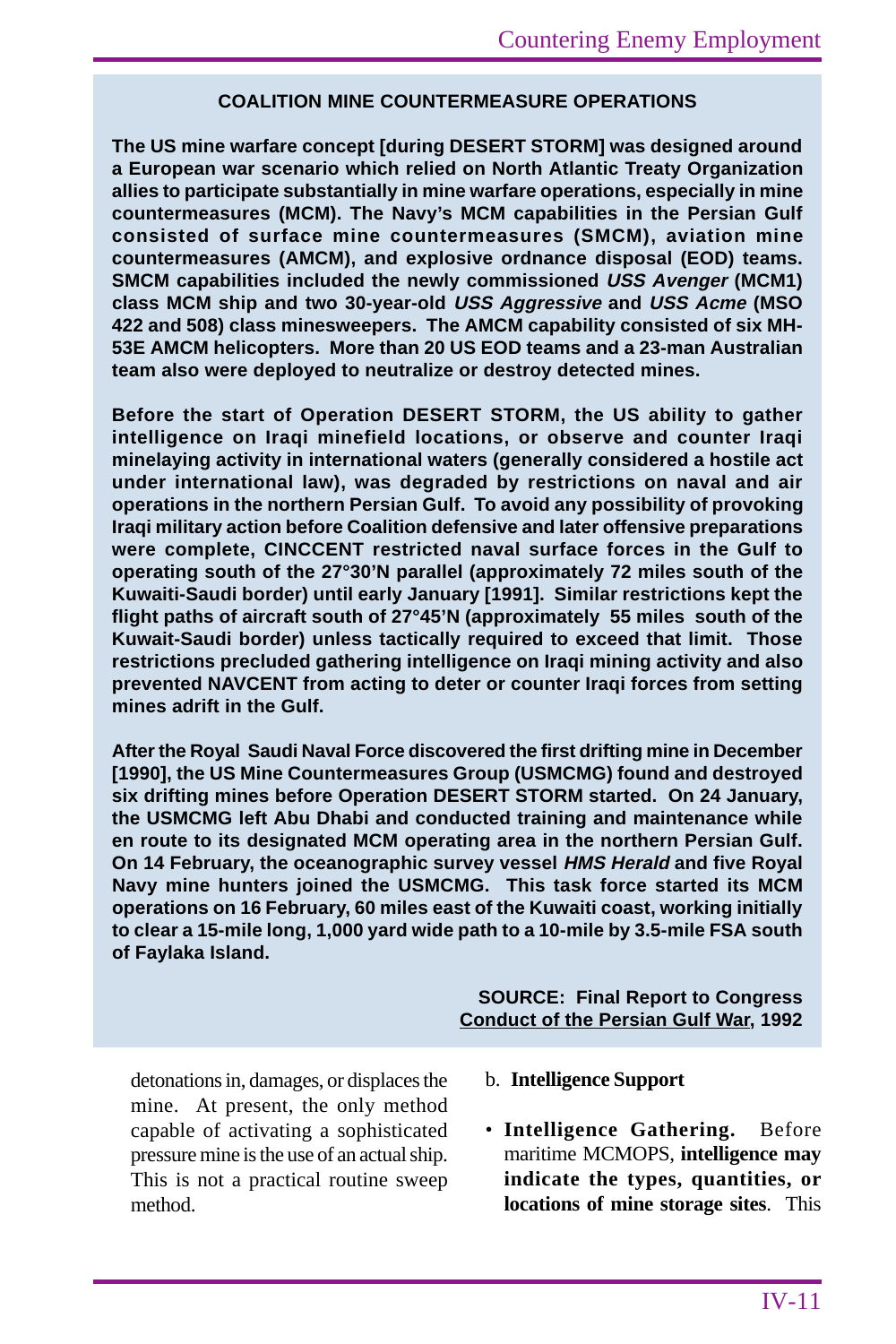

Minesweeping is a method of active maritime countermeasure and is conducted by either surface craft or aircraft.

information enables the surveillance of mine storage sites with overhead sensor systems and intelligence assets to detect movement of mine assets. All sourcederived intelligence of mine movement to minelaying platforms and the subsequent movement of the minelaying platforms can provide advance information on the type, size, and location of enemy minefields. Where mining is a possible threat, particularly in areas of military operations other than war, **tracking and dedicated intelligence collection against this threat must begin early** and be regular enough to provide confident estimates of mine activity. A joint MCM tracking team could be established to focus collection efforts in this area.

• **Mine Exploitation.** A key to countering any mine is a detailed knowledge of the mine sensor and targeting circuitry. **Allsource derived intelligence on the enemy minelaying operation can aid in determining the type of sensor and style of target processing used.** However, more accurate data can be acquired by actually exploiting a mine recovered during MCMOPS. The mine exploitation may provide information on mine settings and mine modification intelligence.

c. **Planning Considerations.** The MCM planning process starts with an **estimate of the situation and a mission statement** and results ultimately in production of an **MCM tasking order**. Some aspects of the mission definition must be provided by the tasking commander.

• **Objectives.** The mission statement includes an **objective for active MCM**, an **acceptable risk factor**, and a **specific operation area**. In some cases, a measure of the effectiveness of the operation will be required. The MCM commander must choose a specific objective from the list in Figure IV-4 as described below.

•• **Exploratory.** The objective of exploration is to **determine whether or not mines are present**. This is usually the first objective when an enemy minefield is suspected. If no mines are found, the confidence level of search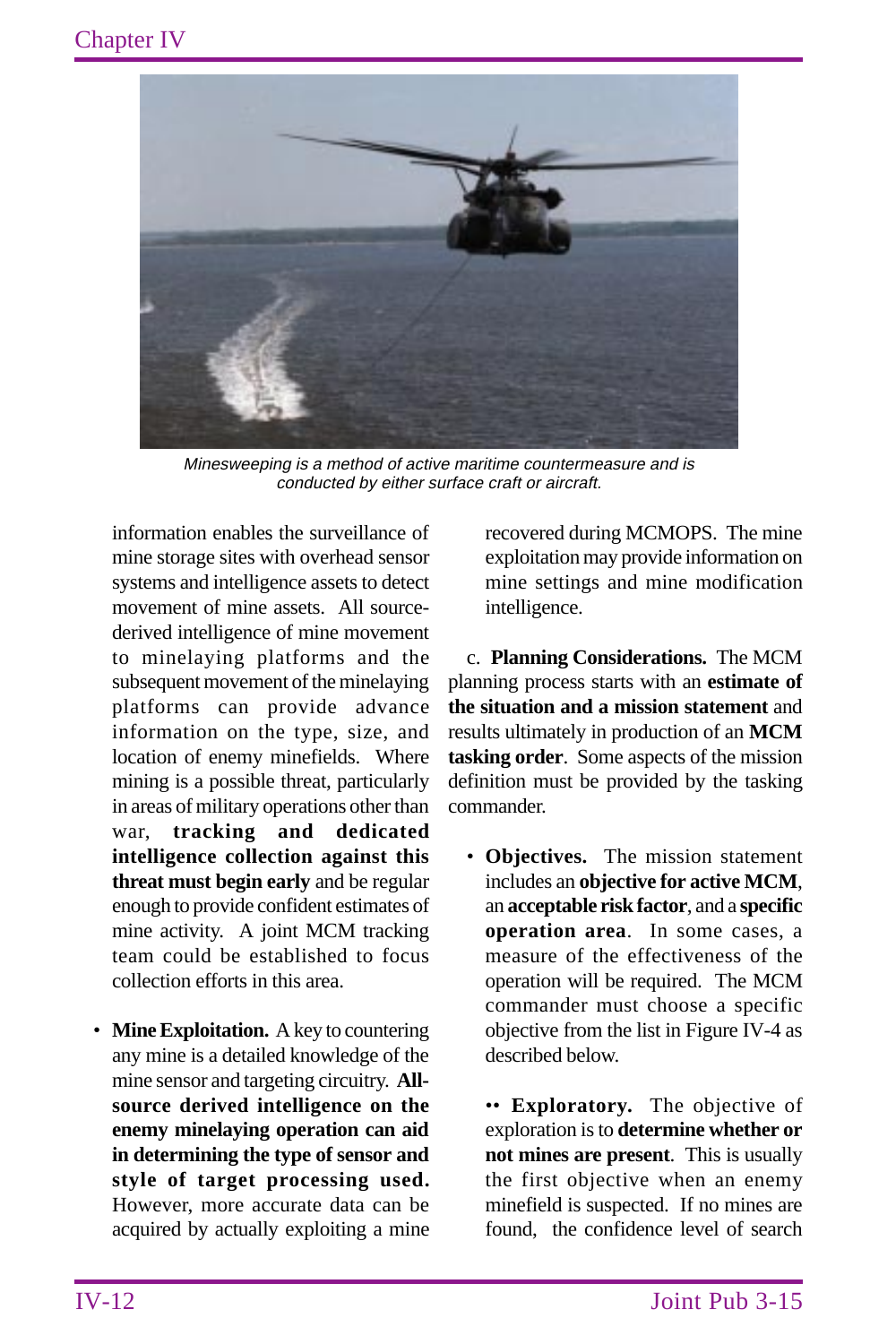# **MARITIME MINE COUNTERMEASURE MISSION OBJECTIVES**

## **EXPLORATORY**

**Determine whether or not mines are present**

## **RECONNAISSANCE**

**Make a rapid assessment of mined area limits, types of mines, and numbers**

## **BREAKTHROUGH**

**Open channels and staging areas for amphibious operation or break-in and/or break-out of a port**

## **ATTRITION**

**Make continuous or frequent efforts to keep the threat of mines to ship traffic low**

# **CLEARANCE**

**Attempt to remove all mines from assigned areas**

#### **Figure IV-4. Maritime Mine Countermeasure Mission Objectives**

accuracy is the measure of effectiveness. If mines are found, the operation usually transitions to a reconnaissance objective.

•• **Reconnaissance.** Reconnaissance operations are designed to **make a rapid assessment of the limits of a mined area and the estimated number and types of mines present**. The measure of effectiveness is normally a value judgment based on the degree of coverage for a given area using an established probability of detection.

•• **Breakthrough.** The breakthrough objective is directed when a **rapid operation is required to open channels and staging areas** for an amphibious operation or break-in and/or break-out of a port. This objective would be selected when there is insufficient time or forces for high percentage clearance operations. For breakthrough operations, the tasking commander should indicate the amount of time available for MCMOPS. The MCM commander should respond with the following estimates: (1) **Initial threat to traffic that will remain** following the MCMOPS that can be conducted in the available time; and (2) **Additional reduction of the threat achievable** with additional time provided for MCMOPS

•• **Attrition.** Attrition operations call for **continuous or frequent MCM efforts to keep the threat of mines to ship traffic as low as possible** when traffic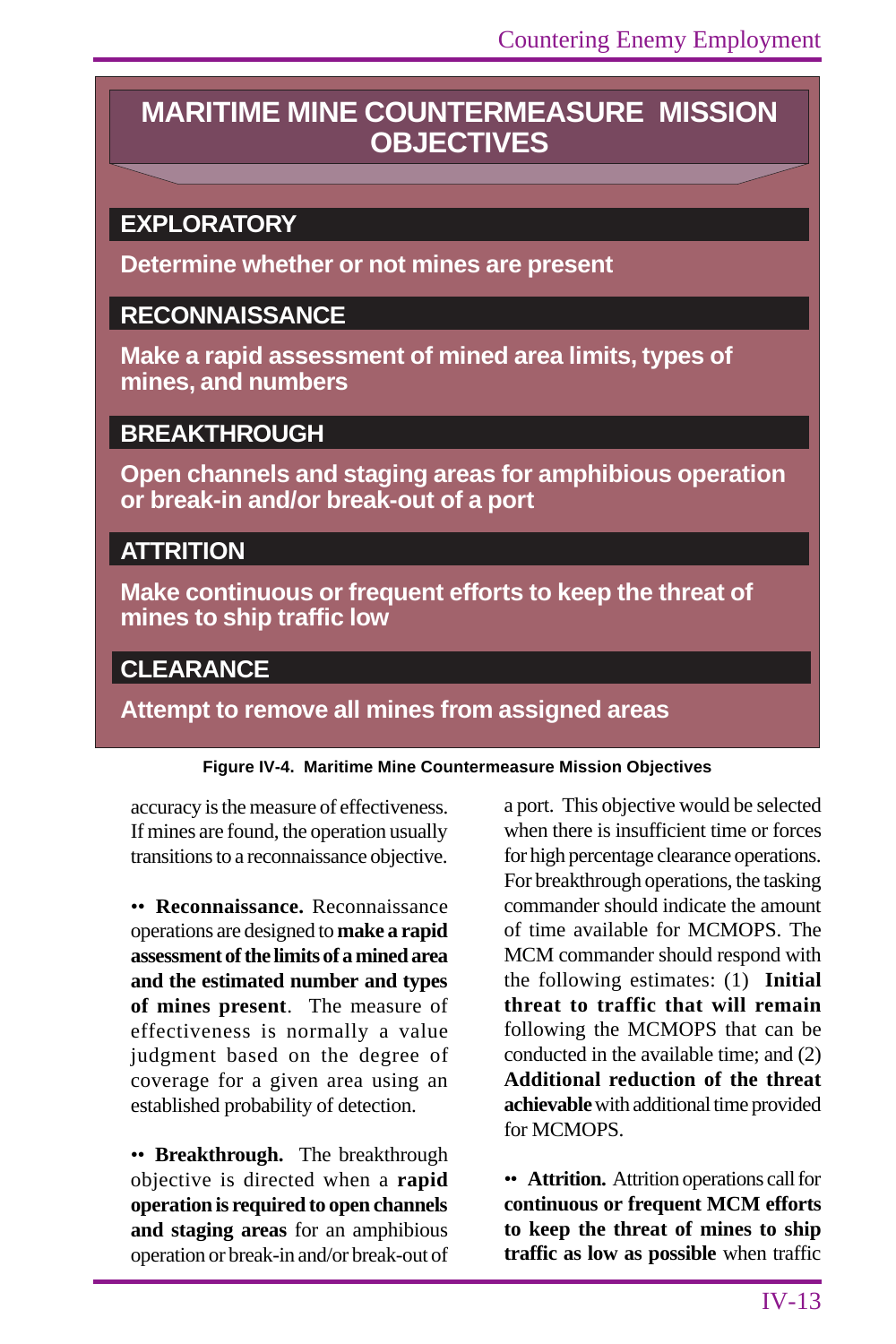must continue to transit the mined waters for a comparatively long period of time. Attrition is employed when mines cannot be quickly cleared because of factors such as enemy minefield replenishment or use of mines with arming delay or high ship counter settings. The tasking commander should provide the MCM commander with a desired initial threat to shipping goal and require reporting of estimated attainment of that goal.

•• **Clearance.** The objective of clearing is to **remove all the mine threat from the assigned area**. Because it is difficult to ensure that all mines are cleared, a percentage goal is assigned for mine removal to permit the MCM commander to measure and report progress. For a clearing objective to be appropriate, MCM forces must be adequate to do the job in the time available, traffic through the field must be delayed until the clearance is completed, enemy replenishment of the field must be unlikely, and the majority of the mines must be vulnerable to at least one form of active MCM. Clearing assumes that the mine types are known or can be reasonably estimated. **A special case of the clearing objective is limited clearing, in which a minefield is cleared of only specified mine types.** Limited clearing may be directed if there are inadequate MCM forces to conduct clearing operations in the time available or if available countermeasures are not effective against all mine types in the field. If the characteristics of the mines in a field can only be assumed, partial clearing can be tailored to the type of ship that must transit the field.

• **Risk Directives.** Some MCM techniques are inherently risky when used against certain mine types. To determine the proper MCM technique to

employ, **the MCM commander must**, in addition to an objective, **be given some indication of the maximum acceptable degree of risk to MCM forces**. When operations are constrained by time, a somewhat greater degree of risk must be accepted to accomplish the objective.

- **MCM Asset Availability. MCM tactics are determined by the time and assets available.** The time required to move MCM units to the minefield area as opposed to the time available for completion of MCMOPS is a key determination. A primary mission of airborne MCM (AMCM) forces is to provide short-notice, rapid response to any mining threat. These forces sacrifice some degree of effectiveness and stamina to maximize response capability. On the other hand, **surface MCM (SMCM) forces** are more effective but, because of relatively slow transit speeds, have long response times. For long distances, heavy lift ships can transport SMCM units to the area of operations more quickly than the MCM ships could transit on their own. Whenever time and circumstances permit, **AMCM assets** should be used for precursory minefield sweeping before operating SMCM assets. This provides greater safety margins for surface craft, which lack the helicopter's relative immunity to mines.
- **Amphibious Operations.** MCM and amphibious breaching in support of amphibious operations need to be synchronized within the overall amphibious task force (ATF) timeline. Planning a successful MCM and/or amphibious breaching operation requires the combined efforts of the commander, ATF (CATF), commander, landing force (CLF), and MCM commander. Early dialogue between CATF, CLF, and the MCM commander will aid planners to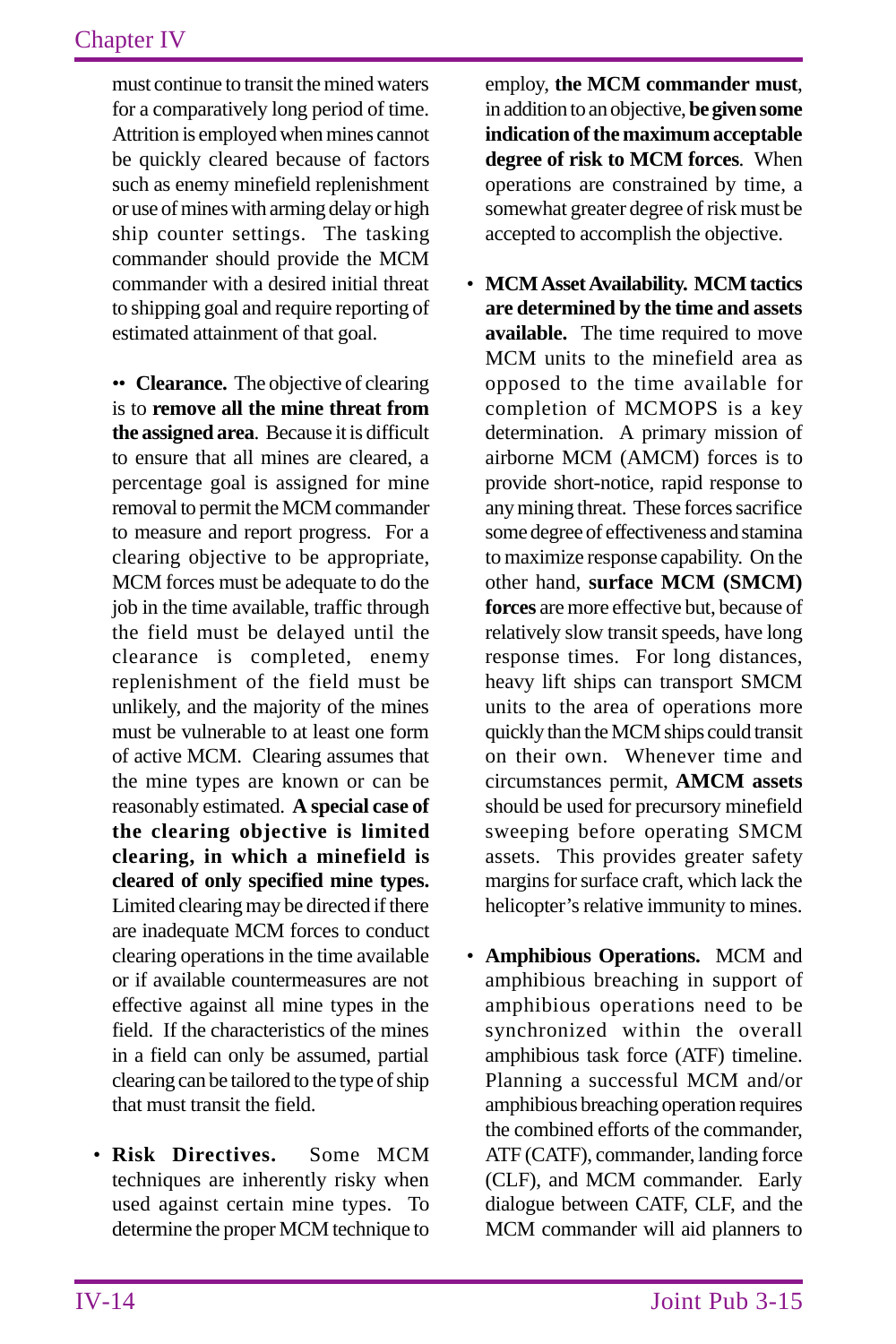identify detailed mission requirements. These considerations include:

•• **Intelligence, Surveillance, and Reconnaissance.** A collection plan is a joint effort of the ATF intelligence organizations. Intelligence efforts should concentrate on establishing the type and location of the mine threat in the AOA, AOA characteristics, enemy locations, and intelligence on obstacles in the surf zone and beyond.

•• **Synchronization.** MCM and amphibious breaching operations require precise synchronization to ensure maximum effects of supporting arms and to minimize the risk to friendly forces. The determination of the ATF general COA dictates the size and composition of the landing force (LF) and the general location and number of lanes required. Lane requirements and enemy obstacle construction will dictate size and composition of the breach force. Reverse planning should be used to ensure that actions at the obstacles support action on the objective.

•• **Breaching Fundamentals.** Suppression, obscuration, security, and reduction are applied to all amphibious breaching operations to ensure success when breaching against a defending enemy.

•• **Organization.** ATF forces must be organized to quickly and effectively reduce obstacles and expedite LF movement to the objective. Forces should be task-organized into support, breach, and assault organizations.

•• **Command and Control.** Unity of command is critical in MCM and/or amphibious breaching operations. CATF, with the assistance of a breach force advisor from the CLF staff, executes the

clearance effort from the surf zone to the high water mark (HWM) and/or craft landing zone (CLZ) using task-organized Navy, SOF, and LF elements. The MCM commander mine clearance efforts begin at the seaward edge of the mine threat area to the surf zone, and the CLF taskorganizes breaching elements in the assault waves to continue the breaching effort at the HWM, CLZs, and landing zones.

• **Support Requirements.** Deployed MCM ships and helicopter and EOD units are not self-sustaining. **Communications, ordnance, recompression chamber, supply, personnel support, and petroleum, oils, and lubricants must be provided for these units.** In addition, ships will require magnetic and acoustic calibration range services and intermediate maintenance support. Helicopter units will require hangar space, maintenance, and ground support equipment. Support may be provided to ships and EOD units by an assigned MCM support ship or an adjacent shore facility. Helicopter support may be provided by an adjacent airfield or by an air-capable MCM support ship. When operating near hostile enemy areas, force protection support requirements exist for all MCM platforms.

## d. **Organizational Support**

• **Maritime Defense Zone Commands.** When activated, the maritime defense zone commanders Atlantic and Pacific are responsible to USCINCACOM and USCINCPAC, respectively, for **integrated maritime defense operations, including mining and MCM**, within their respective US coastal and inland waterway regions. Operational forces will be allocated by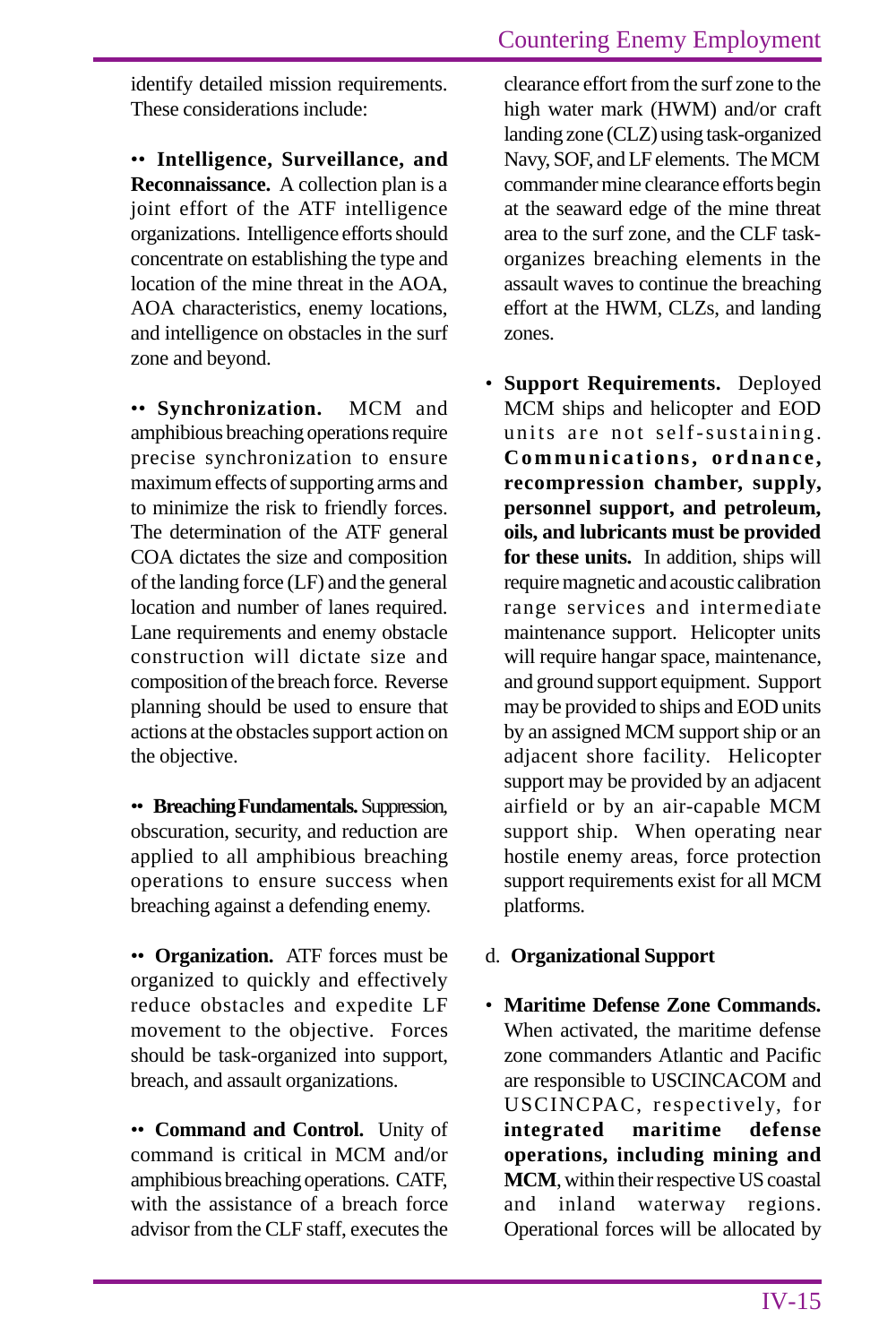the fleet commanders and Coast Guard area commanders.

• **Commander, Mine Warfare Command.** COMINEWARCOM is responsible to the Chief of Naval Operations for **oversight of Navy mine warfare programs** and, through USCINCACOM, for the **training and readiness of mine warfare forces**. These forces, which include AMCM, SMCM, and underwater mine countermeasures units as well as MCM commanders and staffs, are prepared to deploy on short notice to support any combatant command, as required. COMINEWARCOM supports these commanders in planning MCM exercises and operations.

e. **Operational Considerations.** When an enemy minefield is encountered, a number of decisions must be made. If the minefield is not on a primary SLOC or operational route, the best action may be to warn and divert shipping around the area. If the minefield is in an essential area, the decision must be made as to what type of MCM to employ. **The number and types of mines, availability of MCM forces, and time available will determine the type of MCM to employ.** It may also be possible to counter a minefield in a critical area by sending forces over it (e.g., vertical assault or vertical resupply) rather than through or around it.

• **Integrated Operations.** Integrated MCMOPS make optimum use of all available MCM assets and tactics to meet the needs of the mission. **Consideration must be given to both mutual support and mutual interference.** The MCM commander must consider the potential reduction of risk that could be made possible through the sequential application of an integrated force. Support from MCM helicopters may

significantly reduce the risk to SMCM vessels if shallow moored mines and sensitive influence mines are swept before the SMCM employment. However, if influence sweeping is performed concurrent with EOD operations, there may be a serious risk to EOD divers in close proximity as a result of sweep-generated mine detonations. **The MCM commander must plan operations to exploit the strong capabilities of each MCM element** and schedule events to accomplish the mission in the fastest manner consistent with the risk directive.

- **Multinational Force Coordination.** Enemy mining frequently results in a multinational MCM effort. It is possible to have MCMOPS conducted by several national forces in close proximity without having a single command structure. To conduct such operations safely and efficiently, **agreements to coordinate operational areas and communications**, as a minimum, **must be established to prevent mutual interference**.
- **Q-Routes and Route Survey.** A Q-route is a preplanned system of dormant shipping lanes that can be activated partially or totally by the area commander after it has been determined that mining has occurred. **The Q-route minimizes the area an MCM commander has to clear to provide safe passage for shipping and reduces the force required to conduct MCM.** Route survey operations are conducted along Q-routes during peacetime for several purposes. First, a survey is conducted to determine if the route is favorable for minehunting. If it is not, a change of route will be recommended. Next, the established route is surveyed to collect environmental data with which to support wartime operations. The route is then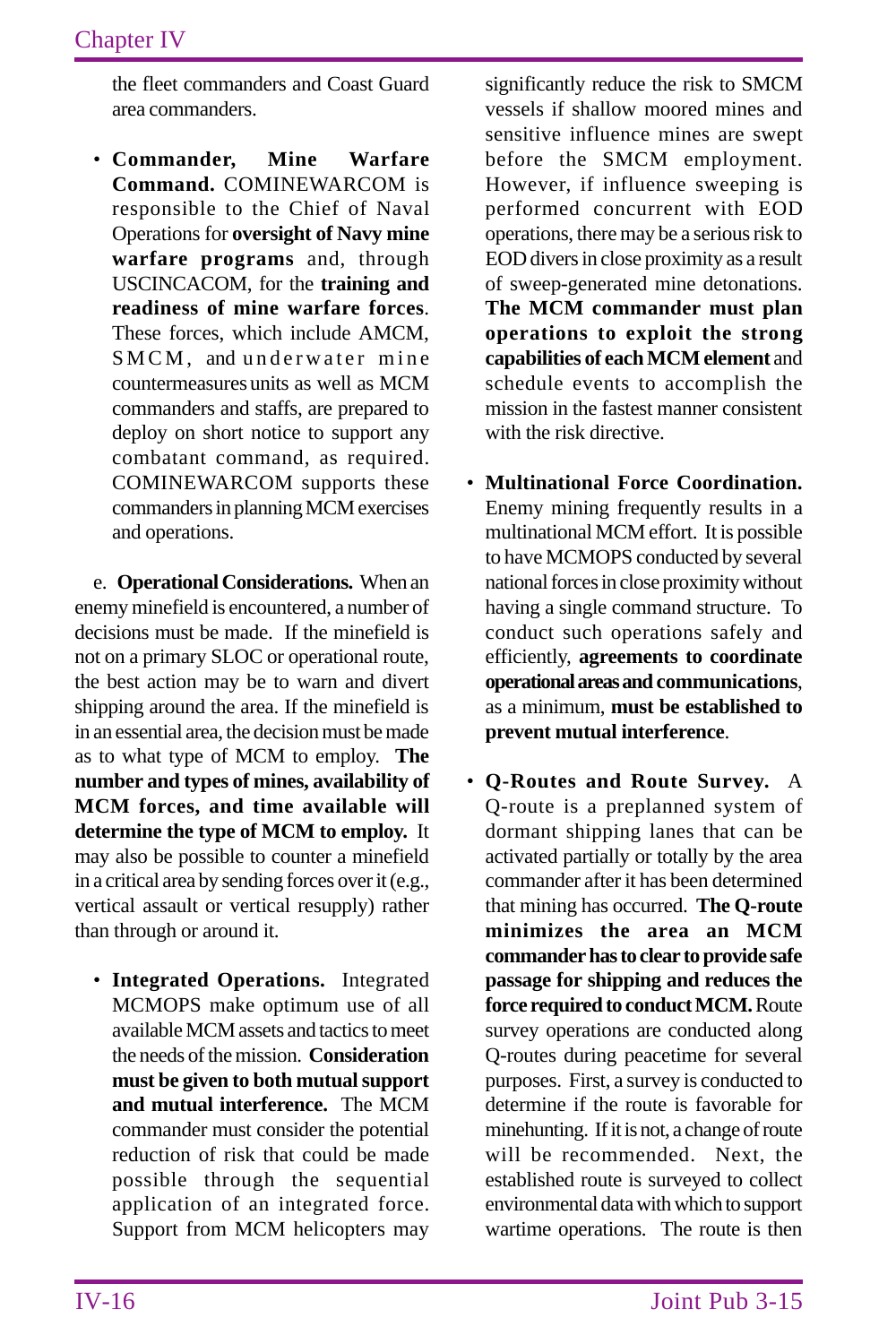periodically surveyed to locate, evaluate, and catalog minelike objects. This data base can be used in conflict to determine if mining has occurred and, if it has, to reduce the time required to clear the route.

• **Reporting Requirements. The MCMOPS report is used to exchange MCM tactical information between all components and joint headquarters.** It

provides the location and status of Service component MCMOPS, including breaching and clearing. It is also used to request, task, plan, report, modify, and approve MCMOPS, as appropriate. The report format is specified in MIL-STD-6040, "U.S. Message Text Formatting Program," and listed in Appendix A, "Mine, Countermine, and Obstacle Reports."

#### **OPERATION END SWEEP**

**Concurrent with the formal signing of the Paris Agreement on Ending the War and Restoring Peace in Vietnam on 27 January 1973, American and Vietnamese officials signed a separate, but directly related protocol providing for the US neutralization of mines in North Vietnam's waters. The attendant US Navy mineclearing operation was called Operation END SWEEP.**

**The significance of END SWEEP extended well beyond tactically clearing mines from Haiphong harbor. Indeed, the operation proved to be one of the few diplomatic tools remaining on the US side as the struggle in Indochina continued even after the signing of the cease-fire agreement.**

**Seen in this context, the US pledge at Paris to neutralize the thousands of mines American forces laid during the war assumed added significance. The mine clearance protocol was one of the few tools that the US administration possessed during 1973 to moderate Communist actions in Indochina. Indeed, the END SWEEP task force to clear mines from North Vietnamese waters may have been the most important factor that year in deterring large-scale Communist offensives.**

**In addition to the diplomatic aspects, END SWEEP, which lasted from 6 February to 18 July 1973, stands out as a unique US naval operation. Not since the effort at Wonsan during the first year of the Korean War had the Navy carried out such a major mine countermeasures mission. END SWEEP involved a total of 10 ocean minesweepers, 9 amphibious ships, 6 fleet tugs, 3 salvage ships, and 19 destroyers. Twenty-four CH-53D Sea Stallions from Marine helicopter squadrons HMM 165 and HMH 463 and another thirteen CH-53Ds from the Navy's Helicopter Mine Countermeasures Squadron 12 took part. With a herculean mobilization effort—a testament to organizational flexibility and able leadership—the Navy concentrated in the United States and the Western Pacific the necessary mine countermeasures forces, ships, aircraft, and equipment, trained the personnel for the task, and completed plans for its execution.**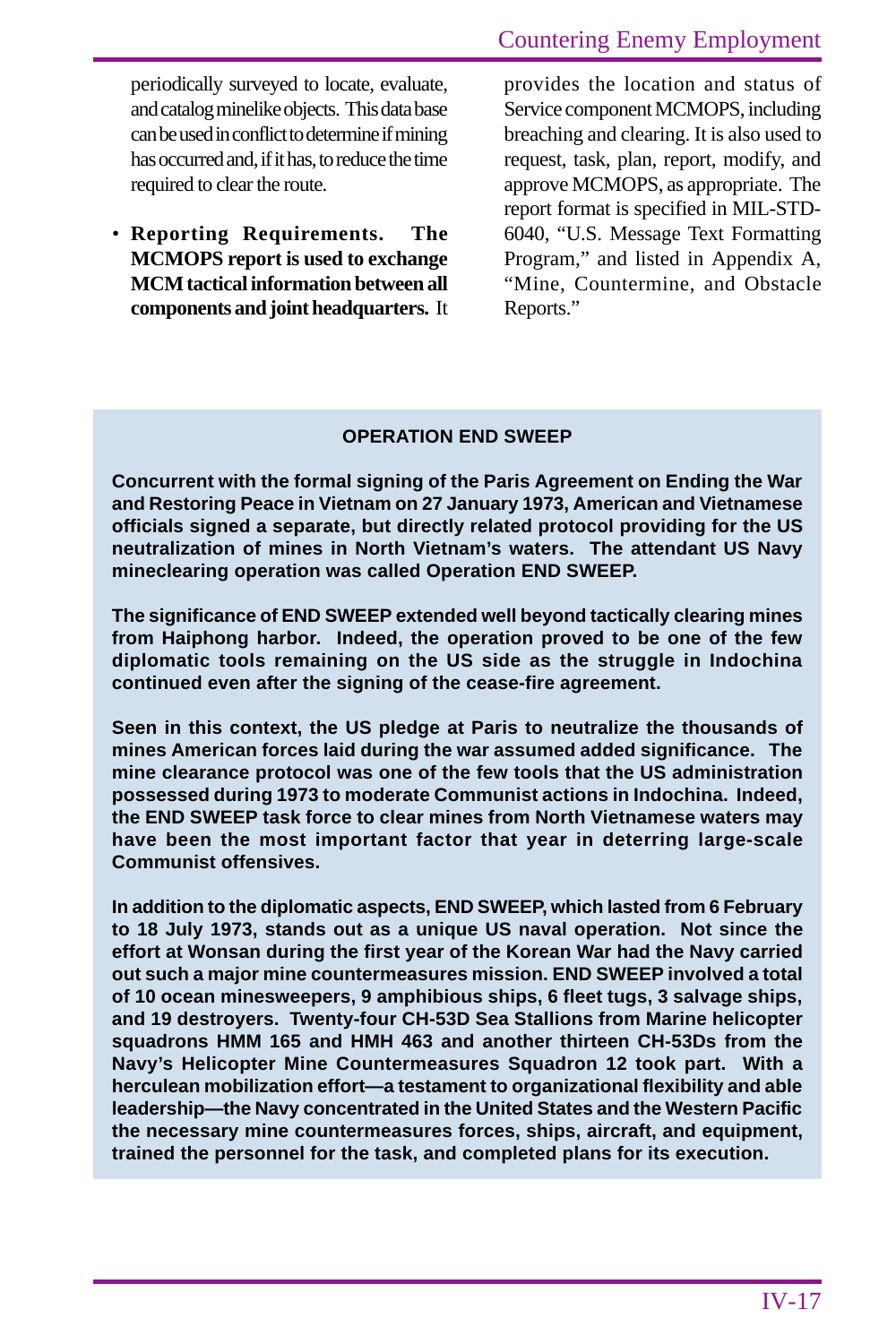**END SWEEP witnessed the first major operational employment of aircraft in support of mine clearance—airmobile mine countermeasures. Task Force 78 successfully tested new equipment, including the Mark 105 hydrofoil sled and the Magnetic Orange Pipe that the specially configured CH-53s towed to detect magnetic and acoustic mines. The Raydist "T" Precise Navigation System was another innovative device that passed the test during END SWEEP. Finally, the mine countermeasures warriors improved their tactics, techniques, and procedures for handling the "weapons that wait."**

**The Navy's 1973 experience off North Vietnam proved invaluable in the 1974 minesweeping of the Suez Canal and during Persian Gulf operations in 1987- 88 and 1991. The Service gained a better understanding of how airborne countermeasures fit into mine warfare. END SWEEP showed that aircraft units were able to deploy quickly overseas, operate in relative safety from exploding ordnance, and detect shallow-water magnetic and acoustic mines. The Navy also learned that ocean minesweepers and other surface vessels were still essential for all-weather, day-night activity and dealing with pressure mines and deep-water moored mines.**

**Operation END SWEEP demonstrated persuasively that mine countermeasures was a valuable component of naval warfare and a useful instrument of American foreign policy.**

> **SOURCE: Dr. Edward J. Marolda, "Operation END SWEEP," Naval Historical Center, 1993**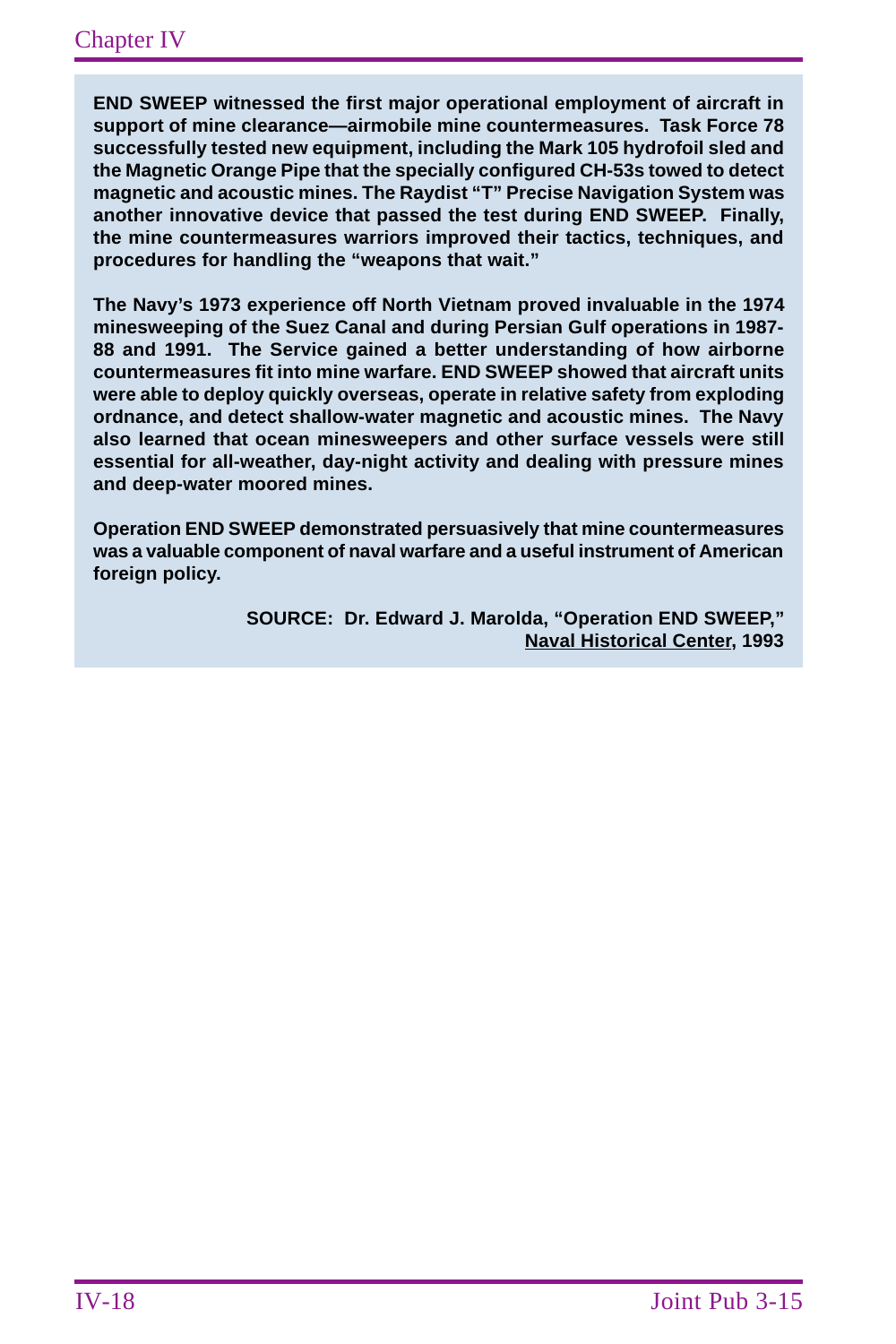# APPENDIX A **MINE, COUNTERMINE, AND OBSTACLE REPORTS**

## **1. Land Forces Reports**

Once emplaced, minefields are lethal and unable to distinguish between friend and enemy. For this reason, positive control and continuous flow of information is necessary. Reporting, recording, and marking of minefields must be performed using methods that are consistent and well understood. The basic differences between conventional and scatterable mines require that they be treated differently with respect to reporting, recording, and marking.

a. **Conventional Minefield Reporting.** A minefield report is an oral, electronic, or written communication concerning mining activities, friendly or enemy. These reports document information on friendly and enemy minefields. The information is transmitted through operation channels and furnished to intelligence staff officers. It is then processed, integrated with terrain intelligence, and disseminated through intelligence channels to affected units. Mandatory conventional minefield reports are:

- Report of Intention
- Report of Initiation
- Report of Completion

These reports will be submitted by the emplacing unit commanders through operations channels to the operations officer (J-3 and/or G-3) of the authorizing headquarters. That headquarters will integrate the reports with terrain intelligence and disseminate them through tactical intelligence. The reports should be sent by secure means.

- **Report of Intention.** The Report of Intention is made as soon as it is decided to lay the minefield. It doubles as a request when initiated at levels below those with authority to emplace. This report, when required, includes the following required data (STANAG 2036) on the proposed minefield:
	- Tactical purpose;
	- •• Type of minefield;
	- Estimated number and types of mines;
	- •• Whether mines are surface laid or buried;
	- •• Whether antihandling devices are used;
	- Location of minefield;
	- •• Location and width of lanes and gaps; and
	- •• Proposed date and time for starting and completing.

Conventional minefields which are part of an operation or general defense plan that has been approved by the authorizing commander do not require a Report of Intention. Their inclusions in such a plan implies an intention to lay.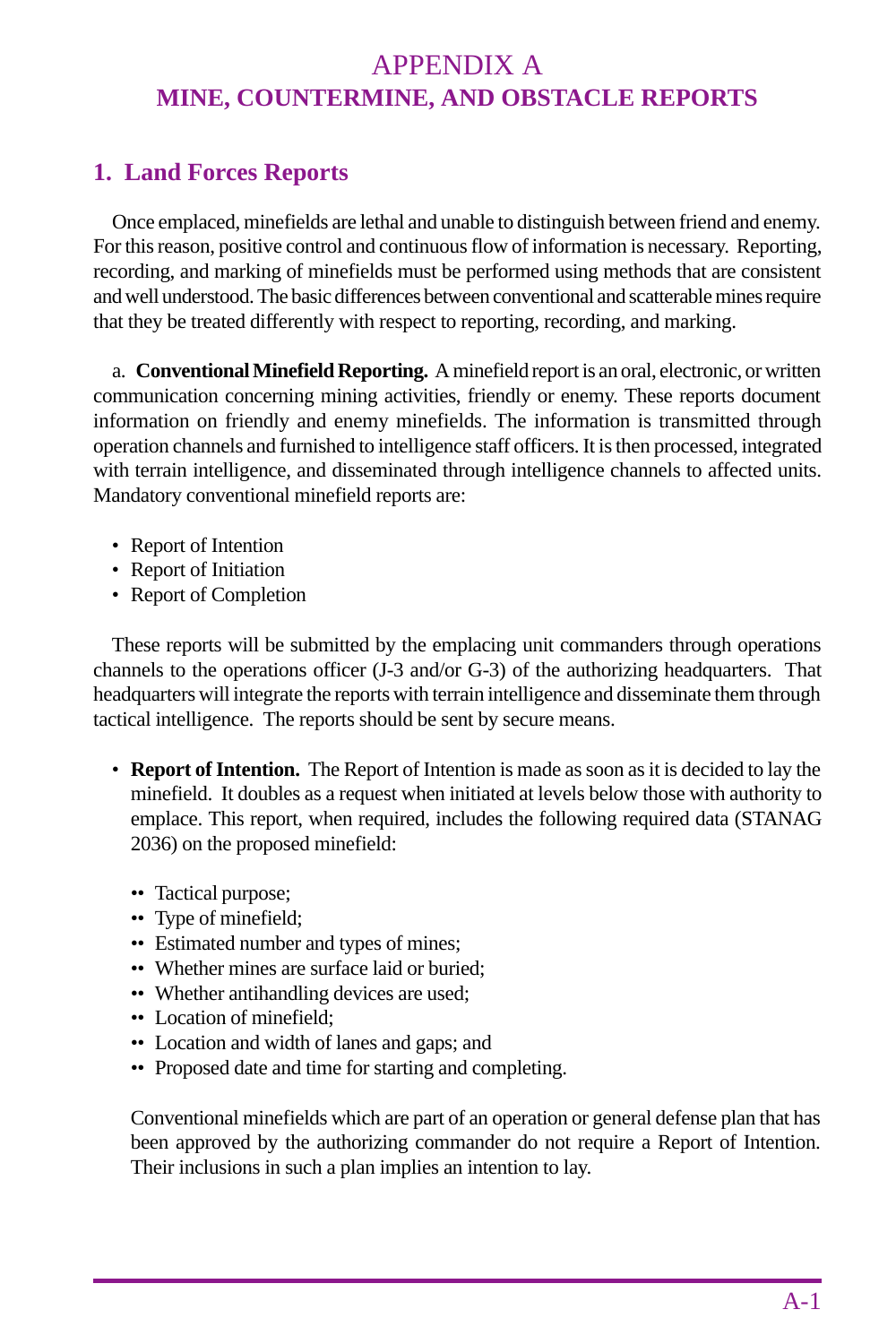- **Report of Initiation.** The Report of Initiation is a mandatory report made by the laying unit when installation begins. It informs higher headquarters that emplacement has begun and the area is no longer safe for friendly movement and maneuver.
- **Report of Completion.** The Report of Completion is usually an oral report to the authorizing commander that the minefield is complete and functional. The Report of Completion is followed as rapidly as possible by the completed DA Form 1355 (Minefield Record) or DA Form 1355-1-R (Hasty Protective Minefield Record). Completion of the minefield records is the responsibility of the laying unit.

b. **Scatterable Minefield Reporting.** Accurate, timely, and uniform reporting and dissemination of scatterable minefield emplacement information is a must. Fluid and fastmoving tactical situations require that complete information on scatterable mine employment be known and passed on in a simple, rapid manner to all units that could be affected. The variety of emplacing systems and emplacing units preclude the use of locally devised reporting and dissemination methods. Scatterable minefields must also be recorded to facilitate clearing. They need not be recorded in the detail required when emplacing conventional mines, since the locations of individual scatterable mines are unknown. Shown below is a relatively simple reporting procedure that will be used for scatterable mines. It is applicable for all delivery systems and can be sent in a voice, digital, or hard copy mode.

• Scatterable Minefield Report and Record Form (Front Side)

## **LINE # INFORMATION REQUIRED DATA - INST ON BACK**

| 1  | APPROVING AUTHORITY            |
|----|--------------------------------|
| 2  | TGT/OBSTACLE#                  |
| 3  | <b>TYPE EMPLACING SYSTEM</b>   |
| 4  | <b>TYPE MINES</b>              |
| 5  | <b>SELF-DESTRUCT PERIOD</b>    |
| 6  | AIM PT/CORNER PTS OF MINEFIELD |
| 7  |                                |
| 8  |                                |
| 9  |                                |
| 10 |                                |
| 11 |                                |
| 12 |                                |
| 13 |                                |
| 14 |                                |
| 15 | SIZE SAFETY ZONE FROM AIM PT   |
| 16 | UNIT EMPLACING MINES/RPT #     |
| 17 | PERSON COMPLETING RPT          |
| 18 | DTG OF REPORT                  |
| 19 | <b>REMARKS</b>                 |
|    |                                |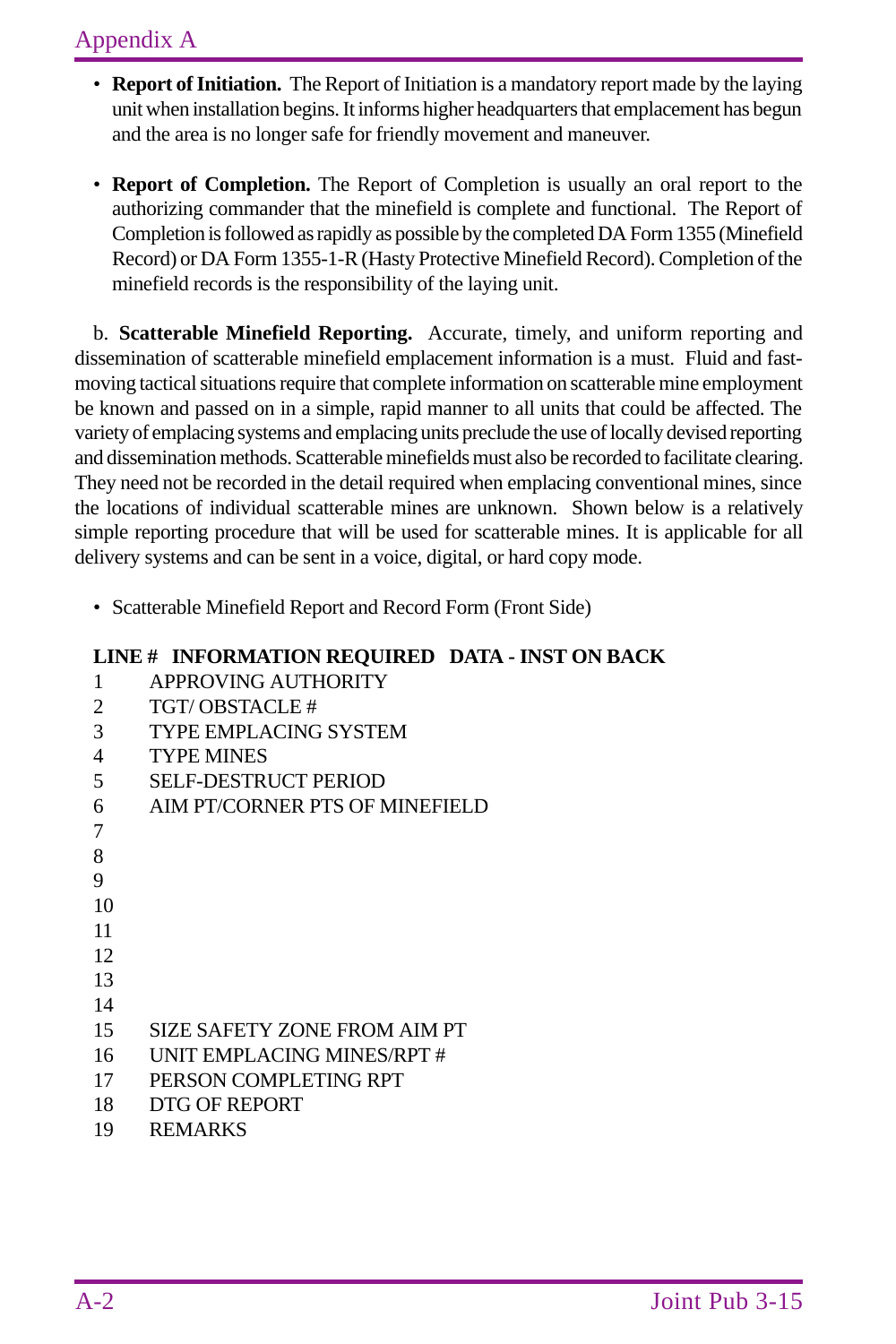• Scatterable Minefield Report and Record Form (back side)

#### **LINE # INSTRUCTIONS**

1 **Approving Authority.** Enter approving authority. *CDR 3AD*

2 **Target/Obstacle Number.** If the minefield is part of an obstacle plan, enter the obstacle number *2XXX0157.* This number represents 11 Corps, target number 157. If the minefield is not a part of an obstacle plan or does not have a number, then leave blank or enter *NA.*

3 **Type Emplacing System.** Enter the type system that emplaced the minefield, such as *ARTY, Volcano.*

4 **Type Mines.** Enter AP for antipersonnel mines, *AT* for antitank mines. If both, enter *AP/AT.*

5 **Self-Destruct Period.** Enter the time period in which the minefield will self-destruct.

6-14 **Aim Point/Corner Points of the Minefield.** If the system used to emplace the minefield uses a single aim point to deliver the mines, enter that aim point *MB 10102935.* If the system has distinct corner points such as Volcano, enter those corner points *MB 17954790, MB 18604860, MB 18504890, MB 18054895, MB 17804850.*

15 **Size Safety Zone from Aim Point.** If an aim point is given in Line 6, enter the size safety zone from that aim point. Example: Artillery emplaces a minefield from aim point *MB 10102935* and the safety zone is 1,OOOM x 1,OOOM, enter *500M* so that personnel plotting or receiving the information can plot the coordinate and go 500M in each direction from the aim point and plot the safety zone.

16 **Unit Emplacing Mines and Report Number.** *BCO 23ENGB BN 4.* Reports should be numbered consecutively. This would be the fourth minefield that B Company has emplaced.

17 **Person Completing the Report.** *SFC Hollind*

18 **Date-Time Group of Report***. 160735ZOCT96*

19 **Remarks.** Any other items the reporting unit may feel are important.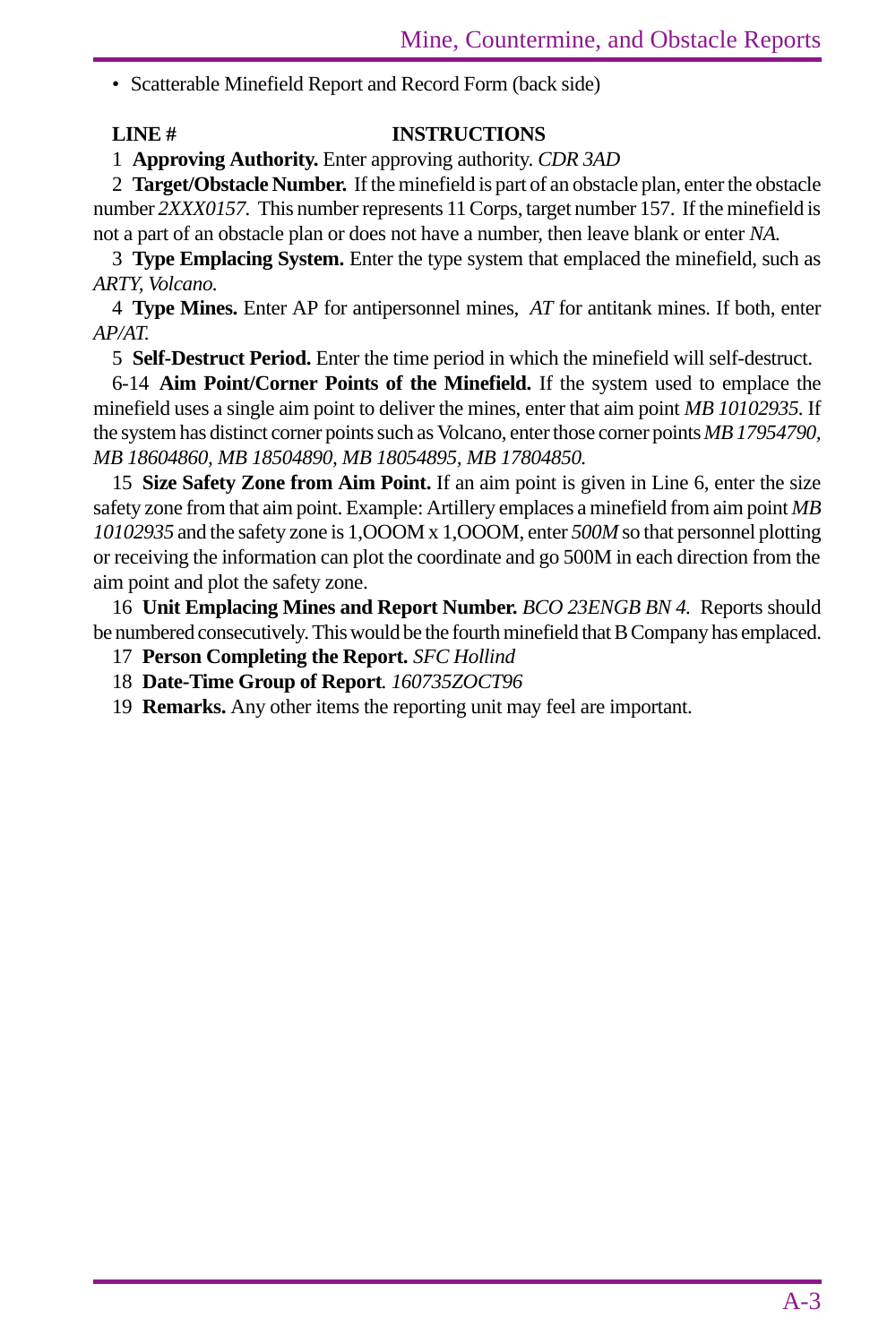• Scatterable Minefield Report and Record Form (Sample)

## **LINE # INFORMATION REQUIRED DATA - INST ON BACK**

- 1 APPROVING AUTHORITY 2BDE3AD
- 2 TGT / OBSTACLE # NA
- 3 TYPE EMPLACING SYSTEM Volcano
- 4 TYPE MINES AT/AP
- 5 SELF-DESTRUCT PERIOD 101630Z-102130ZOCT96
- 6 AIM PT/CORNER PTS OF MINEFIELD
- 7 MB 17955490
- 8 MB 18604860
- 9 MB 18504890
- 10 MB 18054895
- 11 MB 17804850
- 12
- 13
- 14
- 15 SIZE SAFETY ZONE FROM AIM PT NA
- 16 UNIT EMPLACING MINES/RPT# BC023ENGR/4
- 17 PERSON COMPLETING RPT 1LT JENNINGS
- 18 DTG OF REPORT 051400ZOCT96
- 19 REMARKS MINEFIELD AROUND TANK DITCH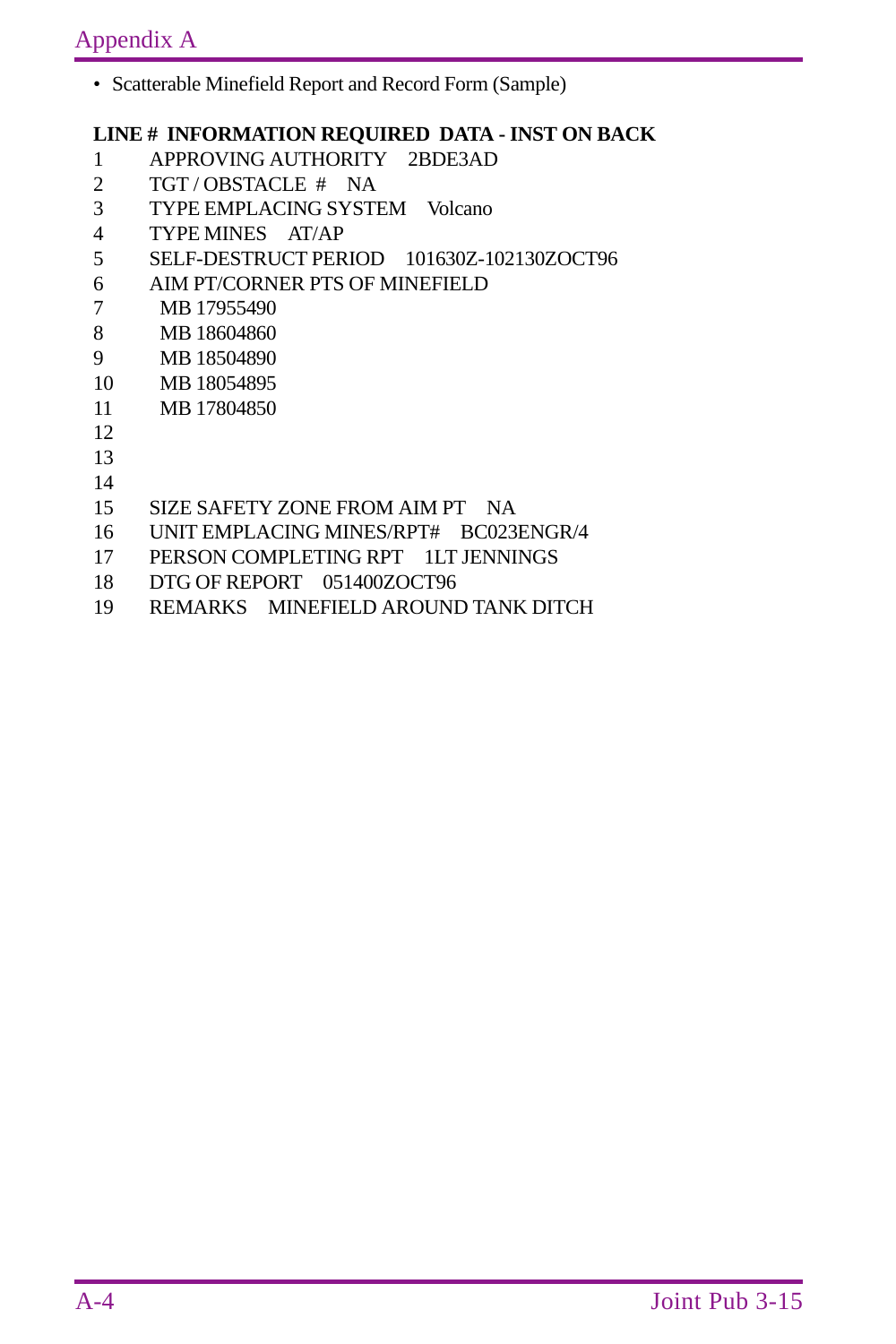#### • SCATMINEWARN

Units which may be affected by the emplacement of scatterable mines will need to receive a warning to alert them. This warning message may be disseminated prior to or after the mines are emplaced. Only the very basic information should be included to prevent tie up of communication systems. The following procedure is a convenient, easily sent message which provides the necessary information.

Scatterable Minefield Warning Report

#### **LINE MESSAGE**

| ALPHA            | <b>Emplacing System.</b>                                                  |
|------------------|---------------------------------------------------------------------------|
| <b>BRAVO</b>     | AT YES/NO                                                                 |
| CHARLIEAP YES/NO |                                                                           |
| DELTA            | # aim points/corners points.                                              |
| <b>ECHO</b>      | Grid coordinates of aim points and/or corner points and size safety zone. |
| FOXTROT          | DTG of self-destruct period                                               |

Examples of a warning message based upon the previous Scatterable Minefield Report and Record are as follows:

| <b>SCATMINEWARN</b> (Example 1) | <b>SCATMINEWARN</b> (Example 2) |
|---------------------------------|---------------------------------|
| <b>ALPHA ARTY</b>               | <b>ALPHA</b> <i>Volcano</i>     |
| <b>BRAVO</b> Yes                | <b>BRAVO</b> Yes                |
| <b>CHARLIE</b> Yes              | <b>CHARLIE</b> Yes              |
| DELTA One                       | <b>DELTA</b> Five               |
| ECHO MB 10102935 500M           | ECHO <i>MB</i> 17954790         |
| FOXTROT 081610Z-081900ZOCT96    | <i>MB 18604860</i>              |
|                                 | <i>MB 18504890</i>              |
|                                 | <i>MB 18054895</i>              |
|                                 | <i>MB 17804850</i>              |
|                                 | FOXTROT 101630Z-102130ZOCT96    |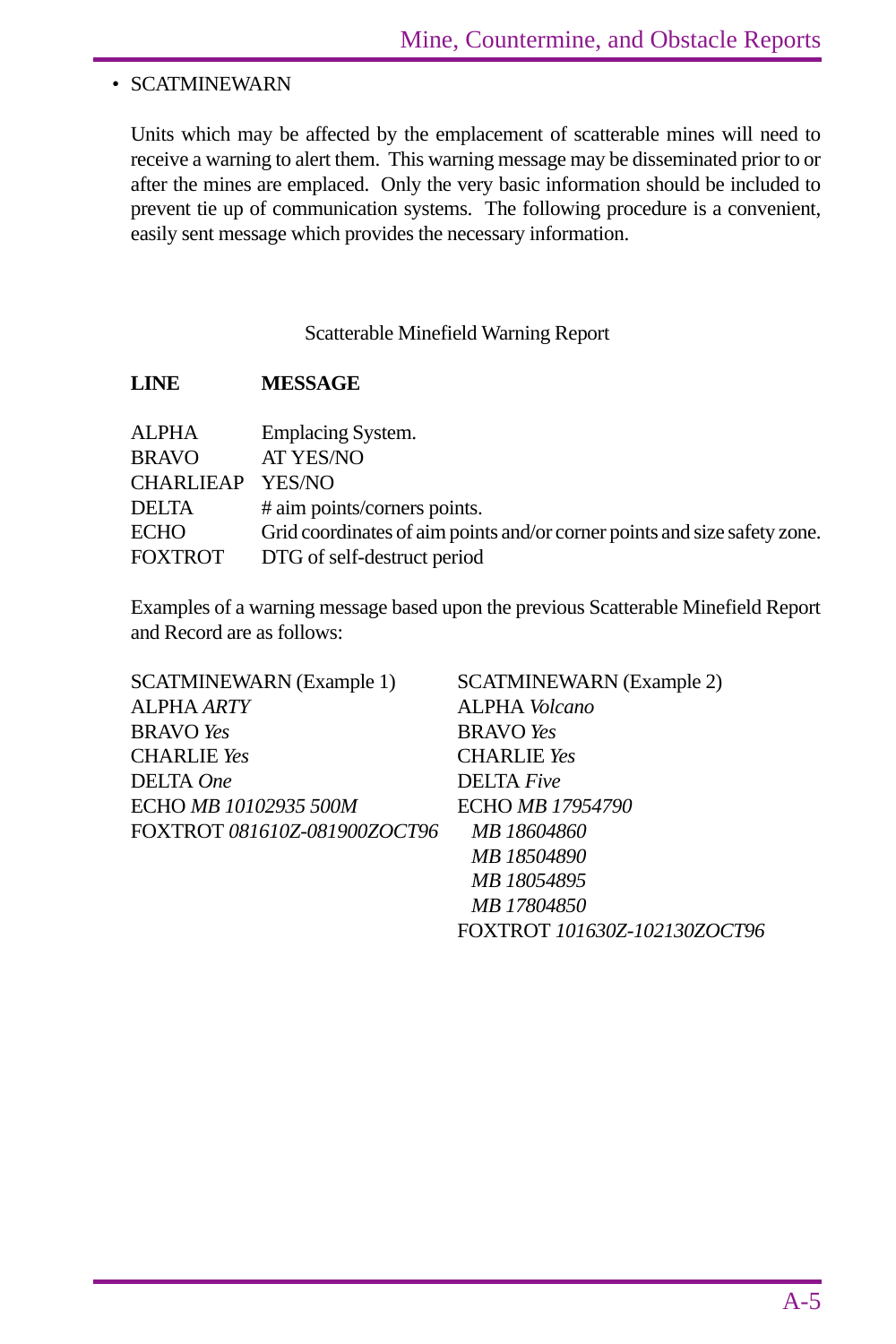• Enemy Minefield Reporting and Recording

Any detection, encounter, or knowledge of enemy minefields or mining activities must be reported by the fastest reliable means. The report is made to the next higher commander, and must include all known information about the minefield. The report is normally made through operation channels. Specific information is outlined in STANAG 2096 and is as follows:

| <b>LINE</b>    | <b>INFORMATION</b>                                          |
|----------------|-------------------------------------------------------------|
| <b>ALPHA</b>   | Map sheet designation                                       |
| <b>BRAVO</b>   | Date and time of collection of information                  |
| <b>CHARLIE</b> | Type of minefield (AT, AP) (self-destructing)               |
| <b>DELTA</b>   | Coordinates of minefield extremities                        |
| <b>ECHO</b>    | Depth of minefield                                          |
| <b>FOXTROT</b> | Enemy weapons or surveillance                               |
| GOLF           | Estimated time to breach minefield                          |
| <b>HOTEL</b>   | Estimated material and equipment needed to breach minefield |
| <b>INDIA</b>   | Routes for bypassing minefield (if any)                     |
| <b>JULIET</b>  | Coordinates of lane entry (if any)                          |
| KILO           | Coordinates of lane exit (if any)                           |
| LIMA           | Width of lanes, in meters (if any)                          |
| ZULU           | Other:                                                      |
|                |                                                             |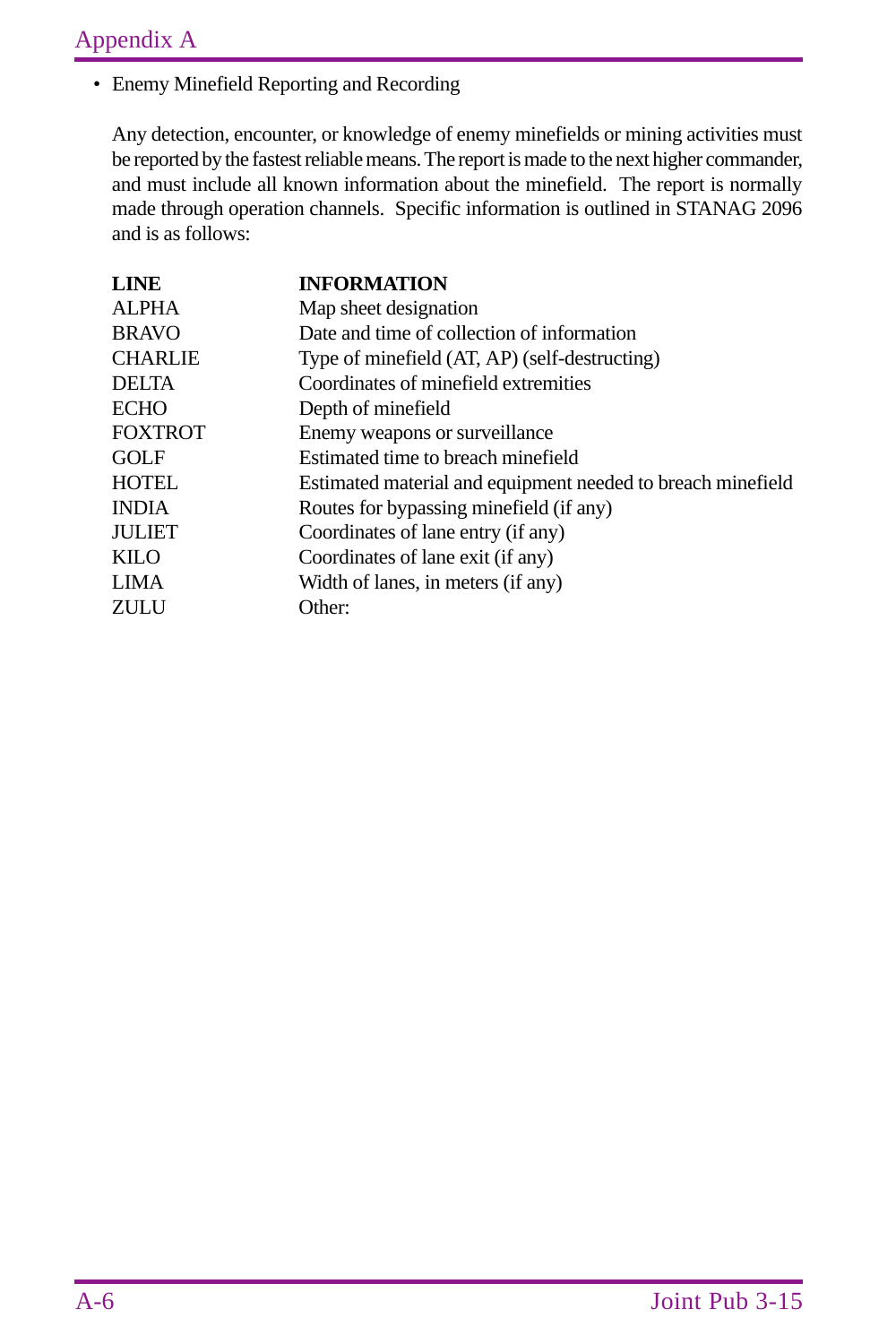#### • UXO Spot Report

The UXO spot report is a detailed, swift, two-way reporting system that makes clear where the UXO hazard areas are, what their priorities are, and which units are affected by them. The report is used to request help in handling a UXO hazard that is beyond a unit's ability to handle and that affects the unit's mission. This report helps commanders set priorities based on the battlefield situation. The UXO spot report is the first-echelon report that is sent when a UXO is encountered. The report consists of nine lines and is sent by the fastest means available.

#### **LINE # INFORMATION**

1. **Date-Time Group:** DTG item was discovered

2. **Reporting Activity:** (Unit identification code) and location (grid of UXO).

3. **Contact Method:** Radio frequency, call sign, point of contact and telephone number.

4. **Type of Ordnance:** Dropped, projected, placed or thrown. If available, supply the subgroup. Give the size of the hazard area.

5. **NBC Contamination:** Be as specific as possible.

6. **Resources Threatened:** Report any equipment, facilities, or other assets that are threatened.

7. **Impact on Mission:** Provide a short description of current tactical situation and how the presence of UXO affects mission.

8. **Protective Measures:** Describe any measures you have taken to protect personnel and equipment.

9. **Recommended Priority:** Recommend a priority for response by EOD or engineers.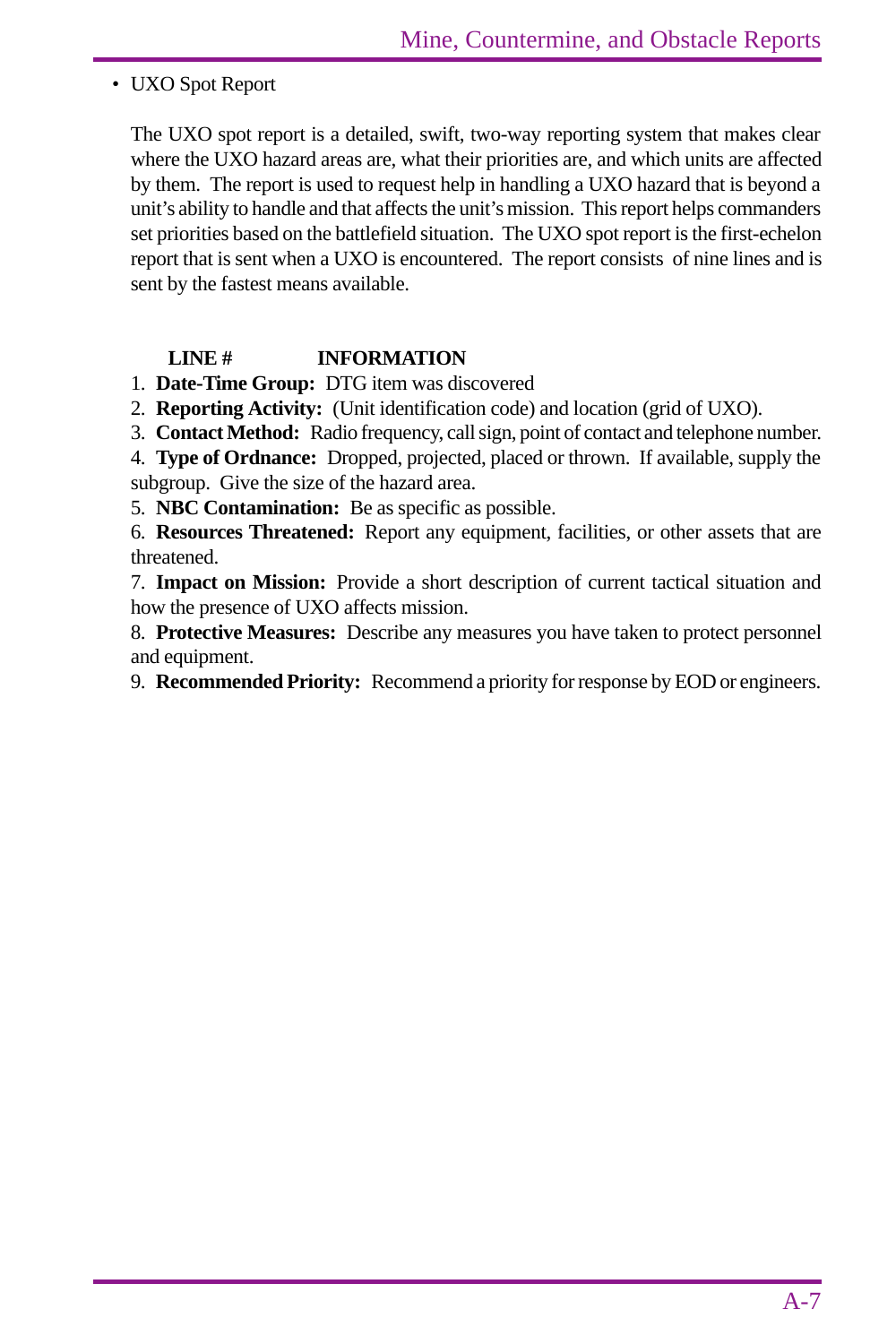• US Message Text Format Messages:

UNCLASSIFIED MIL-STD-6040 5.1.1 MESSAGE TEXT FORMATS IMPL DATE: 1 JANUARY 1997

#### (U) INDEX REFERENCE NUMBER: C114 STATUS: AGREED DAT

MTF IDENTIFIER: SIREP

MESSAGE TEXT FORMAT NAME: SENSITIVE INFORMATION REPORT

### FUNCTION OR PURPOSE: THE SIREP IS USED TO PROVIDE SENSITIVE INFORMATION ON EVENTS OR CONDITIONS THAT MAY HAVE A SIGNIFICANT IMPACT ON CURRENT PLANNING OF AN OPERATION, BUT OF LESS TIME CRITICALITY THAN A TACREP. THIS MESSAGE PROVES A SENSITIVE FILE MAINTENANCE UPDATE MECHANISM.

SPONSORS: DIA

RELATED DOCUMENTS:

#### MESSAGE TEXT FORMAT:

| <b>SEG RPT OCC</b> |     | <b>SETID</b>      |                | SEQ FIELD OCCURRENCE SET FORMAT NAME |                           |
|--------------------|-----|-------------------|----------------|--------------------------------------|---------------------------|
|                    | (C) | <b>EXER</b>       | 1              | $M/O$ //                             | <b>EXERCISE</b>           |
|                    |     |                   |                |                                      | <b>IDENTIFICATION</b>     |
|                    | (0) | <b>OPER</b>       | $\mathfrak{D}$ | /M/O/O/O//                           | <b>OPERATION</b>          |
|                    |     |                   |                |                                      | <b>IDENTIFICATIONDATA</b> |
|                    | (M) | <b>MSGID</b>      | 3              | /M/M/O/O/O/O//                       | <b>SIREP</b>              |
|                    | (0) | <b>REF</b>        | 4              | /M/M/M/M/O/O/*O//                    | <b>REFERENCE</b>          |
|                    | (C) | <b>AMPN</b>       | 5              | M/                                   | <b>AMPLIFICATION</b>      |
|                    | (C) | <b>NARR</b>       | 6              | /M/                                  | <b>NARRATIVE</b>          |
|                    |     |                   |                |                                      | <b>INFORMATION</b>        |
|                    | (0) | <b>COLLINFO 7</b> |                | $\overline{O/O/O/O}/O$               | <b>COLLECTOR</b>          |
|                    |     |                   |                |                                      | <b>INFORMATION</b>        |
|                    | (C) | HEADING 8         |                | $\mathcal{M}/\mathcal{N}$            | <b>GROUND ACTIVITY</b>    |
|                    | (C) | <b>IEUNITEQ 9</b> |                | /*M/M/M/M//                          | <b>ENEMY UNIT AND</b>     |
|                    |     |                   |                |                                      | <b>EQUIPMENT</b>          |
|                    | (0) | <b>IESTATUS</b>   | 10             | /*M/M/M/M/M/M/                       | <b>ENEMY STATUS</b>       |
|                    |     |                   |                |                                      | <b>AND ACTIVITY</b>       |
|                    |     |                   |                |                                      | <b>INFORMATION</b>        |
|                    | (0) | IEEMTLOC 11       |                | /*M/M/M/M/M/M/                       | <b>LAST KNOWN ENEMY</b>   |
|                    |     |                   |                |                                      | <b>EMITTER LOCATION</b>   |
|                    | (0) | 2EDES TIN 12      |                | $\frac{\mu_{\rm{N}}}{\mu_{\rm{N}}}$  | <b>ENEMY DESTINATION</b>  |
|                    |     |                   |                |                                      | <b>INFORMATION</b>        |

CONTINUED ON NEXT PAGE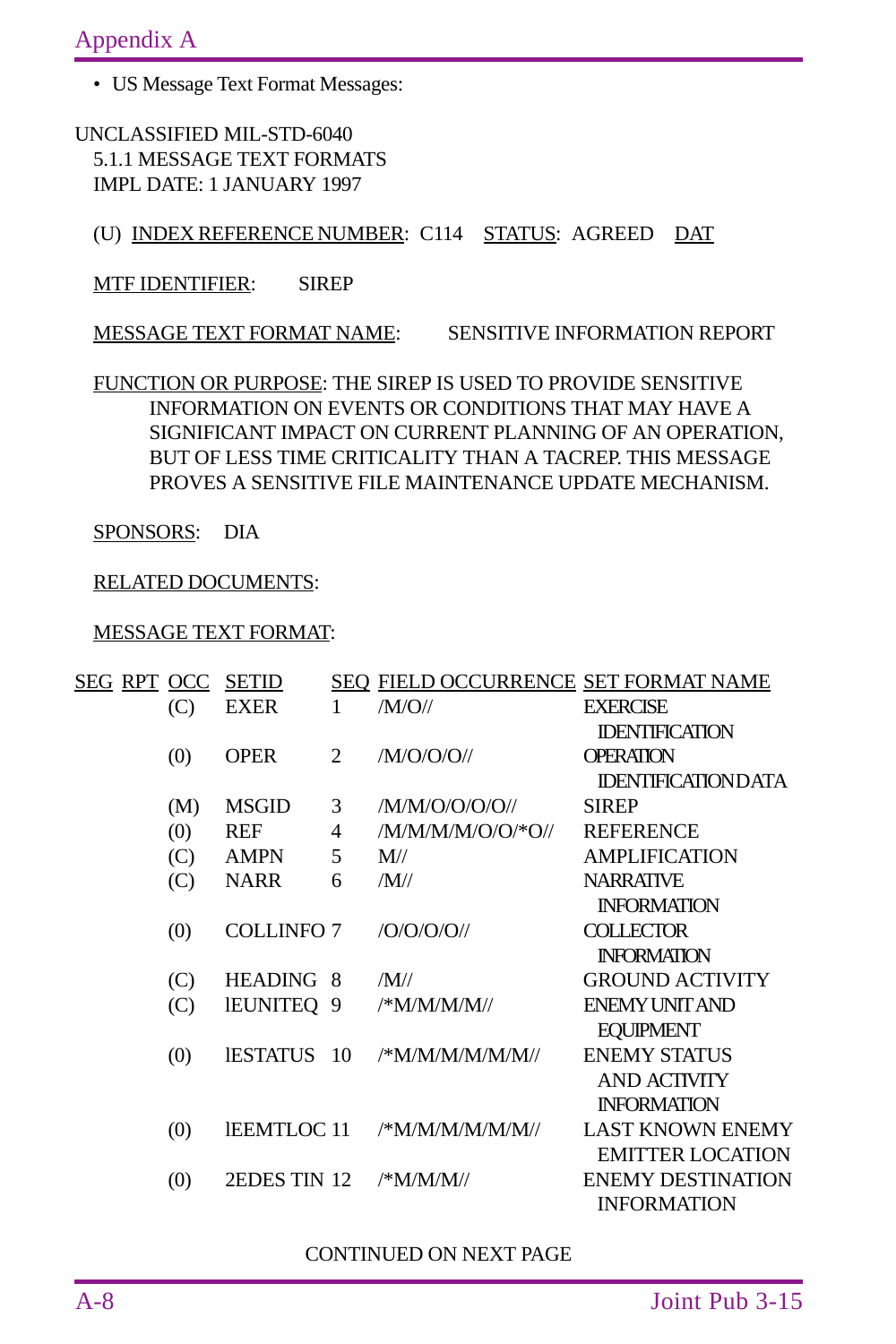# Mine, Countermine, and Obstacle Reports

| (C) | <b>GENTEXT 13</b> |     | /M/M/                             | <b>GROUND ACTIVITY</b>                 |
|-----|-------------------|-----|-----------------------------------|----------------------------------------|
|     |                   |     |                                   | <b>SUMMARY</b>                         |
| (C) | HEADING 14        |     | /M/                               | <b>AIR ACTIVITY</b>                    |
| (C) | 2EACSTAT 15       |     | /*M/M/M/M/M/M/                    | <b>ENEMY AIRCRAFT</b><br><b>STATUS</b> |
| (0) | 2EACLOC           | -16 | /*M/M/M/M/M/M/M/                  | <b>ENEMY AIRCRAFT</b>                  |
|     |                   |     |                                   | <b>LOCATION AND</b>                    |
|     |                   |     |                                   | <b>MOVEMENT INFO</b>                   |
| (0) | 2EACORD 17        |     | $/*M/M/M//$                       | <b>ENEMY AIRCRAFT</b>                  |
|     |                   |     |                                   | <b>ORDNANCE AND</b>                    |
|     |                   |     |                                   | <b>DESTINATION</b>                     |
| (0) | 2EDESTIN 18       |     | /*M/M/M//                         | <b>ENEMY DESTINATION</b>               |
|     |                   |     |                                   | <b>INFORMATION</b>                     |
| (C) | <b>GENTEXT 19</b> |     | /M/M/                             | <b>AIR ACTIVITY SUMMARY</b>            |
| (C) | HEADING 20        |     | /M/                               | <b>MARITIME ACTIVITY</b>               |
| (C) | 3MTGTQNT 21       |     | /*M/M/M/M/M/M/M/                  | MARITIME TARGETS,                      |
|     |                   |     |                                   | <b>QUANTITY AND TYPE</b>               |
| (0) | 3MTGTDSG 22       |     | /*M/M/M/M/M//                     | <b>MARITIME TARGET</b>                 |
|     |                   |     |                                   | <b>DESIGNATION</b>                     |
| (0) | 3MTGTLOC 23       |     | /*M/M/M/M/M/M/                    | <b>MARITIME TARGET</b>                 |
|     |                   |     |                                   | <b>LOCATION</b>                        |
|     |                   |     |                                   | <b>INFORMATION</b>                     |
| (0) | 3MTGTINF 24       |     | $\frac{\partial^* M}{M/M}/N/M/M}$ | <b>MARITIME TARGET</b>                 |
|     |                   |     |                                   | <b>INFORMATION</b>                     |
| (0) | 3MTGTACT 25       |     | $\frac{\mu}{M/M/M}$               | <b>MARITIME TARGET</b>                 |
|     |                   |     |                                   | <b>DESTINATION AND/OR</b>              |
|     |                   |     |                                   | <b>ACTIVITY</b>                        |
| (C) | <b>GENTEXT 26</b> |     | /M/M/                             | <b>MARITIME ACTIVITY</b>               |
|     |                   |     |                                   | <b>SUMMARY</b>                         |
| (0) | <b>GENTEXT 27</b> |     | /M/M/                             | <b>ENEMYCOMMUNICATIONS</b>             |
|     |                   |     |                                   | <b>ACTIVITY</b>                        |
| (C) | <b>HEADING</b>    | 28  | /M/                               | <b>ENEMY LOSSES</b>                    |
| (0) | <b>ENLOS</b>      | 29  | /M/M/M/M/M/M/M/                   | <b>ENEMY PERSONNEL</b>                 |
|     |                   | 30  |                                   | <b>LOSS COUNT</b>                      |
| (0) | <b>ICAPEQ</b>     |     | /*M/M/M/M//                       | COUNT OF EQUIPMENT<br><b>CAPTURED</b>  |
|     | 4DESEQ            | 31  | /*M/M/M/M//                       | COUNT OF EQUIPMENT                     |
| (C) |                   |     |                                   |                                        |
| (C) | 4DAMEQ 32         |     | $*M/M/M/M/$                       | DESTROYED<br>COUNT OF EQUIPMENT        |
|     |                   |     |                                   | <b>DAMAGE</b>                          |
| (C) | 1ABANDEQ 33       |     | /*M/M/M/M//                       | <b>COUNT OF EQUIPMENT</b>              |
|     |                   |     |                                   | <b>ABANDONED</b>                       |
| (C) | <b>GENTEXT 34</b> |     | /M/M/                             | <b>ENEMY LOSS SUMMARY</b>              |
| (C) | <b>HEADING</b>    | 35  | /M/                               | <b>FRIENDLY LOSSES</b>                 |
| (0) | <b>FRLOS</b>      | 36  | /M/M/M/M/M/M/M                    | FRIENDLY PERSONNEL                     |
|     |                   |     |                                   | <b>LOSS COUNT</b>                      |

CONTINUED ON NEXT PAGE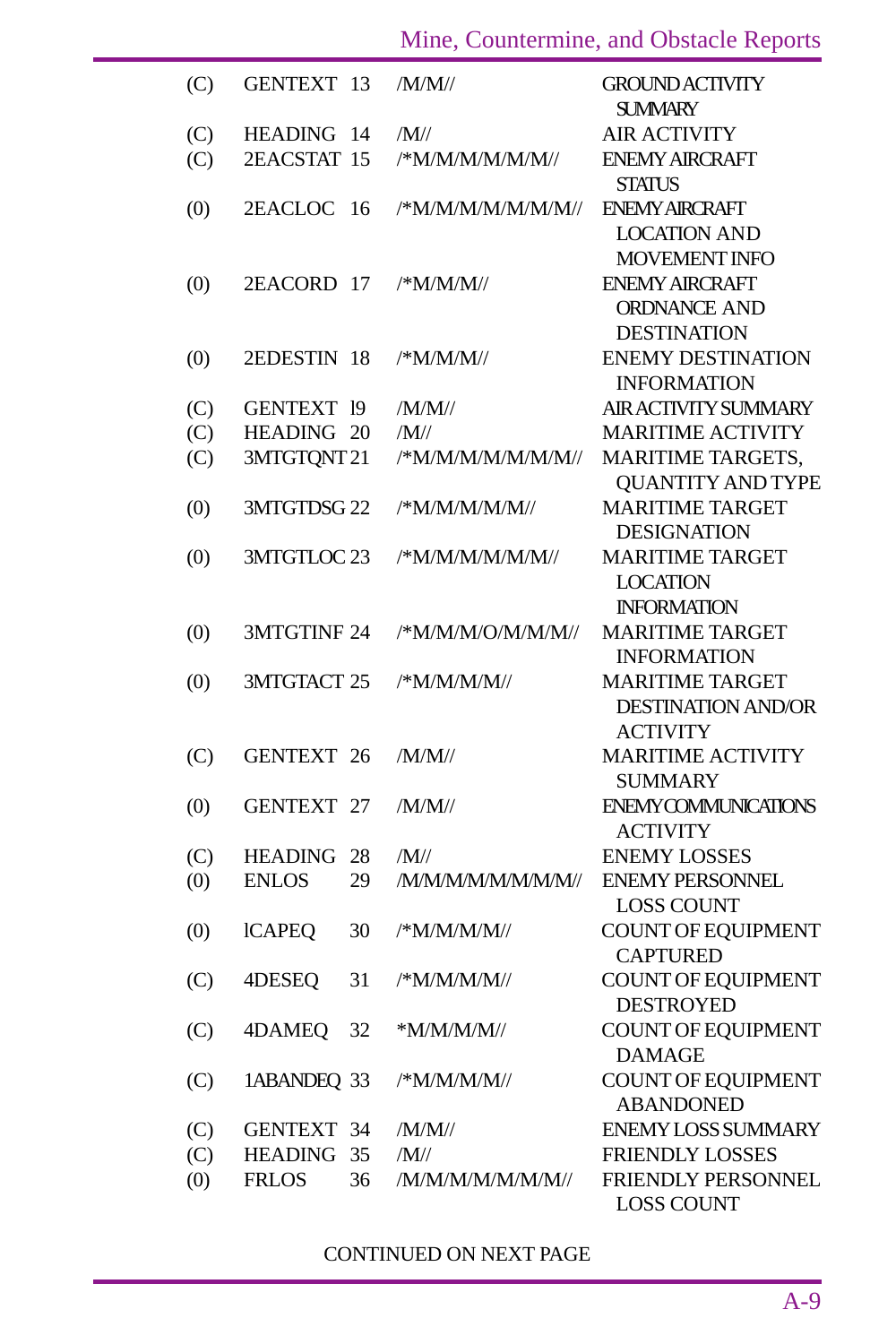### Appendix A

| (0) | <b>CAPEO</b>       | 37 | /*M/M/M/M//               | <b>COUNT OF EQUIPMENT</b>                    |
|-----|--------------------|----|---------------------------|----------------------------------------------|
| (C) | 4DESEQ             | 38 | /*M/M/M/M//               | <b>CAPTURED</b><br><b>COUNT OF EQUIPMENT</b> |
|     |                    |    |                           | <b>DESTROYED</b>                             |
| (C) | 4DAMEO             | 39 | /*M/M/M/M//               | <b>COUNT OF EQUIPMENT</b>                    |
|     |                    |    |                           | <b>DAMAGE</b>                                |
| (C) | GENTEXT 40         |    | $/M/M$ //                 | <b>FRIENDLY LOSS</b>                         |
|     |                    |    |                           | <b>SUMMARY</b>                               |
| (C) | HEADING 41         |    | /M/                       | <b>BARRIERS AND</b>                          |
|     |                    |    |                           | <b>OBSTACLES</b>                             |
| (0) | 1BARRIER 42        |    | /*M/M/M//                 | <b>BARRIER OR OBSTACLE</b>                   |
|     |                    |    |                           | <b>INFORMATION</b>                           |
| (C) | HEADING 43         |    | /M/                       | <b>INSTALLATION DATA</b>                     |
| (0) | 7TGTTYPE 44        |    | /*M/M/M/M/M//             | <b>TARGET TYPE, STATUS</b>                   |
|     |                    |    |                           | AND/OR LOCATION INFO                         |
| (C) | 7ARFANAM 45        |    | $/*M/M/$                  | <b>AREA NAME</b>                             |
| (0) | GENTEXT 46         |    | $/M/M$ //                 | <b>INSTALLATION ACTIVITY</b>                 |
| (C) | HEADING 47         |    | $\mathcal{M}/\mathcal{N}$ | <b>PERSONALITIES</b>                         |
| (0) | <b>8EPERDAT 48</b> |    | /*M/M/M/M/M//             | <b>ENEMY PERSONNEL</b>                       |
|     |                    |    |                           | PERSONAL DATA                                |
| (0) | DECL               | 49 | /M/                       | <b>MESSAGE</b>                               |
|     |                    |    |                           | DOWNGRADING OR                               |
|     |                    |    |                           | DECLASSIFICATION D.                          |
|     |                    |    |                           |                                              |

#### STRUCTURAL NOTATION:

- 1. (1)  $P([2] e)$
- 2. (3)F1 A "SIREP"
- 3. (5) M (( $[4]F2 = FF646-1$ ) L ( $[4]Q=1$ ))
- 4. (6) M (([4] e> 1) ~ ( [4], NF2 = FF646-1))
- 5. (8) MP ([9] e )
- 6. (8)F1 A "GROUND ACTIVITY"
- 7. (9) M (([10] 8) / ([11] D) / ([12] 0))
- 8.  $(10)F1 = [9]F1,N$
- 9.  $(11)F1 = [9]F1,N$
- 10.  $(12)F1 = [9]F1,N$
- 11. (13) M ([9] 8)
- 12. (13)F1 A "GROUND ACTIVITY SUMMARY"
- 13. (14) MP ([15] S)
- 14. (14)F1 A "AIR ACTIVITY"
- 15.  $(15) M ((16) 8) / ([17] \omega) / ([18] 8))$
- 16.  $(16)F1 = [15]F1,N$
- 17.  $(17)F1 = [15]F1,N$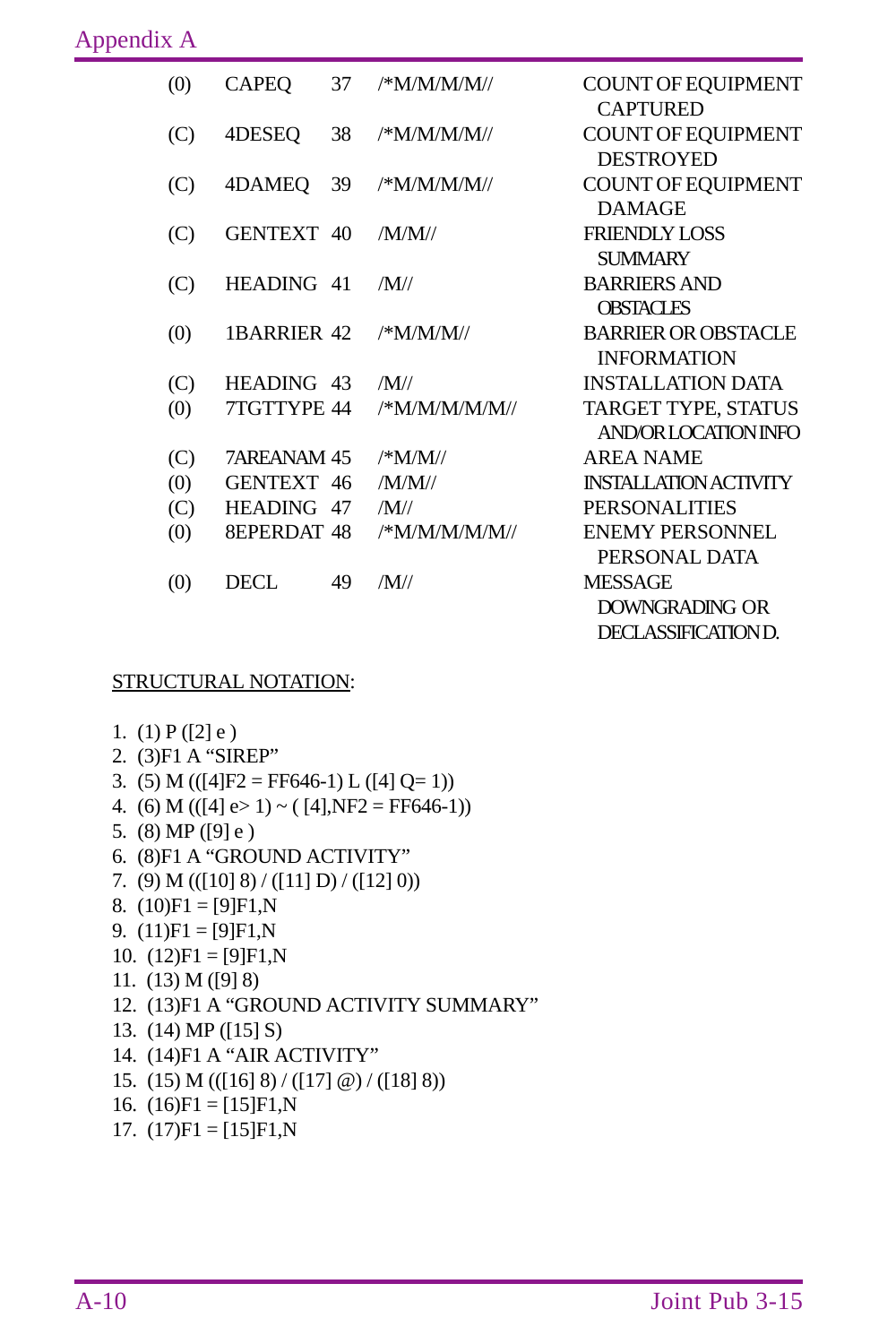UNCLASSIFIED FOR OFFICIAL USE ONLY MIL-STD-6040 5.1.1 MESSAGE TEXT FORMATS IMPL DATE: 1 JANUARY 1997

(OU) INDEX REFERENCE NUMBER: C327 STATUS: AGREED D

MTF IDENTIFIER: MCMREP

MESSAGE TEXT FORMAT NAME: MCM REPORT

#### FUNCTION OR PURPOSE: THE MCMREP PROVIDES A SITUATION REPORT ON MCM OPERATIONS AND THE AREA IMPACTED BY PRESENT OR FUTURE MCM OPERATIONS.

#### SPONSORS:

#### RELATED DOCUMENTS: FOR FURTHER U.S. IMPLEMENTATION GUIDANCE, SEE JIEO CIRCULAR 9152, ITEMS 42 AND 51.

#### MESSAGE TEXT FORMAT:

| SEG | <b>RPT</b> |     | <b>OCC SETID</b> | <b>SEO</b> | <b>FIELD OCCURRENCE</b> | <b>SET FORMAT NAME</b>   |
|-----|------------|-----|------------------|------------|-------------------------|--------------------------|
|     |            | (C) | <b>EXER</b>      | 1          | $M/O$ //                | <b>EXERCISE</b>          |
|     |            |     |                  |            |                         | IDENTIFICATION(0)        |
|     |            | (0) | <b>OPER</b>      | 2          | /M/O/O/O//              | <b>OPERATION</b>         |
|     |            |     |                  |            |                         | <b>IDENTIFICATION</b>    |
|     |            |     |                  |            |                         | <b>DATA</b>              |
|     |            | (M) | <b>MSGID</b>     | 3          | /M/M/O/O/O/O/ /         | <b>MCMREP</b>            |
|     | $\ast$     | (0) | <b>REF</b>       | 4          | /M/M/M/M/O/O/*O//       | <b>REFERENCE</b>         |
|     |            | (C) | <b>AMPN</b>      | 5          | /M/                     | <b>AMPLIFICATION</b>     |
|     |            | (C) | <b>NARR</b>      | 6          | /M/                     | <b>NARRATIVE</b>         |
|     |            |     |                  |            |                         | <b>INFORMATION</b>       |
|     | $\ast$     | (0) | <b>MXPN</b>      | 7          | /M/M/O/O/O/O/O//        | <b>MINE EXPLOSION</b>    |
|     |            | (0) | <b>MDETDAT 8</b> |            | /0/0/0/0/0/0/0//        | <b>MINE DETECTION</b>    |
|     |            |     |                  |            |                         | <b>DATA</b>              |
|     | *          | (0) | <b>MOPS</b>      | 9          | $M/O$ //                | <b>MCM OPERATIONS IN</b> |
|     |            |     |                  |            |                         | <b>PROGRESS</b>          |
|     |            | (0) | <b>MTASK</b>     | 10         | /M/M/O/*O/O//           | <b>MCM TASK</b>          |
|     | *          | (0) | <b>MINE</b>      | 11         | /M/O/O/O/O/O/O//        | <b>MINE INFORMATION</b>  |
|     | *          | (0) | <b>MSUM</b>      | 12         | $\frac{M}{O}$           | <b>SUMMARY OF</b>        |
|     |            |     |                  |            |                         | <b>MINEFIELDS</b>        |
|     | $\ast$     | (0) | <b>MTYPE</b>     | 13         | $M/O$ //                | TYPE OF MINE             |
|     |            | (0) | <b>PGRSS</b>     | 14         | /M0000000000*0/         | PROGRESS OF MCM          |
|     |            |     |                  |            |                         | <b>TASK</b>              |

#### CONTINUED ON NEXT PAGE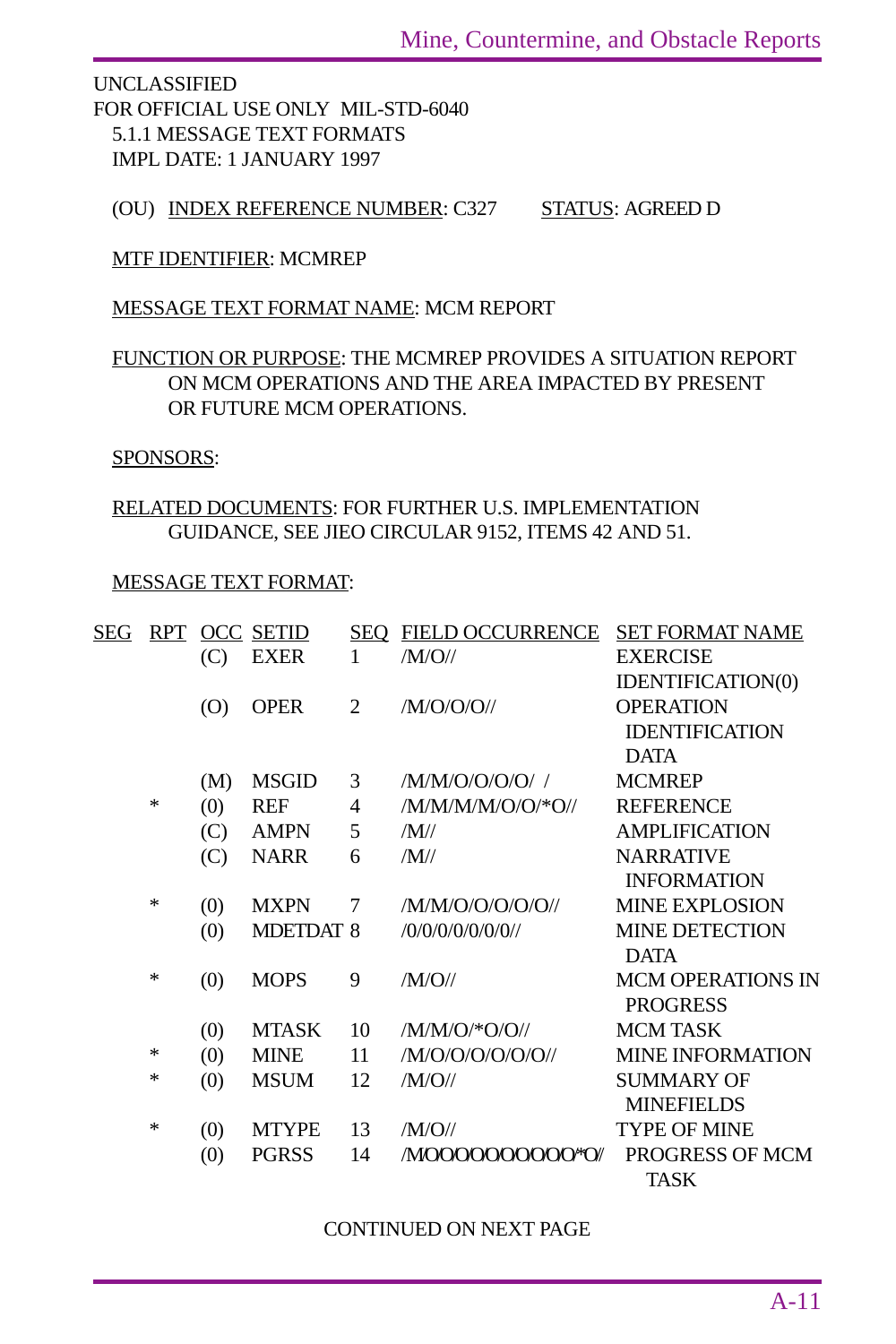| Appendix A |     |                  |    |                                  |                                                                |
|------------|-----|------------------|----|----------------------------------|----------------------------------------------------------------|
| *          | (0) | <b>NOOP</b>      | 15 | /M/O/O/O//                       | <b>SHIPS</b><br>NON-OPERATIONAL                                |
| *          | (0) | <b>UWCOND 16</b> |    | /M/O/O/O/O/O/O/O/O/O/            | <b>UNDERWATER</b><br><b>CONDITIONS</b>                         |
|            | (0) | CONM~RK17        |    | /M/O/O/O                         | <b>CONTACT MARKER</b>                                          |
|            | (0) | <b>MZONE</b>     | 18 | /M/M/M/*O/O//                    | <b>STATUS OF MINE</b><br><b>ZONE</b>                           |
|            | (C) | <b>AMPN</b>      | 19 | /M/                              | <b>AMPLIFICATION</b>                                           |
| ∗          | (M) | <b>MBUOY</b>     | 20 | /M/O/O/O/O//                     | <b>MCM BUOY</b>                                                |
|            | (0) | <b>MAP</b>       | 21 | /M/O/*O/O/O//                    | <b>MAP DATA</b><br><b>INFORMATION</b>                          |
|            | (0) | <b>LOGSIT</b>    | 22 | /0/0/0/0/0/0/0//                 | <b>LOGISTICS</b><br><b>SITUATION</b>                           |
|            | (0) | <b>ASORT</b>     | 23 | /0/0/0/0/0/0/0/0/0/0/0/          | <b>AIR SORTIE</b>                                              |
|            | (C) | <b>AMPN</b>      | 24 | /M/                              | <b>AMPLIFICATION</b>                                           |
|            | (0) | <b>ASUM</b>      | 25 | 10/0/0/0/0                       | <b>AIR SUMMARY</b>                                             |
|            | (0) | <b>DIVDAT</b>    | 26 | /0/0/0/0/0/0//                   | <b>DIVER DATA</b>                                              |
|            | (0) | <b>ENVIRN</b>    | 27 | 10/0/0/0/0                       | <b>ENVIRONMENT</b>                                             |
|            | (0) | <b>CHRON</b>     | 28 | /0/0/0/0/0/0/0/0/0/0//           | <b>CHRONOLOGY</b>                                              |
|            | (0) | <b>NAV</b>       | 29 | $\overline{O/O/O}/\overline{O}}$ | <b>NAVIGATION</b>                                              |
|            | (C) | <b>AMPN</b>      | 30 | /M/                              | <b>AMPLIFICATION</b>                                           |
|            | (0) | <b>AKNLDG</b>    | 31 | $/M$ /* $O$ //                   | <b>ACKNOWLEDGMENT</b><br><b>REQUIREMENT</b>                    |
|            | (0) | <b>DECL</b>      | 32 | /M/                              | <b>MESSAGE</b><br><b>DOWNGRADING OR</b><br>DECLASSIFICATION D. |

### STRUCTURAL NOTATION:

- 1. (1)  $P([2] \omega)$
- 2. (3)F1 A "MCMREP"
- 3. (5) M (( $[4]F2 = FF646-1$ ) & ( $[4]$ e=1))
- 4. (6) M (([4] e> 1) & ([4], NF2 = FF646-1))
- 5.  $(19)$  M  $([18]F3 = "CLOSED")$
- 6.  $(24)$  M  $([23]F2 = "99")$
- 7. (30) M ( $[29]F2 = "99"$ )

### NATURAL LANGUAGE EQUIVALENT:

1. SET 1 (EXER) IS PROHIBITED, IF SET 2 (OPER) OCCURS.

2. SET 3 (MSGID) FIELD 1 MUST EQUAL "MCMREP."

3. SET 5 (AMPN) IS MANDATORY, IF [SET 4 (REF) FIELD 2 EQUALS FFIRN/ FUD 646-1 AND THE NUMBER OF OCCURRENCES OF SET 4 (REF) EQUALS 1]. 4. SET 6 (NARR) IS MANDATORY, IF [THE NUMBER OF OCCURRENCES OF SET 4 (REF) IS GREATER THAN 1 AND FIELD 2 IN SOME OCCURRENCE OF SET 4 (REF) EQUALS FFIRN/FUD 646-1].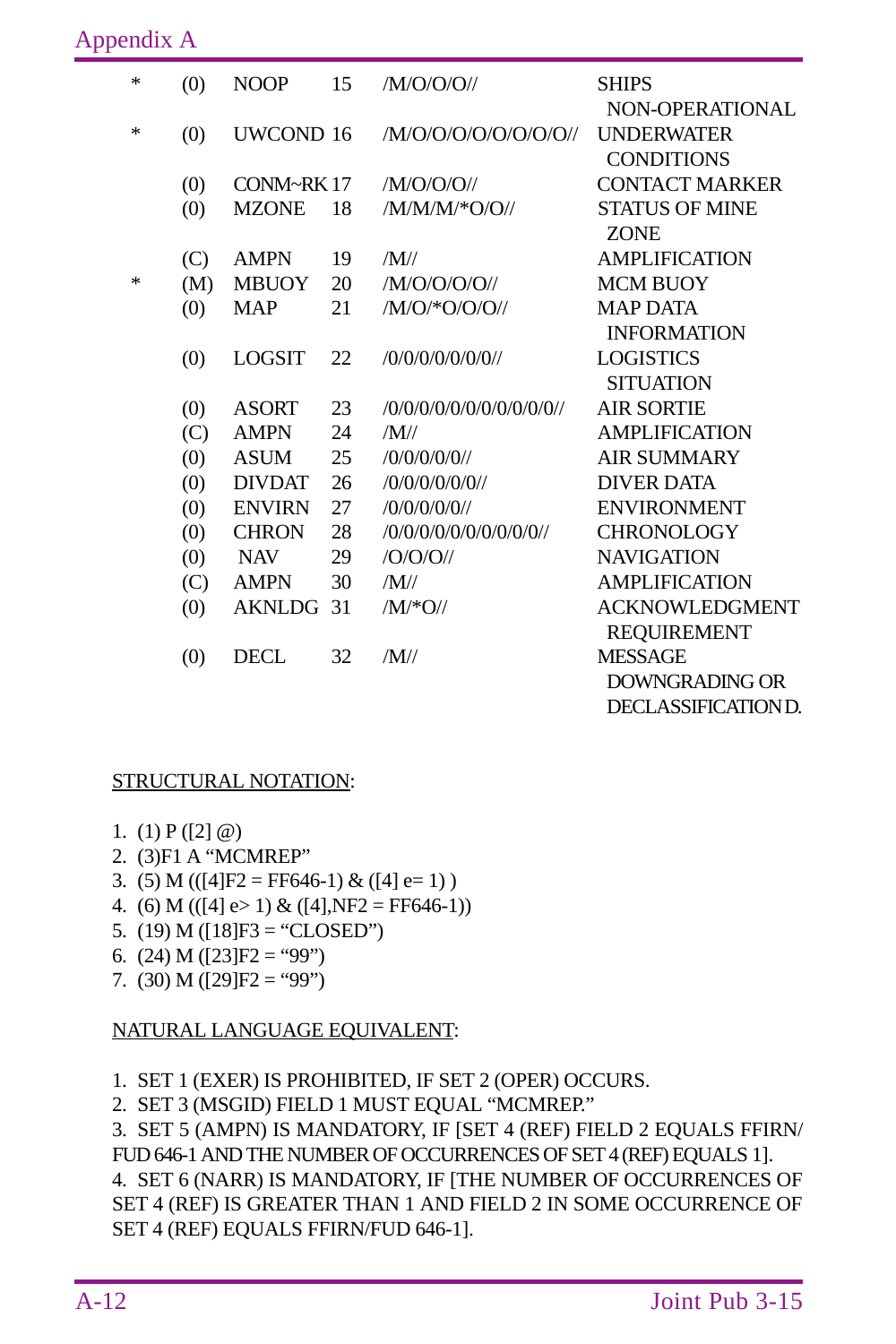5. SET 19 (AM~N) IS MANDATORY, IF SET 18 (MZONE) FIELD 3 EQUALS "CLOSED."

6. SET 24 (AMPN) IS MANDATORY, IF SET 23 (ASORT) FIELD 2 EQUALS "99."

7. SET 30 (AMPN) IS MANDATORY, IF SET 29 (NAY) FIELD 2 EQUALS "99."

#### REMARKS:

THE PAGE MARKINGS ARE IN ACCORDANCE WITH THE RELATED DOCUMENT FOR THE AGGREGATE MESSAGE TEXT FORMAT.

REVISION DATE: 21 JUL 1995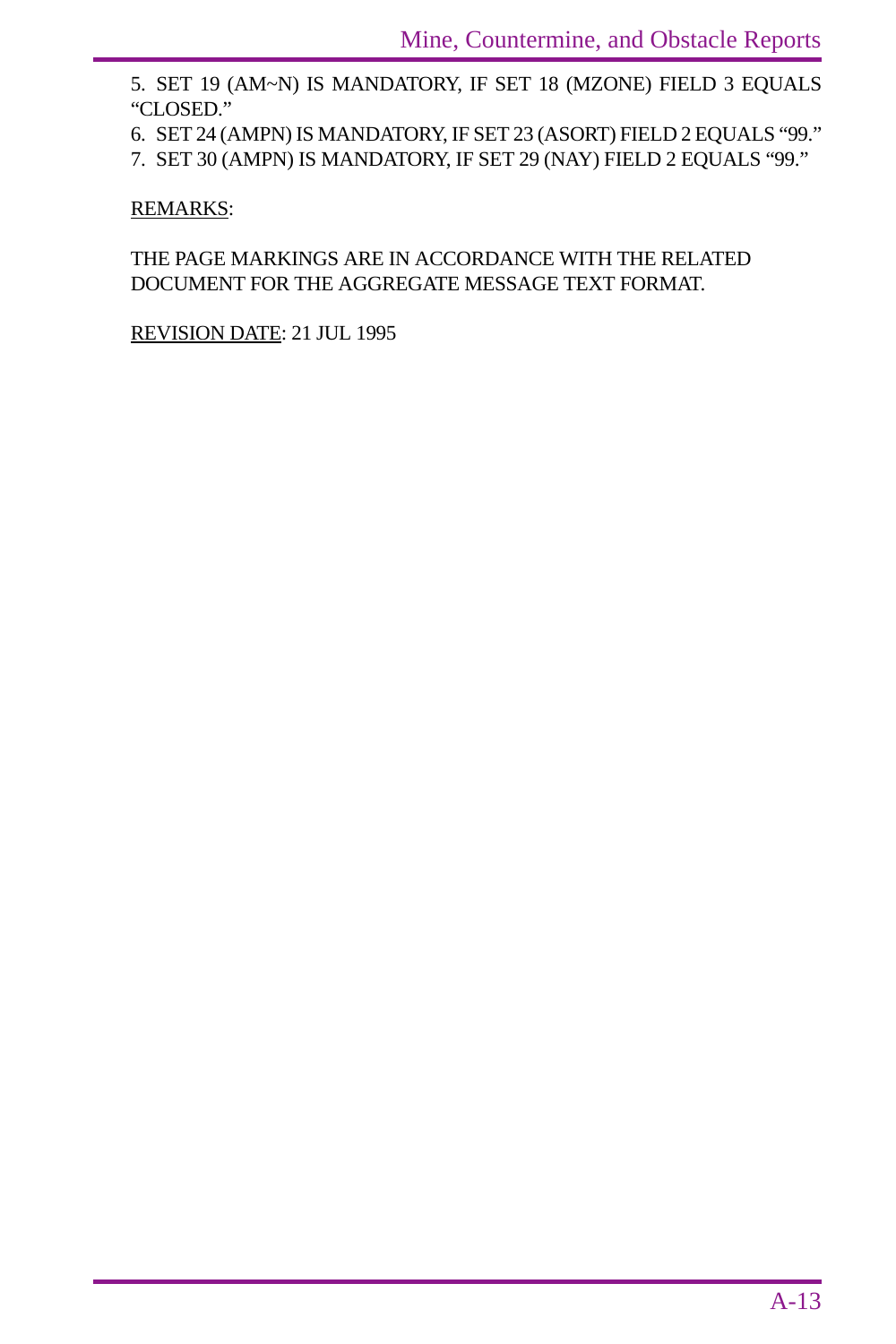Appendix A

FOR OFFICIAL USE ONLY UNCLASSIFIED MIL-STD- 6040 5.1.1 MESSAGE TEXT FORMATS IMPL DATE: 1 JANUARY 1997

#### (U) INDEX REFERENCE NUMBER: C440 STATUS: AGREED DAT

#### MTF IDENTIFIER: MINEOPS

#### MESSAGE TEXT FORMAT NAME: JOINT MINELAYING OPERATIONS

FUNCTION OR PURPOSE: THE MINEOPS IS USED FOR THE JOINT EXCHANGE OF INFORMATION ON THE LOCATION, CHARACTERISTICS, AND STATUS OF COMPONENT SERVICES' MINELAYING OPERATIONS. IT IS ALSO USED TO REQUEST, TASK, MODIFY, REPORT, PLAN, AND APPROVE MINELAYING OPERATIONS.

SPONSORS: USN/USAF

RELATED DOCUMENTS:

MESSAGE TEXT FORMAT:

|                |   |     | <b>SEG RPT OCC SETID</b> |                | <b>SEQ FIELD OCCURRENCE</b> | <b>SET FORMAT NAME</b> |
|----------------|---|-----|--------------------------|----------------|-----------------------------|------------------------|
|                |   | (C) | <b>EXER</b>              | 1              | $/M/O$ //                   | <b>EXERCISE</b>        |
|                |   |     |                          |                |                             | <b>IDENTIFICATION</b>  |
|                |   | (0) | <b>OPER</b>              | $\overline{2}$ | /M/O/O/O//                  | <b>OPERATION</b>       |
|                |   |     |                          |                |                             | <b>IDENTIFICATION</b>  |
|                |   |     |                          |                |                             | <b>DATA</b>            |
|                |   | (M) | <b>MSGID</b>             | 3              | /M/M/O/O/O/O//              | <b>MINEOPS</b>         |
|                | ∗ | (0) | <b>REF</b>               | 4              | /M/M/M/M/O/O/*O//           | <b>REFERENCE</b>       |
|                |   | (C) | <b>AMPN</b>              | 5              | /M/                         | <b>AMPLIFICATION</b>   |
|                |   | (C) | <b>NARR</b>              | 6              | /M/                         | <b>NARRATIVE</b>       |
|                |   |     |                          |                |                             | <b>INFORMATION</b>     |
| M              |   | (M) | <b>MWACT</b>             | 7              | /M/                         | <b>MINE WARFARE</b>    |
|                |   |     |                          |                |                             | <b>OPERATIONS</b>      |
|                |   |     |                          |                |                             | <b>ACTIVITY</b>        |
| $\overline{O}$ |   | (M) | <b>MINEFLD 8</b>         |                | /M/M/M/M/*M//               | <b>MINEFIELD</b>       |
|                |   |     |                          |                |                             | <b>INFORMATION</b>     |
| Œ              | * | (0) | <b>MAP</b>               | 9              | /M/O/*O/O/O//               | <b>MAP DATA</b>        |
|                |   |     |                          |                |                             | <b>INFORMATION</b>     |
| Œ              |   | (C) | <b>POMOE</b>             | 10             | MMMMMMOOOOO//               | PLANNED OVERALL        |
|                |   |     |                          |                |                             | <b>MEASURE OF</b>      |
|                |   |     |                          |                |                             | <b>EFFECTIVENESS</b>   |

CONTINUED ON NEXT PAGE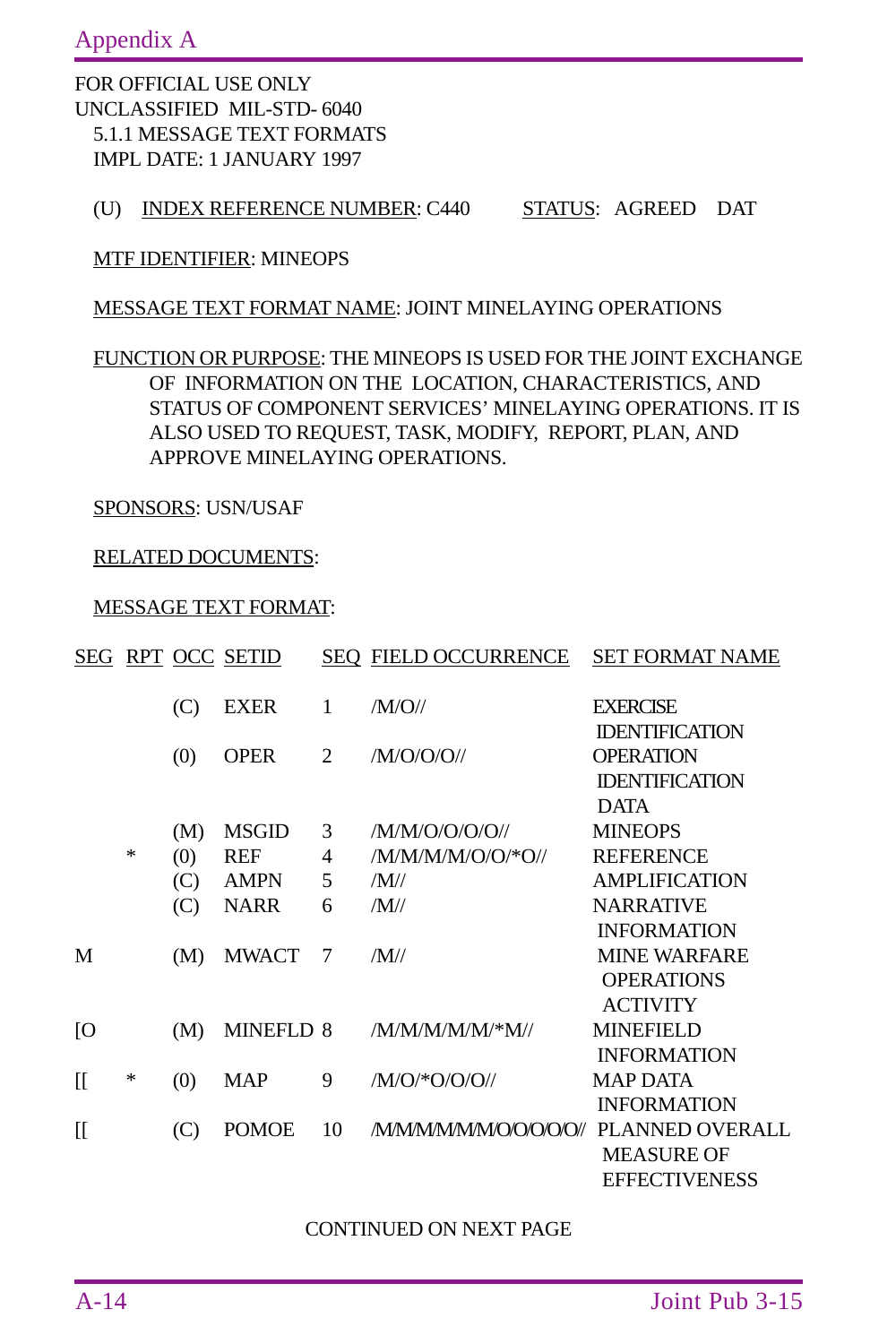## Mine, Countermine, and Obstacle Reports

| ſſ                       |   | (M)               | 5TIME                           | 11             | /*MMMMMMMMOC//                                       | <b>MINEFIELD TIME AND</b><br>STATUS INFORMATION                                                                                                           |
|--------------------------|---|-------------------|---------------------------------|----------------|------------------------------------------------------|-----------------------------------------------------------------------------------------------------------------------------------------------------------|
| ſſ                       |   | (0)               | 5MFLD                           | 12             | /*M/M/M/O/O/O/C/O//                                  | <b>MINEFIELD</b><br><b>INFORMATION</b>                                                                                                                    |
| $\overline{\mathcal{L}}$ | ∗ | (0)               | <b>MDELTYP13</b>                |                | /M/M/M/M//                                           | <b>MINE DELIVERY AND</b><br><b>TYPE</b>                                                                                                                   |
| [[                       | ∗ | (0)               | UNITDES 14                      |                | /M/M/M/O//                                           | <b>MINELAYING UNIT</b><br><b>DESIGNATOR</b>                                                                                                               |
| $[$ [<br>[[<br>Œ<br>ſ    | ∗ | (0)<br>(0)<br>(C) | 5MLINE<br>5MLOC<br><b>MCPOS</b> | 15<br>16<br>17 | /*M/M/M/M/M/M<br>/*M/M/M/O/C//<br>/M/M/M/M/M/M/M/O// | <b>INFORMATION</b><br><b>MINELINES</b><br>MINE LOAD LOCATION<br><b>MINE CASE AND</b><br><b>POSITION</b><br><b>END OF SEGMENT</b><br><b>END OF SEGMENT</b> |
|                          |   | (0)               | DECL                            | 18             | /M/                                                  | <b>MESSAGE</b><br>DOWNGRADING OR<br>DECLASSIFICATION D.                                                                                                   |

### STRUCTURAL NOTATION:

- 1. (1)  $P([2] \; @)$
- 2. (3) F1 A "MINEOPS"
- 3. (5) M (([4]F2 = FF646-1) & ([4] Q= 1))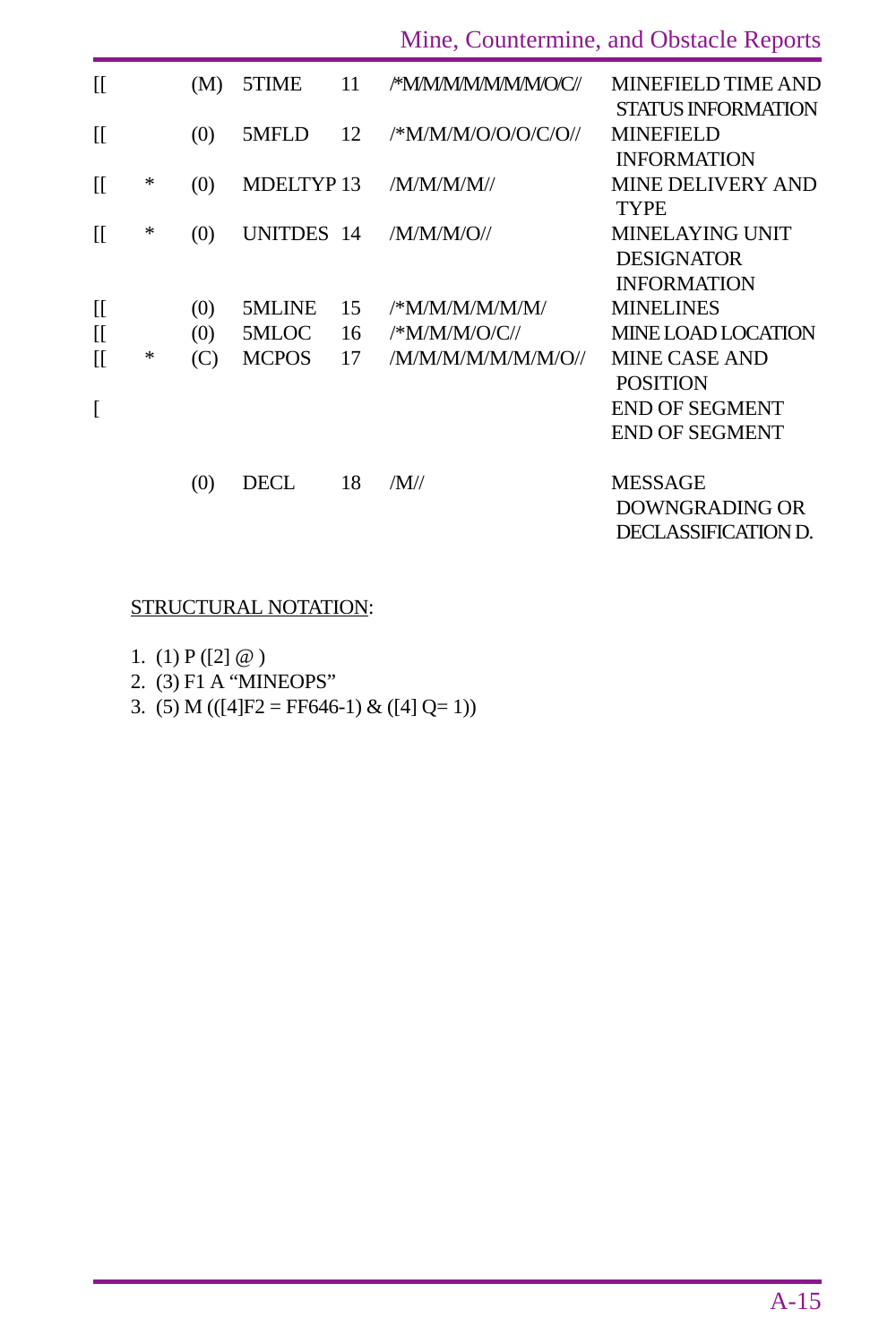### Appendix A

UNCLASSIFIED UNCLASSIFIED MIL-STD-6040 5.1.1 MESSAGE TEXT FORMATS IMPL DATE: 1 JANUARY 1997

(U) INDEX REFERENCE NUMBER: C441 STATUS: AGREED

MTF IDENTIFIER: MCMOPS

MESSAGE TEXT FORMAT NAME: JOINT MINE COUNTERMEASURES **OPERATIONS** 

FUNCTION OR PURPOSE: THE MCMOPS IS USED FOR THE JOINT EXCHANGE OF INFORMATION ON THE LOCATION AND STATUS OF COMPONENT SERVICES MINE COUNTERMEASURES (MCM) OPERATIONS. IT IS ALSO USED TO REQUEST, TASK, PLAN, REPORT, MODIFY, AND APPROVE MINE COUNTERMEASURES OPERATIONS.

SPONSORS: USN/USAF

RELATED DOCUMENTS:

MESSAGE TEXT FORMAT:

|       |   |     | <b>SEG RPT OCC SETID</b> |                | SEQ FIELD OCCURRENCE SET FORMAT NAME |                         |
|-------|---|-----|--------------------------|----------------|--------------------------------------|-------------------------|
|       |   | (C) | <b>EXER</b>              | $\mathbf{1}$   | $M/O$ //                             | <b>EXERCISE</b>         |
|       |   |     |                          |                |                                      | <b>IDENTIFICATION</b>   |
|       |   | (0) | <b>OPER</b>              | $\overline{2}$ | /M/O/O/O//                           | <b>OPERATION</b>        |
|       |   |     |                          |                |                                      | <b>IDENTIFICATION</b>   |
|       |   |     |                          |                |                                      | <b>DATA</b>             |
|       |   | (M) | <b>MSGID</b>             | 3              | /M/M/O/O/O/O//                       | <b>MCMOPS</b>           |
|       | * | (0) | <b>REF</b>               | $\overline{4}$ | /M/M/M/M/O/O/*O//                    | <b>REFERENCE</b>        |
|       |   | (C) | <b>AMPN</b>              | 5              | /M/                                  | <b>AMPLIFICATION</b>    |
|       |   | (C) | <b>NARR</b>              | 6              | /M/                                  | <b>NARRATIVE</b>        |
|       |   |     |                          |                |                                      | <b>INFORMATION</b>      |
| М     |   | (M) | <b>MWACT</b>             | 7              | /M/                                  | <b>MINE WARFARE</b>     |
|       |   |     |                          |                |                                      | <b>OPERATIONS</b>       |
|       |   |     |                          |                |                                      | <b>ACTIVITY</b>         |
| ſМ    |   | (M) | <b>MCMACT</b>            | 8              | MMMM000000*0/ MINE                   |                         |
|       |   |     |                          |                |                                      | <b>COUNTERMEASURES</b>  |
|       |   |     |                          |                |                                      | <b>ACTIVITY</b>         |
| $[$ [ | ∗ | (0) | <b>MAP</b>               | 9              | /M/O/*O/O/O//                        | <b>MAP DATA</b>         |
|       |   |     |                          |                |                                      | <b>INFORMATION</b>      |
| $[$ [ | ∗ | (C) | VESVEH                   | 10             | /M/M/*M/M//                          | <b>VESSEL/VEHICLE</b>   |
|       |   |     |                          |                |                                      | <b>IDENTIFICATION</b>   |
| [     | * | (0) | <b>MDA</b>               | 11             | $/0$ /*0/0//                         | <b>MINE DANGER AREA</b> |
|       |   |     |                          |                |                                      |                         |

CONTINUED ON NEXT PAGE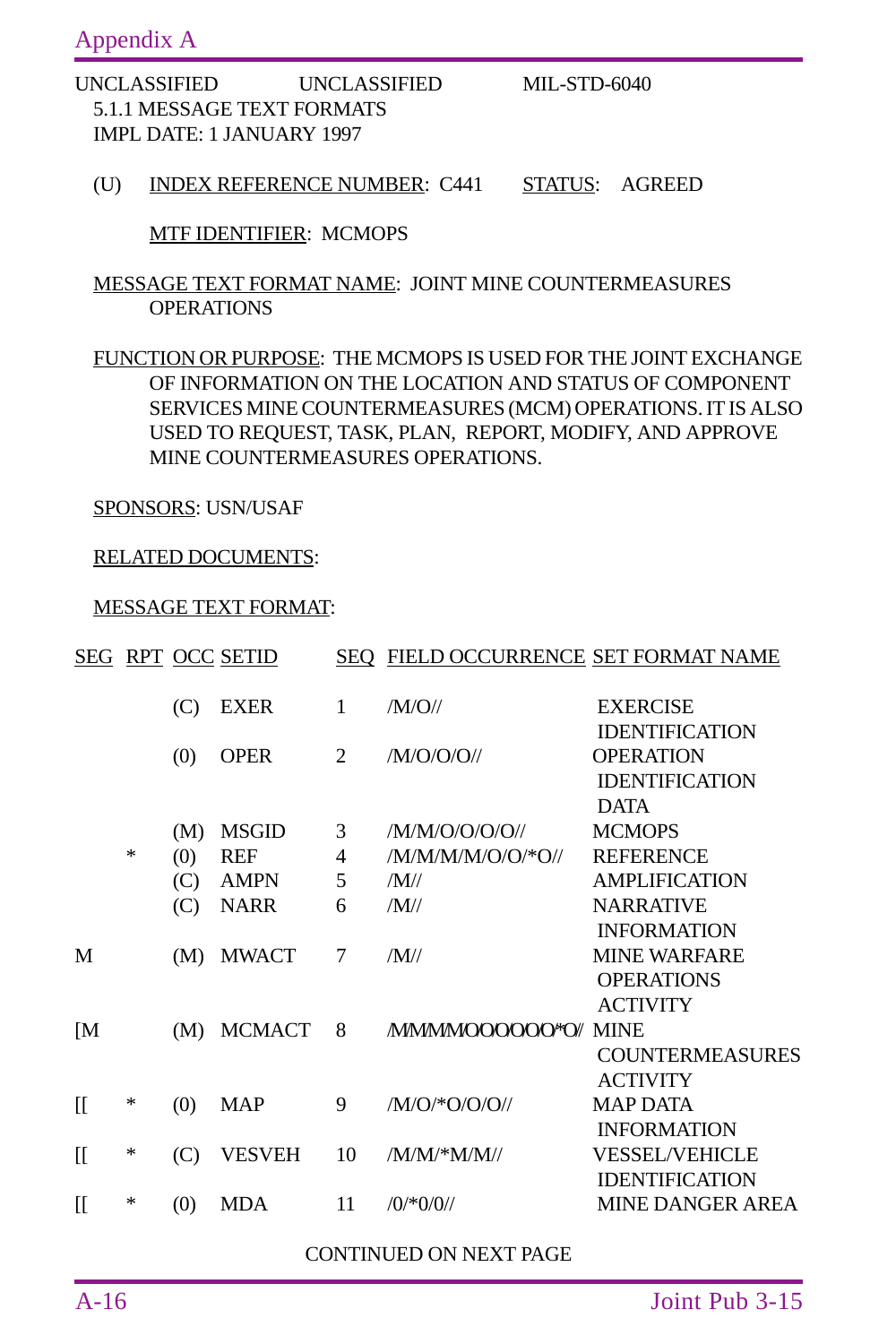### Mine, Countermine, and Obstacle Reports

| ſſ | ∗ | (0) |             |     | SAFELANE 12 /M/M/M/M/M/O/*M// LANE OF SAFE |                                       |
|----|---|-----|-------------|-----|--------------------------------------------|---------------------------------------|
| ſГ | ∗ | (0) | LDTHCORD 13 |     | $\Lambda M/M^{\ast}M^{\prime\prime}$       | <b>PASSAGE</b><br><b>LEAD-THROUGH</b> |
|    |   |     |             |     |                                            | <b>COORDINATION</b>                   |
|    |   |     |             |     |                                            | <b>END OF SEGMENT</b>                 |
|    |   |     |             |     |                                            | <b>END OF SEGMENT</b>                 |
|    |   | (0) | <b>DECL</b> | -14 | /M/                                        | <b>MESSAGE</b>                        |
|    |   |     |             |     |                                            | DOWNGRADING OR                        |
|    |   |     |             |     |                                            | DECLASSIFICATION D.                   |

#### STRUCTURAL NOTATION:

- 1. (1)  $P([2] \omega)$
- 2. (3)F1 A "MCMOPS"
- 3. (5) M (( $[4]F2 = FF646-1$ ) & ( $[4]Q=1$ ))
- 4. (6) M (([4]  $\textcircled{a} > 1$ ) & ([4],NF2 = FF646-1))
- 5. (10) M ([12] @)

### NATURAL LANGUAGE EQUIVALENT:

#### UNCLASSIFIED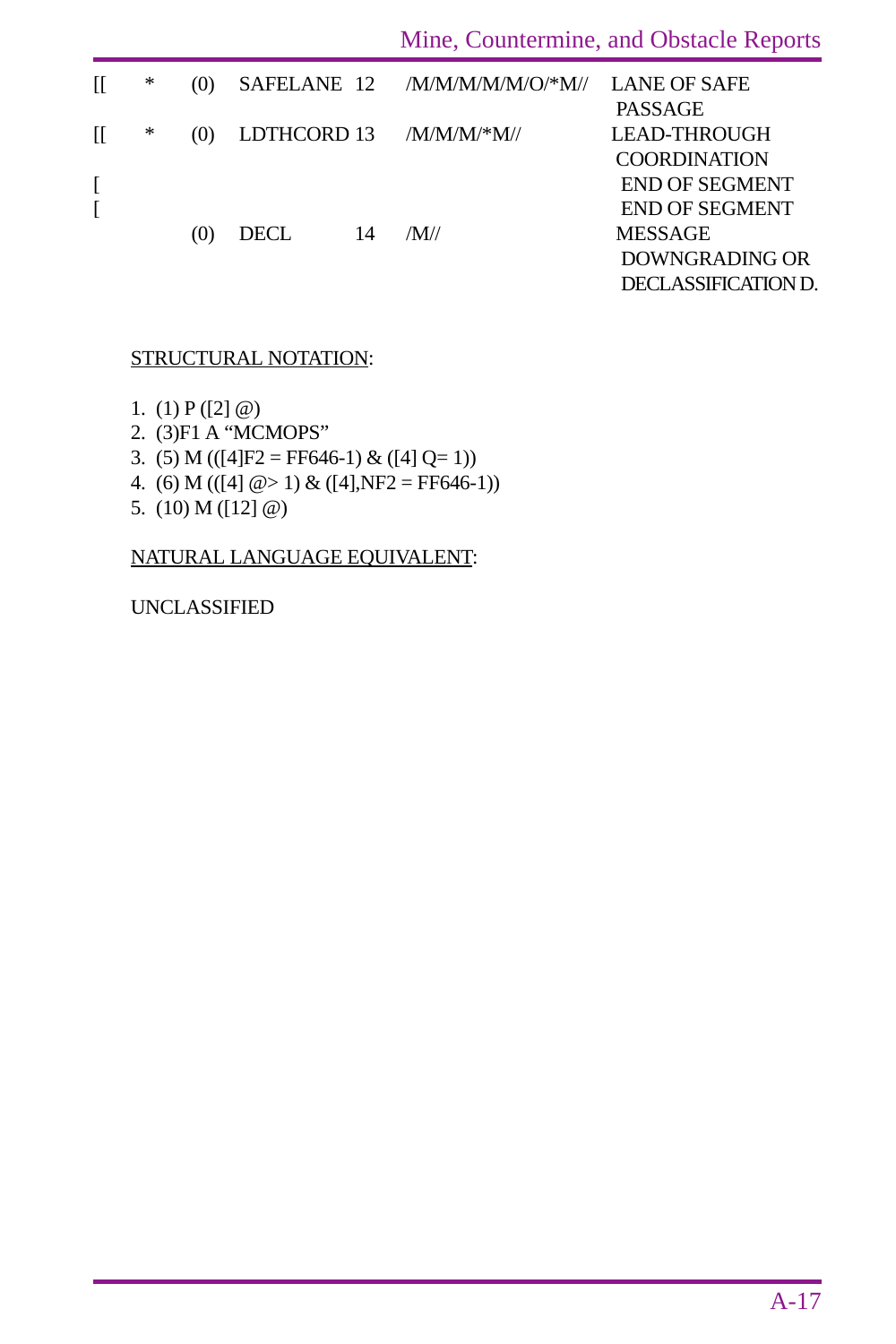Intentionally Blank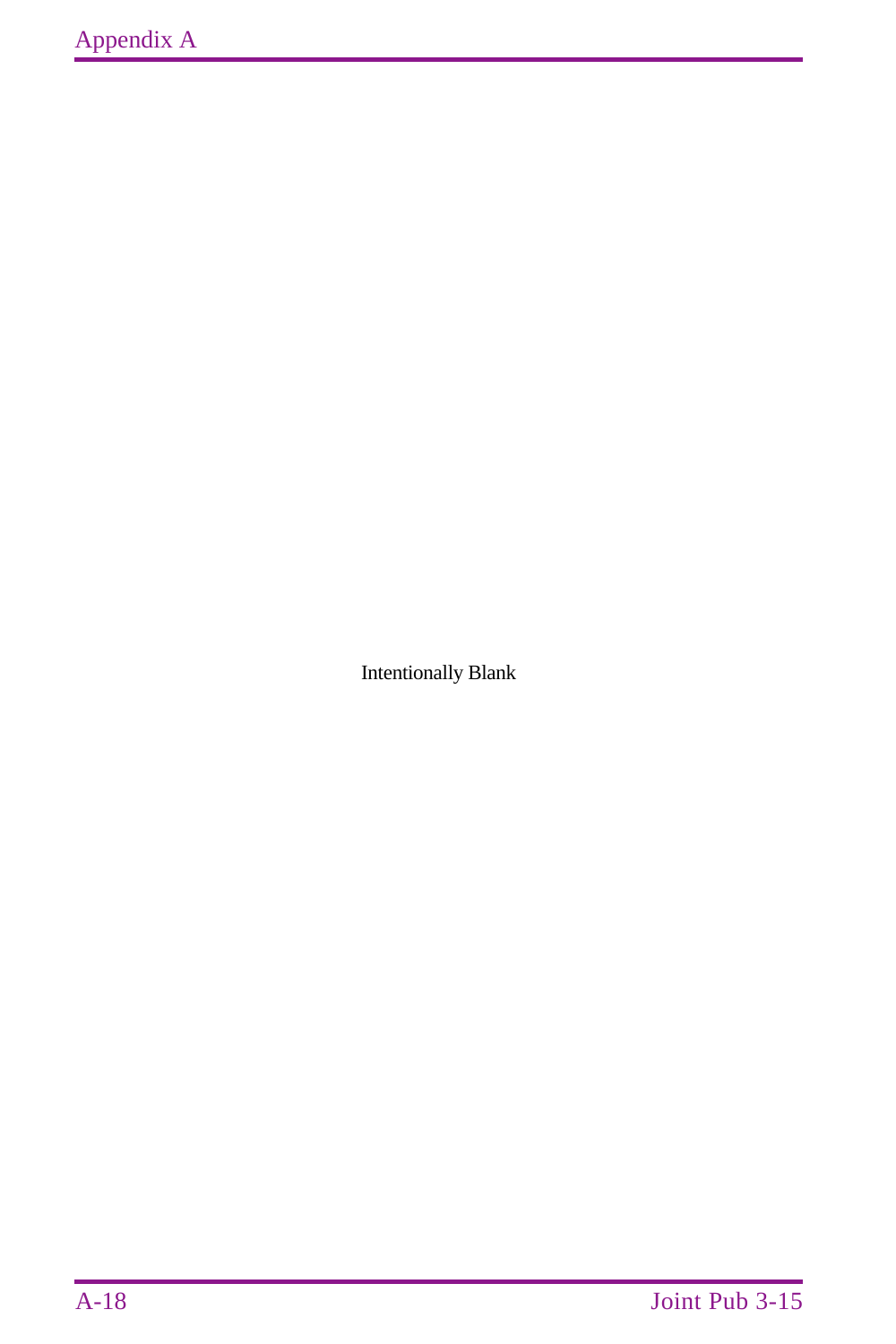## APPENDIX B **REFERENCES**

The development of Joint Pub 3-15 is based upon the following primary references:

### **1. Joint Publications**

a. Joint Pub 0-2, "Unified Action Armed Forces (UNAAF)."

b. Joint Pub 1-01, "Joint Publication System, Joint Doctrine and Joint Tactics, Techniques, and Procedures Development Program."

c. Joint Pub 1-02, "DOD Dictionary of Military and Associated Terms."

d. Joint Pub 2-0, "Doctrine for Intelligence Support to Joint Operations."

e. Joint Pub 2-01.3, "Joint Tactics, Techniques, and Procedures for Joint Intelligence Preparation of the Battlespace."

f. Joint Pub 3-0, "Doctrine for Joint Operations."

g. Joint Pub 3-02, "Joint Doctrine for Amphibious Operations."

h. Joint Pub 3-02.1, "Joint Doctrine for Landing Force Operations."

i. Joint Pub 3-03, "Doctrine for Joint Interdiction Operations."

j. Joint Pub 3-04, "Doctrine for Joint Maritime Operations (AIR)."

k. Joint Pub 3-05, "Doctrine for Joint Special Operations."

l. Joint Pub 3-06, "Doctrine for Joint Riverine Operations."

m. Joint Pub 3-07, "Joint Doctrine for Military Operations Other Than War."

n. Joint Pub 3-07.6, "Joint Tactics, Techniques, and Procedures for Foreign Humanitarian Assistance."

- o. Joint Pub 3-09, "Doctrine for Joint Fire Support."
- p. Joint Pub 3-10, "Doctrine for Joint Rear Area Operations."
- q. Joint Pub 3-10.1, "Joint Tactics, Techniques, and Procedures for Base Defense."
- r. Joint Pub 3-11, "Joint Doctrine for Nuclear, Biological, and Chemical (NBC) Defense."
- s. Joint Pub 3-34, "Engineer Doctrine for Joint Operations."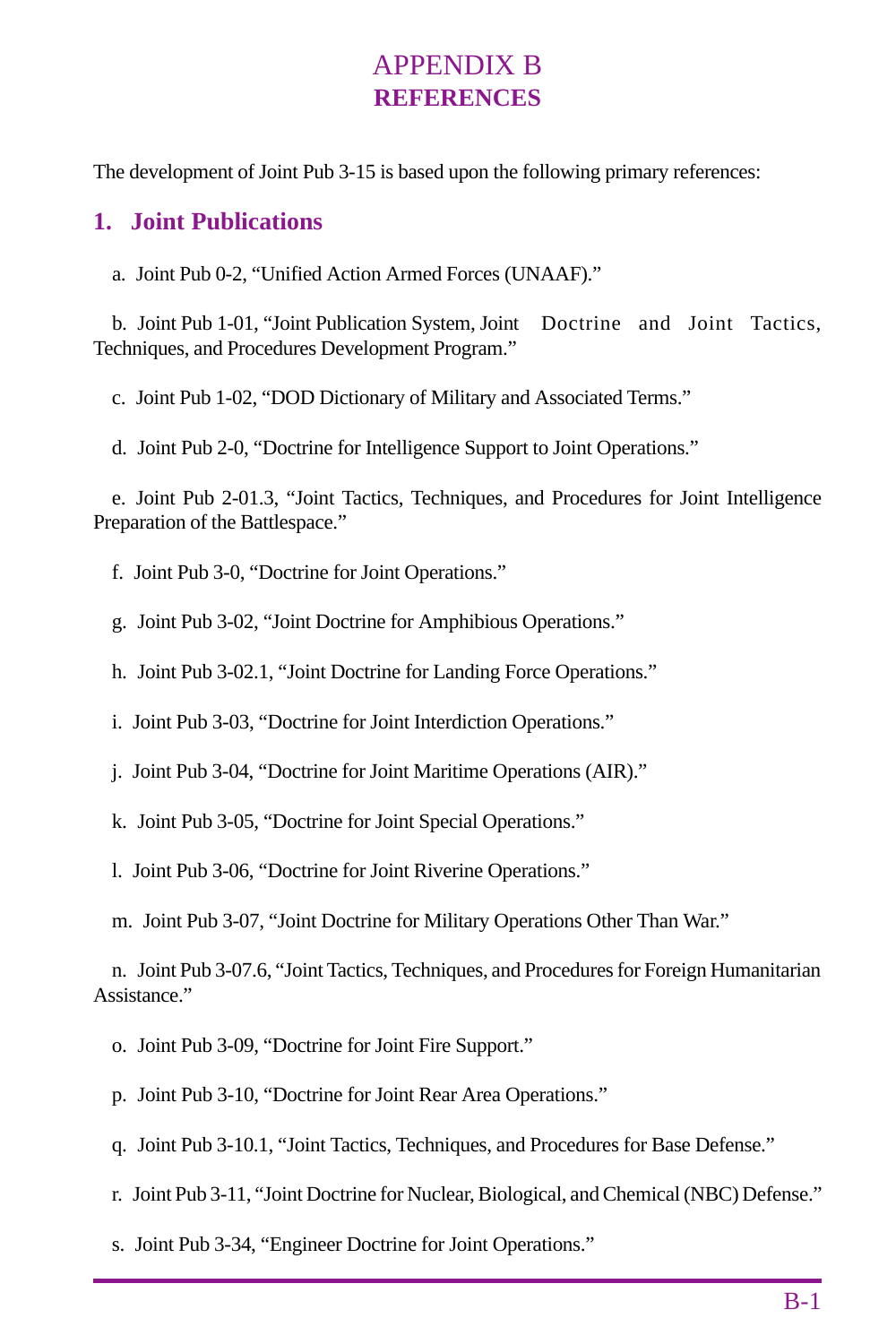- t. Joint Pub 3-54, "Joint Doctrine for Operations Security."
- u. Joint Pub 4-0, "Doctrine for Logistic Support of Joint Operations."
- v. Joint Pub 5-0, "Doctrine for Planning Joint Operations."

w. Joint Pub 5-00.2, "Joint Task Force Planning Guidance and Procedures."

x. CJCS Instruction 3121.01, "Standing Rules of Engagement for US Forces."

y. CJCS Manual 3122.03, "Joint Operation Planning and Execution System Vol II: (Planning Formats and Guidance)."

### **2. Multi-Service**

a. NWP 1-14M / MCWP 5-2.1, "The Commander's Handbook on the Law of Naval Operations."

b. NWP 3-06M/FMFM 7-5, "Doctrine for Navy/Marine Corps Joint Riverine Operations."

c. NWP 3-15/MCWP 3-3.1.2 "Mine Warfare."

d. TRADOC Pam 525-43/TAC Pam 50-27, "Military Operations: US Joint Operational Concept and Procedures for Coordination of Employment of Air Delivered Mines (J Mine)."

e. Variable Message Format (VMF) Message Number K05.16, "Land Minefield Laying Report," TIDP-TE, Volume III, Annex A.

## **3. US Army**

- a. FM 3-100, "NBC Defense, Chemical Warfare, Smoke, and Flame Operations."
- b. FM 5-10, "The Engineer Platoon."
- c. FM 5-34, "Engineer Field Data."
- d. FM 5-71-100, "Division Engineer Combat Operations."
- e. FM 5-71.2, "Armored Task Force Engineer Combat Operations."
- f. FM 5-71.3, "Brigade Engineer Combat Operations (Armored)."
- g. FM 5-100, "Engineer Combat Operations."
- h. FM 5-100-15, "Corps Engineer Operations."
- i. FM 5-103, "Survivability."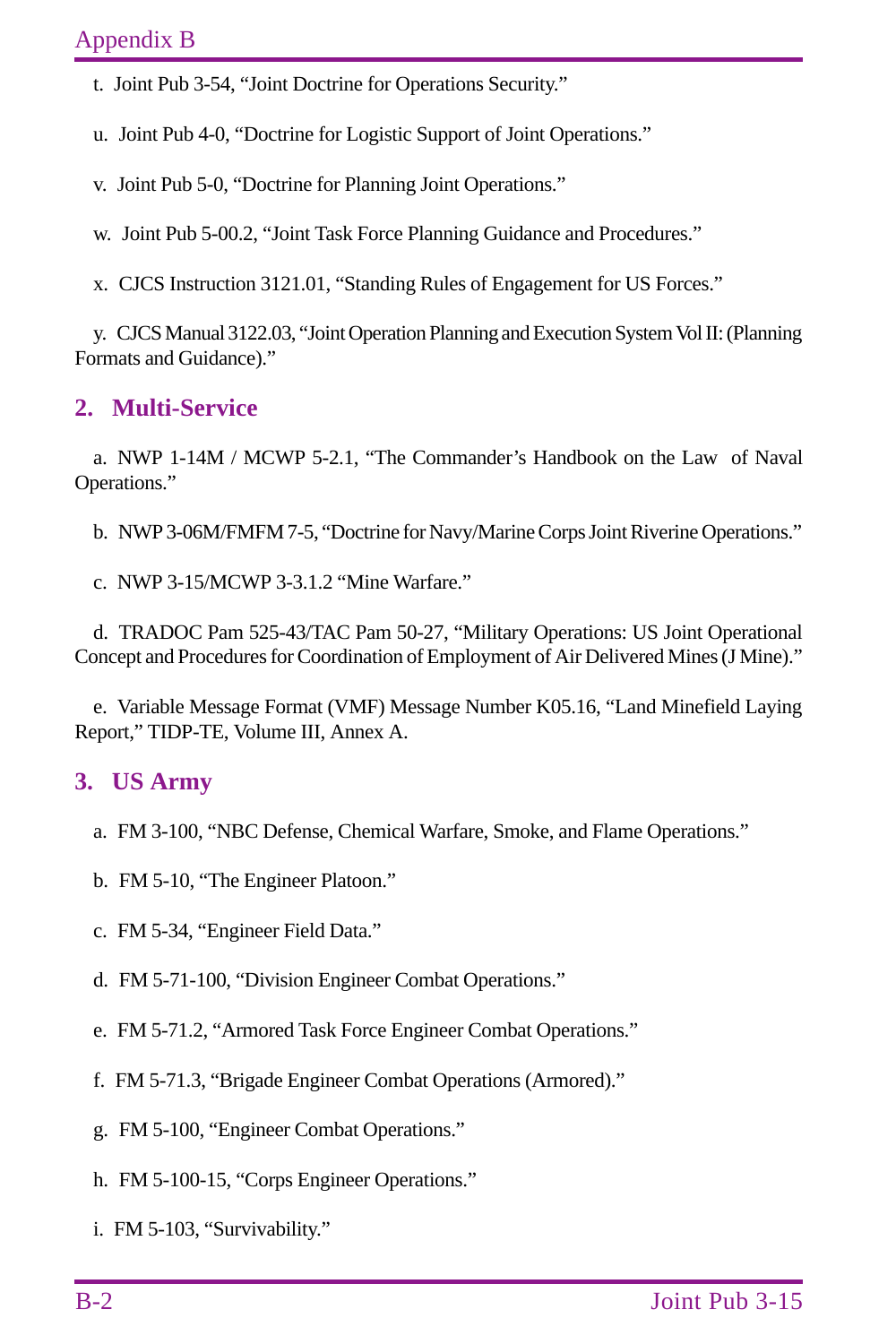- j. FM 5-116, "Engineer Operations, Echelons Above Corps."
- k. FM 5-250, "Explosives and Demolitions."
- l. FM 6-20, "Fire Support in the Air Land Battle."
- m. FM 6-20-30, "Fire Support for Corps and Division Operations."
- n. FM 20-32, "Mine/Countermine Operations."
- o. FM 27-10, "Law of Land Warfare."
- p. FM 71-100, "Divisions Operations."
- q. FM 90-7, "Combined Arms Obstacle Integration."
- r. FM 90-13, "Combined Arms River Crossing Operations."
- s. FM 90-13-1, "Combined Arms Breaching Operations."
- t. FM 100-5, "Operations."
- u. FM 100-7 (Draft), "The Army in Theater Operations."
- v. FM 100-15, "Corps Operations."
- w. FM 101-5-1, "Operational Terms and Symbols."
- x. TC 5-250.1, "Modernized Demolition Initiator."

y. TRADOC Pam 525-18, "Military Operations: US Army Operational Concepts for Countermine Operations."

z. TRADOC Pam 525-19, "USA Operational Concept for Land Mine Warfare."

#### **4. US Navy**

- a. NDP 1-14, "Naval Warfare."
- b. NWP 1-03.1, "Operational Reports."

c. NWP 1-14M / MCWP 5-2.1, "Commander's Handbook on the Law of Naval Operations."

- d. NWP 3-02.4, "Explosive Ordnance Disposal."
- e. NWP 3-05, "Naval Special Warfare."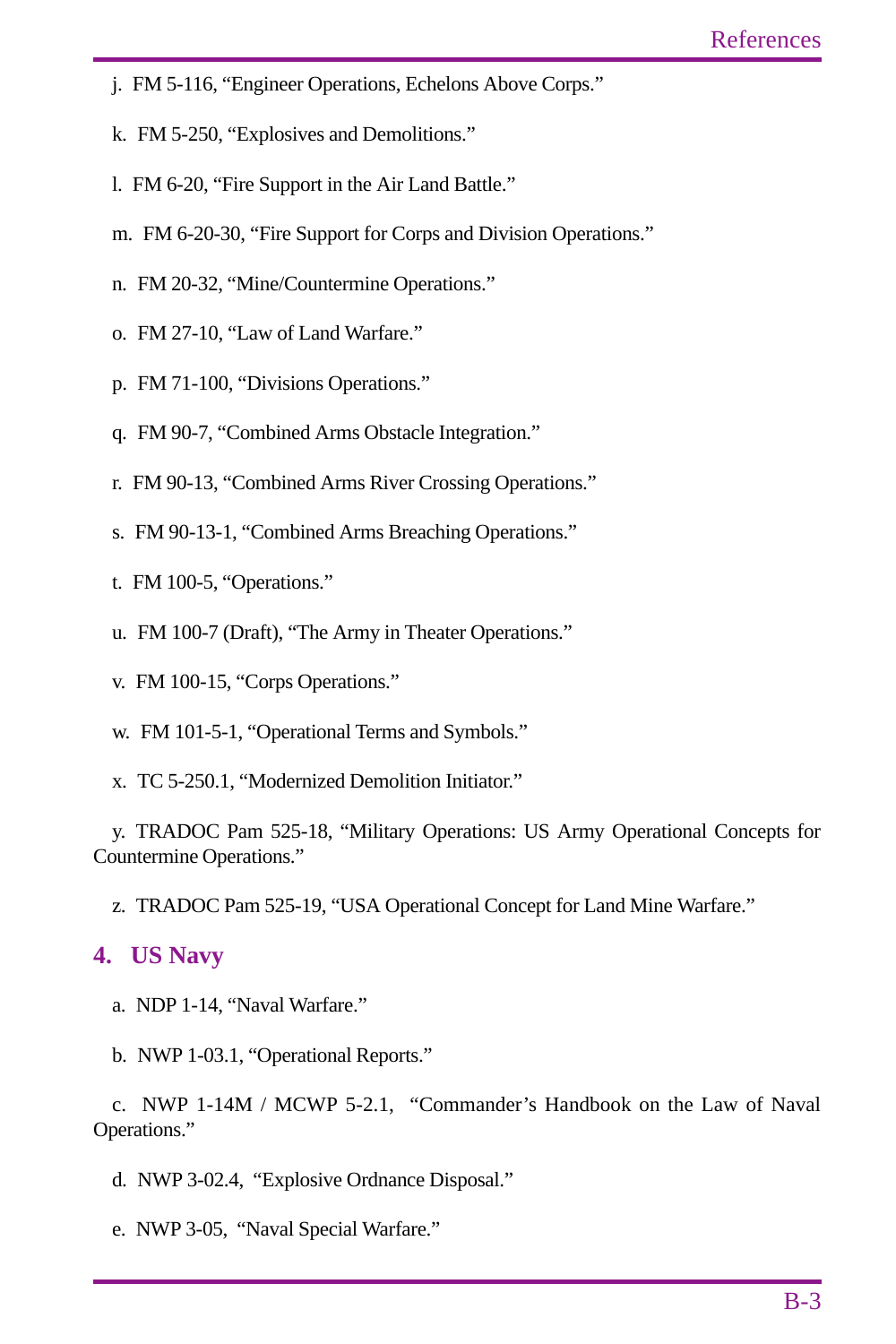- f. NWP 3-10, "Naval Coastal Warfare Doctrine."
- g. NWP 3-15, "Mine Warfare."
- h. NWP 3-15.2.1, "Mine Countermeasures Operations."
- i. NWP 3-15.2.2, "Airborne Mine Countermeasures Operations."
- j. NWP 3-15.3, "Mining Operations."
- k. NWP 3-15.4.1, "Mine Countermeasures Planning and Procedures."

l. NWP 3-15.4.1, VOL I, "Mine Countermeasures Planning and Procedures (Data Appendices)."

- m. NWP 3-15.4.2, "Minefield Planning."
- n. NWP 3-56, "Composite Warfare Commander's Manual."
- o. NWP 5-00.3M, "The Amphibious Task Force Plan."
- p. NWP 5-01, "Naval Operational Planning."

## **5. US Air Force**

- a. AFDD 1, "Air Force Basic Doctrine."
- b. AFDD 1-1, "Air Force Task List."
- c. AFDD 2, "Organization & Employment."
- d. AFDD 2-1.3, "Counterland."
- e. AFDD 2-1.4, "Countersea."
- f. AFDD 2-5, "Information Operations."

## **6. US Marine Corps**

- a. MCDP 1, "Warfighting."
- b. MCDP 1-2, "Campaigning."
- c. MCDP 4, "Logistics."
- d. MCWP 3-1, "Ground Combat Operations."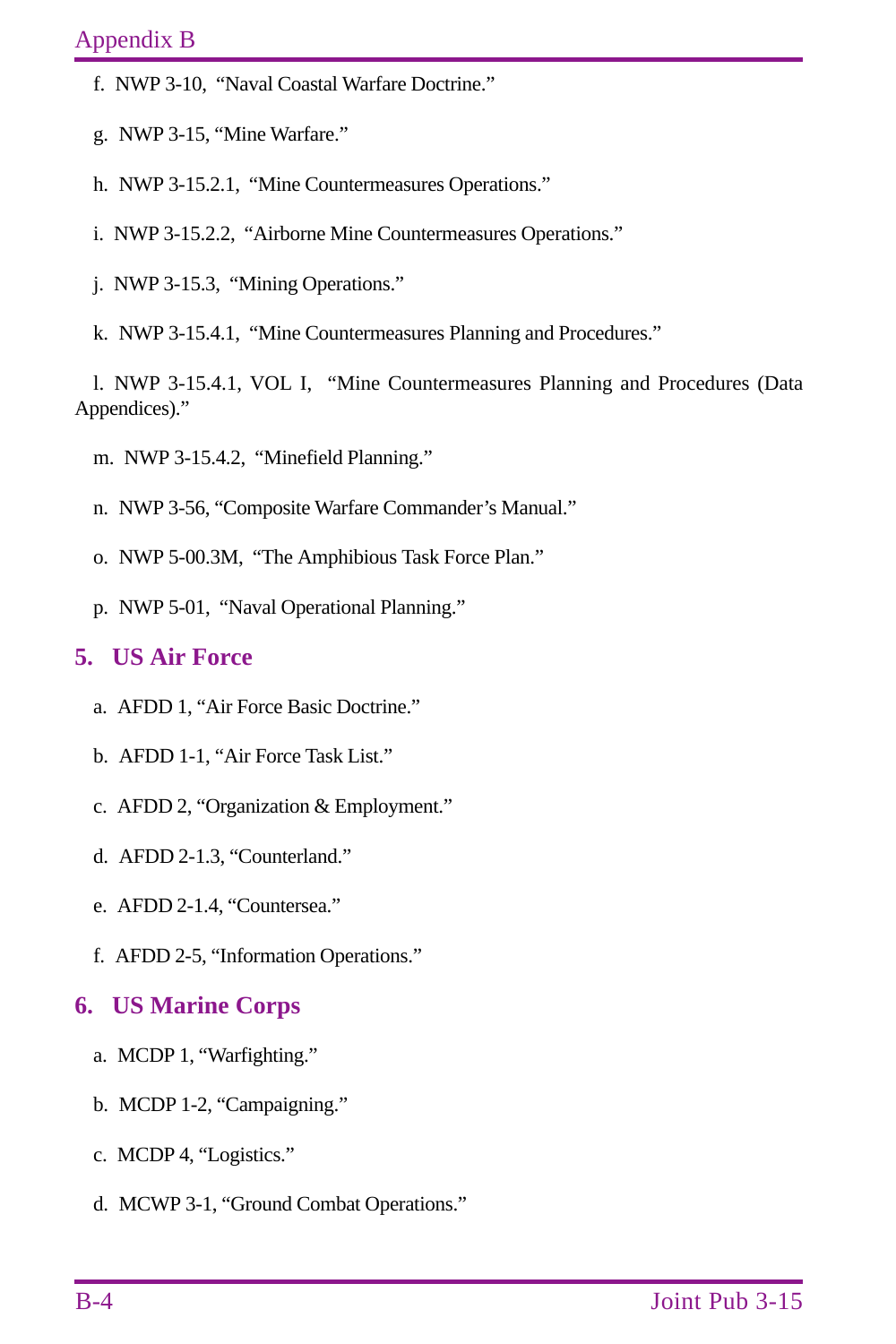e. MCWP 3-16.2, "TTP for Fire Support Coordination."

f. MCWP 3-17, "Engineer Operations."

g. MCWP 5-1, "Marine Corps Planning."

#### **7. NATO**

a. ATP 1(C), Vol I, "Allied Maritime Tactical Instructions."

b. ATP 6A (Navy) (Air), Vol I, "Allied Doctrine of Mine Warfare, Policies, and Principles."

c. ATP 8(A), "Doctrine for Amphibious Operations."

d. ATP 24(A) (Navy), "Tactical Instructions and Procedures for the Conduct of Mine Warfare Operations."

e. ATP 37, "Supporting Arms in Amphibious Operations."

f. STANAG 1242, "Allied Doctrine of Mine Warfare Policy and Principles."

g. STANAG 1257, "NATO Mine Delivery Systems."

h. STANAG 1323, "NATO Minefield Planning Guidance."

i. STANAG 1400, "Mining and Minelaying - Planning and Evaluation, Tactics, and Execution."

j. STANAG 2017, "Orders to the Demolition Commander and the Demolition Firing Commander."

k. STANAG 2036, "Land Minefield Laying, Marking, Recording and Reporting Procedures."

l. STANAG 2096, "Reporting Engineer Information in the Field."

m. STANAG 2123, "Obstacle Folder."

n. STANAG 2394, ATP 52, "Land Force Combat Engineer Doctrine."

o. STANAG 2889, "Marking of Hazardous Areas and Routes Through Them."

p. STANAG 2963, "Coordination of Field Artillery Delivered Scatterable Mines."

q. STANAG 2990, "Principles and Procedures for the Employment in Land Warfare of Scatterable Mines With a Limited Laid Life."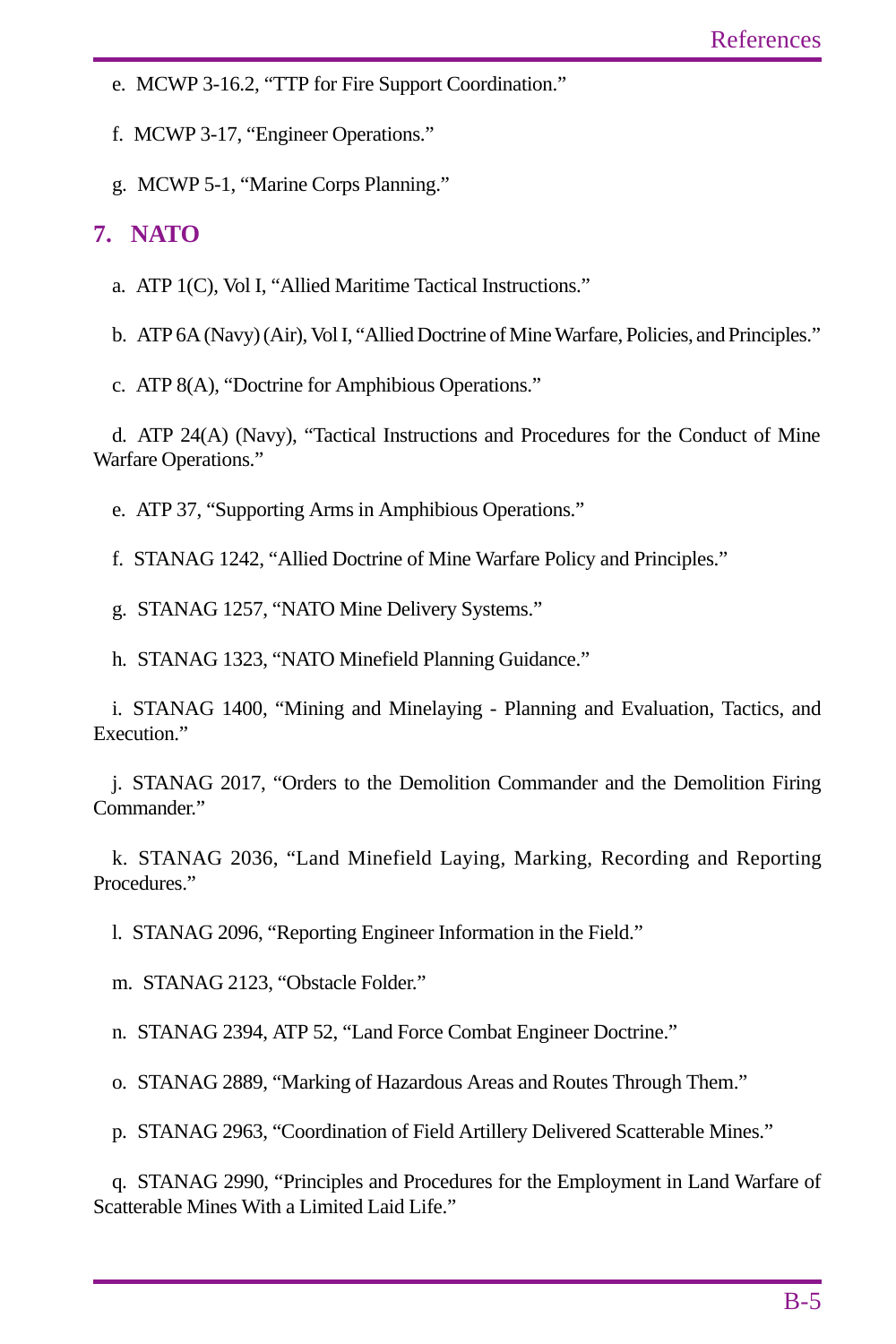- r. STANAG 2991, "NATO Glossary of Combat Engineer Terms and Definitions-AAP-19."
- s. STANAG 2991, AAP 19, "NATO Combat Engineer Glossary."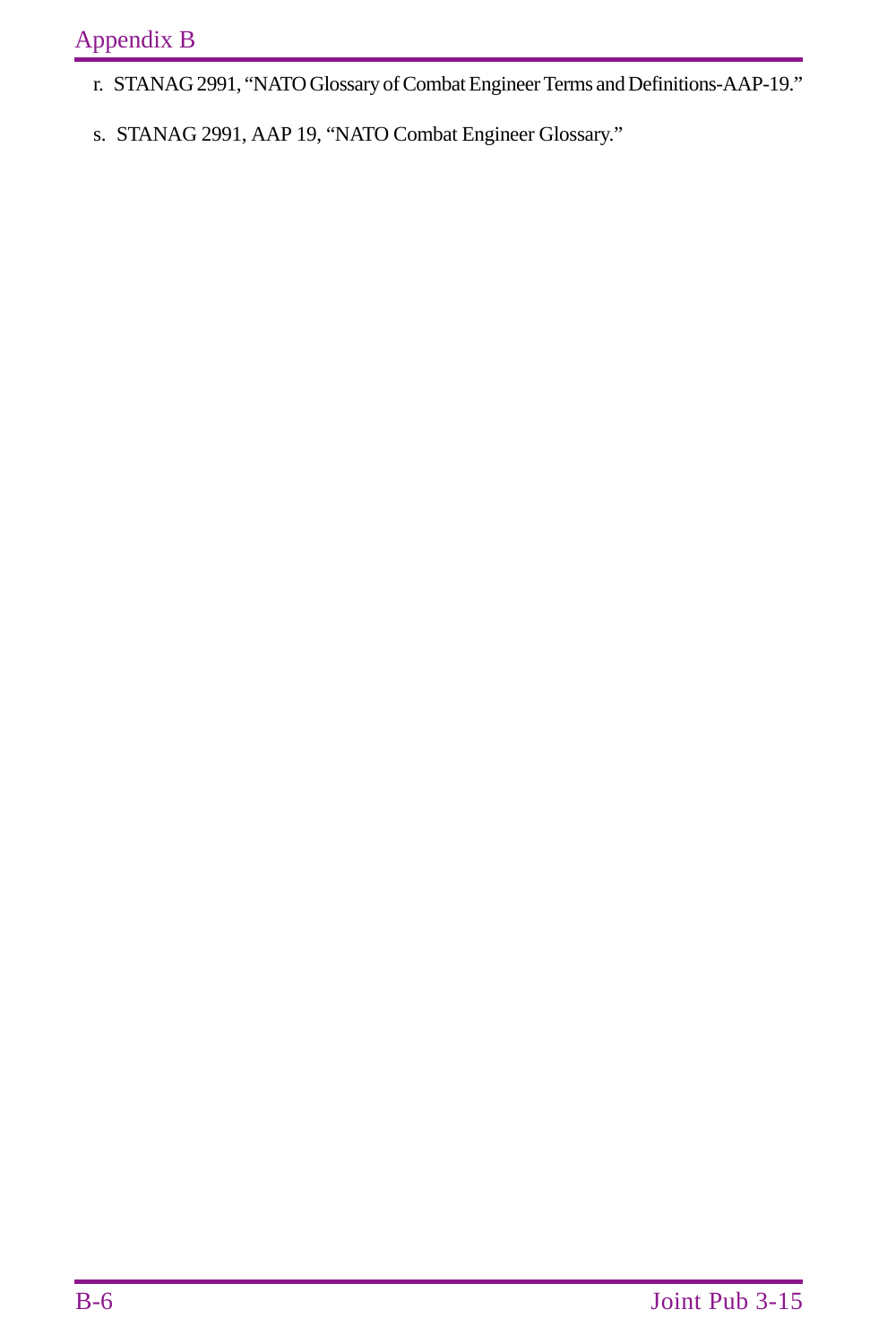## APPENDIX C **ADMINISTRATIVE INSTRUCTIONS**

### **1. User Comments**

Users in the field are highly encouraged to submit comments on this publication to the United States Atlantic Command Joint Warfighting Center, Attn: Doctrine Division, Fenwick Road, Bldg 96, Fort Monroe, VA 23651-5000. These comments should address content (accuracy, usefulness, consistency, and organization), writing, and appearance.

### **2. Authorship**

The lead agent for this publication is the US Army. The Joint Staff doctrine sponsor for this publication is the Director for Operational Plans and Interoperability (J-7).

### **3. Supersession**

This publication supersedes Joint Pub 3-15, 30 June 93, "Joint Doctrine for Barriers, Obstacles, and Mine Warfare."

### **4. Change Recommendations**

a. Recommendations for urgent changes to this publication should be submitted:

TO: CSA WASHINGTON DC//DAMO-FDQ// INFO: JOINT STAFF WASHINGTON DC//J7-JDD//

Routine changes should be submitted to the Director for Operational Plans and Interoperability (J-7), JDD, 7000 Joint Staff Pentagon, Washington, DC 20318-7000.

b. When a Joint Staff directorate submits a proposal to the Chairman of the Joint Chiefs of Staff that would change source document information reflected in this publication, that directorate will include a proposed change to this publication as an enclosure to its proposal. The Military Services and other organizations are requested to notify the Director, J-7, Joint Staff, when changes to source documents reflected in this publication are initiated.

c. Record of Changes:

| CHANGE COPY |                              | DATE OF | <b>DATE</b> | <b>POSTED</b> |                |
|-------------|------------------------------|---------|-------------|---------------|----------------|
|             | NUMBER NUMBER CHANGE ENTERED |         |             | <b>RY</b>     | <b>REMARKS</b> |

\_\_\_\_\_\_\_\_\_\_\_\_\_\_\_\_\_\_\_\_\_\_\_\_\_\_\_\_\_\_\_\_\_\_\_\_\_\_\_\_\_\_\_\_\_\_\_\_\_\_\_\_\_\_\_\_\_\_\_\_\_\_\_\_\_\_\_\_\_\_ \_\_\_\_\_\_\_\_\_\_\_\_\_\_\_\_\_\_\_\_\_\_\_\_\_\_\_\_\_\_\_\_\_\_\_\_\_\_\_\_\_\_\_\_\_\_\_\_\_\_\_\_\_\_\_\_\_\_\_\_\_\_\_\_\_\_\_\_\_\_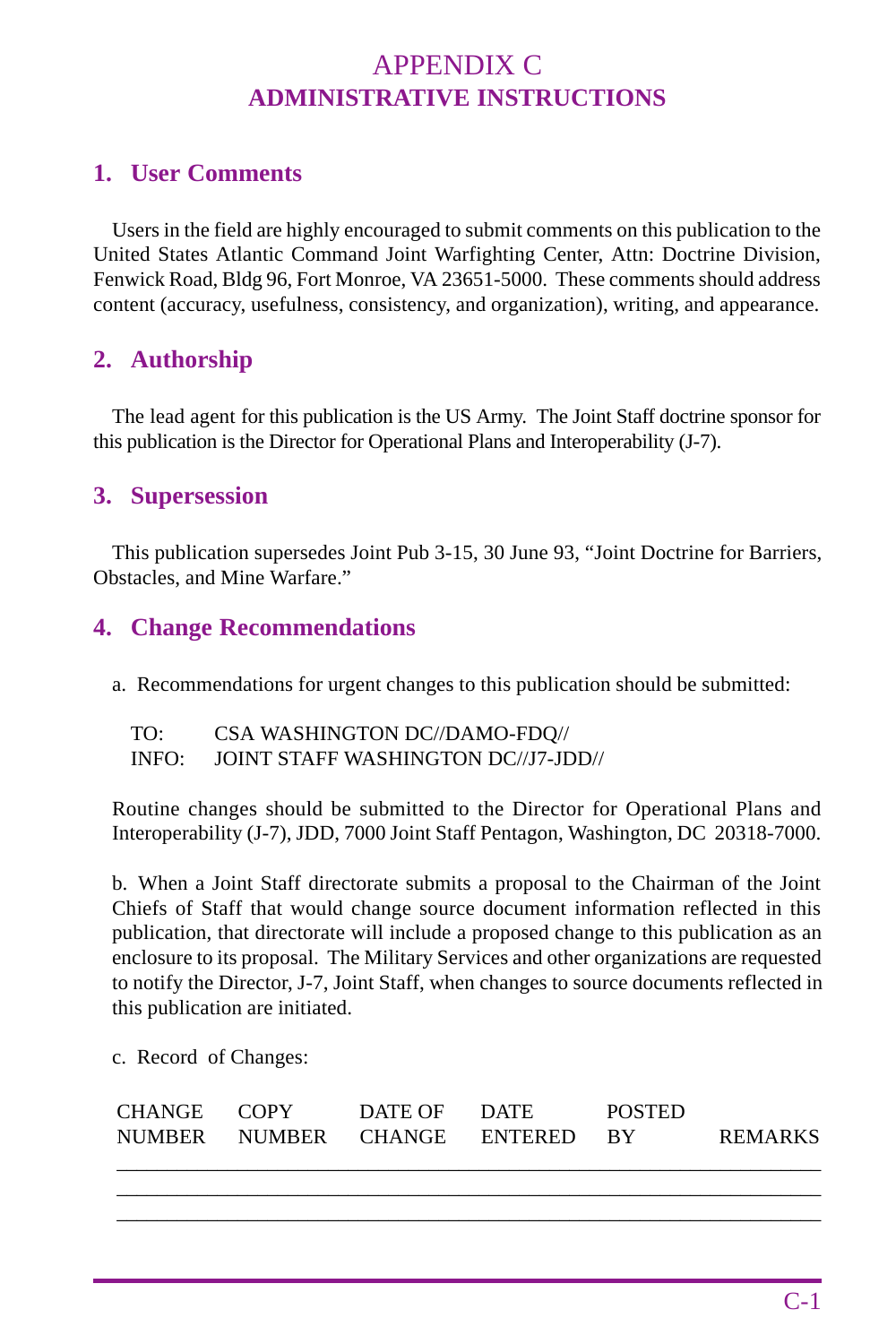## **5. Distribution**

a. Additional copies of this publication can be obtained through Service publication centers.

b. Only approved pubs and test pubs are releasable outside the combatant commands, Services, and Joint Staff. Release of any classified joint publication to foreign governments or foreign nationals must be requested through the local embassy (Defense Attaché Office) to DIA Foreign Liaison Office, PSS, Room 1A674, Pentagon, Washington, DC 20301-7400.

c. Additional copies should be obtained from the Military Service assigned administrative support responsibility by DOD Directive 5100.3, 1 November 1988, "Support of the Headquarters of Unified, Specified, and Subordinate Joint Commands."

By Military Services:

| Army:         | US Army AG Publication Center SL<br>1655 Woodson Road<br>Attn: Joint Publications<br>St. Louis, MO 63114-6181      |
|---------------|--------------------------------------------------------------------------------------------------------------------|
| Air Force:    | Air Force Publications Distribution Center<br>2800 Eastern Boulevard<br>Baltimore, MD 21220-2896                   |
| Navy:         | CO, Naval Inventory Control Point<br>700 Robbins Avenue<br>Bldg 1, Customer Service<br>Philadelphia, PA 19111-5099 |
| Marine Corps: | Marine Corps Logistics Base<br>Albany, GA 31704-5000                                                               |
| Coast Guard:  | Coast Guard Headquarters, COMDT (G-OPD)<br>2100 2nd Street, SW<br>Washington, DC 20593-0001                        |

d. Local reproduction is authorized and access to unclassified publications is unrestricted. However, access to and reproduction authorization for classified joint publications must be in accordance with DOD Regulation 5200.1-R.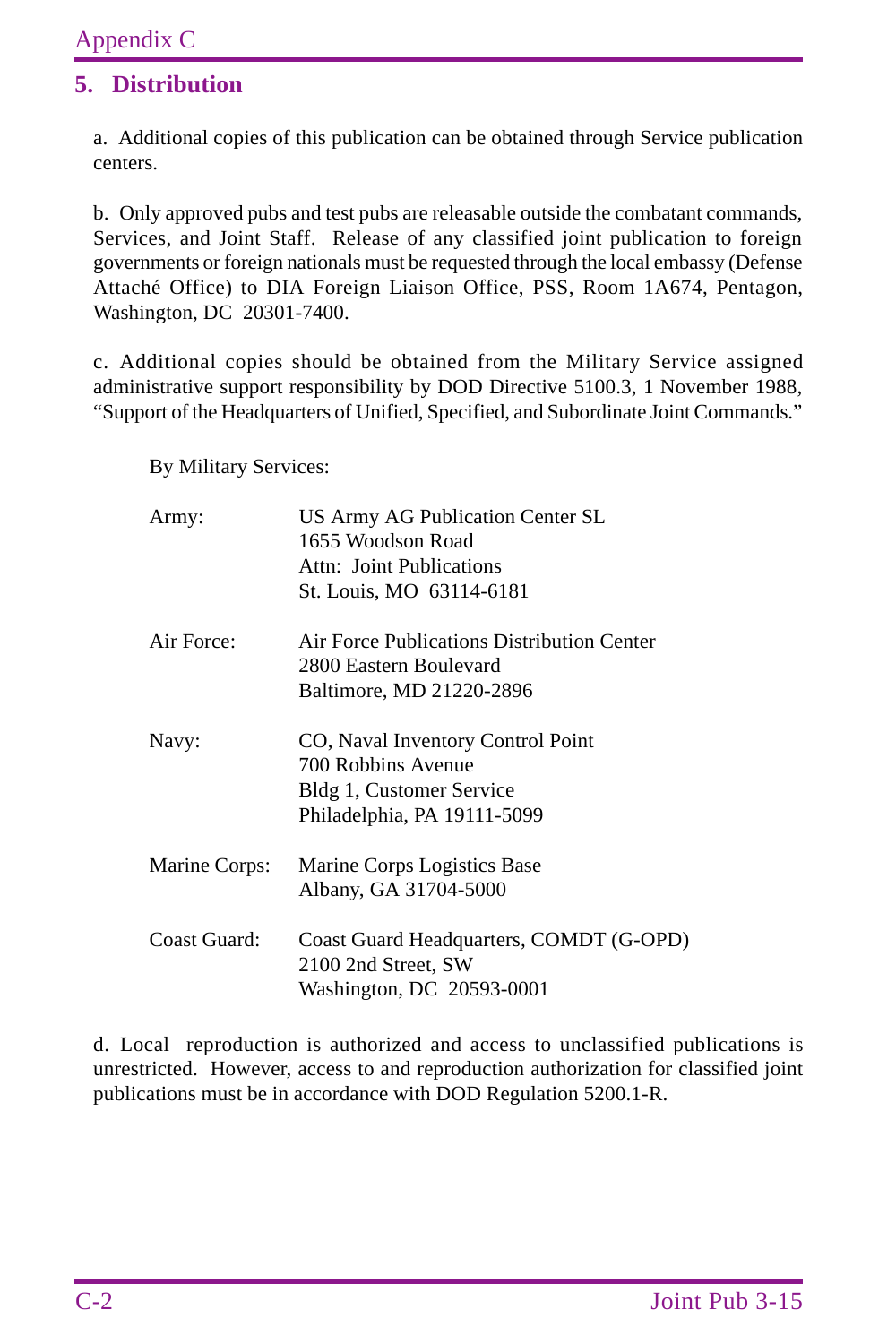## **GLOSSARY PART I — ABBREVIATIONS AND ACRONYMS**

| <b>AMCM</b>         | airborne mine countermeasures                          |
|---------------------|--------------------------------------------------------|
| AOA                 | amphibious objective area                              |
| ATF                 | amphibious task force                                  |
| C <sub>2</sub>      | command and control                                    |
| <b>CATF</b>         | commander, amphibious task force                       |
| <b>CCW</b>          | 1980 United Nations Convention on Conventional Weapons |
| <b>CJCS</b>         | Chairman of the Joint Chiefs of Staff                  |
| <b>CLF</b>          | commander, landing force                               |
| <b>CLZ</b>          | craft landing zone                                     |
| <b>COA</b>          | course of action                                       |
| <b>COMINEWARCOM</b> | Commander, Mine Warfare Command                        |
| DA                  | Department of Army                                     |
| <b>EOD</b>          | explosive ordnance disposal                            |
| <b>FFE</b>          | flame field expedients                                 |
| FM                  | field manual                                           |
| FWF                 | former warring factions                                |
| HN                  | host nation                                            |
| <b>HWM</b>          | high water mark                                        |
| <b>JFACC</b>        | joint force air component commander                    |
| JFC                 | joint force commander                                  |
| <b>JTCB</b>         | Joint Targeting Coordination Board                     |
| LF                  | landing force                                          |
| LOC                 | line of communications                                 |
| MCM                 | mine countermeasures                                   |
| <b>MCMOPS</b>       | mine countermeasures operations                        |
| MFPF                | minefield planning folder                              |
| <b>MINEOPS</b>      | joint minelaying operations                            |
| NCA                 | <b>National Command Authorities</b>                    |
| NWP                 | naval warfare publication                              |
| <b>OPLAN</b>        | operation plan                                         |
| <b>OPORD</b>        | operation order                                        |
| PIR                 | priority intelligence requirements                     |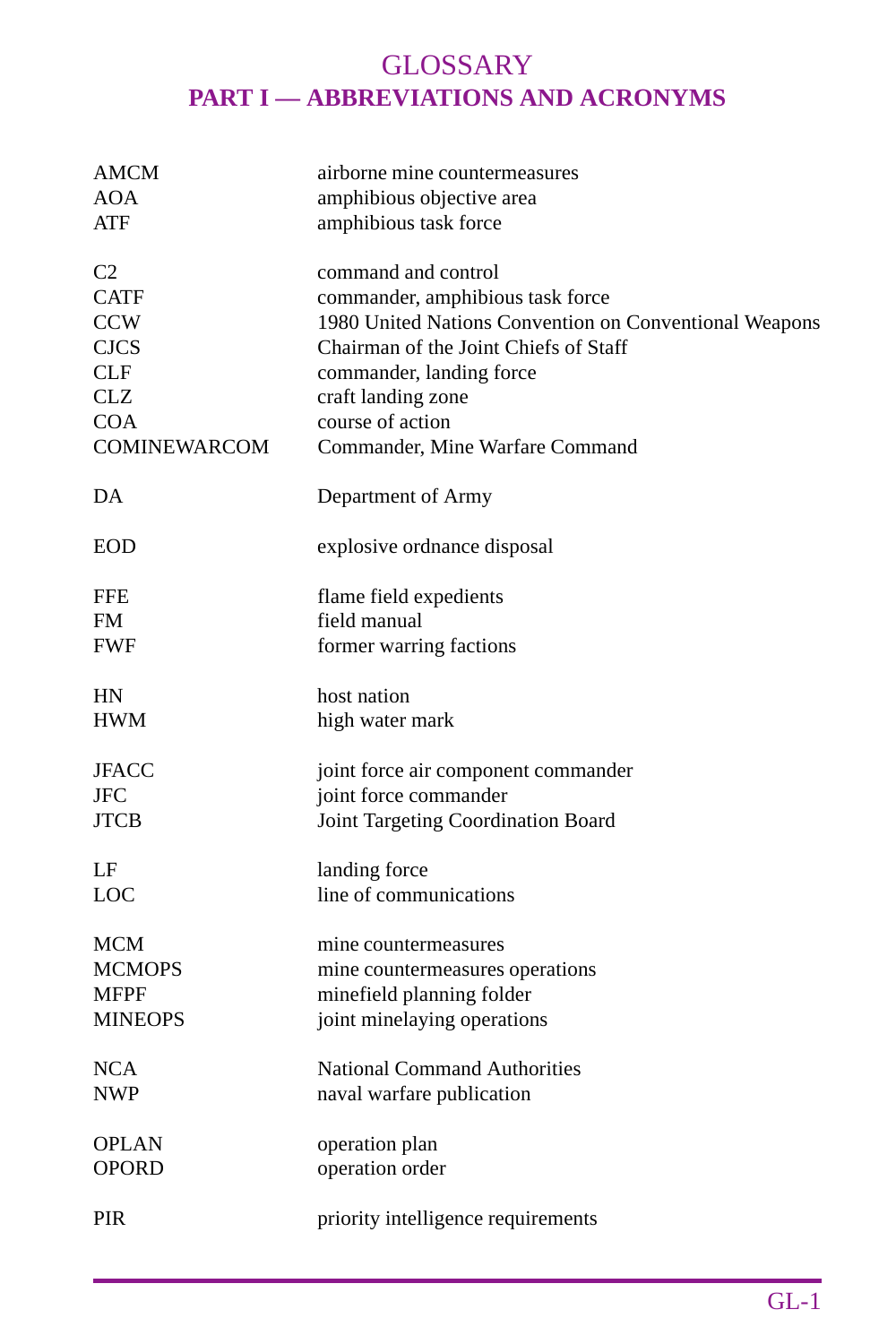# **Glossary**

| <b>ROE</b>                                                                               | rules of engagement                                                                                                                                                                                 |
|------------------------------------------------------------------------------------------|-----------------------------------------------------------------------------------------------------------------------------------------------------------------------------------------------------|
| <b>SCATMINEWARN</b><br><b>SEAD</b><br><b>SLOC</b><br><b>SMCM</b><br>SOF<br><b>STANAG</b> | scatterable minefield warning<br>suppression of enemy air defenses<br>sea line of communication<br>surface mine countermeasures<br>special operations forces<br>standardization agreement (NATO)    |
| <b>TMD</b>                                                                               | theater missile defense                                                                                                                                                                             |
| UN<br><b>USAF</b><br><b>USCINCACOM</b><br><b>USCINCPAC</b><br>UXO                        | <b>United Nations</b><br><b>United States Air Force</b><br>Commander in Chief, United States Atlantic Command<br>Commander in Chief, United States Pacific Command<br>unexploded explosive ordnance |
| <b>VMF</b>                                                                               | variable message format                                                                                                                                                                             |
| WMD                                                                                      | weapons of mass destruction                                                                                                                                                                         |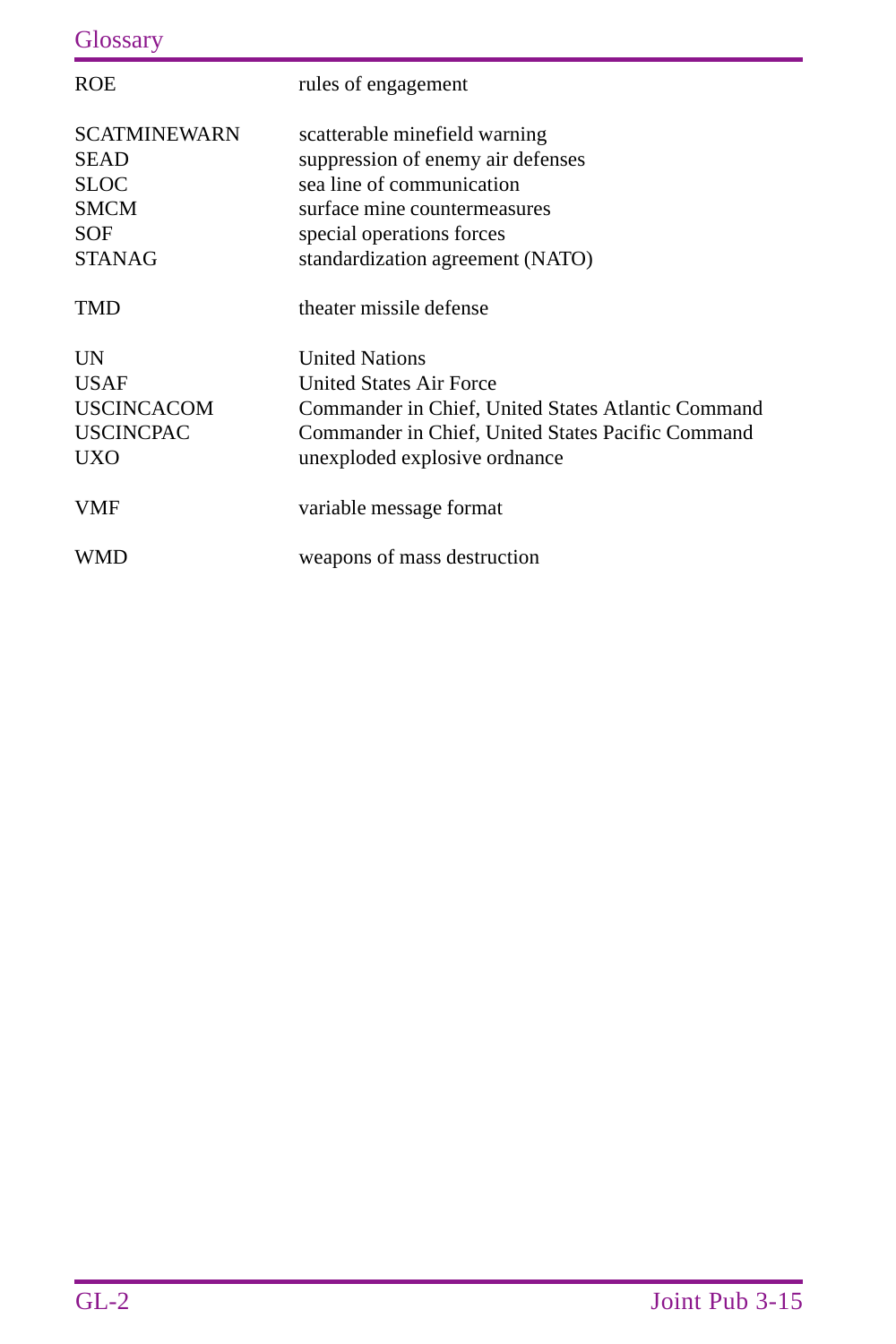### **PART II — TERMS AND DEFINITIONS**

- **acoustic mine.** A mine with an acoustic circuit which responds to the acoustic field of a ship or sweep. (Joint Pub 1-02)
- **attrition sweeping.** The continuous sweeping of minefields to keep the risk of mines to all ships as low as possible. (Joint Pub 1-02)
- **barrier.** A coordinated series of obstacles designed or employed to channel, direct, restrict, delay, or stop the movement of an opposing force and to impose additional losses in personnel, time, and equipment on the opposing force. Barriers can exist naturally, be manmade, or a combination of both. (Joint Pub 1-02)
- **barrier, obstacle, and mine warfare plan.** A comprehensive, coordinated plan that includes responsibilities, general location of unspecified and specific barriers, obstacles, and minefields, special instructions, limitations, coordination, and completion times. The plan may designate locations of obstacle zones or belts. It is normally prepared as an annex to a campaign plan, operation plan, or operation order. (Joint Pub 1-02)
- **bottom mine.** A mine with negative buoyancy which remains on the seabed. Also called ground mine. (Joint Pub 1-02)
- **clearing operation.** An operation designed to clear or neutralize all mines and obstacles from a route or area. (Joint Pub 1-02)
- **controllable mine.** A mine which after laying can be controlled by the user, to the extent of making the mine safe or live, or to fire the mine. (Joint Pub 1-02)
- **conventional mines.** Land mines, other than nuclear or chemical, which are not designed to self-destruct. They are designed to be

emplaced by hand or mechanical means. Conventional mines can be buried or surface laid and are normally emplaced in a pattern to aid in recording. (Joint Pub 1-02)

- **defensive minefield.** 1. In naval mine warfare, a minefield laid in international waters or international straits with the declared intention of controlling shipping in defense of sea communications. 2. In land mine warfare, a minefield laid in accordance with an established plan to prevent a penetration between positions and to strengthen the defense of the positions themselves. (Joint Pub 1-02)
- **denial measure.** An action to hinder or deny the enemy the use of space, personnel, or facilities. It may include destruction, removal, contamination, or erection of obstructions. (Joint Pub 1-02)
- **enabling mine countermeasures.** Countermeasures designed to counter mines once they have been laid. This includes both passive and active mine countermeasures. (Joint Pub 1-02)
- **exploratory hunting.** In naval mine warfare, a parallel operation to search sweeping, in which a sample of the route or area is subjected to minehunting procedures to determine the presence or absence of mines. (Joint Pub 1-02)
- **flame field expedients.** Simple, handmade devices used to produce flame or illumination. Also called FFE. (This term and its definition modify the existing term and its definition and are approved for inclusion in the next edition of Joint Pub 1- 02.)
- **floating mine.** In naval mine warfare, a mine visible on the surface. (Joint Pub 1-02)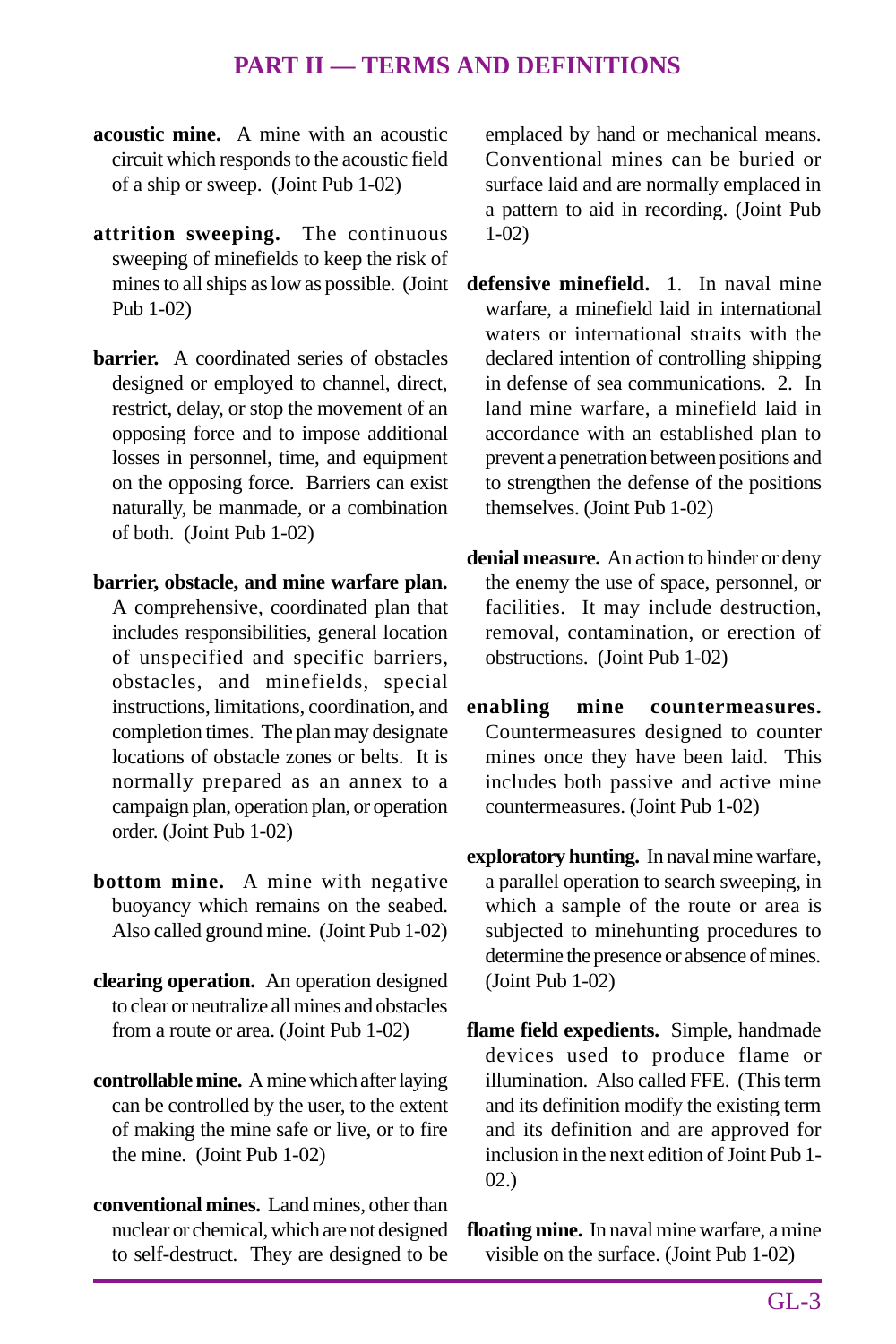### **Glossary**

- **influence mine.** A mine actuated by the effect of a target on some physical condition in the vicinity of the mine or on radiations emanating from the mine. (Joint Pub 1-02)
- **magnetic mine.** A mine which responds to the magnetic field of a target. (Joint Pub 1-02)
- **mine.** 1. In land mine warfare, an explosive or other material, normally encased, designed to destroy or damage ground vehicles, boats, or aircraft, or designed to wound, kill, or otherwise incapacitate personnel. It is designed to be detonated by the action of its victim, by the passage of time, or by controlled means. 2. In naval mine warfare, an explosive device laid in the water with the intention of damaging or sinking ships or of deterring shipping from entering an area. The term does not include devices attached to the bottoms of ships or to harbor installations by personnel operating underwater, nor does it include devices which explode immediately on expiration of a predetermined time after laying. (This term and its definition modify the existing term and its definition and are approved for inclusion in the next edition of Joint Pub 1-02.)
- **mine countermeasures.** All methods for preventing or reducing damage or danger from mines. Also called MCM. (This term and its definition modify the existing term and its definition and are approved for inclusion in the next edition of Joint Pub 1- 02.)
- **minefield.** 1. In land warfare, an area of ground containing mines emplaced with or without a pattern. 2. In naval warfare, an area of water containing mines laid with or without a pattern. (This term and its definition modify the existing term and its definition and are approved for inclusion in the next edition of Joint Pub 1-02.)
- **minefield density.** In land mine warfare, the average number of mines per meter of minefield front, or the average number of mines per square meter of minefield. (Joint Pub 1-02)
- **minefield lane.** A marked lane, unmined, or cleared of mines, leading through a minefield. (Joint Pub 1-02)
- **minefield marking.** Visible marking of all points required in laying a minefield and indicating the extent of such minefields. (Joint Pub 1-02)
- **minefield record.** A complete written record of all pertinent information concerned on a minefield, submitted on a standard form by the officer in charge of the laying operations. (Joint Pub 1-02)
- **minefield report.** An oral, electronic, or written communication concerning mining activities, friendly or enemy, submitted in a standard format by the fastest secure means available. (Joint Pub 1-02)
- **minehunting.** Employment of sensor and neutralization systems, whether air, surface, or subsurface, to locate and dispose of individual mines. Minehunting is conducted to eliminate mines in a known field when sweeping is not feasible or desirable, or to verify the presence or absence of mines in a given area. (Joint Pub 1-02)
- **minesweeping.** The technique of clearing mines using either mechanical, explosive, or influence sweep equipment. Mechanical sweeping removes, disturbs, or otherwise neutralizes the mine; explosive sweeping causes sympathetic detonations in, damages, or displaces the mine; and influence sweeping produces either the acoustic and/or magnetic influence required to detonate the mine. (Joint Pub 1-02)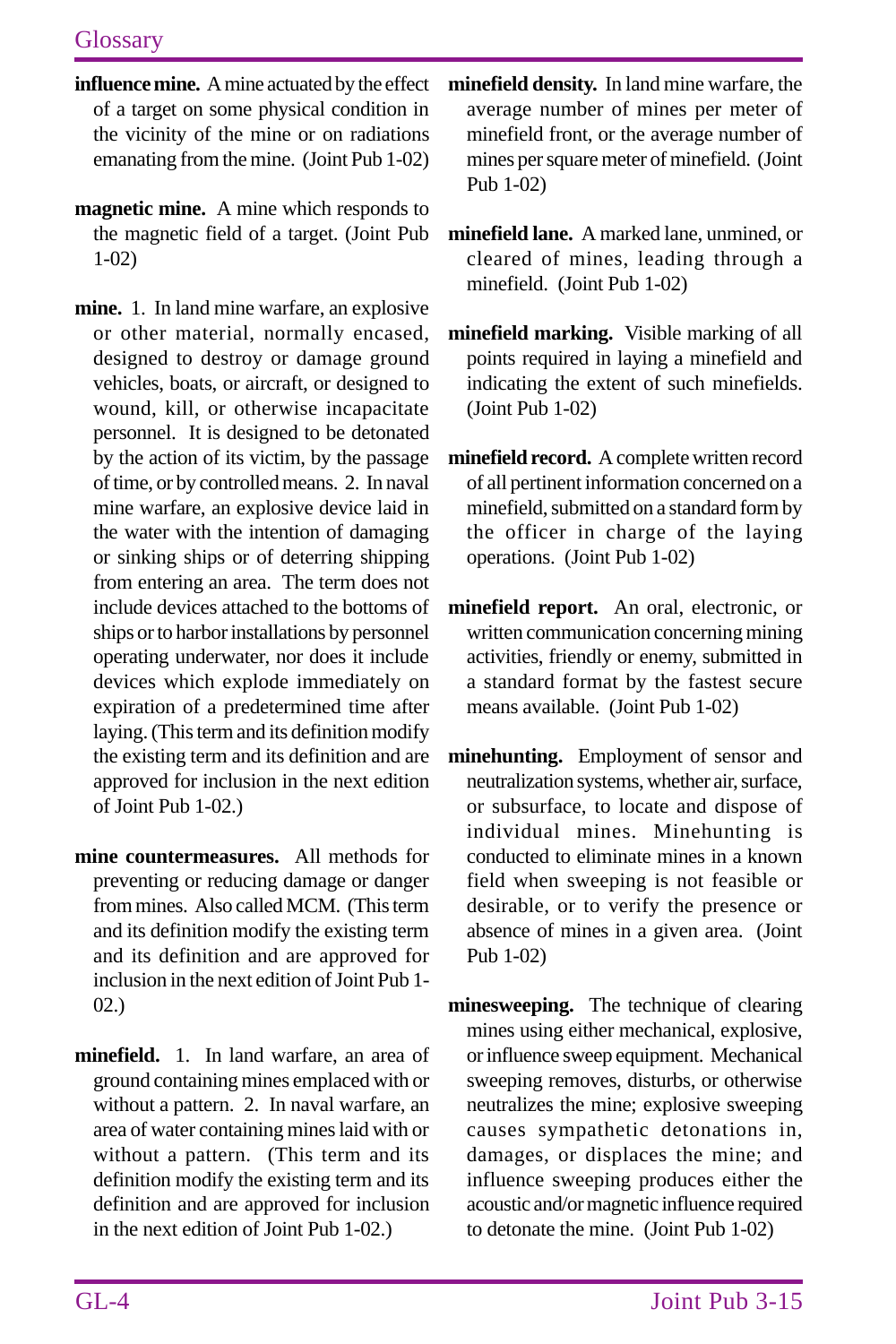- **mine warfare.** The strategic, operational, and tactical use of mines and mine countermeasures. Mine warfare is divided into two basic subdivisions: the laying of mines to degrade the enemy's capabilities to wage land, air, and maritime warfare; and the countering of enemy-laid mines to permit friendly maneuver or use of selected land or sea areas. (Joint Pub 1-02)
- **mine weapons.** The collective term for all weapons which may be used in mine warfare. (Joint Pub 1-02)
- **moored mine.** A contact or influenceoperated mine of positive buoyancy held below the surface by a mooring attached to a sinker or anchor on the bottom. (Joint Pub 1-02)
- **numbered fleet.** A major tactical unit of the Navy immediately subordinate to a major fleet command and comprising various task forces, elements, groups, and units for the purpose of prosecuting specific naval operations. (Joint Pub 1-02)
- **obstacle.** Any obstruction designed or employed to disrupt, fix, turn, or block the movement of an opposing force, and to impose additional losses in personnel, time, and equipment on the opposing force. Obstacles can exist naturally or can be manmade, or can be a combination of both. (Joint Pub 1-02)
- **obstacle belt.** A brigade-level command and control measure, normally given graphically, to show where within an obstacle zone the ground tactical commander plans to limit friendly obstacle employment and focus the defense. It assigns an intent to the obstacle plan and provides the necessary guidance on the overall effect of obstacles within a belt. (Joint Pub1-02)
- **obstacle restricted areas.** A command and control measure used to limit the type or number of obstacles within an area. (Joint Pub 1-02 )
- **obstacle zone.** A division-level command and control measure, normally done graphically, to designate specific land areas where lower echelons are allowed to employ tactical obstacles. (Joint Pub 1-02)
- **offensive minefield.** In naval mine warfare, a minefield laid in enemy territorial water or waters under enemy control. (Joint Pub 1-02)
- **phoney minefield.** An area free of live mines used to simulate a minefield, or section of a minefield, with the object of deceiving the enemy. (Joint Pub 1-02)
- **pressure mine.** 1. In land mine warfare, a mine whose fuse responds to the direct pressure of a target. 2. In naval mine warfare, a mine whose circuit responds to the hydrodynamic pressure field of a target. (Joint Pub 1-02)
- **proactive mine countermeasures.** Measures intended to prevent the enemy from successfully laying mines. (Joint Pub 1-02)
- **protective minefield.** 1. In land mine warfare, a minefield employed to assist a unit in its local, close-in protection. 2. In naval mine warfare, a minefield laid in friendly territorial waters to protect ports, harbors, anchorages, coasts and coastal routes. (Joint Pub 1-02)
- **Q-route.** A system of preplanned shipping lanes in mined or potentially mined waters used to minimize the area the mine countermeasures commander has to keep clear of mines to provide safe passage for friendly shipping. (Joint Pub 1-02)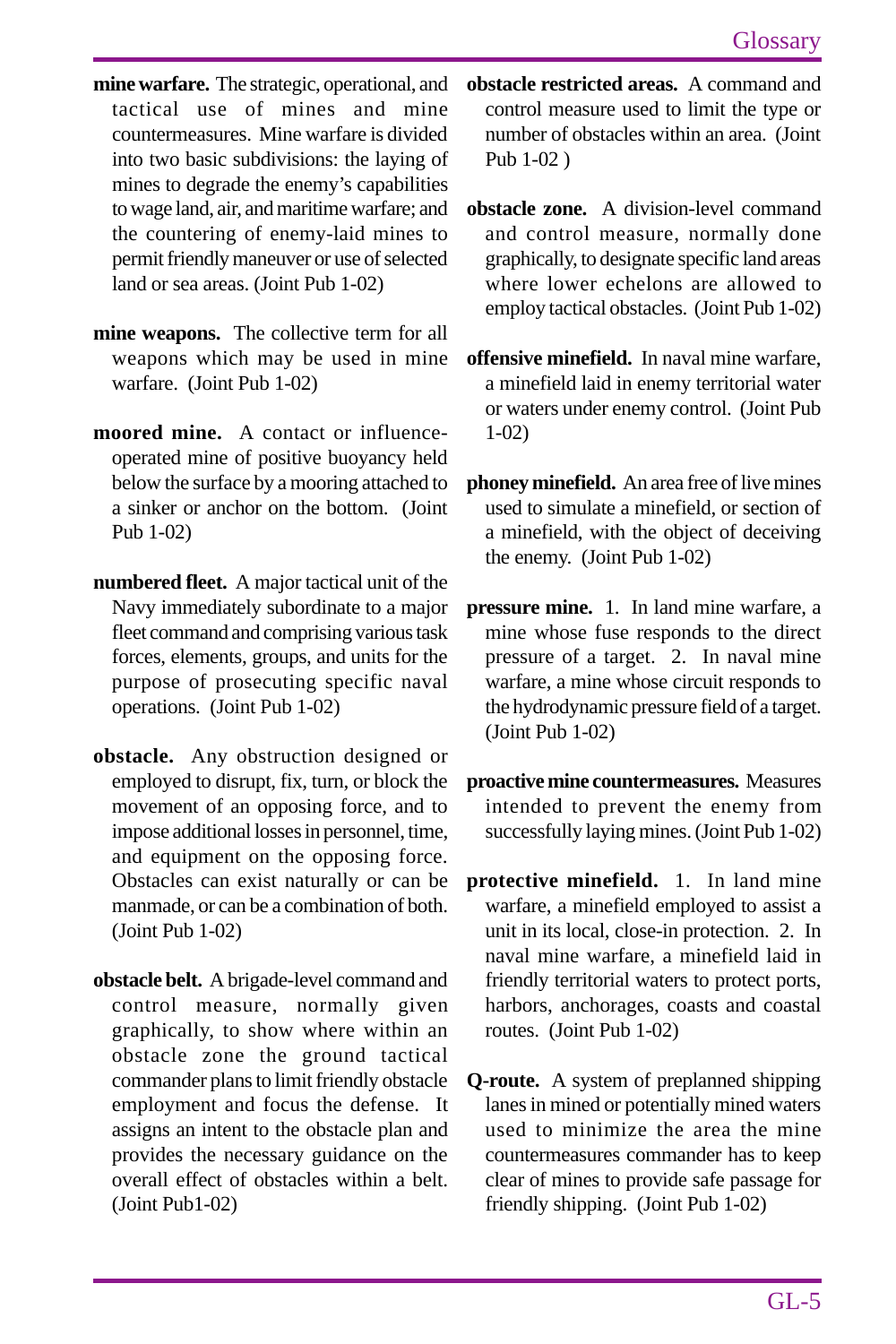### **Glossary**

- **reduction.** The creation of lanes through a minefield or obstacle to allow passage of the attacking ground force. (Joint Pub 1-02)
- **reinforcing obstacles.** Those obstacles specifically constructed, emplaced, or detonated through military effort and designed to strengthen existing terrain to disrupt, fix, turn, or block enemy movement. (Joint Pub 1-02)
- **reserved obstacles.** Those demolition obstacles that are deemed critical to the plan for which the authority to detonate is reserved by the designating commander. (Joint Pub 1-02)
- **scatterable mine.** In land mine warfare, a mine laid without regard to classical pattern and which is designed to be delivered by aircraft, artillery, missile, ground dispenser, or by hand. Once laid, it normally has a limited life. (Joint Pub 1-02)
- **search sweeping.** In naval mine warfare, the operation of sweeping a sample of route or area to determine whether poised mines are present. (Joint Pub 1-02)
- **ship counter.** In naval mine warfare, a device in a mine which prevents the mine from detonating until a preset number of actuations has taken place. (Joint Pub 1-02)
- **strategic mining.** A long-term mining operation designed to deny the enemy the use of specific sea routes or sea areas. (Joint Pub 1-02)
- **tactical obstacles.** Those obstacles employed to disrupt enemy formations, to turn them into a desired area, to fix them in position under direct and indirect fires, and to block enemy penetrations. (Joint Pub 1-02)
- **unexploded explosive ordnance.** Explosive ordnance which has been primed, fused, armed or otherwise prepared for action, and which has been fired, dropped, launched, projected, or placed in such a manner as to constitute a hazard to operations, installations, personnel or material and remains unexploded either by malfunction or design or for any other cause. Also called UXO. (This term and its definition modify the existing term and its definition and are approved for inclusion in the next edition of Joint Pub 1-02.)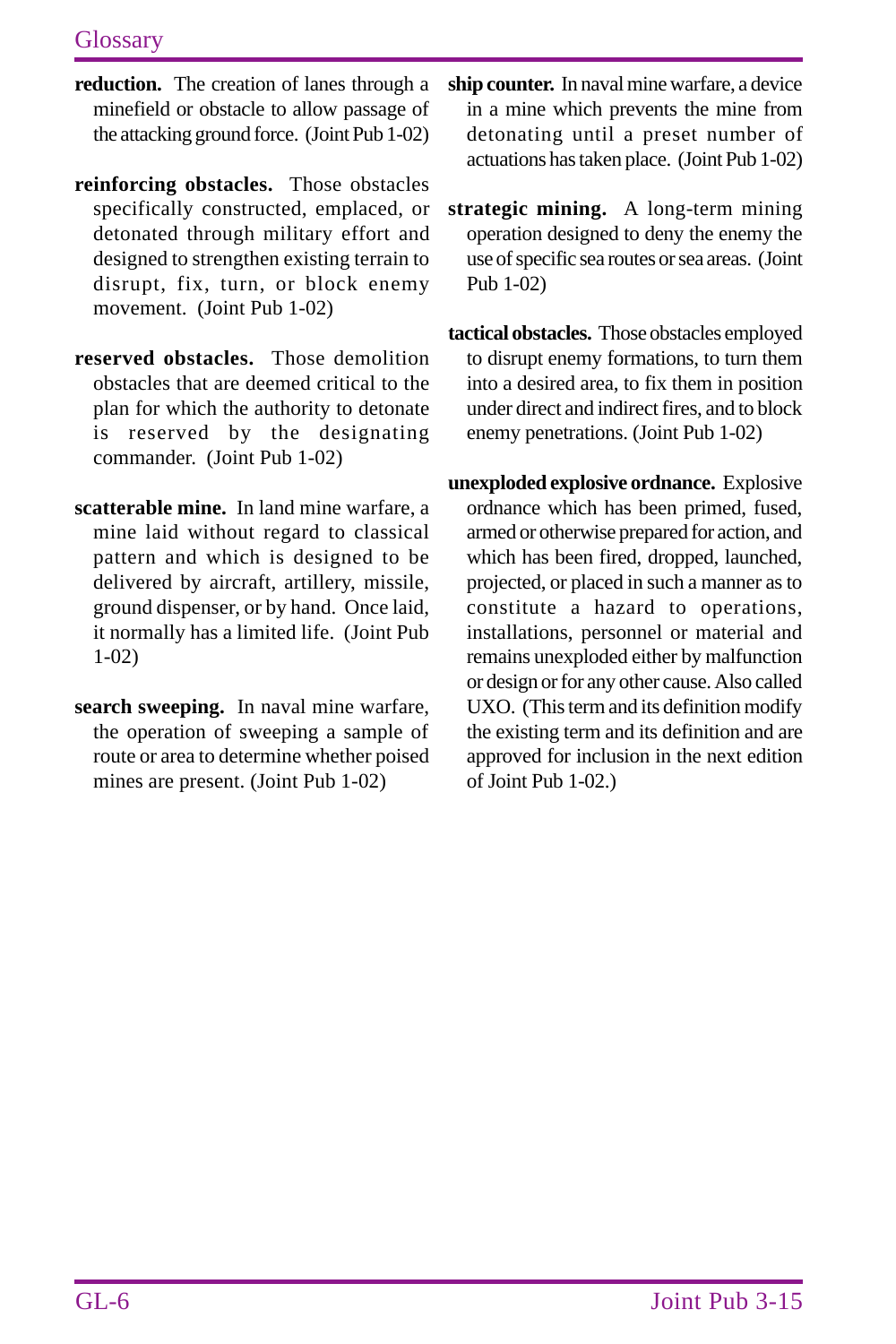